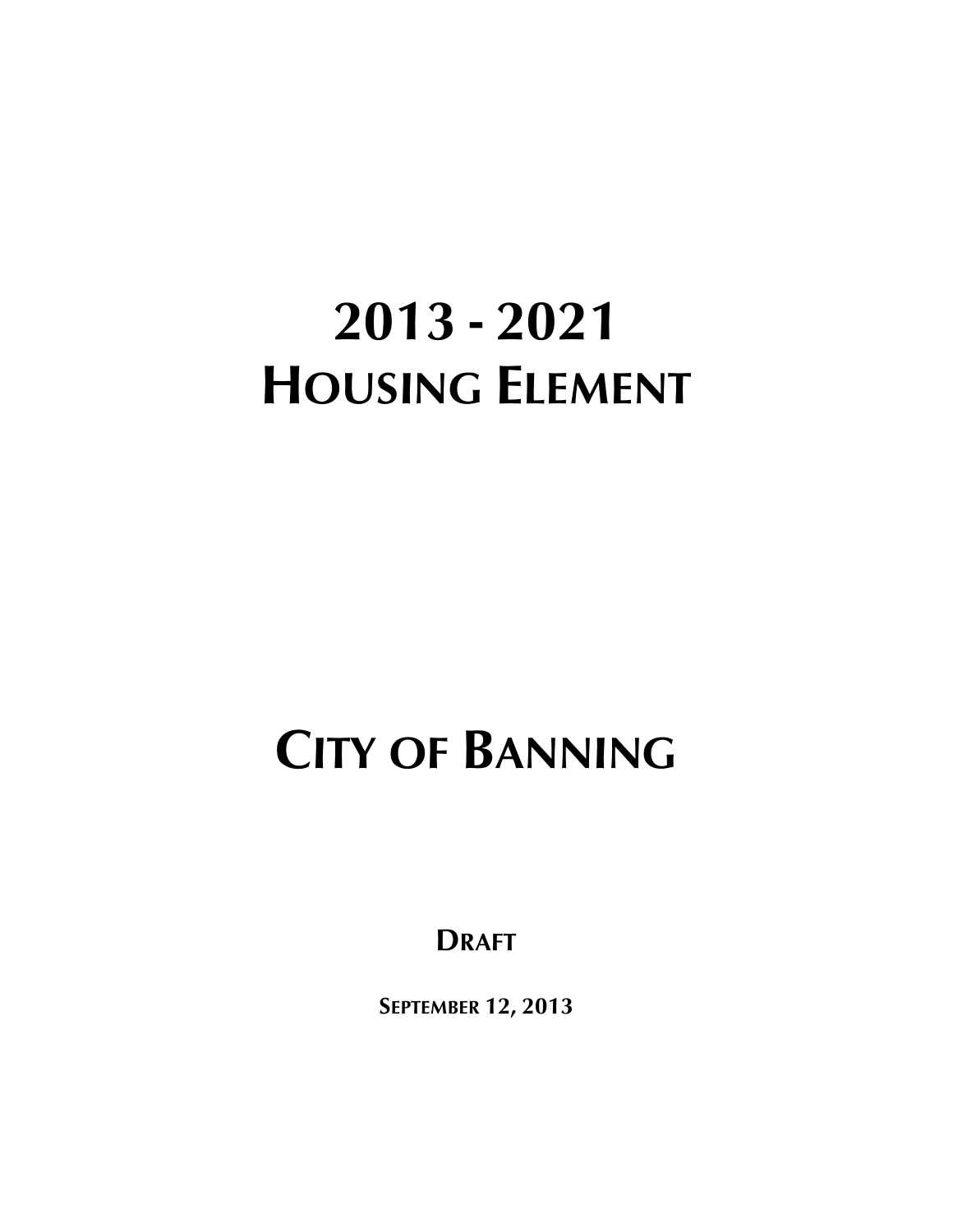*This page intentionally left blank.*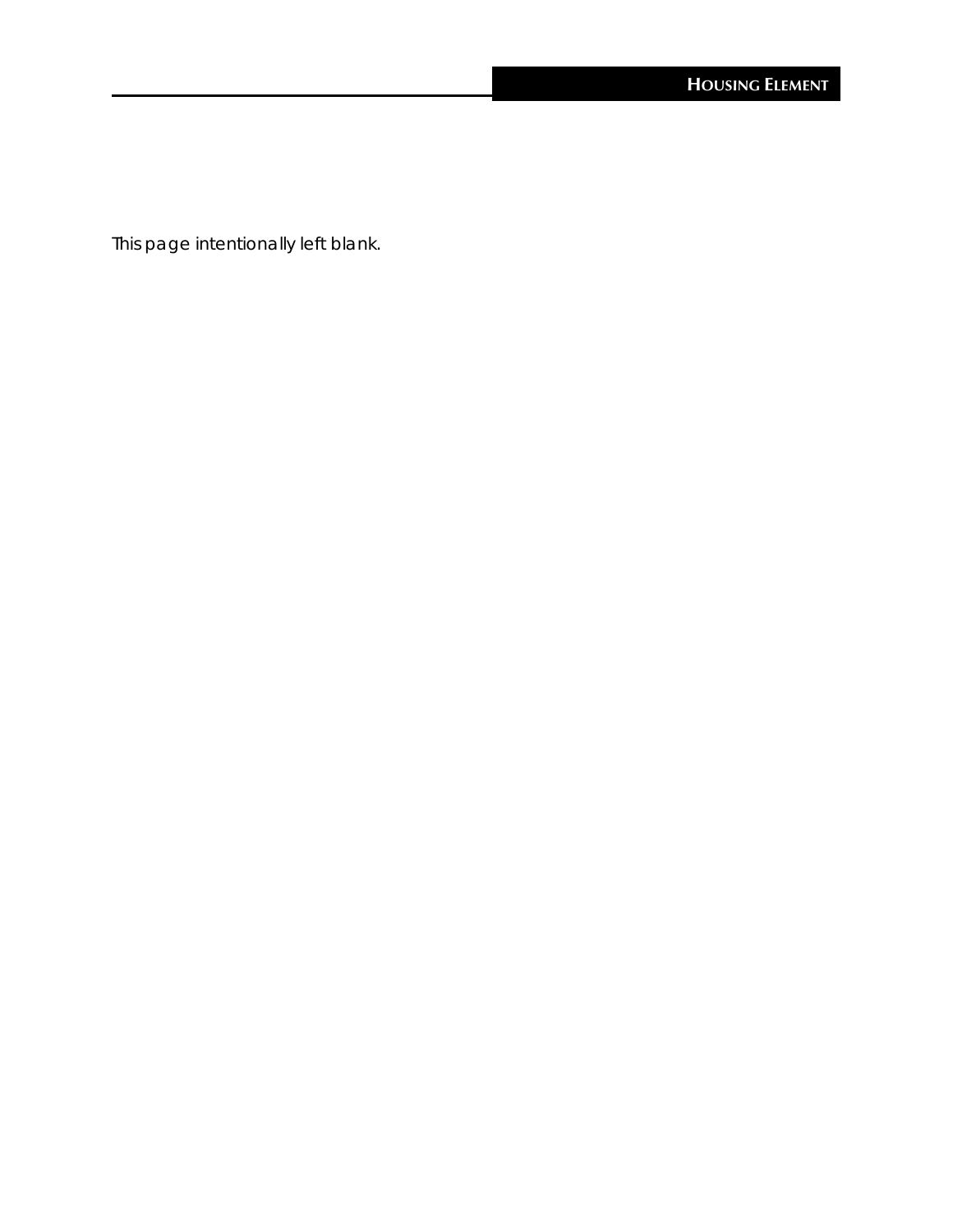# **A. Introduction**

The Housing Element is the City's primary policy guide for the maintenance, improvement and development of housing within the City of Banning. The Element provides an indication of the need for housing in the community in terms of affordability, availability, adequacy, and accessibility. It provides a strategy to address housing needs and identifies a series of specific housing program actions to meet community needs. A detailed Housing Needs Assessment, Constraints Analysis, and Resources Summary was prepared as part of the Housing Element update and serves as the technical background document to the Housing Element. Together, the two documents comprise the complete Housing Element.

## *PURPOSE OF THE HOUSING ELEMENT*

The Housing Element is the City's official response to the need to provide housing for all economic segments of the community, as well as a legal requirement that housing policy be included as a part of the planning process. The Housing Element provides City officials, residents and other stakeholders the opportunity to plan for the existing and future housing needs in the community. This Housing Element has been prepared in compliance with the 2013-2021 planning cycle for cities in the Southern California Association of Governments (SCAG) region, and identifies strategies and programs that focus on: 1) conserving and improving existing affordable housing; 2) providing adequate housing sites; 3) assisting in the development of affordable housing; 4) removing governmental and other constraints to housing development; 5) promoting equal housing opportunities; and promoting energy conservation.

## *SCOPE AND CONTENT OF THE HOUSING ELEMENT*

The Housing Element consists of two documents: 1) the Housing Policy Plan, which contains goals, policies, programs and quantified objectives; and 2) the Housing Element Technical Report, which contains the Needs Assessment, Constraints, and Resources chapters. Appendix A of the Technical Report provides an Evaluation of the previous Housing Element and Appendix B includes the detailed Residential Land Inventory for evaluating the City's ability to accommodate its assigned share of regional growth needs for this planning period.

The State Legislature recognizes the role of local general plans, and particularly the Housing Element, in implementing statewide housing goals to provide decent housing and a suitable living environment for all persons. Furthermore, the Legislature stresses continuing efforts toward providing affordable housing for all income groups.

The major concerns of the Legislature with regards to the preparation of Housing Elements are:

 $\triangleright$  Recognition by local governments of their responsibility in contributing to the attainment of State housing goals;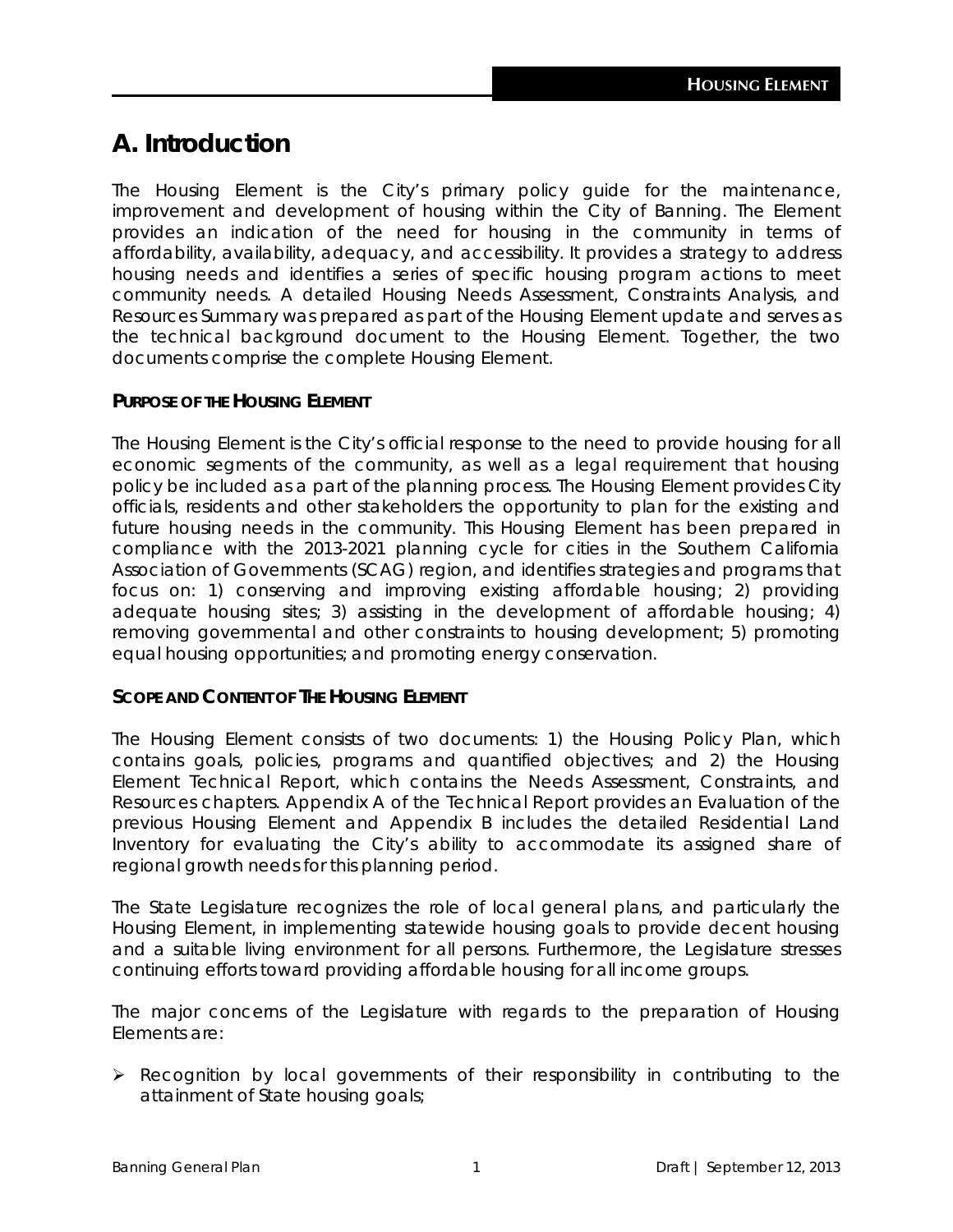- $\triangleright$  Preparation and implementation of City and County Housing Elements that are coordinated with State and federal efforts to achieve State housing goals;
- $\triangleright$  Participation by local jurisdictions in implementation efforts to attain State housing goals; and
- $\triangleright$  Cooperation between local, regional and state agencies to address housing needs.

The State Department of Housing and Community Development (HCD) sets forth specific guidelines regarding the scope and content of housing elements.

A number of local and regional plans and programs relate to the Housing Element. A brief description of these plans and programs follows.

### *RELATED PLANS AND PROGRAMS*

### **REGIONAL HOUSING NEEDS ASSESSMENT (RHNA)**

State Housing Element Law requires SCAG to prepare a Regional Housing Needs Assessment (RHNA) every eight years to identify existing and future housing needs. For the projection period of January 1, 2014 through October 31, 2021, the RHNA allocation for Banning is 3,792 units. The RHNA process and how the City intends to address this requirement is discussed further in the Resources section of the Technical Report.

### **RELATIONSHIP TO OTHER GENERAL PLAN ELEMENTS**

The Banning General Plan was comprehensively updated in 2006 and is comprised of 21 elements grouped in four major components:

- *Community Development*
- *Environmental Resources*
- *Environmental Hazards*
- *Public Services and Facilities*

The Housing Element is part of the *Community Development* component of the General Plan, which also includes the Land Use, Economic Development, Circulation, and Parks and Recreation Elements.

As required by state law, internal consistency is maintained among the various elements of the General Plan. For example, the framework for residential development established in the Land Use Element is reflected in the land inventory analysis of the Housing Element. The Land Use Element identifies residential land use designations at various densities that will facilitate the provision of a wide range of housing types for all income groups. The Circulation Element supports the Land Use and Housing Elements by identifying roadways, transit, pedestrian, and bicycle facilities that are needed to provide access and mobility for residents. Other elements that address public safety or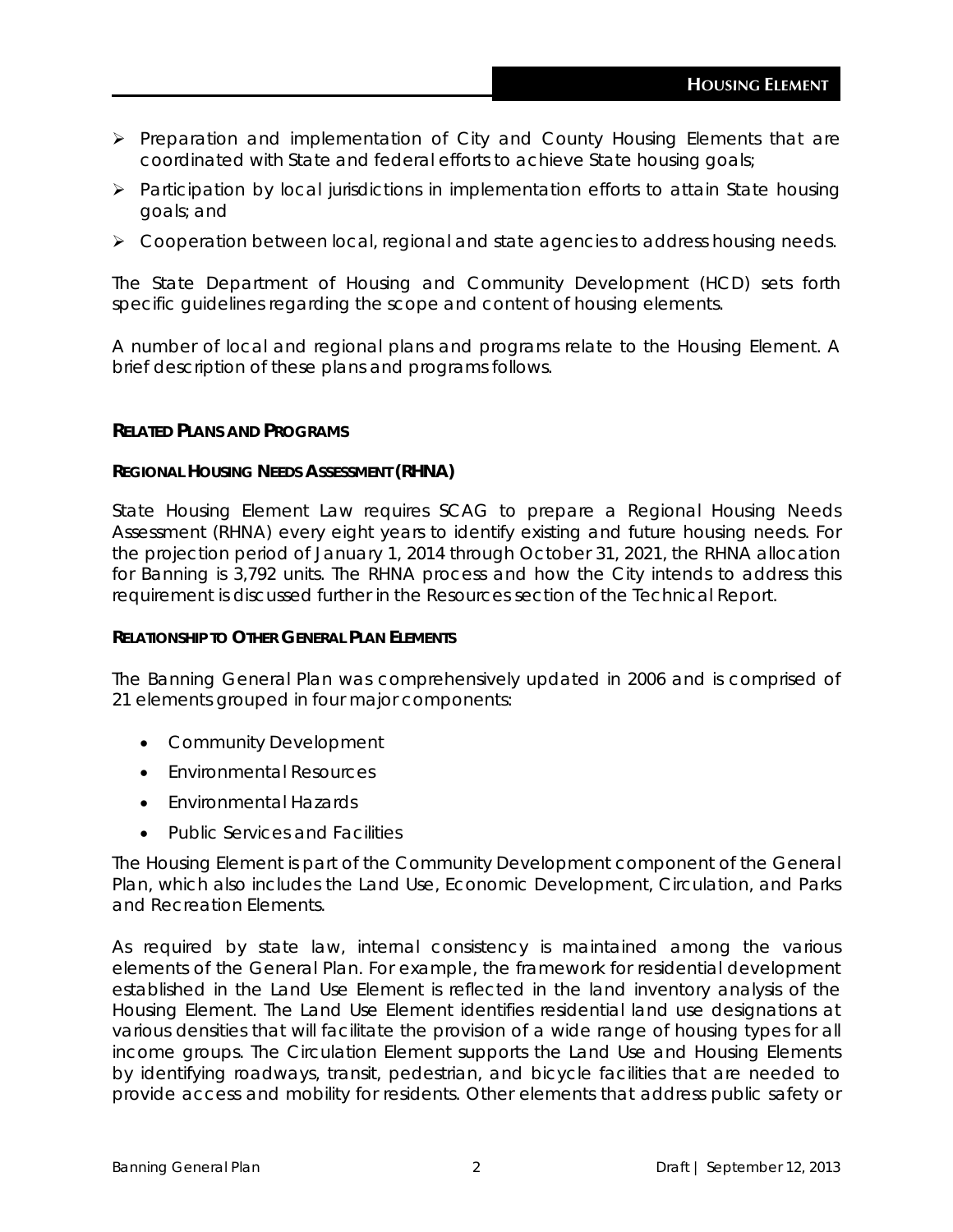infrastructure issues help to ensure that adequate public services and facilities will be available to support residential developments. Whenever one element of the General Plan is amended, the other elements are reviewed and modified, as necessary, to ensure consistency.

Government Code Sec. 65302 requires amendments to the Safety and Conservation elements to include analysis and policies regarding flood hazard and management information upon each revision of the Housing Element. If necessary, amendments to the Housing Element will be processed concurrently in order to maintain consistency between elements.

State law also requires that water and sewer providers grant service priority to new developments with units that are affordable to lower-income households. The Housing Element will be transmitted to these providers upon adoption of the element to ensure that they have up-to-date information regarding the housing needs and objectives in Banning.

Senate Bill 244 of 2011 amended the *Government Code* and *Water Code* to require cities and counties to analyze unincorporated island, fringe and legacy communities and amend the Land Use Element of the General Plan prior to or concurrent with the next update of the Housing Element. This bill also imposes requirements on Local Agency Formation Commissions (LAFCOs) regarding annexations and the analysis of municipal services in disadvantaged unincorporated communities (DUCs). According to Riverside County LAFCO, there are no DUCs within the Banning area.

### **COMMUNITY PARTICIPATION**

Section 65583(c)(5) of the Government Code states that "the local government shall make diligent efforts to achieve public participation of all the economic segments of the community in the development of the Housing Element, and the program shall describe this effort."

The City's efforts to encourage public participation along with a summary of the comments received during the update process are presented in **Appendix C** of the Technical Report.

During the required HCD review period, copies off the Draft Housing Element were made available to interested parties on the City's website, at City Hall, the Banning Library and the Community Center. In addition, a public meetings and hearings to review the draft Housing Element were held by the Planning Commission and City Council. Notification was published in the local newspaper in advance of each hearing, and direct notices were mailed to interested individuals.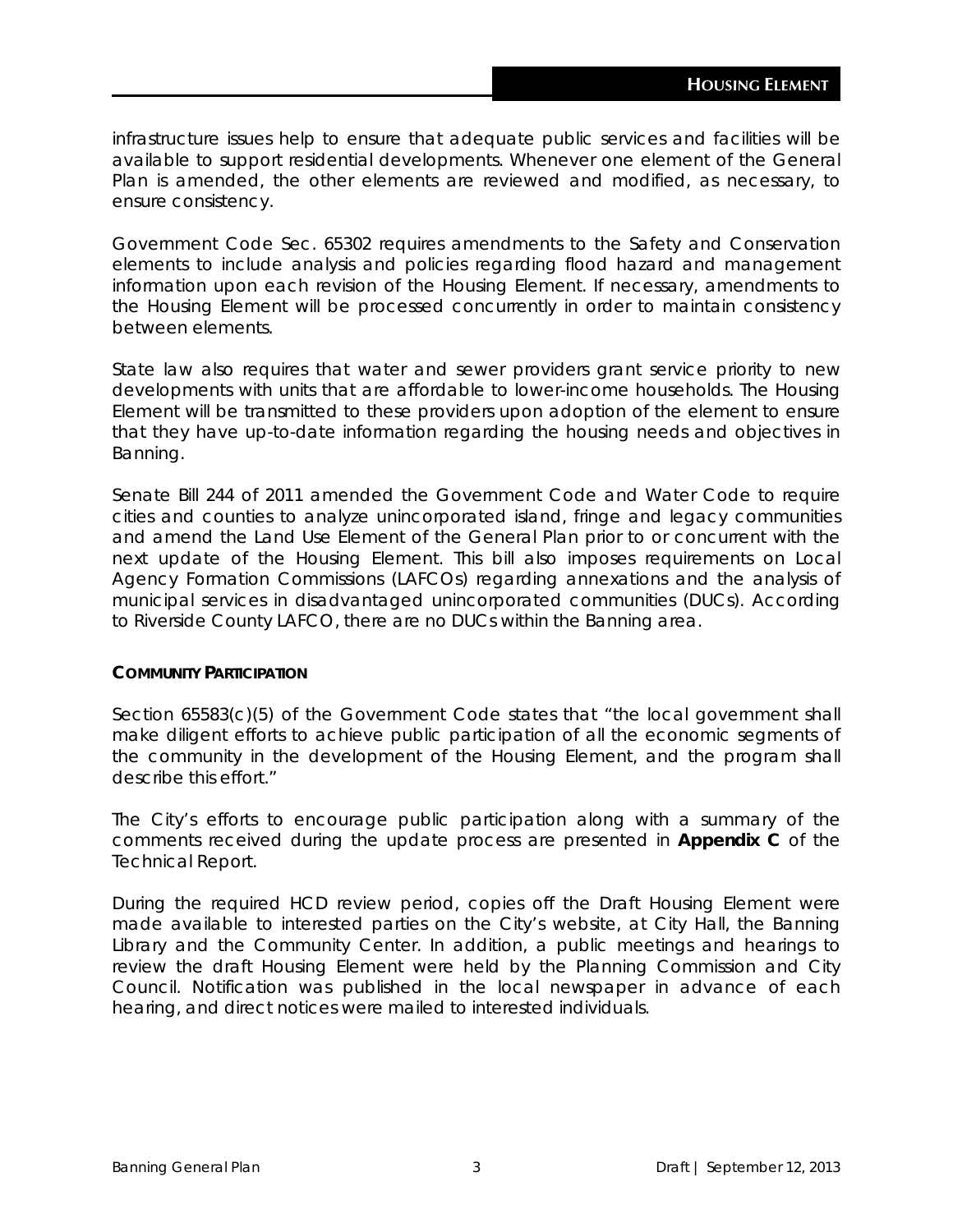*This page intentionally left blank*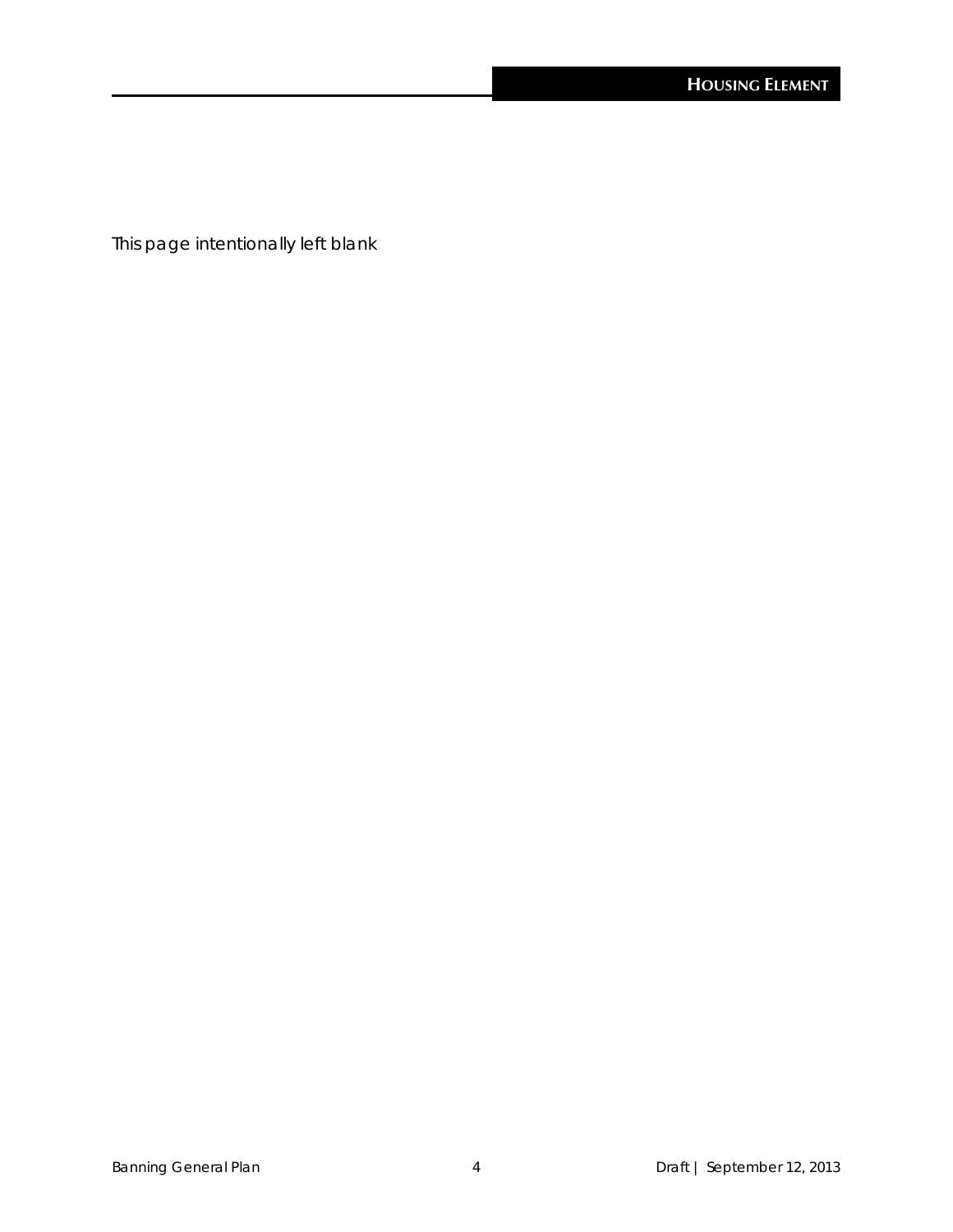# **Housing Plan**

The purpose of the Housing Plan is to formulate a set of Housing Element Action Programs that will guide the City of Banning and all of its housing stakeholders toward the preservation, improvement and development of housing. The City intends to create a municipal climate that encourages a variety of housing types and affordability levels to meet the needs of residents at all income levels.

The programs described below establish specific actions, time frames and objectives consistent with the City's housing goals. Department/agency responsibilities and funding sources are also indicated.

# *A. GOALS AND POLICIES*

## *CONSERVE AND IMPROVE AFFORDABLE HOUSING*

Substandard and deteriorating housing units, in addition to the obvious problems of blight and appearance, can expose occupants to a variety of hazards ranging from electrical fire to toxic substances and materials used in construction. A number of factors affect the life expectancy of a housing unit, such as quality of workmanship, age of structure, location, type of construction, and degree of maintenance. As a city with a large number of older housing units, it is important that on-going maintenance programs are implemented in Banning. In addition to rehabilitation efforts, conservation of the existing stock of affordable housing is also important, as the cost to preserve existing affordable housing is often lower than replacing the units.

## *Housing Goal 1: Conserve, improve, and rehabilitate existing housing.*

- **Policy 1.1:** Develop and foster activities to increase the health, safety, and property values of the City's existing housing stock.
- **Policy 1.2:** Preserve existing single-family neighborhoods.
- **Policy 1.3:** Encourage continued and new investments in established communities.
- **Policy 1.4:** Monitor the status of at-risk multifamily rental housing units, work with potential nonprofit purchasers/managers as appropriate, and explore funding sources available to preserve the at-risk units.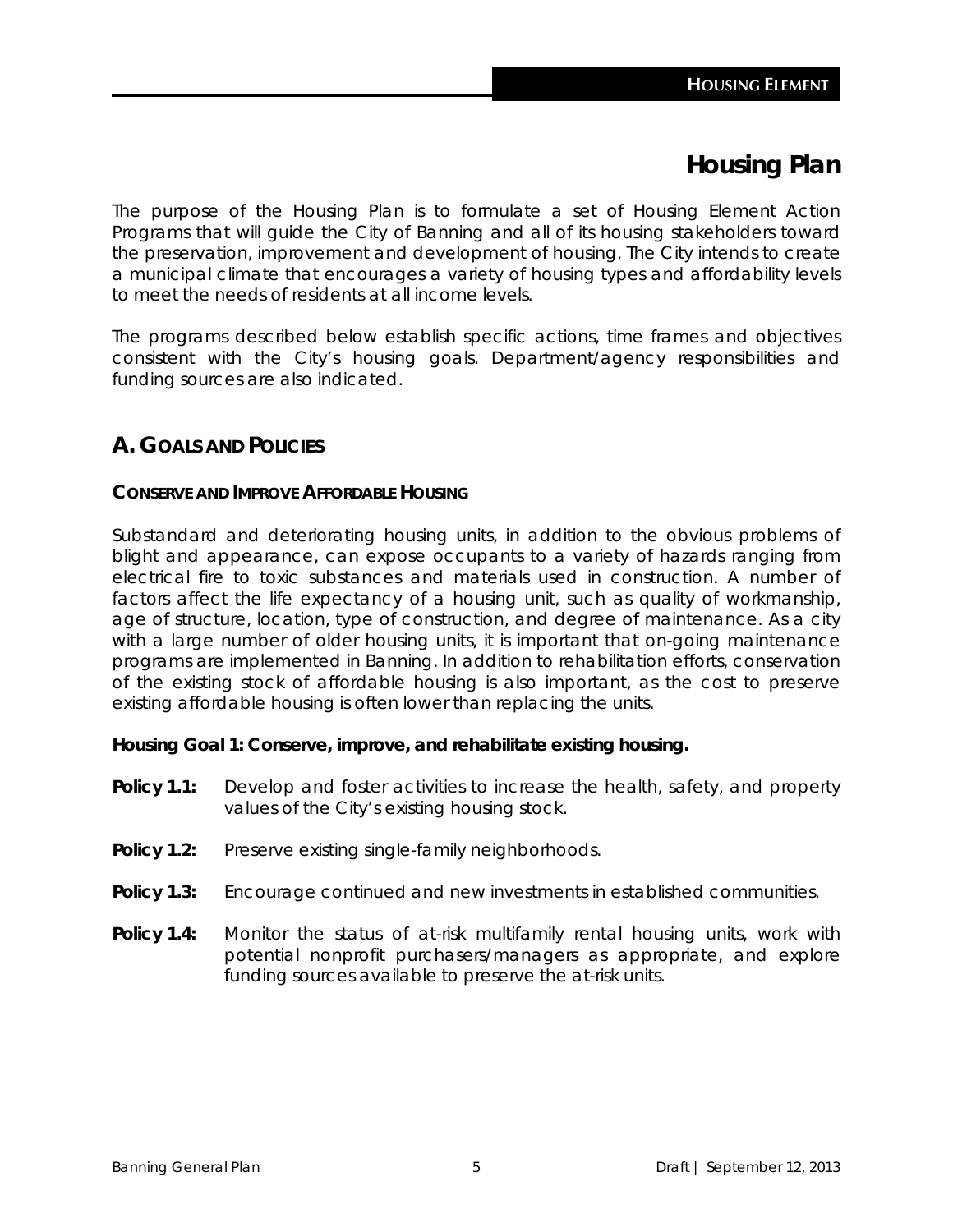### *ADEQUATE HOUSING SITES FOR NEW HOUSING DEVELOPMENT*

Economic forces are driving jobs and housing development eastward in Riverside County, which will result in increased pressure in Banning for new housing opportunities. Although the recent housing market downturn has interrupted this pattern of rapid growth, history suggests that the pause will be temporary and the long-term prospect for the Inland Empire is continued economic expansion.

To keep pace with future growth, the Southern California Association of Governments (SCAG) has identified a need for 3,792 new housing units in Banning during the January 1, 2014 through October 31, 2021 planning period. New housing developments should provide a range of housing types and price levels to allow for the upward mobility of Banning residents, as well as affordable housing opportunities for households of modest means.

## **Housing Goal 2:** *Provide adequate sites for new residential construction to meet the needs of all segments of the community without compromising the character of the City.*

**Policy 2.1:** Provide adequate sites for a range of new housing construction to meet the Regional Housing Need Assessment (RHNA) for Banning of 3,792 units during the 2014-2021 planning period.

## *FACILITATE DEVELOPMENT OF AFFORDABLE HOUSING AND HOUSING FOR PERSONS WITH SPECIAL NEEDS*

New construction is a major source of housing for prospective homeowners and renters. However, the cost of new construction can be high in comparison to housing preservation programs. In addition, market-rate new construction may not provide housing that is affordable, or adequate, for special needs populations such as the elderly, persons with disabilities, and homeless. Incentive programs such as density bonuses offer a cost-effective means of promoting affordable housing development. Public sector assistance can also promote the construction of affordable housing that meets the needs of all segments of the community. Banning is fortunate in that the cost of land is relatively low in comparison to much of Southern California, which increases the feasibility of affordable housing development.

## **Housing Goal 3:** *Assist in the development of housing that is affordable to all segments of the community.*

- **Policy 3.1:** Support the development of housing affordable to all income groups by utilizing a variety of public and private efforts.
- **Policy 3.2:** Assist the development of housing that targets the needs of special populations, including the elderly, persons with disabilities, and homeless.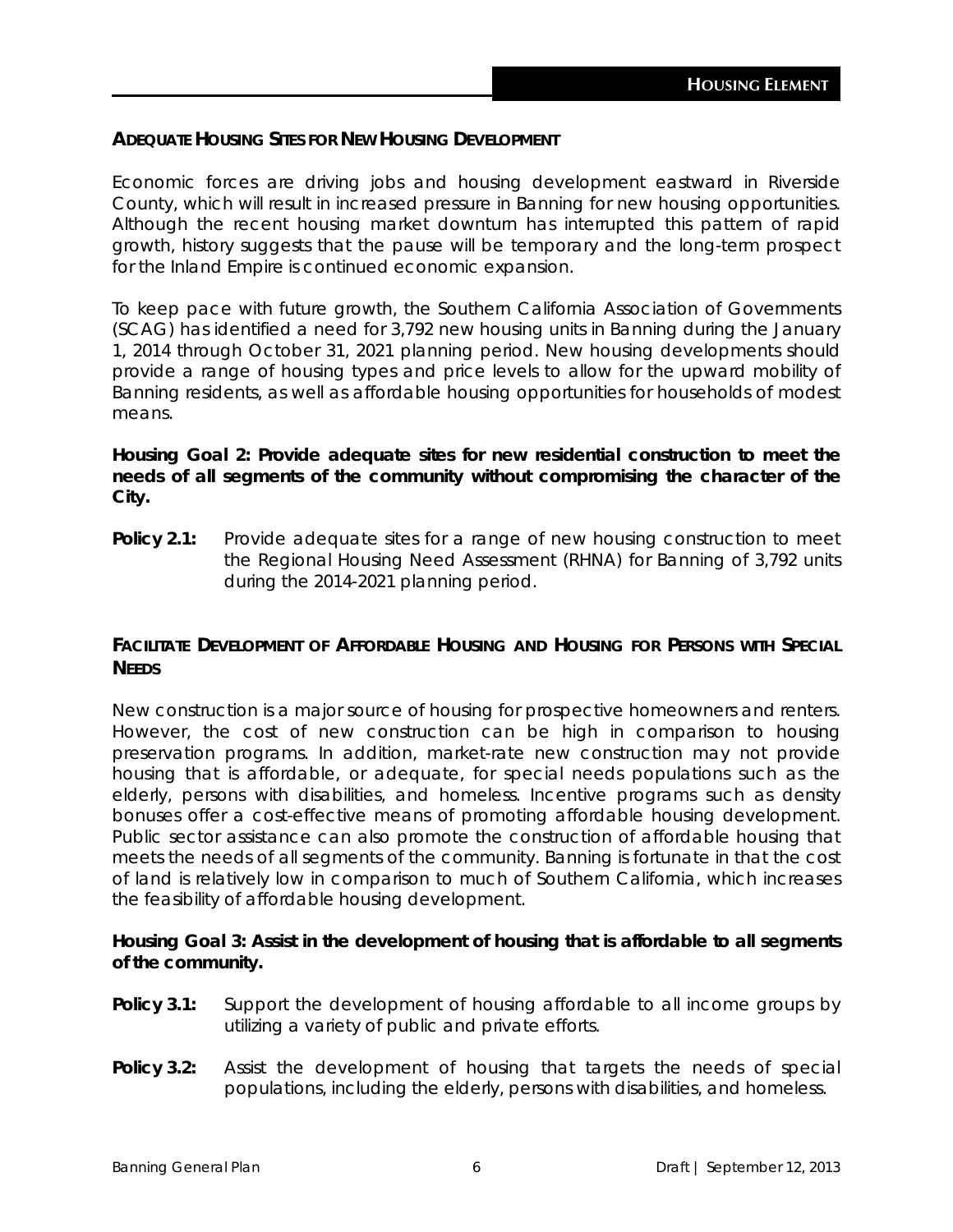**Policy 3.3:** Promote the development of attractive and safe housing to meet community needs.

#### *REMOVE GOVERNMENTAL CONSTRAINTS TO HOUSING PRODUCTION AND AFFORDABILITY*

Under current State law, the Housing Element must address, and where appropriate and legally possible, remove governmental constraints to the maintenance, improvement, and development of housing.

## **Housing Goal 4:** *Remove governmental constraints to the provision of housing to the greatest extent feasible and legally permissible.*

- **Policy 4.1:** Promote efficient and creative alternatives to help reduce governmental constraints.
- **Policy 4.2:** Provide incentives and regulatory concessions for affordable and senior housing.
- **Policy 4.3:** Streamline the City's development review and approval process to facilitate housing construction while also ensuring that new development meets all applicable standards.

### *EQUAL HOUSING OPPORTUNITIES*

Housing should be made available to all persons regardless of race, religion, sex, family size, marital status, national origin, color, age, disability, or income. To make adequate provisions for the housing needs of all segments of the community, the City should promote equal and fair housing opportunities for all residents.

#### **Housing Goal 5:** *Promote equal opportunity for housing throughout the City of Banning.*

- **Policy 5.1:** Support efforts to eliminate discrimination in the sale or rental of housing with regard to race, religion, disability, gender, family size, marital status, national origin, or income.
- **Policy 5.2:** Continue to further fair housing choices by actively expanding housing opportunities and removing impediments to fair housing.
- **Policy 5.3:** Encourage the development or renovation of residential units that are accessible to disabled persons or are adaptable for conversion to residential use by disabled persons.
- **Policy 5.4:** Accommodate housing for persons with special needs, including emergency shelters and transitional housing, in compliance with applicable State law.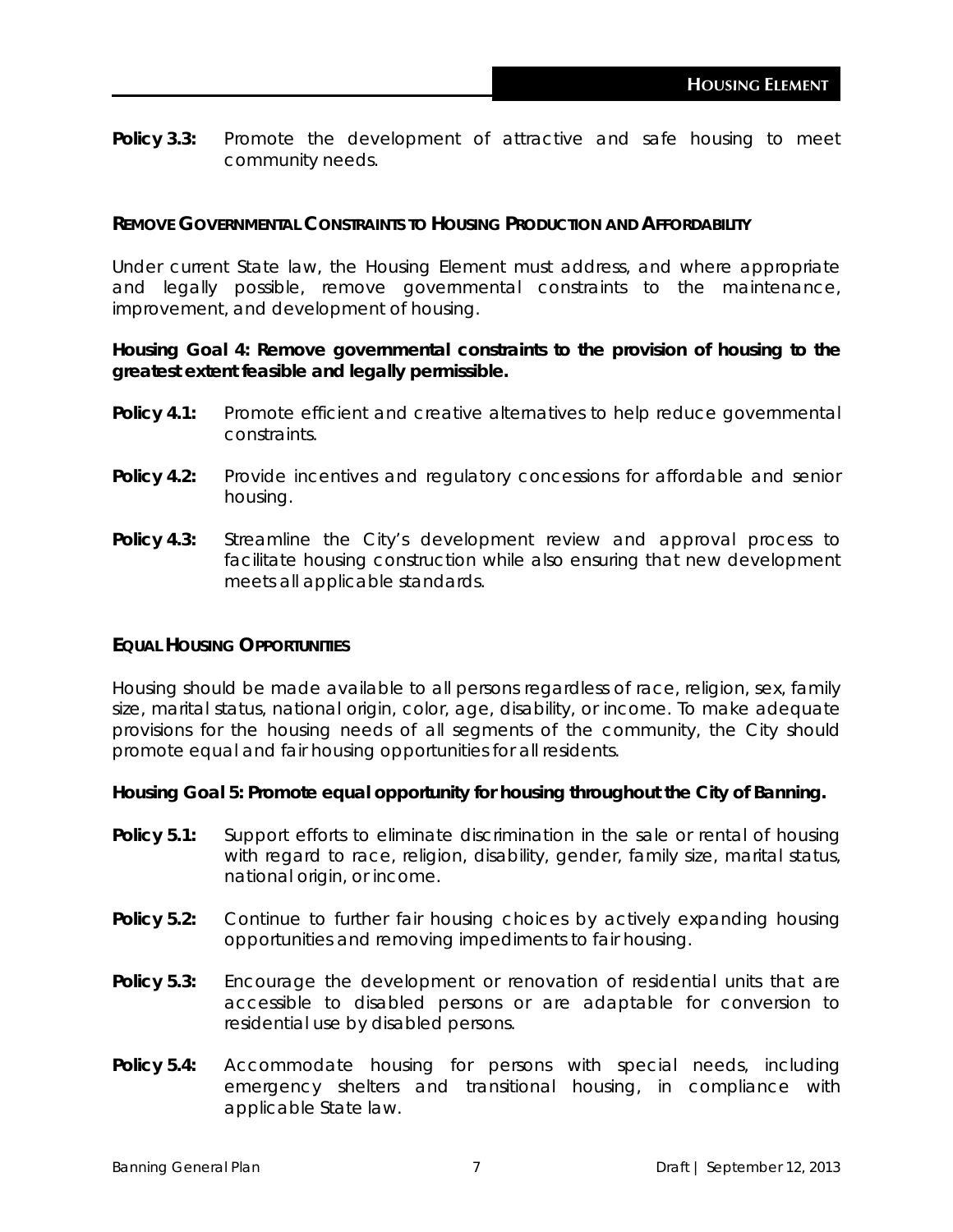## *ENERGY CONSERVATION AND SUSTAINABLE RESIDENTIAL DEVELOPMENT*

Energy conservation can reduce development cost as well as ongoing utility bills for residents. City housing policies can also promote long-term sustainability through efficient land use and transportation planning to reduce fuel usage and travel cost.

## **Housing Goal 6:** *Promote residential energy conservation and sustainable development.*

**Policy 6.1** Support energy conservation and sustainable residential development through construction technology and land use planning.

# *B. HOUSING PROGRAMS*

This section describes the programs that will implement Housing Element goals and policies. The housing programs define the specific actions the City will undertake in order to achieve the goals for the current planning period.

## **1. Code Enforcement**

The City will identify potential code violations, utilize property maintenance inspections and work with property owners to resolve code and property maintenance issues to maintain the quality of housing units in the City. The City has brought Code Enforcement and Building Inspection staff under one department, and engaged in a cross-training effort to more actively and efficiently address code violations and improve communication with owners of properties in need of improvement.

| Program Objectives:        | Decrease the number of unresolved code violations within<br>the City and increase the number of improved properties. |
|----------------------------|----------------------------------------------------------------------------------------------------------------------|
| <b>Responsible Agency:</b> | <b>Community Development Department</b>                                                                              |
| <b>Funding Source:</b>     | Community Development Department budget.                                                                             |
| Schedule:                  | Continuous throughout the planning period.                                                                           |

## **2. Housing Rehabilitation Program**

The City will continue to pursue grant programs such as the Riverside County Home Improvement Program to provide loans to eligible lower-income families for necessary home repair and rehabilitation work, including room additions to alleviate overcrowding. The City will continue to publicize assistance offered by the County, including flyers available at the City Planning counter and information posted on the City's website. The City will prioritize funding as it becomes available to target projects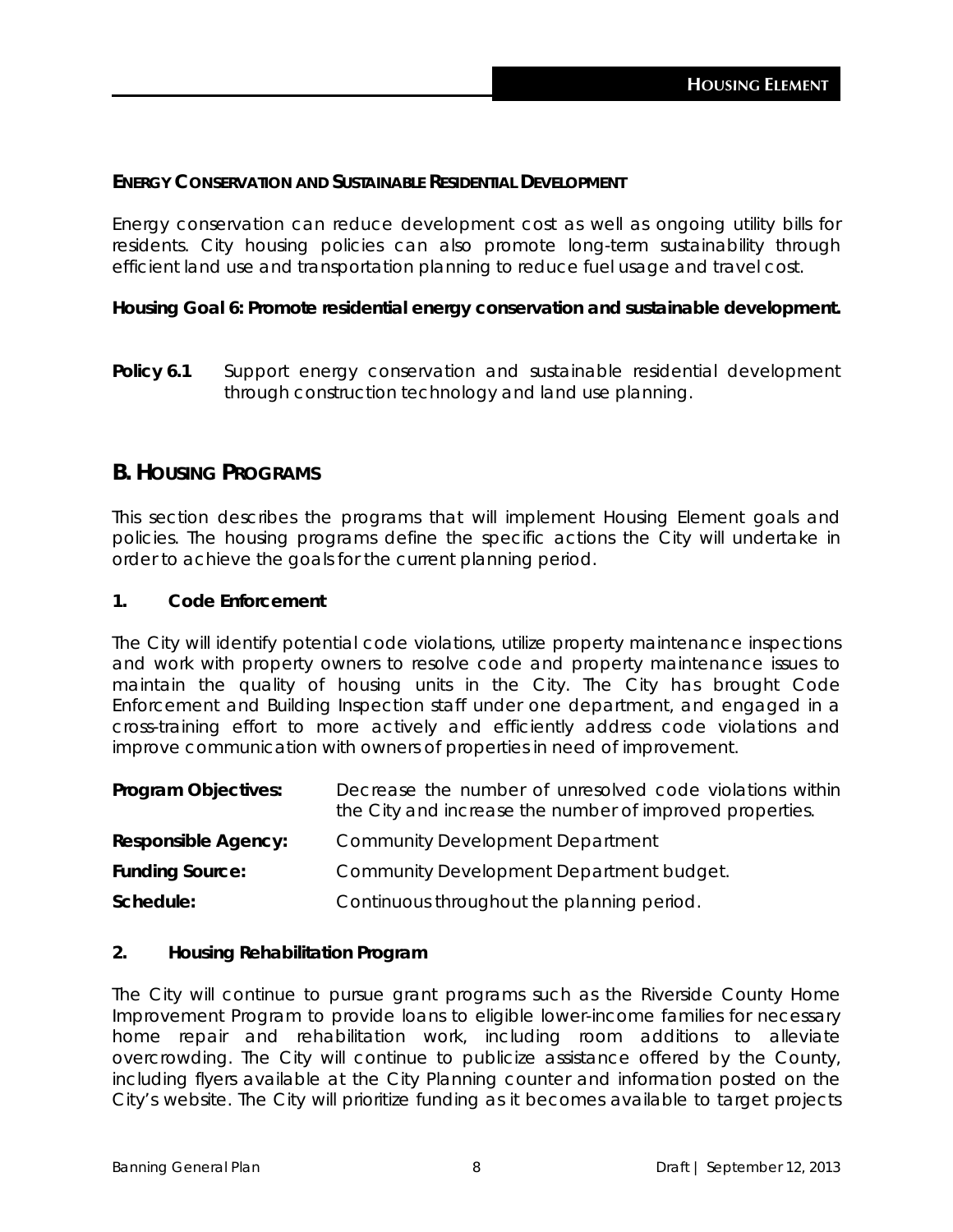benefitting extremely-low-income households. To the extent feasible, projects may also be eligible for deferral or waiver of City application and processing fees.

| Program Objectives:        | Reduced number of substandard properties.  |
|----------------------------|--------------------------------------------|
| <b>Responsible Agency:</b> | Community Development Department.          |
| <b>Funding Source:</b>     | Grant funds                                |
| Schedule:                  | Continuous throughout the planning period. |

### **3. Conservation of Existing and Future Affordable Units**

Banning has several assisted affordable housing developments, although none is at risk of conversion to market rate during the current planning period. The City will monitor the status of these projects and take steps to preserve affordability should any become at-risk of conversion in the future.

| Program Objectives:        | Monitor the status of assisted projects.                                                                                                                                                                                            |  |  |
|----------------------------|-------------------------------------------------------------------------------------------------------------------------------------------------------------------------------------------------------------------------------------|--|--|
| <b>Responsible Agency:</b> | Community Development Department, U.S. Department of<br>Housing and Urban Development (HUD), the California<br>Department of Housing and Community Development<br>(HCD), and the Housing Authority of Riverside County<br>(HARIVCO) |  |  |
| <b>Funding Source:</b>     | HUD Section 8 vouchers, other funding sources as available.                                                                                                                                                                         |  |  |
| Schedule:                  | Throughout the planning period                                                                                                                                                                                                      |  |  |

### **4. Section 8 Rental Assistance**

The Section 8 Rental Assistance Program provides rental subsidies to very-low-income (up to 50 percent of areawide median income – [AMI]) family and elderly households who spend more than 30 percent of their income on rent. The subsidy represents the difference between 30 percent of monthly income and the actual rent. Section 8 assistance is issued to the recipients as vouchers, which permit tenants to choose their own housing and rent units beyond the federally determined fair market rent in an area, provided the tenants pay the extra rent increment.

| Program Objectives:    | Continue to support the HARIVCO's applications for additional<br>Section 8 allocations and efforts to provide vouchers for lower-<br>income residents. |  |  |  |
|------------------------|--------------------------------------------------------------------------------------------------------------------------------------------------------|--|--|--|
|                        | <b>Responsible Agency:</b> Housing Authority of Riverside County                                                                                       |  |  |  |
| <b>Funding Source:</b> | Federal HUD Section 8 program                                                                                                                          |  |  |  |
| Schedule:              | Throughout the planning period                                                                                                                         |  |  |  |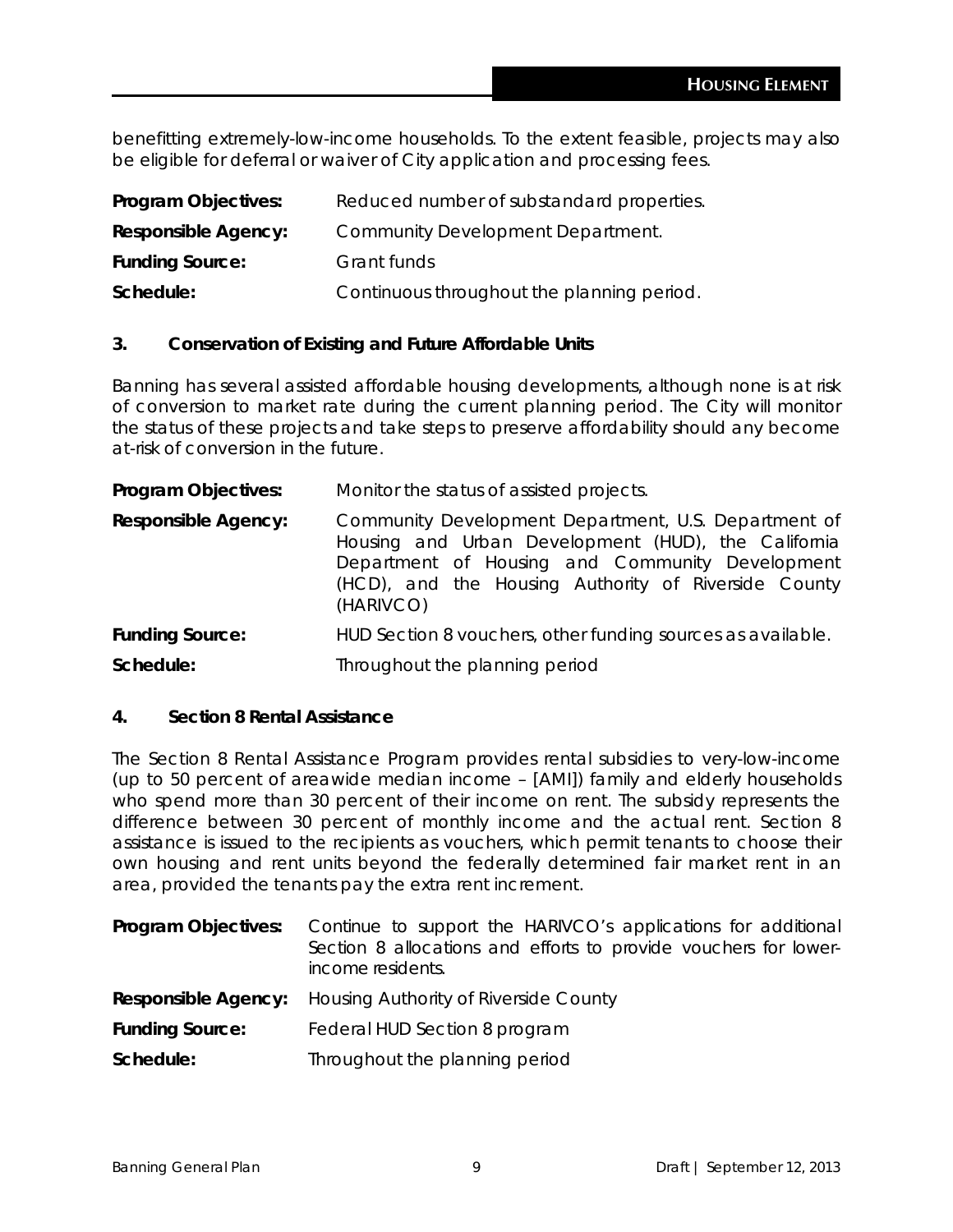### **5. Adequate Sites for Residential Development**

The General Plan Land Use Element and the Zoning Code establish the regulatory framework for residential development. The Land Use Element provides for a variety of residential types, ranging from lower-density single-family houses to higher-density apartments and condominiums and mixed-use development. A significant portion of the inventory of sites for higher-density housing is located in large planned developments. In some cases, large parcels must be subdivided to create suitable building sites prior to construction. When large sites must be divided into smaller parcels prior to development, the City facilitates this process through pre-application meetings to clarify procedures, concurrent priority processing of subdivision maps with any other required approvals, and incentives such as density bonus and modified development standards when the project includes affordable housing. The City has a successful track record of facilitating development applications, and will continue to work cooperatively with developers to streamline the permit process for large parcels requiring subdivisions.

The City will continue to ensure that adequate sites are available throughout the planning period to accommodate the City's share of regional housing need identified in the Regional Housing Needs Assessment.

| Program Objectives:    | Maintain adequate residential sites with appropriate zoning to<br>accommodate Banning's regional housing needs. |
|------------------------|-----------------------------------------------------------------------------------------------------------------|
|                        | <b>Responsible Agency:</b> Community Development Department                                                     |
| <b>Funding Source:</b> | Community Development Department budget                                                                         |
| Schedule:              | Throughout the planning period                                                                                  |

### **6. Facilitate Development of Affordable and Special Needs Housing**

In order to facilitate the development of housing for low- and moderate-income households and persons with disabilities (including developmental disabilities), the City will implement the following actions:

- Provide administrative assistance to developers seeking available state and federal funding and/or tax credits for the construction of low- and moderateincome housing
- Facilitate projects that incorporate affordable units and accessible units by granting modifications to development standards, expedited processing, or financial incentives consistent with state law.
- Affordable housing developers will be contacted each year to solicit interest and apprise them of available assistance programs.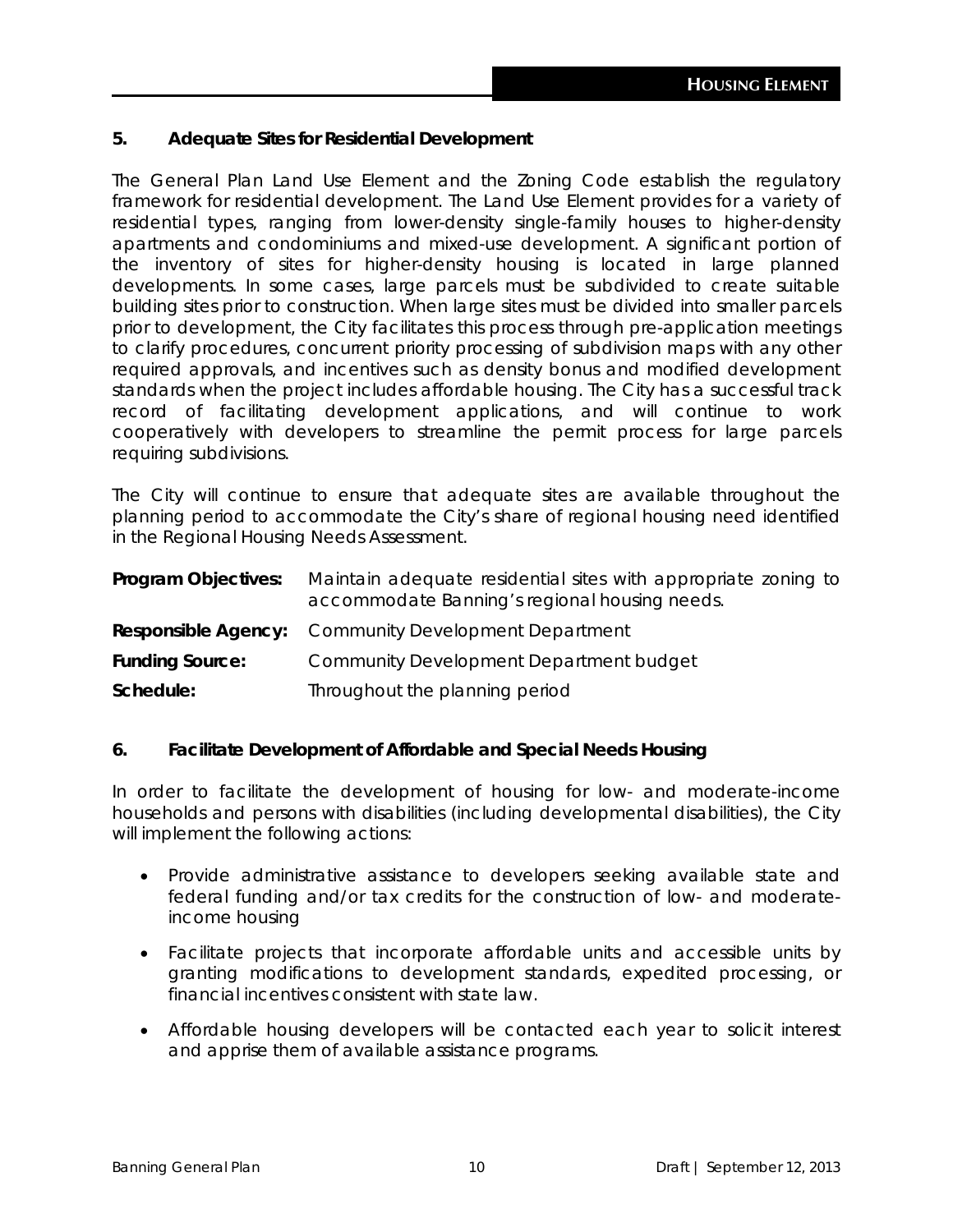- Targeted assistance will be prioritized for special needs housing and extremelylow-income (ELI) units through density bonuses and/or regulatory incentives, modified development standards and fee deferrals, when feasible.
- Coordinate with the Inland Regional Center regarding the needs and assistance programs targeted for persons with developmental disabilities, and make information available on the City website.

| Program Objectives:        | Facilitate affordable housing development commensurate<br>with the RHNA and the production of accessible and<br>supportive housing for persons with disabilities. |  |  |  |  |
|----------------------------|-------------------------------------------------------------------------------------------------------------------------------------------------------------------|--|--|--|--|
| <b>Responsible Agency:</b> | <b>Community Development Department</b>                                                                                                                           |  |  |  |  |
| <b>Funding Source:</b>     | Community Development Department budget                                                                                                                           |  |  |  |  |
| Schedule:                  | Contact affordable housing developers and the Inland<br>Regional Center annually; assist developers<br>with<br>applications for funding assistance upon request.  |  |  |  |  |

### **7. Infill and Mixed-Use Housing Development**

Infill housing and mixed-use development helps to promote investment in older neighborhoods while also contributing to meeting the community's housing needs. The City has targeted the Downtown Commercial (DC) area for special incentives for multifamily, SRO and mixed-use development to stimulate revitalization. The downtown area is particularly well-suited to affordable and special needs housing due to the availability of employment, services and transit.

Since many parcels in the downtown are relatively small, the City will encourage consolidation of adjacent parcels to enhance development feasibility by providing a lot consolidation density incentive of 5% when two or more parcels totaling at least 0.5 acre are consolidated, and 10% when two or more parcels totaling at least 1.0 acre are consolidated. This density incentive will be in addition to the density bonus currently allowed. City incentives will also include consolidated permit processing, reduced fees for parcel mergers or lot line adjustments, density bonus and modified development standards.

The DC district zoning regulations will also be amended to increase allowable base densities to 24 units/acre for any project that meets the minimum affordability standards under state Density Bonus law (e.g., 5% very-low- or 10% low-income units). The City will also provide administrative and technical assistance with grant applications for affordable or special needs housing developments in the downtown area.

In recent years the City has facilitated infrastructure upgrades such as water lines and electrical service in the downtown. In order to incentivize development in the downtown area, the City will prioritize future Capital Improvement Program funds for downtown infrastructure improvements, if feasible.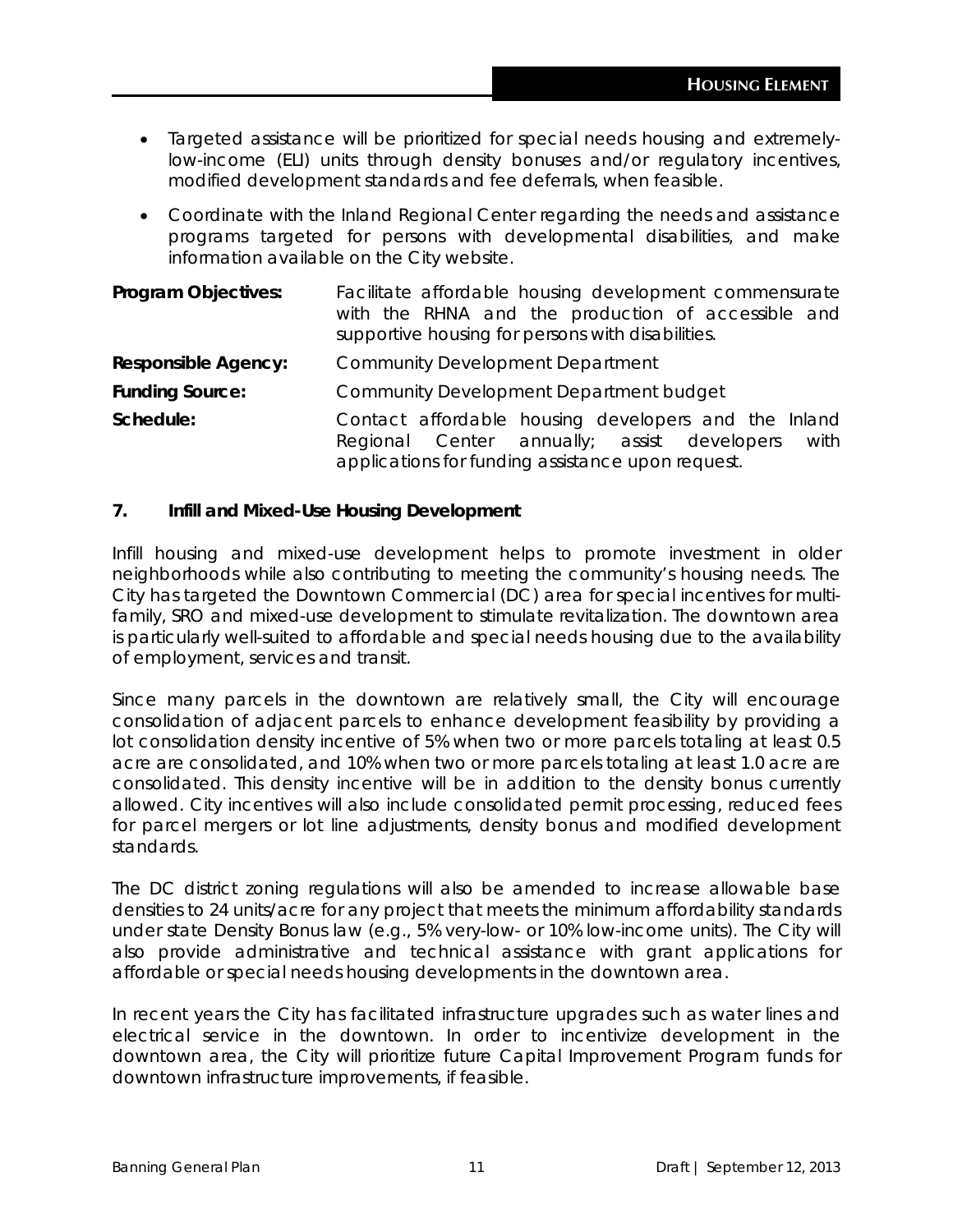| Program Objectives:        | Facilitate development of multi-family and mixed-use<br>development in the downtown area, with special emphasis on<br>housing affordable to low- and moderate-income households<br>or persons with special needs. |  |  |  |
|----------------------------|-------------------------------------------------------------------------------------------------------------------------------------------------------------------------------------------------------------------|--|--|--|
| <b>Responsible Agency:</b> | <b>Community Development Department</b>                                                                                                                                                                           |  |  |  |
| <b>Funding Source:</b>     | Grant funds; CIP Budget                                                                                                                                                                                           |  |  |  |
| Schedule:                  | Zoning amendment by June 2014.                                                                                                                                                                                    |  |  |  |
|                            | Publicize development opportunities by contacting affordable<br>housing developers annually.                                                                                                                      |  |  |  |

## **10. Mortgage Credit Certificate Program**

A Mortgage Credit Certificate (MCC) entitles qualified home buyers to reduce the amount of their federal income tax liability by an amount equal to a portion of the interest paid during the year on a home mortgage. This tax credit allows the buyer to qualify more easily for a loan by increasing the effective income of the buyer. The Riverside County MCC Program provides for a 15% rate which can be applied to the interest paid on the mortgage loan. The borrower can claim a tax credit equal to 15% of the interest paid during the year. Since the borrowers taxes are being reduced by the amount of the credit, this increases the take-home pay by the amount of the credit. The buyer takes the remaining 85% interest as a deduction. When underwriting the loan, a lender takes this into consideration and the borrower is able to qualify for a larger loan than would otherwise be possible. The City will provide referral information regarding the MCC program on the City website, at City Hall and other public locations.

| Program Objectives:    | Provide information regarding the MCC Program to eligible<br>home buyers.       |
|------------------------|---------------------------------------------------------------------------------|
| Responsible Agency:    | Riverside County Economic Development Agency (EDA) and<br>participating lenders |
| <b>Funding Source:</b> | Federal tax credits and EDA                                                     |
| Schedule:              | Throughout the planning period                                                  |

### **11. Fair Housing Services**

Banning is not an "entitlement city" and works cooperatively with the County of Riverside, which provides fair housing services to all unincorporated areas of the county and non-entitlement cities. Fair housing services offered through the County include counseling and information on potential discrimination and landlord/tenant problems; special assistance for ethnic minorities and single-parent households; and bilingual housing literature. Information regarding available services from the County will be provided at City Hall, on the City website, and at other governmental offices within the city. In addition, the City will work cooperatively with the County of Riverside to distribute fair housing information annually.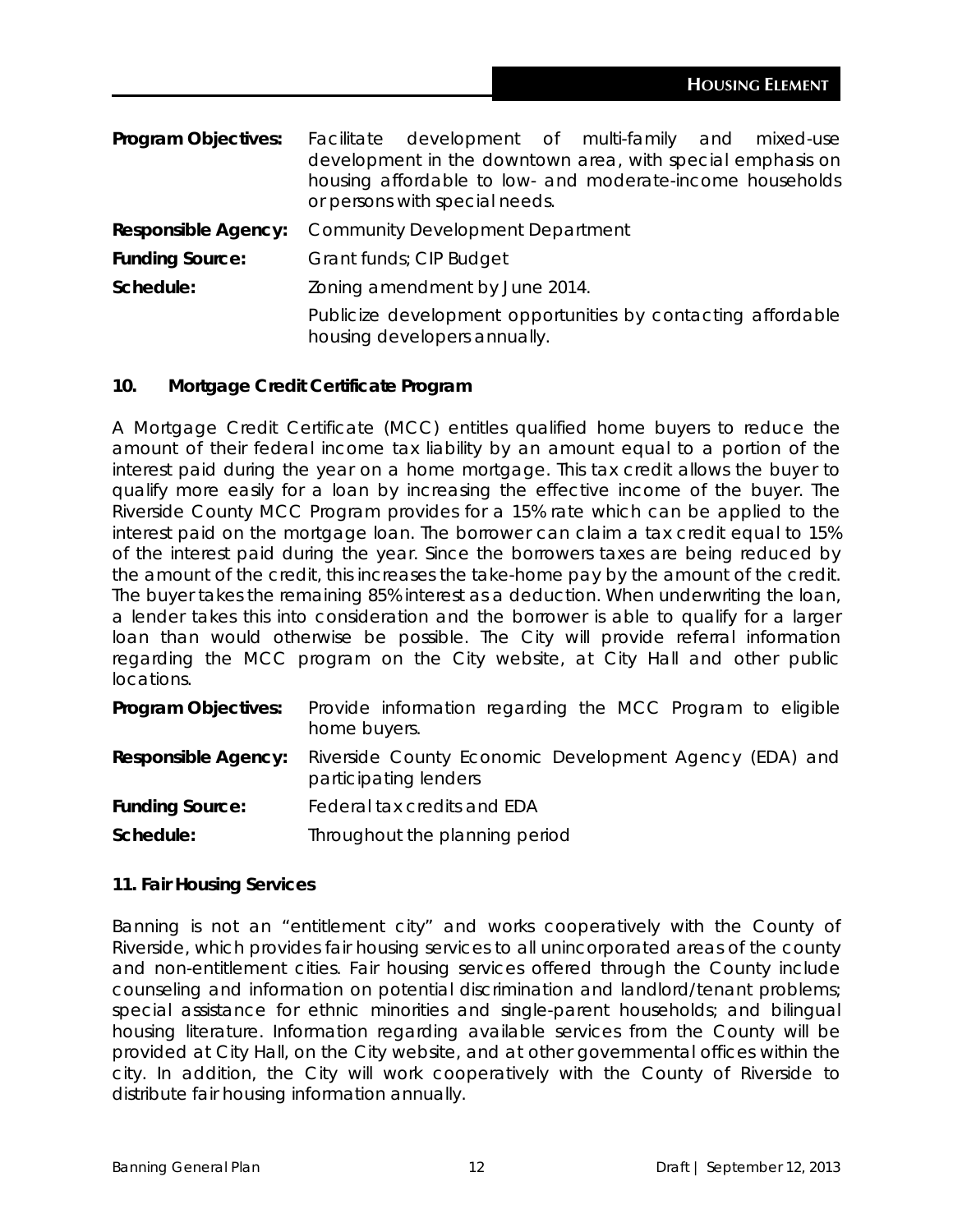| <b>Program Objectives:</b> | Continue to work with the County of Riverside to provide fair<br>housing services to residents of Banning. |  |  |                                          |  |
|----------------------------|------------------------------------------------------------------------------------------------------------|--|--|------------------------------------------|--|
| Responsible Agency:        | <b>Riverside County</b>                                                                                    |  |  |                                          |  |
| <b>Funding Source:</b>     | Riverside<br>budget                                                                                        |  |  | County: Community Development Department |  |
| Schedule:                  | Throughout the planning period                                                                             |  |  |                                          |  |

#### **12. Reasonable Accommodation in Housing for Persons with Disabilities**

Both the Federal Fair Housing Act and the California Fair Employment and Housing Act require local governments to make reasonable accommodations (i.e. modifications or exceptions) in their zoning laws and other land use regulations to allow disabled persons an equal opportunity to use and enjoy a dwelling. The Zoning Code establishes administrative procedures for reviewing and approving such requests in conformance with state law. The City will continue to implement this ordinance.

| Program Objectives:        | Continue to       | process                                 | requests                                            | for | reasonable |  |
|----------------------------|-------------------|-----------------------------------------|-----------------------------------------------------|-----|------------|--|
|                            | Development Code. |                                         | accommodation in conformance with state law and the |     |            |  |
| <b>Responsible Agency:</b> |                   | <b>Community Development Department</b> |                                                     |     |            |  |
| <b>Funding Source:</b>     |                   |                                         | Community Development Department budget             |     |            |  |
| Schedule:                  |                   | Throughout the planning period          |                                                     |     |            |  |

### **13. Residential Energy Conservation**

With the adoption of AB 32, California's greenhouse gas legislation, energy conservation is a growing concern. In addition to helping to mitigate greenhouse gas emissions, residential energy efficiency can reduce home heating and cooling costs.

- a. Support the use of innovative building techniques and construction materials for residential development, such as energy efficient buildings that utilize solar panels and sustainable building materials that are recyclable.
- b. Encourage maximum utilization of Federal, State, and local government programs, such as the County of Riverside Home Weatherization Program and the Western Riverside Council of Governments (WRCOG) HERO Program, that assist homeowners in providing energy conservation measures.
- c. Maintain and distribute literature on energy conservation, including solar power, additional insulation, and subsidies available from utility companies, and encourage homeowners and landlords to incorporate these features into construction and remodeling projects.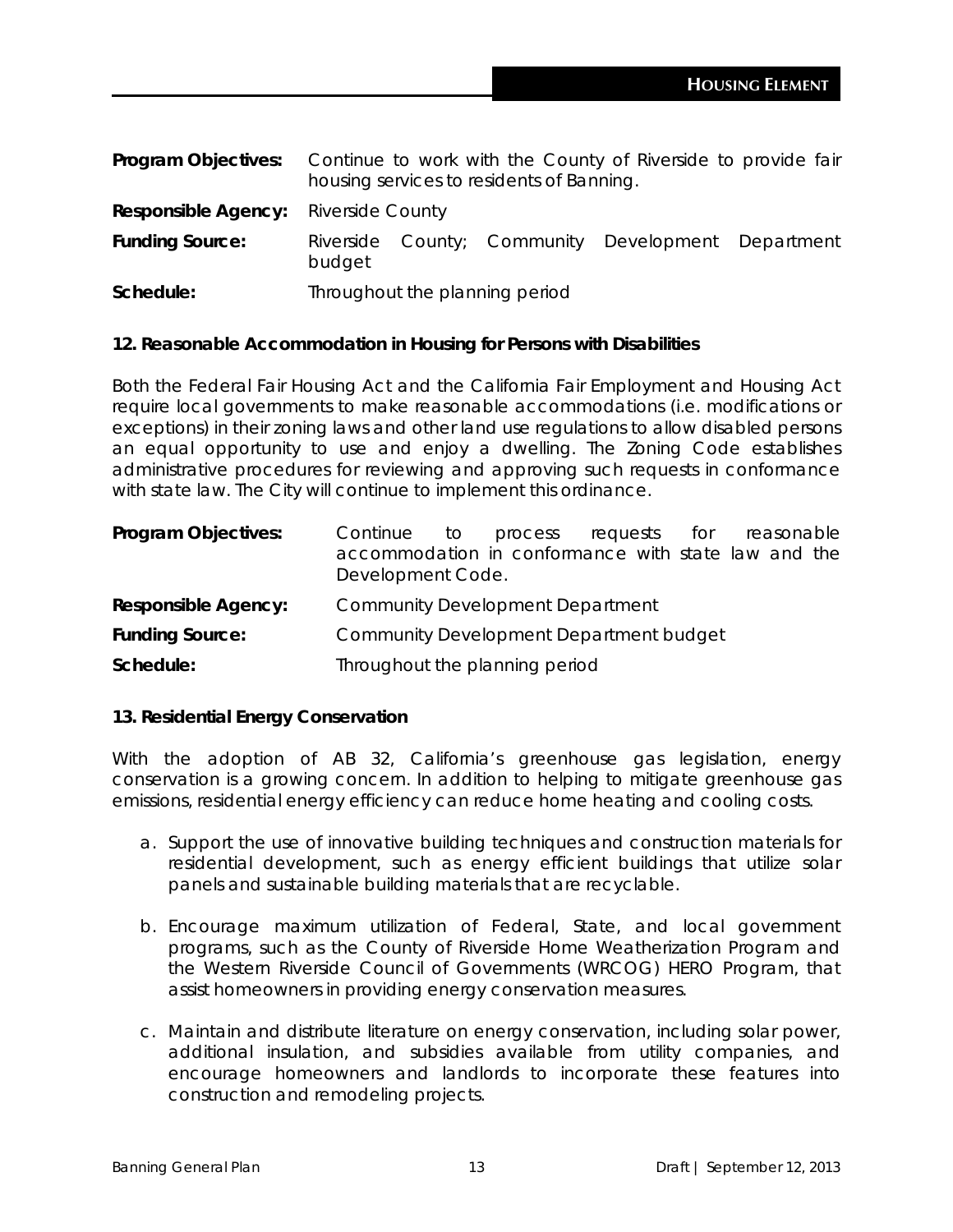d. Encourage energy conservation devices including but not limited to lighting, water heater treatments, solar energy systems for all residential projects.

| Program Objectives:        | Work cooperatively with property owners, utility companies<br>and other government agencies to reduce energy use in<br>residential developments. |
|----------------------------|--------------------------------------------------------------------------------------------------------------------------------------------------|
| <b>Responsible Agency:</b> | <b>Community Development Department</b>                                                                                                          |
| <b>Funding Source:</b>     | Community Development Department budget; grant<br>programs, as available                                                                         |
| Timeline:                  | Throughout the planning period                                                                                                                   |

# *C. QUANTIFIED OBJECTIVES*

The City's quantified objectives for the development, rehabilitation and conservation of housing during the 2013-2021 planning period are summarized in the following table. The accomplishment of these objectives will depend on general economic conditions and the availability of funding assistance.

| Income<br>Category   | <b>New</b><br>Construction | Rehabilitation | Conservation/<br>Preservation** |
|----------------------|----------------------------|----------------|---------------------------------|
| <b>Extremely-Low</b> | 272                        | $\star$        |                                 |
| Very Low             | 271                        | $\star$        |                                 |
| Low                  | 593                        | $\star$        |                                 |
| Moderate             | 685                        | $\star$        |                                 |
| Above Moderate       | 1,642                      |                |                                 |
| Totals               | 3.792                      | $\star$        |                                 |

Notes:

\*depending on available funding to replace lost redevelopment revenues

\*\*No assisted units at risk (see Technical Report Table 18)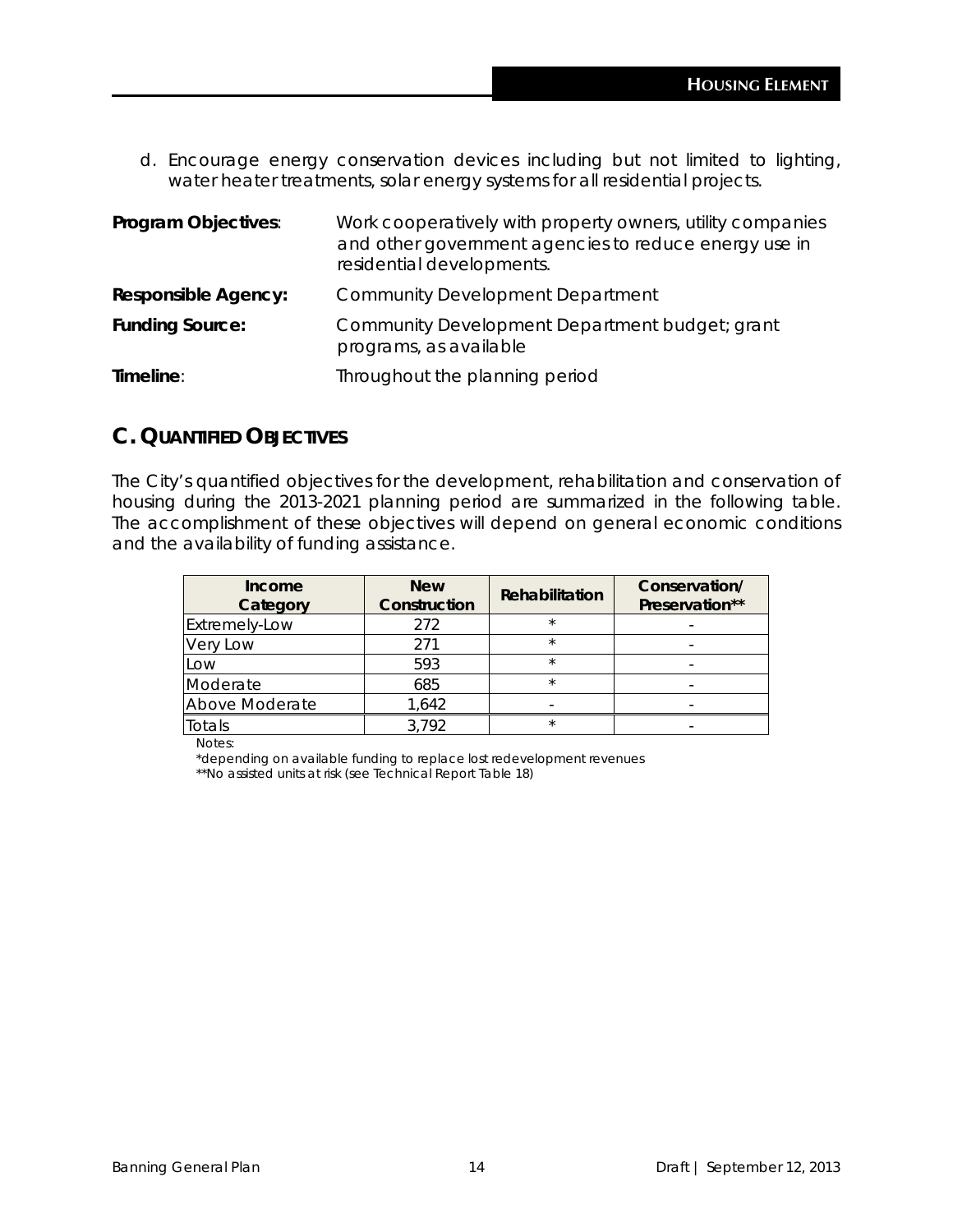# **2013-2021 HOUSING ELEMENT TECHNICAL REPORT**

# **CITY OF BANNING**

**DRAFT**

**SEPTEMBER 12, 2013**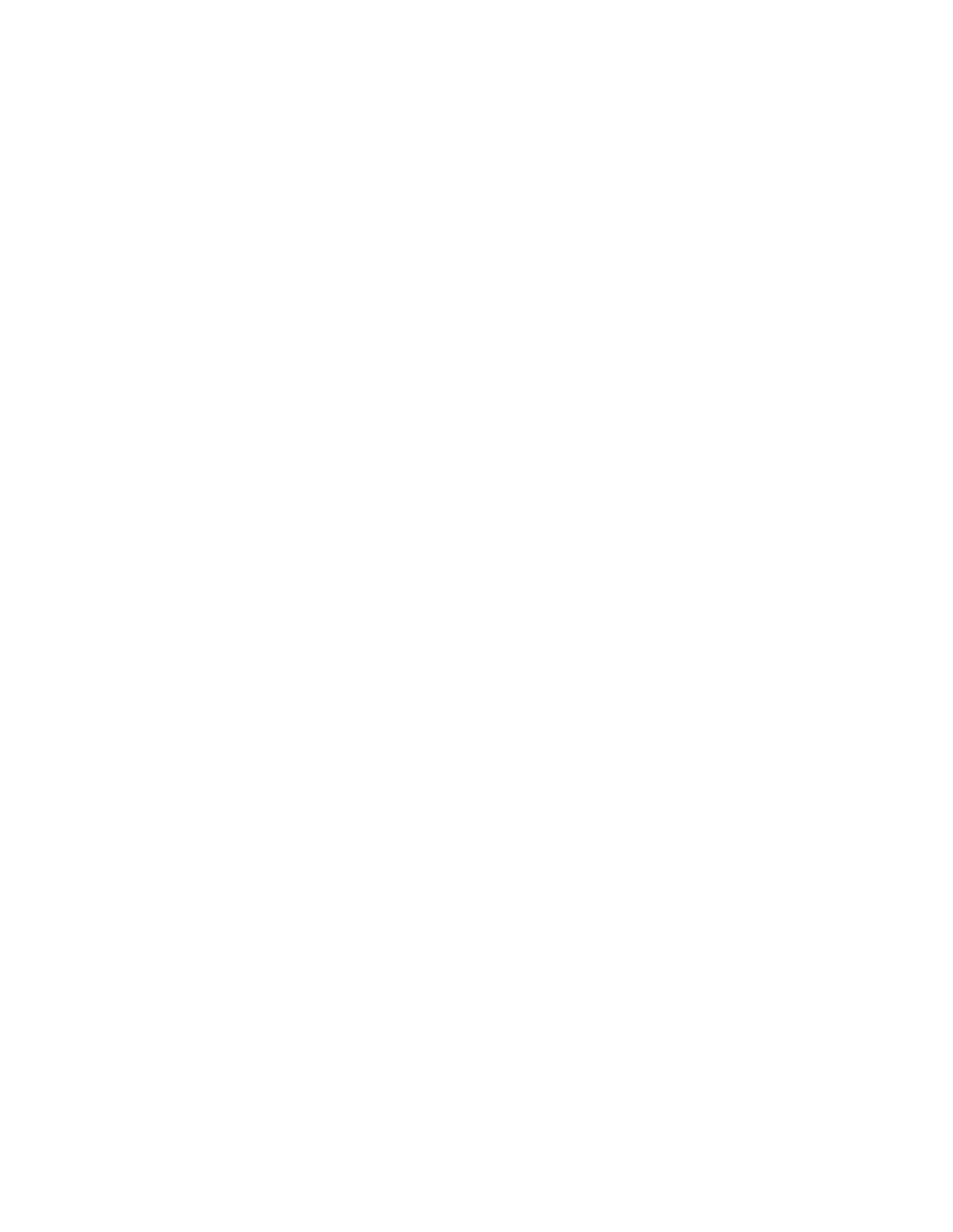# **TABLE OF CONTENTS**

| П. |  |
|----|--|
|    |  |
|    |  |
|    |  |
|    |  |
|    |  |
|    |  |
|    |  |
|    |  |
| Ш. |  |
|    |  |
|    |  |
|    |  |
|    |  |
|    |  |
|    |  |
|    |  |

Appendix A: Evaluation of the 2008-2013 Housing Element Appendix B: Residential Land Inventory Appendix C: Public Participation Summary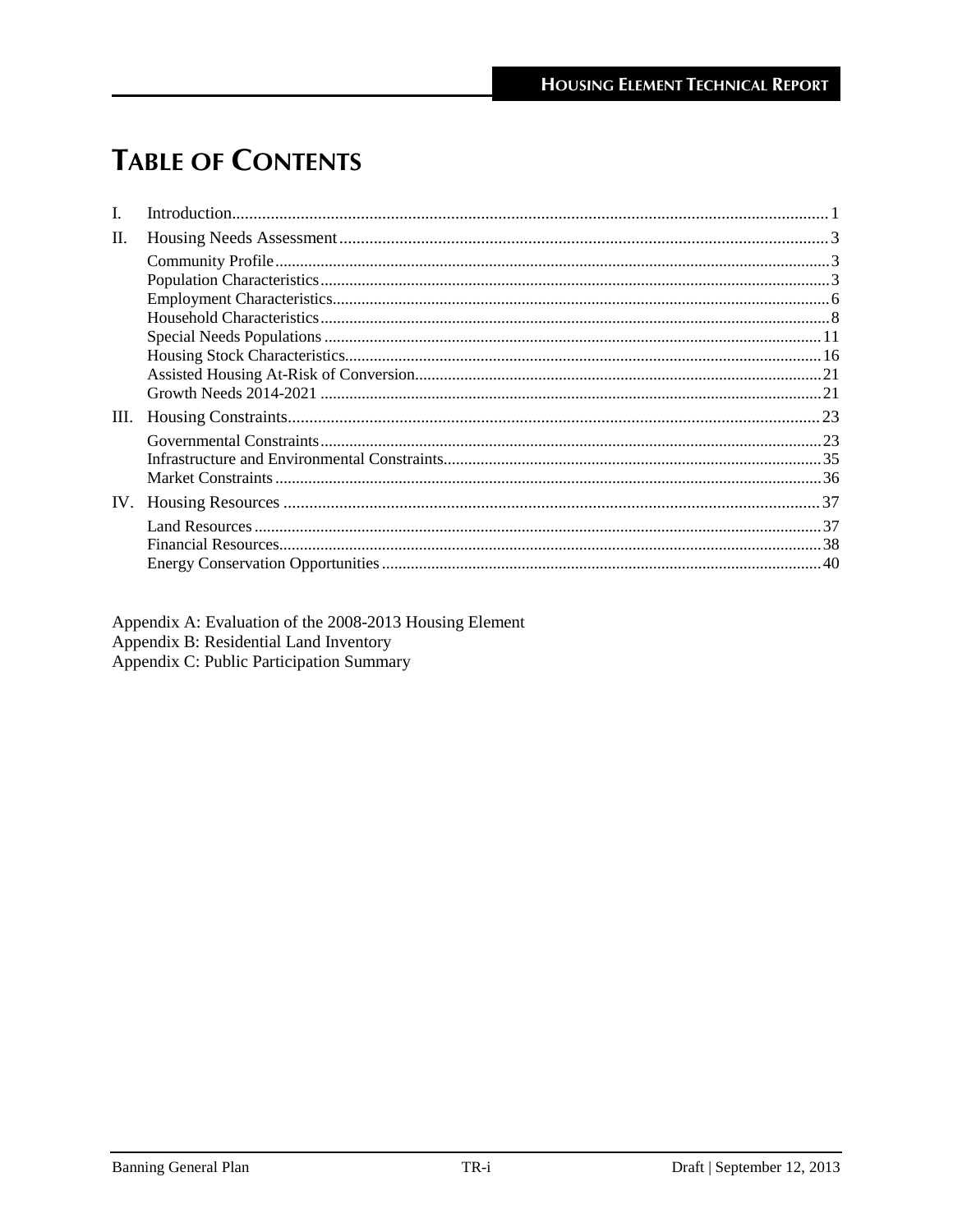# **LIST OF TABLES**

| Table 1  |                                                                       |  |
|----------|-----------------------------------------------------------------------|--|
| Table 2  |                                                                       |  |
| Table 3  |                                                                       |  |
| Table 4  |                                                                       |  |
| Table 5  |                                                                       |  |
| Table 6  |                                                                       |  |
| Table 7  |                                                                       |  |
| Table 8  |                                                                       |  |
| Table 9  |                                                                       |  |
| Table 10 |                                                                       |  |
| Table 11 |                                                                       |  |
| Table 12 |                                                                       |  |
| Table 13 |                                                                       |  |
| Table 14 |                                                                       |  |
| Table 16 |                                                                       |  |
| Table 17 | Income Categories and Affordable Housing Costs - Riverside County  19 |  |
| Table 18 |                                                                       |  |
| Table 19 |                                                                       |  |
| Table 20 |                                                                       |  |
| Table 21 |                                                                       |  |
| Table 22 |                                                                       |  |
| Table 23 |                                                                       |  |
| Table 24 |                                                                       |  |
| Table 25 |                                                                       |  |
| Table 26 |                                                                       |  |
| Table 27 |                                                                       |  |

# **LIST OF FIGURES**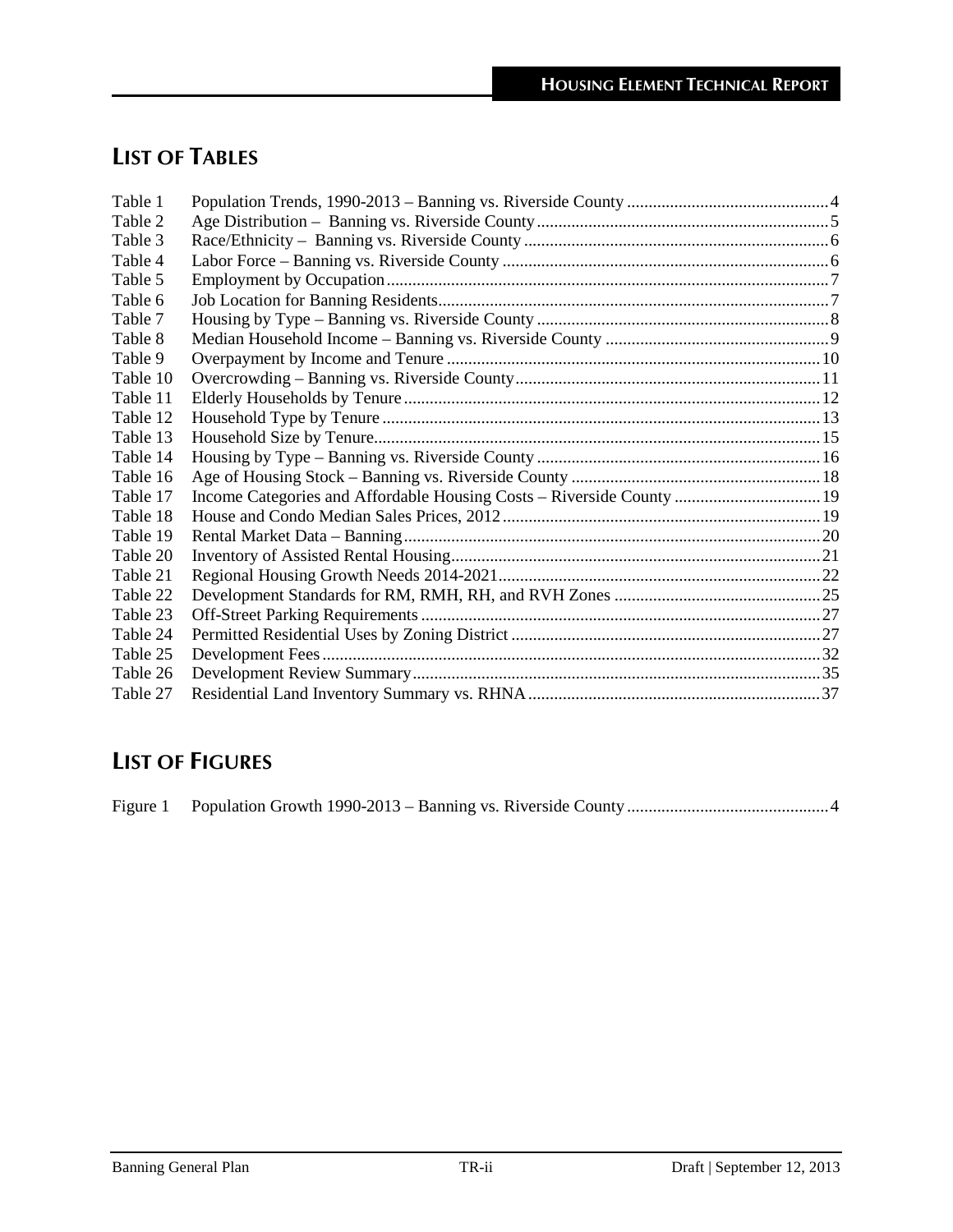# <span id="page-20-0"></span>**I. Introduction**

A successful strategy for improving housing conditions and expanding housing opportunities must be preceded by an assessment of the housing needs of the community and region. This Housing Element Technical Report for the City of Banning discusses the major components of assessing housing needs, including trends in population, households, and types of housing available in Banning.

The technical report examines the following topics:

- Population, employment, household, and housing characteristics;
- Constraints on housing production; and
- Available housing resources.

This Housing Element Technical Report serves as a foundation for the policies and programs presented in the Housing Plan for the 2013-2021 planning period.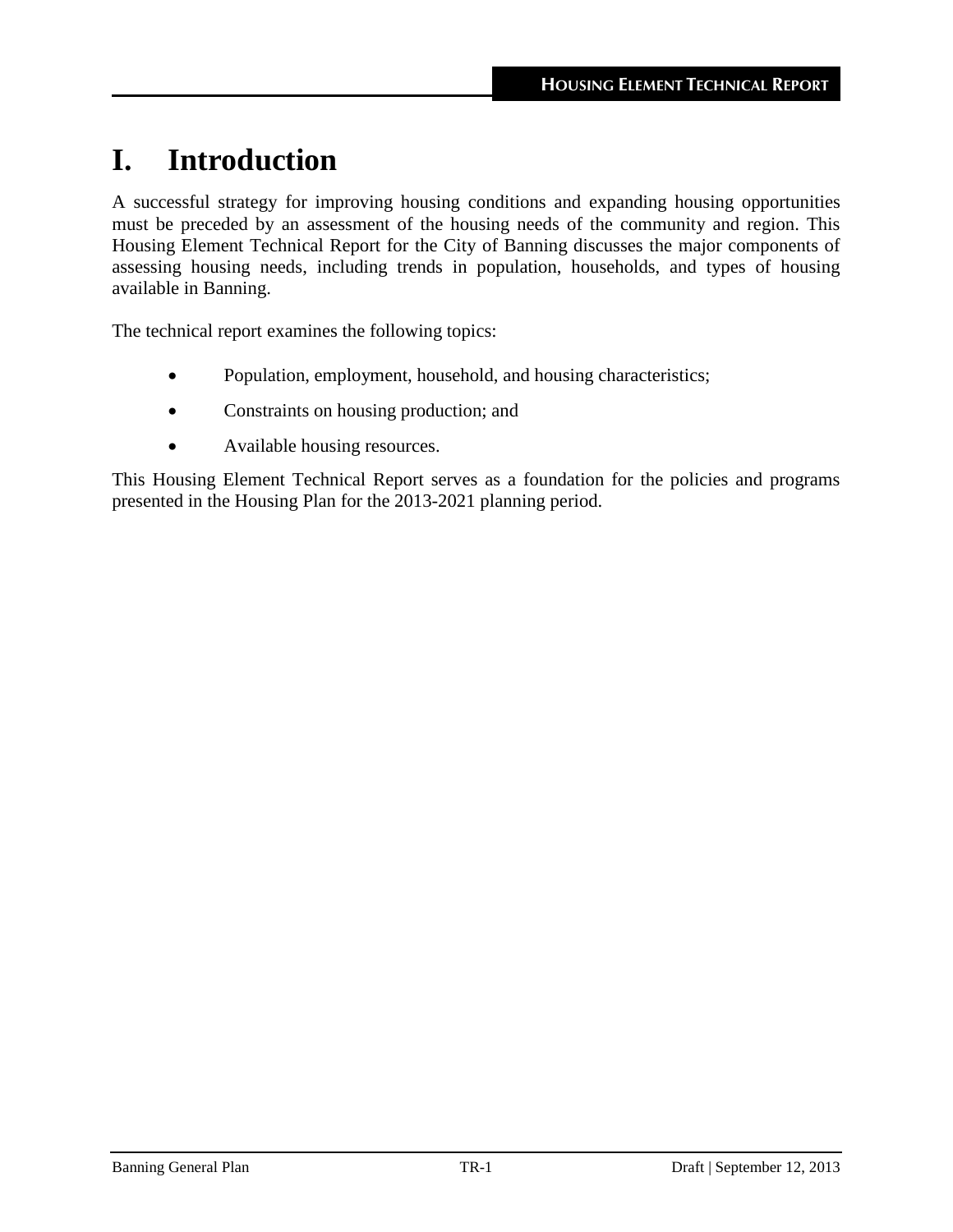This page intentionally left blank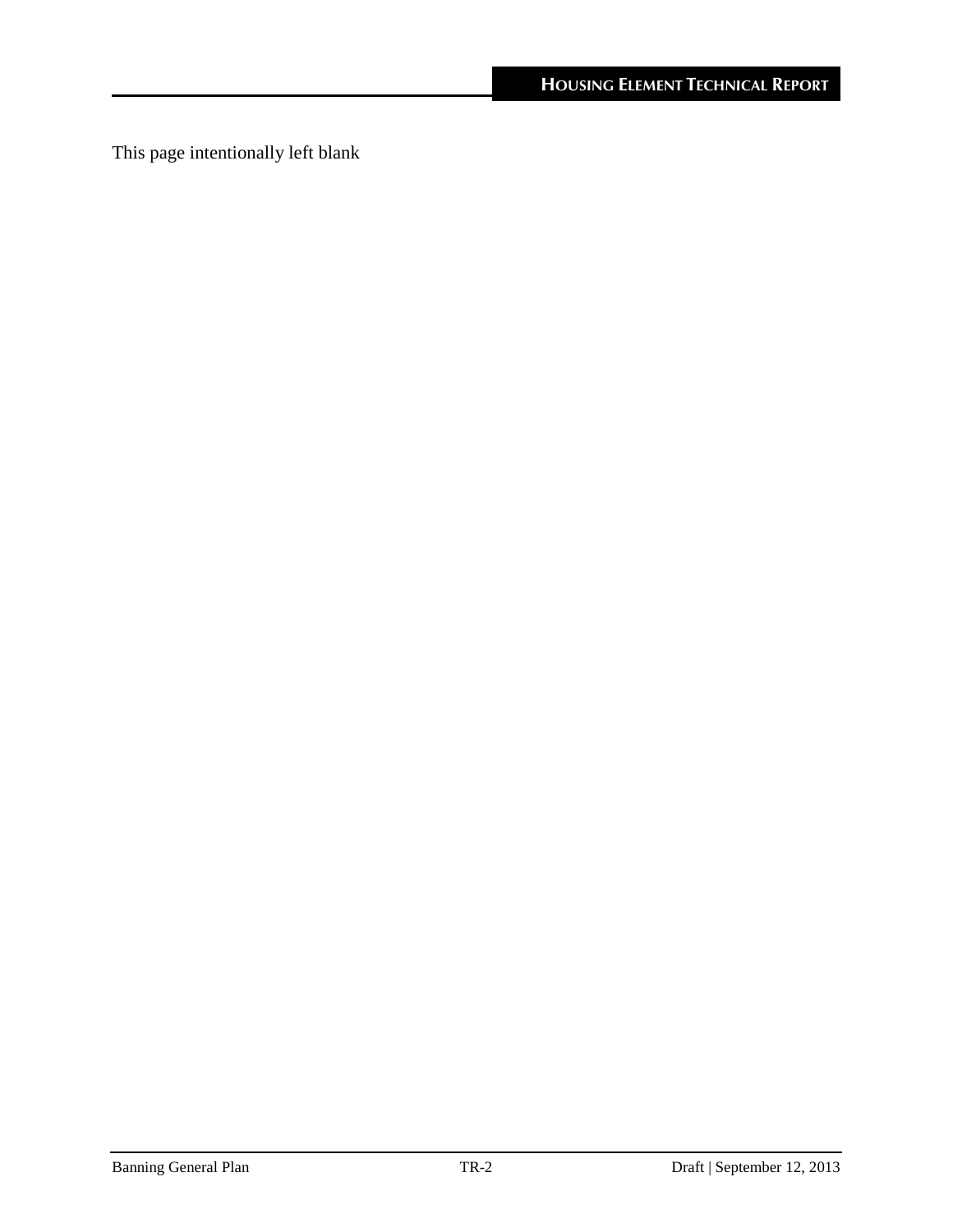# <span id="page-22-0"></span>**II. Housing Needs Assessment**

This section of the Housing Element Technical Report examines general population and household characteristics and trends, such as age, race and ethnicity, employment, household composition and size, household income, and special needs. Characteristics of the existing housing stock (e.g., number of units and type, tenure, age and condition, costs) are also addressed. Finally, the City's projected housing growth needs based on the 2014-2021 Regional Housing Needs Assessment (RHNA) are examined. This analysis provides the basis for developing a successful housing strategy that meets the needs of the community.

The Housing Needs Assessment utilizes the most recent data from the U.S. Census, the California Department of Finance (DOF), the California Employment Development Department (EDD), the Southern California Association of Governments (SCAG) and other relevant sources. Supplemental data were obtained through field surveys and from private vendors.

# <span id="page-22-1"></span>**Community Profile**

The City of Banning is located in the San Gorgonio Pass area adjacent to US Interstate 10 in west-central Riverside County. The City was incorporated in 1913, and encompasses approximately 23.2 square miles. During the 2013-2021 planning period residential growth is expected to occur on land within the existing City limits as well as on adjacent areas within the Sphere of Influence as it is annexed.

Riverside County is part of the "Inland Empire," which provides less expensive housing options for many people who work in Los Angeles and Orange counties are are unable to afford the higher housing costs in those coastal counties.

To avoid serving simply as "bedroom" communities for adjacent counties, Riverside County jurisdictions, including Banning, are working to attract new businesses to provide employment opportunities for local residents. This also helps promote a more balanced jobs/housing ratio, reduces the need for long commutes, and improves the local air quality and quality of life in general.

# <span id="page-22-2"></span>**Population Characteristics**

# *Population Growth Trends*

According to the Census Bureau, Banning's population increased from 20,572 in 1990 to over 30,000 in 2013 (see [Table 1](#page-23-0) and [Figure 1\)](#page-23-1). Although the City has continued to experience strong growth in the past decade, its rate of growth has been significantly lower than for Riverside County as a whole since 2000. The city's 2013 population of 30,170 represented only 1.3% of the county's total population of 2,255,059.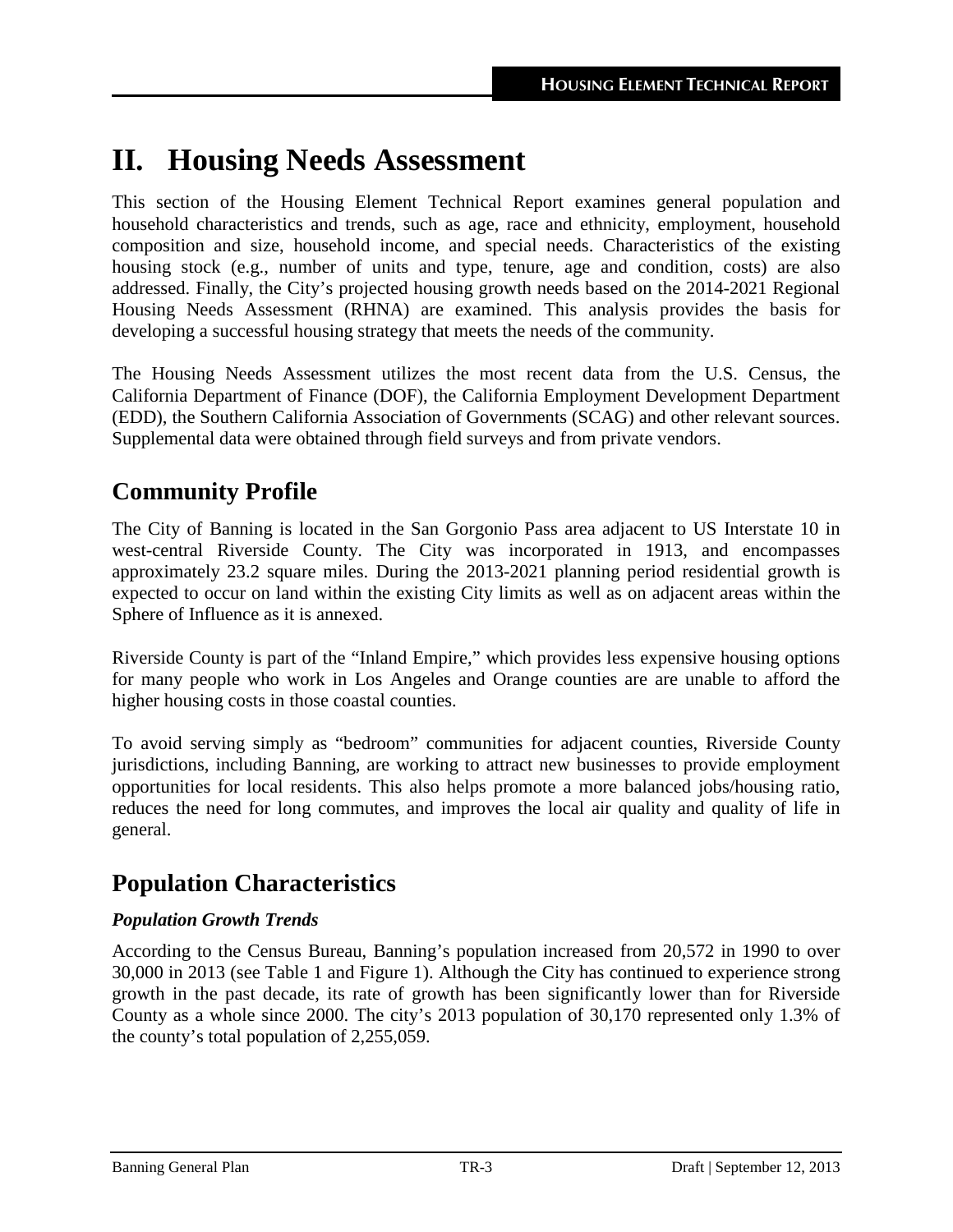| <b>Table 1</b>                      |
|-------------------------------------|
| Population Trends, 1990-2013 -      |
| <b>Banning vs. Riverside County</b> |

<span id="page-23-0"></span>

|                  | 1990      | 2000      | 2013'     | Growth<br>1990-2000 | <b>Growth</b><br>2000-2013 |
|------------------|-----------|-----------|-----------|---------------------|----------------------------|
| Banning          | 20,572    | 23,562    | 30.170    | 14.5%               | 28.0%                      |
| Riverside County | 1,470,413 | 1,545,387 | 2,255,059 | 5.1%                | 45.9%                      |

Source: U.S. Census, California Dept. of Finance Table E-5 (2012)



<span id="page-23-1"></span>

# *Age Characteristics*

Housing needs are influenced by the age characteristics of the population. Different age groups require different accommodations based on lifestyle, family type, income level, and housing preference. Traditionally, both the young adult population (20-34) and the elderly population (65+) tend to require low to moderate cost, smaller units. Persons between 35 to 54 years old usually reside in more expensive, larger units because they typically have higher incomes and larger households.

[Table 2](#page-24-0) provides a comparison of the city's and county's population by age group in 2010. This table shows that Banning has a substantially larger proportion of senior citizens than Riverside County as a whole. Persons age 65 and older comprise about 26% of the city's population while these groups represent less than 12% countywide. The median age of the city's population is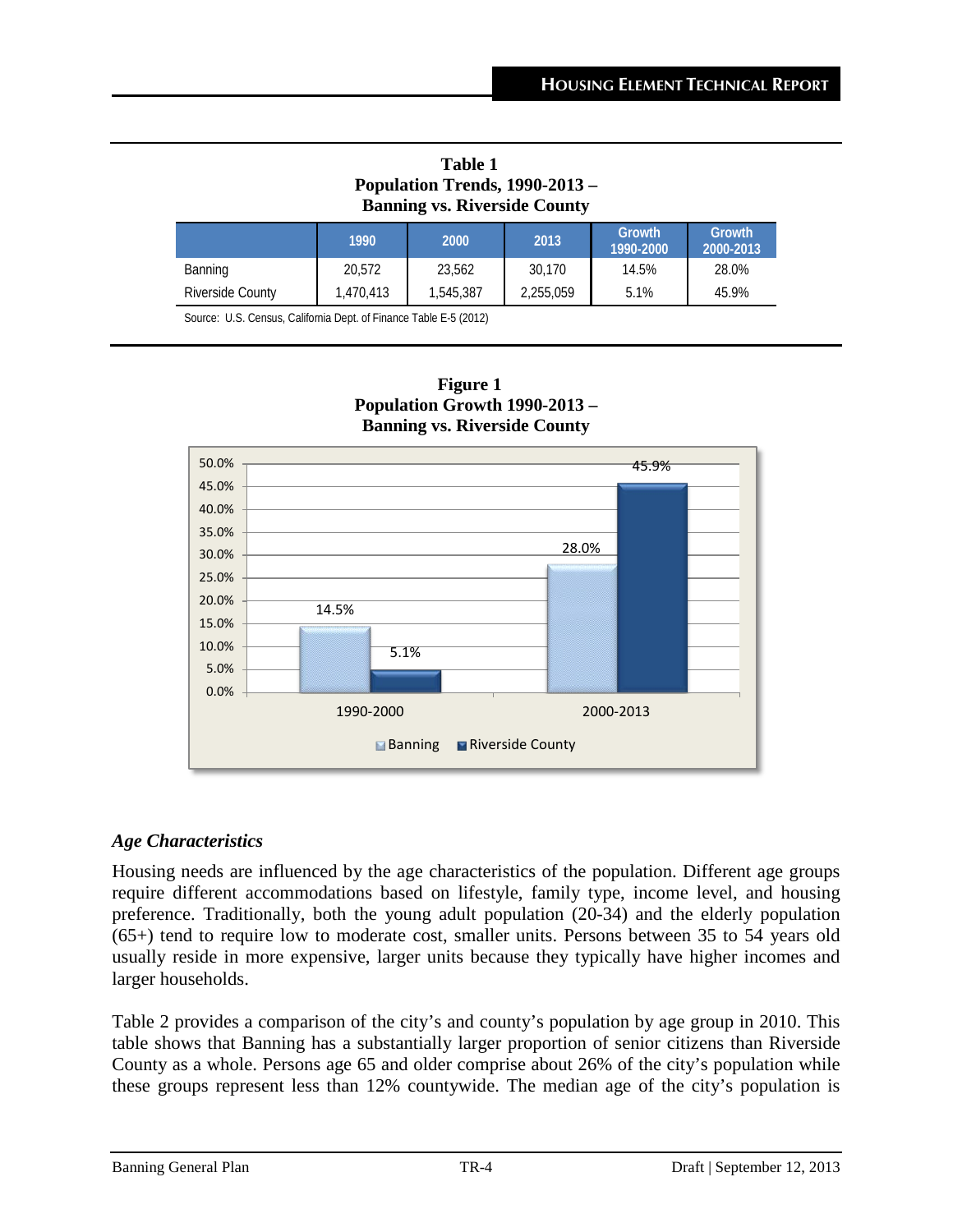<span id="page-24-0"></span>42.3 years compared to 32.7 years for the county as a whole. This age profile suggests a greater need for senior housing in Banning than many other portions of the county.

| <b>Banning vs. Riverside County</b> |                |                |                |                         |  |  |  |  |
|-------------------------------------|----------------|----------------|----------------|-------------------------|--|--|--|--|
|                                     |                | <b>Banning</b> |                | <b>Riverside County</b> |  |  |  |  |
| <b>Age Group</b>                    | <b>Persons</b> | %              | <b>Persons</b> | %                       |  |  |  |  |
| Under 5 years                       | 1,840          | 6.2%           | 162,438        | 7.4%                    |  |  |  |  |
| 5 to 9 years                        | 1,839          | 6.2%           | 167,065        | 7.6%                    |  |  |  |  |
| 10 to 14 years                      | 1,942          | 6.6%           | 177,644        | 8.1%                    |  |  |  |  |
| 15 to 19 years                      | 2,009          | 6.8%           | 187,125        | 8.5%                    |  |  |  |  |
| 20 to 24 years                      | 1,877          | 6.3%           | 154,572        | 7.1%                    |  |  |  |  |
| 25 to 29 years                      | 1,784          | 6.0%           | 143,992        | 6.6%                    |  |  |  |  |
| 30 to 34 years                      | 1,514          | 5.1%           | 138,437        | 6.3%                    |  |  |  |  |
| 35 to 39 years                      | 1,397          | 4.7%           | 143,926        | 6.6%                    |  |  |  |  |
| 40 to 44 years                      | 1,353          | 4.6%           | 149,379        | 6.8%                    |  |  |  |  |
| 45 to 49 years                      | 1,621          | 5.5%           | 152,722        | 7.0%                    |  |  |  |  |
| 50 to 54 years                      | 1,603          | 5.4%           | 140,016        | 6.4%                    |  |  |  |  |
| 55 to 59 years                      | 1,559          | 5.3%           | 114,765        | 5.2%                    |  |  |  |  |
| 60 to 64 years                      | 1,604          | 5.4%           | 98,974         | 4.5%                    |  |  |  |  |
| 65 to 69 years                      | 1,713          | 5.8%           | 78,495         | 3.6%                    |  |  |  |  |
| 70 to 74 years                      | 1,710          | 5.8%           | 62,103         | 2.8%                    |  |  |  |  |
| 75 to 79 years                      | 1,747          | 5.9%           | 49,003         | 2.2%                    |  |  |  |  |
| 80 to 84 years                      | 1,346          | 4.5%           | 36,793         | 1.7%                    |  |  |  |  |
| 85 years and over                   | 1,145          | 3.9%           | 32,192         | 1.5%                    |  |  |  |  |
| Total                               | 29,603         | 100%           | 2,189,641      | 100%                    |  |  |  |  |
| Median age                          | 42.3           |                | 32.7           |                         |  |  |  |  |

### **Table 2 Age Distribution – Banning vs. Riverside County**

Source: 2010 Census, Table DP-1

# *Race/Ethnicity Characteristics*

The racial and ethnic composition of the city differs from the county in that a slightly lower percentage of city residents are Hispanic/Latino, and a higher percentage of city residents are non-Hispanic white (Table 3). Approximately 41% of city residents are Hispanic/Latino contrasted with 46% for the county as a whole. Non-Hispanic white residents comprise 43% of the city's population compared with 40% of the county's residents.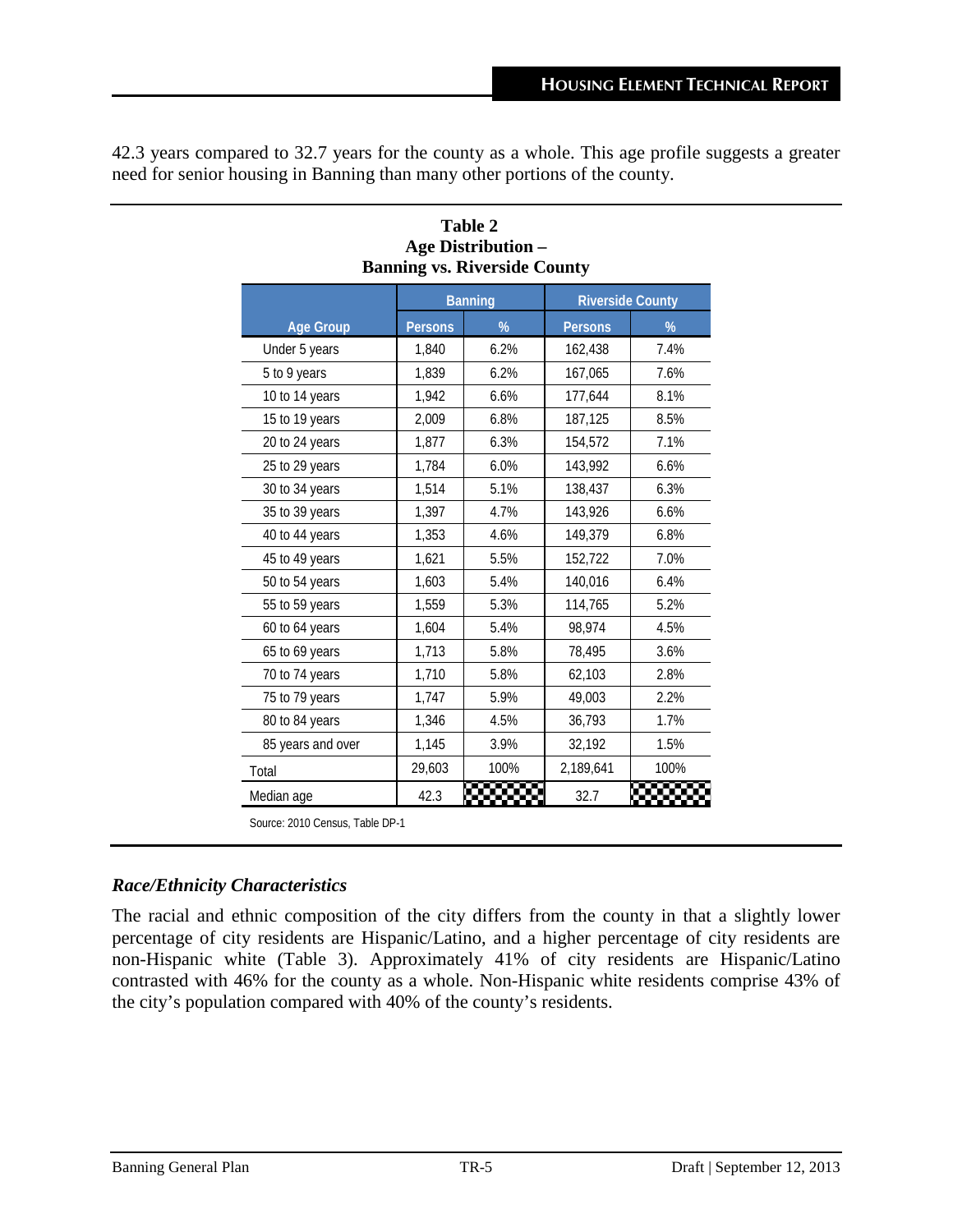<span id="page-25-1"></span>

|                                   | <b>Banning</b> |         | <b>Riverside County</b> |         |  |
|-----------------------------------|----------------|---------|-------------------------|---------|--|
| <b>Racial/Ethnic Group</b>        | <b>Persons</b> | %       | <b>Persons</b>          | %       |  |
| Not Hispanic or Latino            | 17.422         | 58.9%   | 1.194.384               | 54.5%   |  |
| -White                            | 12,858         | 43.4%   | 869,068                 | 39.7%   |  |
| -Black or African American        | 2.023          | $6.8\%$ | 130.823                 | $6.0\%$ |  |
| -American Indian/Alaska Native    | 365            | 1.2%    | 10.931                  | 0.5%    |  |
| -Asian                            | 1.510          | 5.1%    | 125.921                 | 5.8%    |  |
| -Native Hawaiian/Pacific Islander | 34             | 0.1%    | 5,849                   | 0.3%    |  |
| -Other races or 2+ races          | 632            | 2.1%    | 51.792                  | 2.4%    |  |
| Hispanic or Latino (any race)     | 12,181         | 41.1%   | 995,257                 | 45.5%   |  |
| Total                             | 29,603         | 100%    | 2,189,641               | 100%    |  |
|                                   |                |         |                         |         |  |

| Table 3                             |
|-------------------------------------|
| Race/Ethnicity –                    |
| <b>Banning vs. Riverside County</b> |

Source: 2010 Census, Table DP-1

# <span id="page-25-0"></span>**Employment Characteristics**

# *Occupation and Labor Participation*

According to recent Census estimates, approximately 44% of Banning residents were in the civilian labor force compared to 62% for the county as a whole [\(Table 4\)](#page-25-2). (The labor force includes employed and unemployed persons aged 16 years and above.) This smaller labor force percentage reflects the larger proportion of retirement-age residents in Banning.

<span id="page-25-2"></span>

| Table 4<br>Labor Force –<br><b>Banning vs. Riverside County</b> |                |       |                |                         |  |  |  |
|-----------------------------------------------------------------|----------------|-------|----------------|-------------------------|--|--|--|
|                                                                 | <b>Banning</b> |       |                | <b>Riverside County</b> |  |  |  |
| <b>Labor Force Status</b>                                       | <b>Persons</b> | %     | <b>Persons</b> | %                       |  |  |  |
| Population 16 years and over                                    | 23,289         | 100%  | 1,571,629      | 100%                    |  |  |  |
| In labor force                                                  | 10.279         | 44%   | 978.372        | 62%                     |  |  |  |
| Civilian labor force                                            | 10.279         | 44%   | 974,178        | 62%                     |  |  |  |
| Employed                                                        | 9.299          | 40%   | 865,088        | 55%                     |  |  |  |
| Unemployed                                                      | 980            | 4%    | 109,090        | 7%                      |  |  |  |
| Armed Forces                                                    | 0              | $0\%$ | 4.194          | $0\%$                   |  |  |  |
| Not in labor force                                              | 13,010         | 56%   | 593,257        | 38%                     |  |  |  |

Census 2006-2010 ACS, Table DP3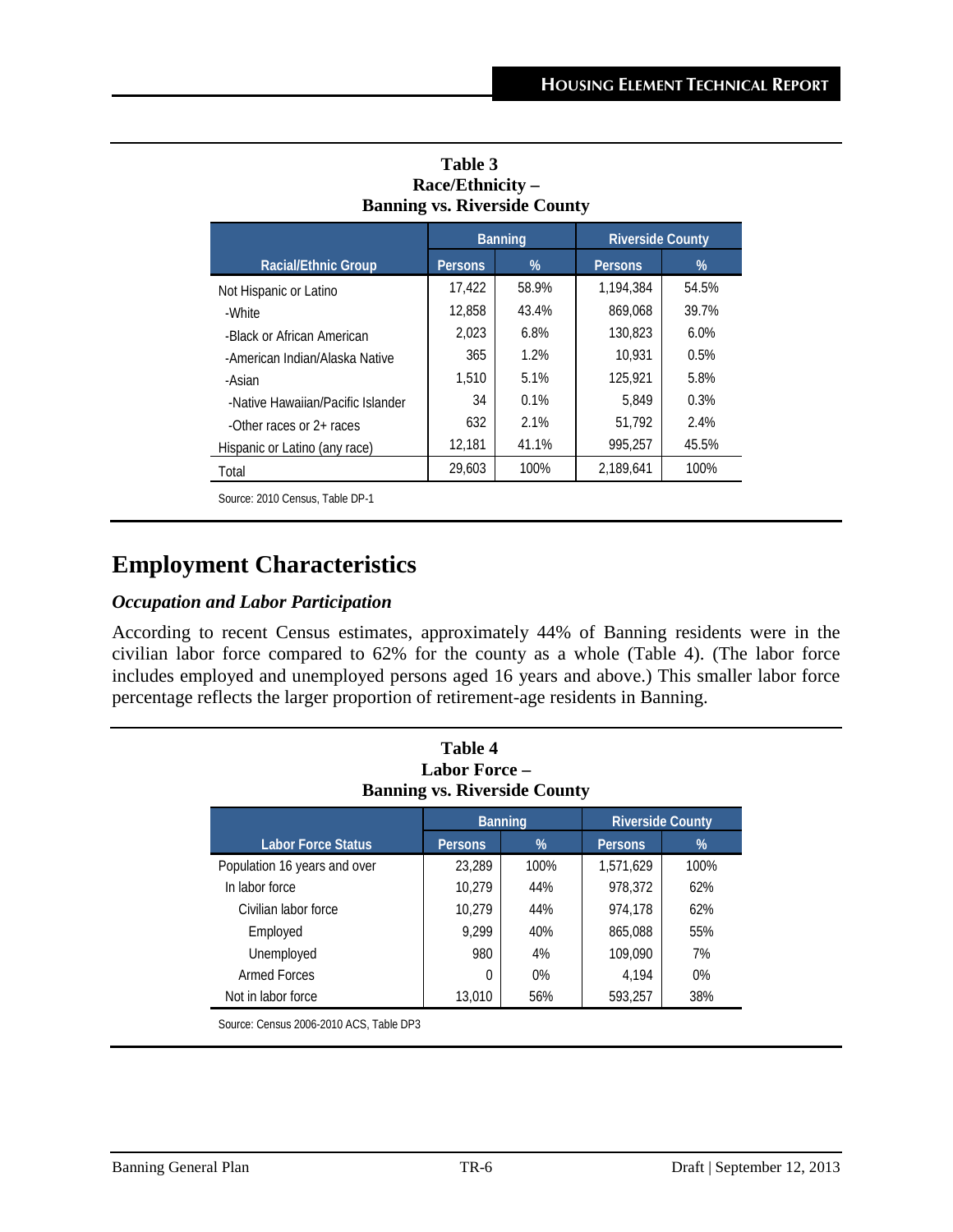As shown in [Table 5,](#page-26-0) occupations of Banning residents were fairly evenly distributed among occupation categories, with sales/office representing the largest group with 28% of residents and management/business with 25% of residents.

<span id="page-26-0"></span>

| <b>Table 5</b><br><b>Employment by Occupation</b>            |                |                |  |  |  |
|--------------------------------------------------------------|----------------|----------------|--|--|--|
|                                                              |                | <b>Banning</b> |  |  |  |
| Occupation                                                   | <b>Persons</b> | %              |  |  |  |
| Civilian employed population 16 years and over               | 9.299          | 100%           |  |  |  |
| Management, business, science, and arts occupations          | 2,314          | 25%            |  |  |  |
| Service occupations                                          | 1.845          | 20%            |  |  |  |
| Sales and office occupations                                 | 2.559          | 28%            |  |  |  |
| Natural resources, construction, and maintenance occupations | 1,149          | 12%            |  |  |  |
| Production, transportation, and material moving occupations  | 1,432          | 15%            |  |  |  |
| Source: U.S. Census 2006-2010 ACS, Table DP3                 |                |                |  |  |  |

## *Job Location*

<span id="page-26-1"></span>According to recent Census data, approximately 81 percent of employed Banning residents worked in Riverside County, and approximately 31 percent were employed within the city limits (Table 6).

| Table 6<br><b>Job Location for Banning Residents</b> |       |  |  |  |
|------------------------------------------------------|-------|--|--|--|
| <b>Workplace Location</b>                            | $\%$  |  |  |  |
| Worked in state of residence                         | 99.9% |  |  |  |
| Worked in county of residence                        | 80.9% |  |  |  |
| Worked in place of residence                         | 31.0% |  |  |  |
| Worked outside county of residence                   | 19.0% |  |  |  |
| Worked outside state of residence                    | 0.1%  |  |  |  |

Source: Census 2006-2010 ACS, Table S0801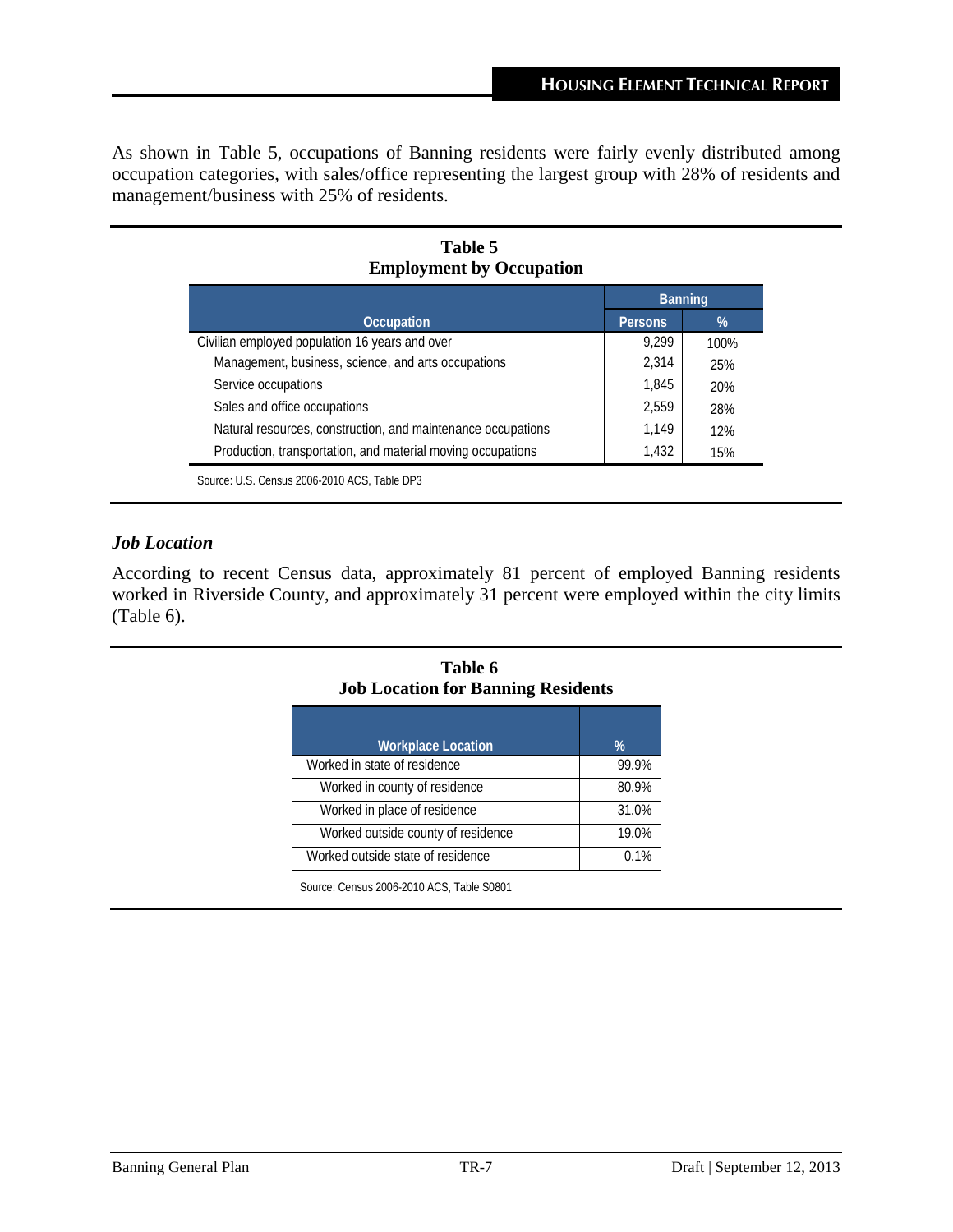# <span id="page-27-0"></span>**Household Characteristics**

# *Household Composition and Size*

Household characteristics are important indicators of the type of housing needed in a community. The Census defines a household as all persons who occupy a housing unit, which may include families related through marriage or blood, unrelated individuals living together, or individuals living alone. People living in retirement or convalescent homes, dormitories, or other group living situations are not considered households.

According to the 2010 Census, husband/wife families represented 47% of Banning households compared to 55% for the County as a whole. About 29% of Banning households were persons living alone – a much larger proportion than the entire County with just 19%. Nearly half of all households in the city included someone 65 years of age and older, compared to just 27% for Riverside County. The average household size was 2.61 persons compared to 3.14 for the County as a whole.

<span id="page-27-1"></span>

| o                                             |                   |       |                         |       |  |  |  |
|-----------------------------------------------|-------------------|-------|-------------------------|-------|--|--|--|
|                                               | <b>Banning</b>    |       | <b>Riverside County</b> |       |  |  |  |
| <b>Household Type</b>                         | <b>Households</b> | %     | <b>Households</b>       | %     |  |  |  |
| Family households:                            | 7,186             | 66.3% | 510,241                 | 74.4% |  |  |  |
| Husband-wife family                           | 5,106             | 47.1% | 376,381                 | 54.8% |  |  |  |
| With own children under 18 years              | 1,517             | 14.0% | 185,194                 | 27.0% |  |  |  |
| Male householder, no wife present             | 592               | 5.5%  | 42,845                  | 6.2%  |  |  |  |
| With own children under 18 years              | 294               | 2.7%  | 22,059                  | 3.2%  |  |  |  |
| Female householder, no husband present        | 1,488             | 13.7% | 91,015                  | 13.3% |  |  |  |
| With own children under 18 years              | 737               | 6.8%  | 49,824                  | 7.3%  |  |  |  |
| Nonfamily households:                         | 3,652             | 33.7% | 176,019                 | 25.6% |  |  |  |
| Householder living alone                      | 3,092             | 28.5% | 132,494                 | 19.3% |  |  |  |
| Households with individuals under 18 years    | 3,083             | 28.4% | 294,200                 | 42.9% |  |  |  |
| Households with individuals 65 years and over | 5,268             | 48.6% | 187,484                 | 27.3% |  |  |  |
| Total households                              | 10,838            | 100%  | 686,260                 | 100%  |  |  |  |
| Average household size                        | 2.61              |       | 3.14                    |       |  |  |  |

**Table 7 Housing by Type – Banning vs. Riverside County**

Source: 2010 Census, Table DP-1

# *Household Income and Overpayment*

Household income is a primary factor affecting housing needs in a community – the ability of residents to afford housing is directly related to household income. According to recent Census data, the median household income in Banning was \$37,373, which was less than two-thirds the Riverside County median income of \$58,365 (Table 8). This large difference may be at least partly explained by the higher proportion of senior citizens in Banning.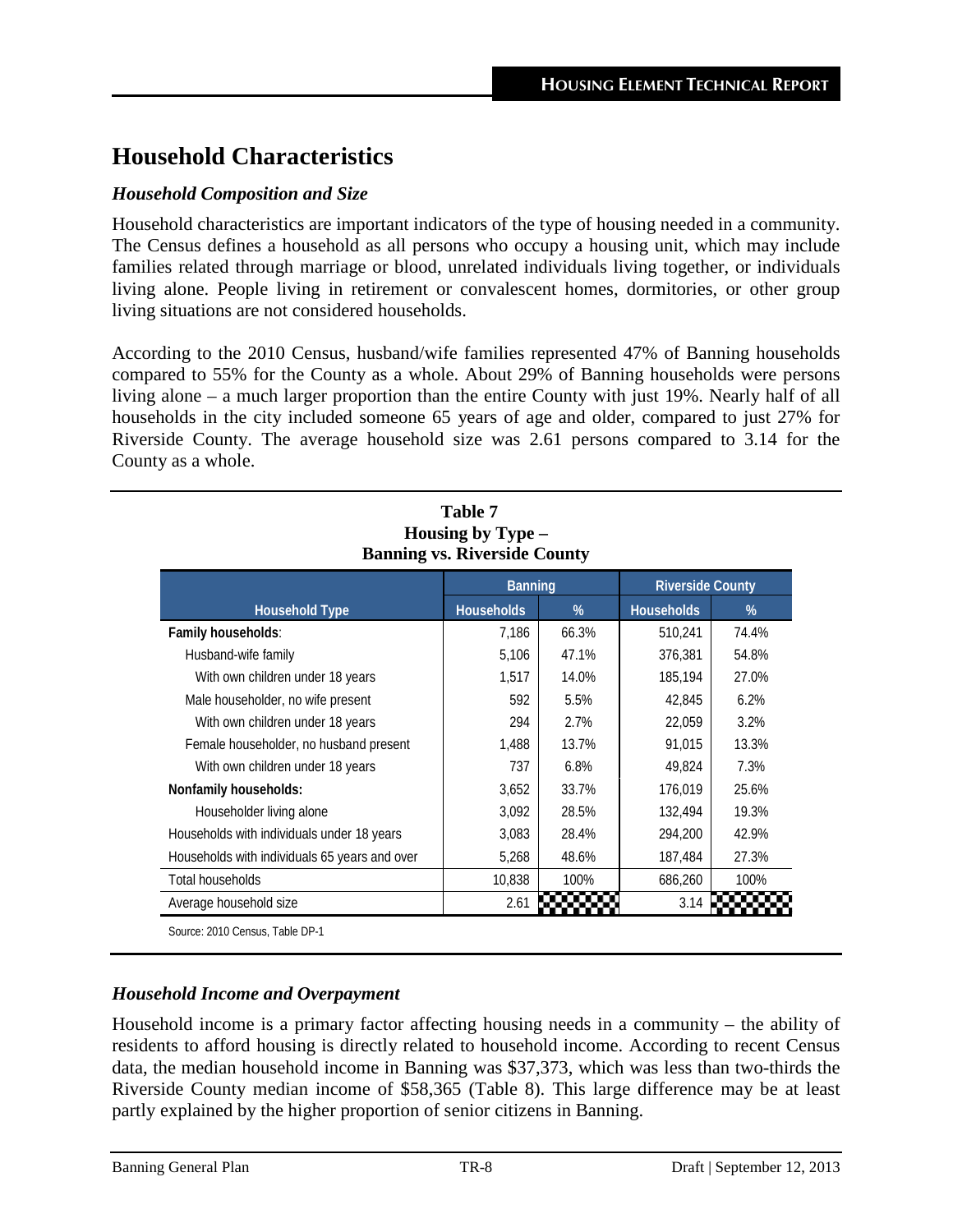<span id="page-28-0"></span>

| таше о<br>Median Household Income –<br><b>Banning vs. Riverside County</b> |                                |      |  |  |  |  |
|----------------------------------------------------------------------------|--------------------------------|------|--|--|--|--|
| <b>Jurisdiction</b>                                                        | <b>Median</b><br><b>Income</b> |      |  |  |  |  |
| Banning                                                                    | \$37,373                       | 64%  |  |  |  |  |
| <b>Riverside County</b>                                                    | \$58,365                       | 100% |  |  |  |  |
| Source: U.S. Census, 2007-2011 ACS                                         |                                |      |  |  |  |  |

**Table 8**

The income earned by a household is an important indicator of the household's ability to acquire adequate housing. While upper income households have more discretionary income to spend on housing, lower- and moderate-income households are more limited in the range of housing that they can afford. Typically, as household income decreases, the incidence of overpayment and overcrowding increases.

The following income categories are used in Housing Element analyses:

- **Extremely-low-income households** earn 30% or less of the Area (county) Median Income (AMI), adjusted for household size;
- **Very-low-income households** earn between 31% and 50% of the AMI, adjusted for household size;
- **Low-income households** earn between 51% and 80% of the AMI, adjusted for household size;
- **Moderate-income households** earn between 81% and 120% of the AMI, adjusted for household size; and,
- **Above-moderate-income households** earn over 120% of the AMI, adjusted for household size.

State and federal standards consider a household as overpaying for housing if it spends more than 30% of its gross income on housing. A household spending more than it can afford for housing has less money available for other necessities and emergency expenditures. Very-lowincome households overpaying for housing are more likely to be at risk of becoming homeless than other households. Renter households overpay more often than owner households because of their typically lower incomes. Compared to renters, overpayment by owners is less of a concern because homeowners have the option to refinance the mortgage, or to sell the house and move into rentals or buy a less expensive home.

Recent Census data reported that about 52% of lower-income owners and 88% of lower-income renters in Banning overpaid for housing [\(Table 9\)](#page-29-0). Overpayment was most prevalent among extremely-low-income households.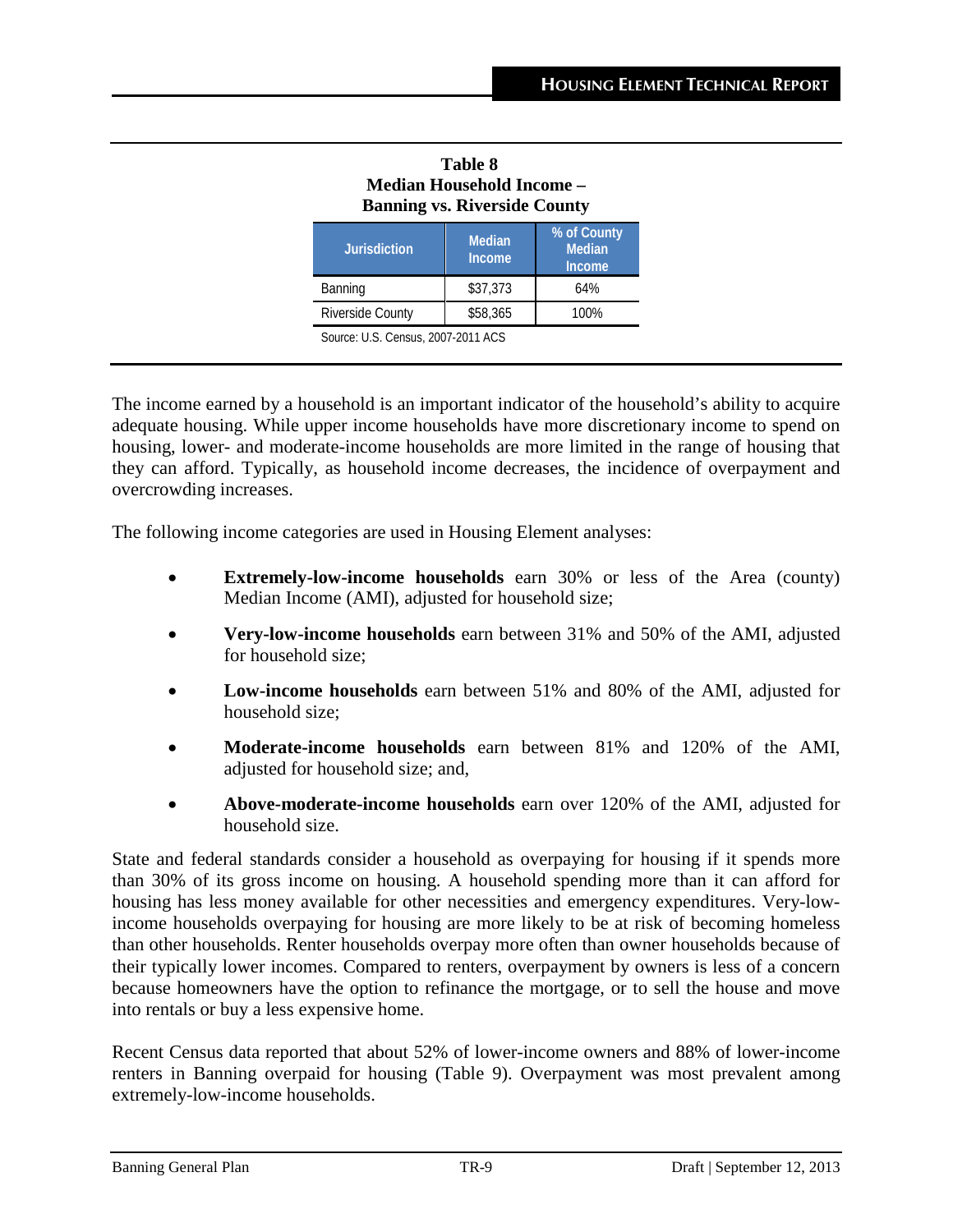<span id="page-29-0"></span>

|                                                                                                       | <b>Owners</b>     |                | <b>Renters</b>    |         |  |  |
|-------------------------------------------------------------------------------------------------------|-------------------|----------------|-------------------|---------|--|--|
| <b>Income Category</b>                                                                                | <b>Households</b> | <b>Percent</b> | <b>Households</b> | Percent |  |  |
| Extremely low households                                                                              | 370               |                | 405               |         |  |  |
| Households overpaying                                                                                 | 350               | 94.6%          | 405               | 100.0%  |  |  |
| Very low households                                                                                   | 1,355             |                | 1.215             |         |  |  |
| Households overpaying                                                                                 | 730               | 53.9%          | 1,055             | 86.8%   |  |  |
| Low households                                                                                        | 1,985             |                | 545               |         |  |  |
| Households overpaying                                                                                 | 830               | 41.8%          | 445               | 81.7%   |  |  |
| Subtotal: All lower-income households                                                                 | 3,710             |                | 2,165             |         |  |  |
| Subtotal: Households overpaying                                                                       | 1,910             | 51.5%          | 1,905             | 88.0%   |  |  |
| Moderate households                                                                                   | 1.900             |                | 265               |         |  |  |
| Households overpaying                                                                                 | 450               | 23.7%          | 80                | 30.2%   |  |  |
| Above moderate households                                                                             | 2,240             |                | 595               |         |  |  |
| Households overpaying                                                                                 | 355               | 15.8%          | $\Omega$          | $0.0\%$ |  |  |
| Source: U.S. Department of Housing and Urban Development, CHAS, based on the 2006-2008 ACS. Table 15. |                   |                |                   |         |  |  |

**Table 9 Overpayment by Income and Tenure**

# *Extremely Low Income Households*

Following the passage of AB 2634 in 2006, state law requires quantification and analysis of existing and projected housing needs of extremely low-income (ELI) households. Extremelylow-income is defined as less than 30% of area median income, adjusted for household size. As of 20[1](#page-29-1)3 the area median income in Riverside County is  $$65,000$ <sup>1</sup>. For extremely-low-income households, this results in an income of \$19,500 or less. Households with extremely lowincomes have a variety of housing problems and needs.

# *Existing Needs*

As noted in [Table 9,](#page-29-0) recent Census data estimated that there are 370 ELI owner households and 405 ELI renter households in Banning. Of these, 95% of owners and 100% of renters were reported as overpaying for housing.

# *Projected Needs*

The projected housing need for extremely-low-income households is assumed to be 50% of the very-low-income regional housing need of 872 units. As a result, the City has a projected need for 436 new extremely-low-income units during the 2014-2021 planning period. The resources and programs to address this need are the same as for other lower-income housing in general, and are discussed elsewhere in the Housing Element and Technical Report. Because the needs of extremely-low-income households overlap extensively with other special needs groups, further analysis and resources for these households can be found in the Housing Needs Assessment/

 $\overline{a}$ 

<span id="page-29-1"></span><sup>&</sup>lt;sup>1</sup> California Department of Housing and Community Development, State Income Limits for 2013, 2/25/2013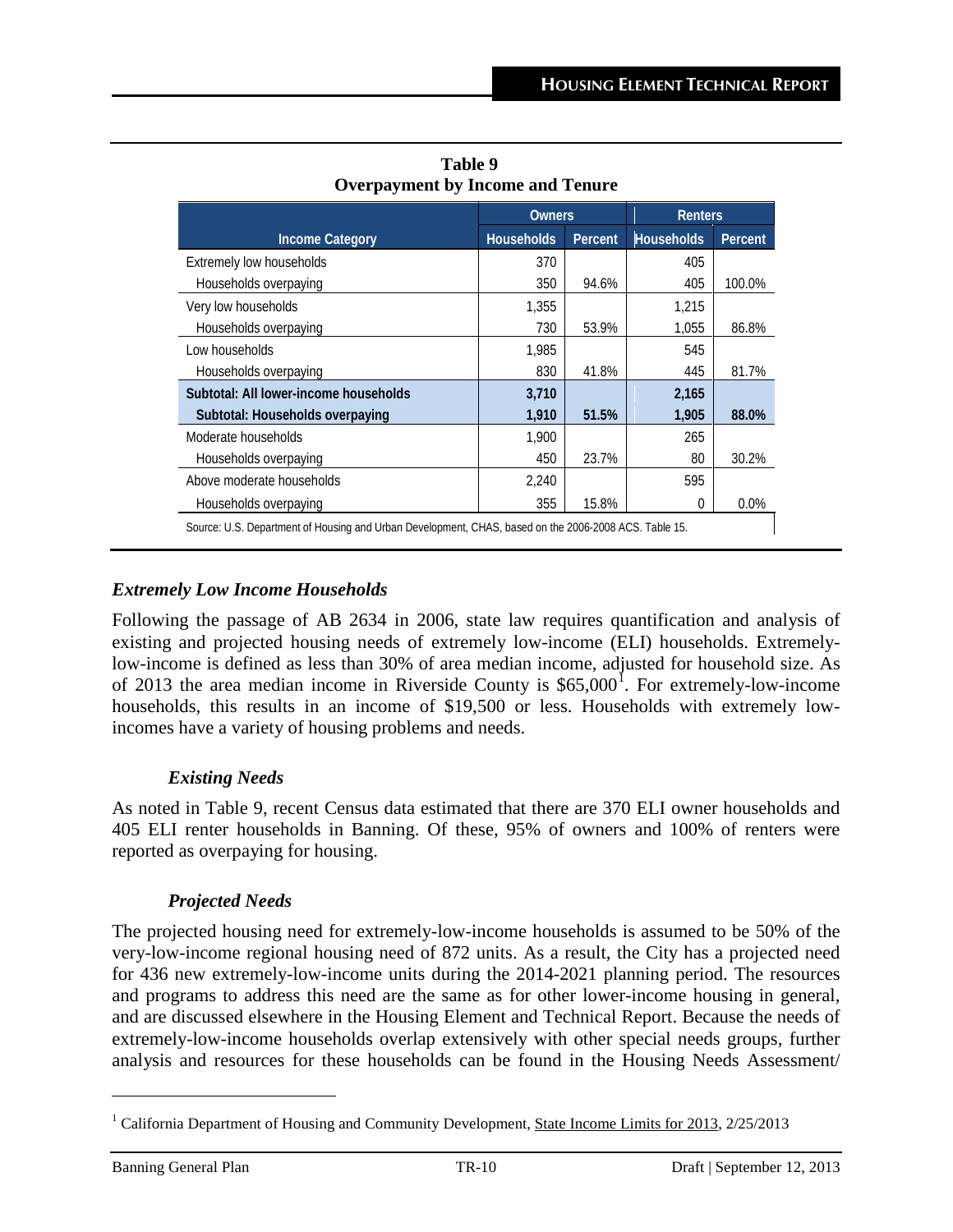Special Needs Populations and Housing Constraints/Provision for a Variety of Housing discussions in this Technical Report.

## *Overcrowding*

An overcrowded household is defined by the Census Bureau as more than one person per room, excluding bathrooms, kitchens, hallways, and porches. A severely overcrowded household is defined as more than 1.5 persons per room. Overcrowding results from a lack of affordable housing and/or a lack of available housing units of adequate size. [Table 10](#page-30-1) summarizes overcrowding for the City of Banning and Riverside County.

**Table 10**

<span id="page-30-1"></span>

| 1 UIJIV 1V<br>Overcrowding $-$<br><b>Banning vs. Riverside County</b> |              |                |                         |      |  |  |
|-----------------------------------------------------------------------|--------------|----------------|-------------------------|------|--|--|
|                                                                       |              | <b>Banning</b> | <b>Riverside County</b> |      |  |  |
| <b>Occupants per Room</b>                                             | <b>Units</b> | %              | <b>Units</b>            | %    |  |  |
| Owner occupied units                                                  | 8,623        | 100%           | 467,086                 | 100% |  |  |
| 1.01 to 1.50                                                          | 185          | 2%             | 15,586                  | 3%   |  |  |
| 1.51 to 2.00                                                          | 89           | 1%             | 3.952                   | 1%   |  |  |
| $2.01$ or more                                                        | 21           | 0.2%           | 1.021                   | 0.2% |  |  |
| Renter occupied units                                                 | 3.248        | 100%           | 199.820                 | 100% |  |  |
| 1.01 to 1.50                                                          | 220          | 7%             | 18,488                  | 9%   |  |  |
| 1.51 to 2.00                                                          | 85           | 3%             | 5,685                   | 3%   |  |  |
| 2.01 or more                                                          | $\theta$     | $0\%$          | 1,852                   | 1%   |  |  |

Source: Census 2006-2010 ACS, Table B25014

According to recent Census data, overcrowding was more prevalent among renters than owners. Approximately 10% of the City's renter-occupied households were overcrowded compared to 3% of owner-occupied households. Overcrowding is slightly less prevalent in Banning than the County as a whole.

# <span id="page-30-0"></span>**Special Needs Populations**

Certain segments of the population may have more difficulty in finding decent, affordable housing due to their special circumstances or needs. These "special needs" populations include elderly persons, agricultural workers, single-parent households, persons with disabilities, large households, and the homeless. Many of these households also fall under the category of extremely-low-income.

A variety of City policies and programs described in the Housing Element address the needs of extremely-low-income households, including those in need of residential care facilities and persons with disabilities. However, it must be recognized than the development of new housing for the lowest income groups typically requires large public subsidies, and the level of need is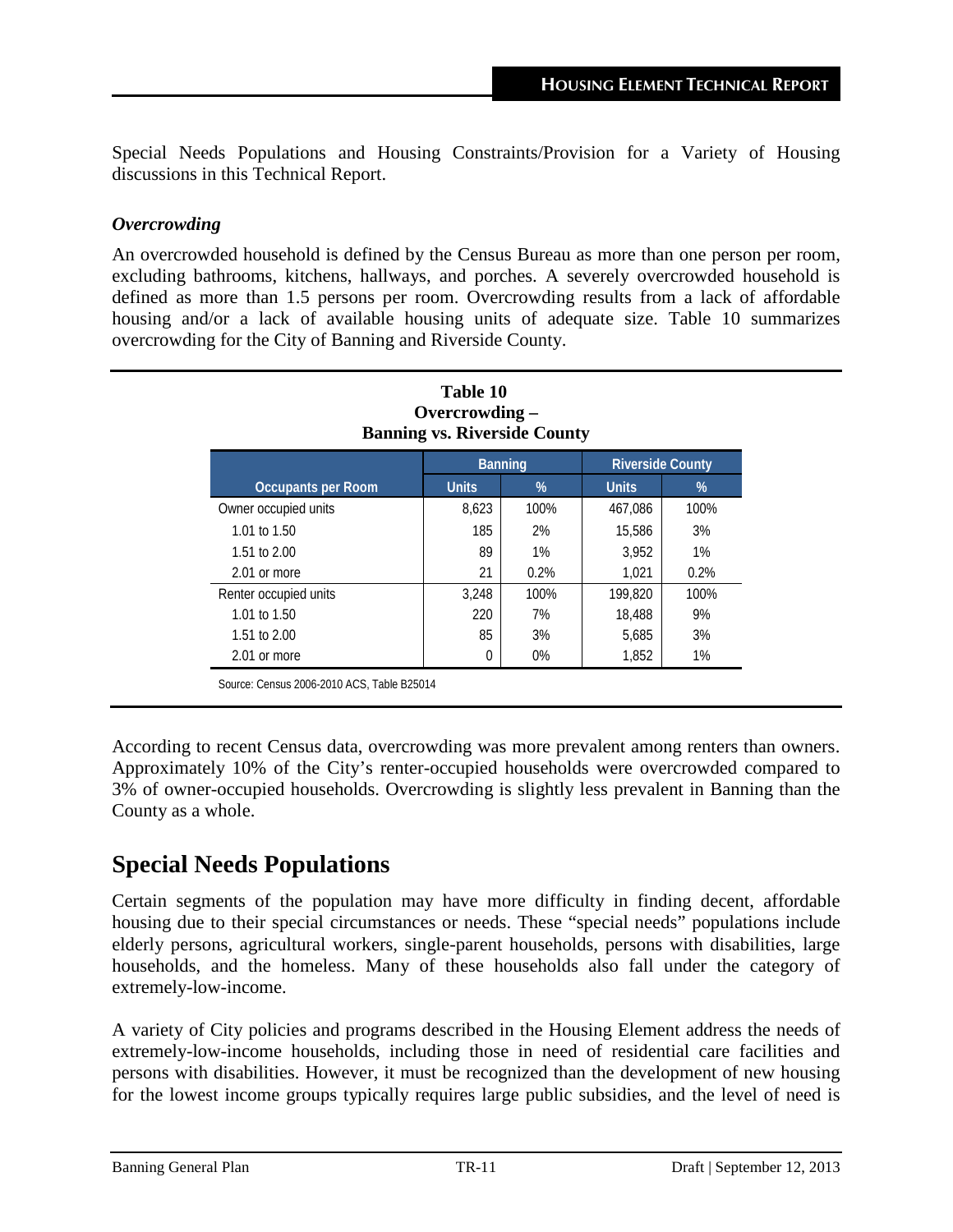greater than can be met due to funding limitations, especially during these times of declining public revenues.

## *Elderly*

The special needs of the elderly are often a function of lower fixed incomes and/or disabilities. Housing for the elderly often requires special attention in design to allow greater access and mobility. Housing located within vicinity of community facilities and public transportation also facilitates mobility of the elderly in the community.

As seen previously in Table 2, Banning's population is older than Riverside County as a whole. According to recent Census estimates, well over half of owner households but only 12% of renter households in Banning were headed by someone age 65 or older [\(Table 11\)](#page-31-0). Elderly residents are more likely to have a disability, which may require special housing design.

<span id="page-31-0"></span>

| Table 11<br><b>Elderly Households by Tenure</b> |      |                   |      |  |
|-------------------------------------------------|------|-------------------|------|--|
|                                                 |      | Renter            |      |  |
| <b>Households</b>                               | %    | <b>Households</b> | %    |  |
| 3,912                                           | 45%  | 2,866             | 88%  |  |
| 2,106                                           | 24%  | 206               | 6%   |  |
| 2,083                                           | 24%  | 117               | 4%   |  |
| 522                                             | 6%   | 59                | 2%   |  |
| 8,623                                           | 100% | 3,248             | 100% |  |
|                                                 |      | Owner             |      |  |

Finally, many elderly live on fixed incomes and occupy older homes. These factors may make paying for needed home repairs and maintenance difficult. The City's programs to increase senior affordable housing opportunities help to address this issue.

## *Agricultural Workers*

Agriculture is a major industry in Riverside County although large-scale farming is not prevalent in the Pass area. Recent Census estimates reported 48 Banning residents employed in farming, forestry, fishing and mining occupations<sup>[2](#page-31-1)</sup>. Agricultural workers face various housing issues due to their typically lower incomes and the seasonal nature of their work.

The City's zoning regulations allow agricultural employee housing with up to 12 units or 36 beds as an agricultural use, consistent with state law.

 $\overline{a}$ 

<span id="page-31-1"></span><sup>2</sup> 2006-2010 ACS, Table DP-3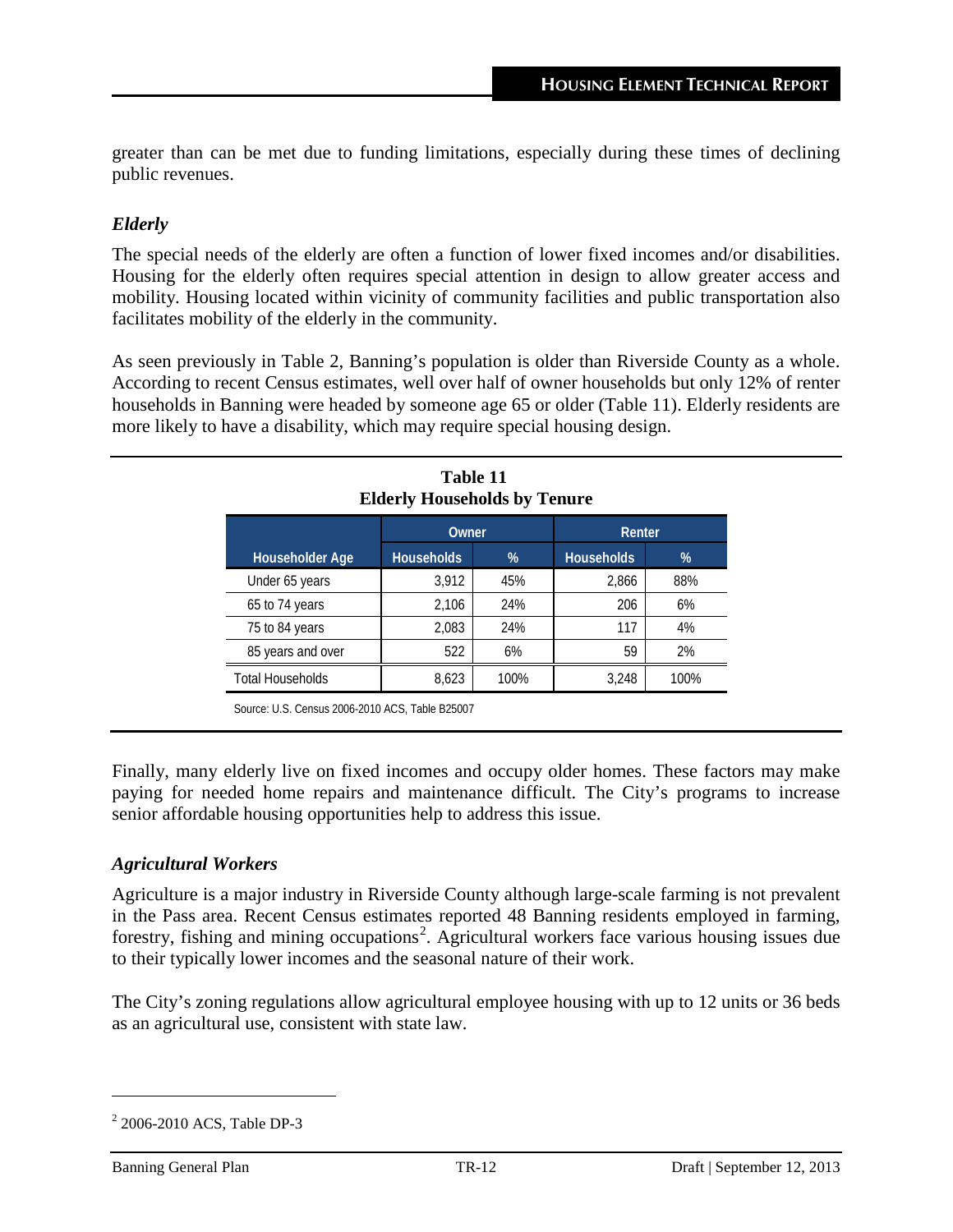# *Single-Parent Families*

Single-parent families with children often require special attention due to their needs for affordable childcare, health care, and housing assistance. Female-headed families with children tend to have lower incomes, thus limiting housing availability for this group. According to recent Census data, about 9% of owner households and 28% of renter households in Banning were headed by single-parents [\(Table 12\)](#page-32-0). Banning's housing programs aimed at increasing the supply of affordable housing help to assist single-parent families.

**Table 12**

<span id="page-32-0"></span>

| <b>Household Type by Tenure</b>                 |                   |      |                   |      |  |  |  |
|-------------------------------------------------|-------------------|------|-------------------|------|--|--|--|
|                                                 | Owner             |      | Renter            |      |  |  |  |
| Household Type                                  | <b>Households</b> | %    | <b>Households</b> | %    |  |  |  |
| Married couple family                           | 4,556             | 53%  | 1,143             | 35%  |  |  |  |
| Male householder, no wife present               | 182               | 2%   | 227               | 7%   |  |  |  |
| Female householder, no husband present          | 645               | 7%   | 671               | 21%  |  |  |  |
| Non-family households                           | 3.240             | 38%  | 1.207             | 37%  |  |  |  |
| <b>Total Households</b>                         | 8,623             | 100% | 3,248             | 100% |  |  |  |
| Source: U.S. Census 2006-2010 ACS. Table B11012 |                   |      |                   |      |  |  |  |

*Persons with Disabilities*

According to recent Census estimates, approximately 18% of Banning residents reported having a disability. Among the elderly population (65+) 36% reported some type of disability.

Physical and mental disabilities can hinder a person's access to traditionally designed housing units (and other facilities) as well as potentially limit the ability to earn income. Housing that satisfies the design and locational requirements of disabled persons are limited in supply and often costly to provide.

Housing opportunities for disabled persons can be addressed through the provision of affordable, barrier-free housing. In addition to the development of new units, housing rehabilitation assistance programs can also be provided to disabled residents to make necessary improvements to remove architectural barriers of existing units. As noted in the Constraints section, the City has procedures in place for reviewing and approving requests for reasonable accommodation in housing for persons with disabilities in accordance with state law.

# *Developmentally Disabled*

Section 4512 of the California Welfare and Institutions Code defines a "Developmental disability" as a disability that originates before an individual attains age 18 years, continues, or can be expected to continue, indefinitely, and constitutes a substantial disability for that individual which includes mental retardation, cerebral palsy, epilepsy, and autism. This term also includes disabling conditions found to be closely related to mental retardation or to require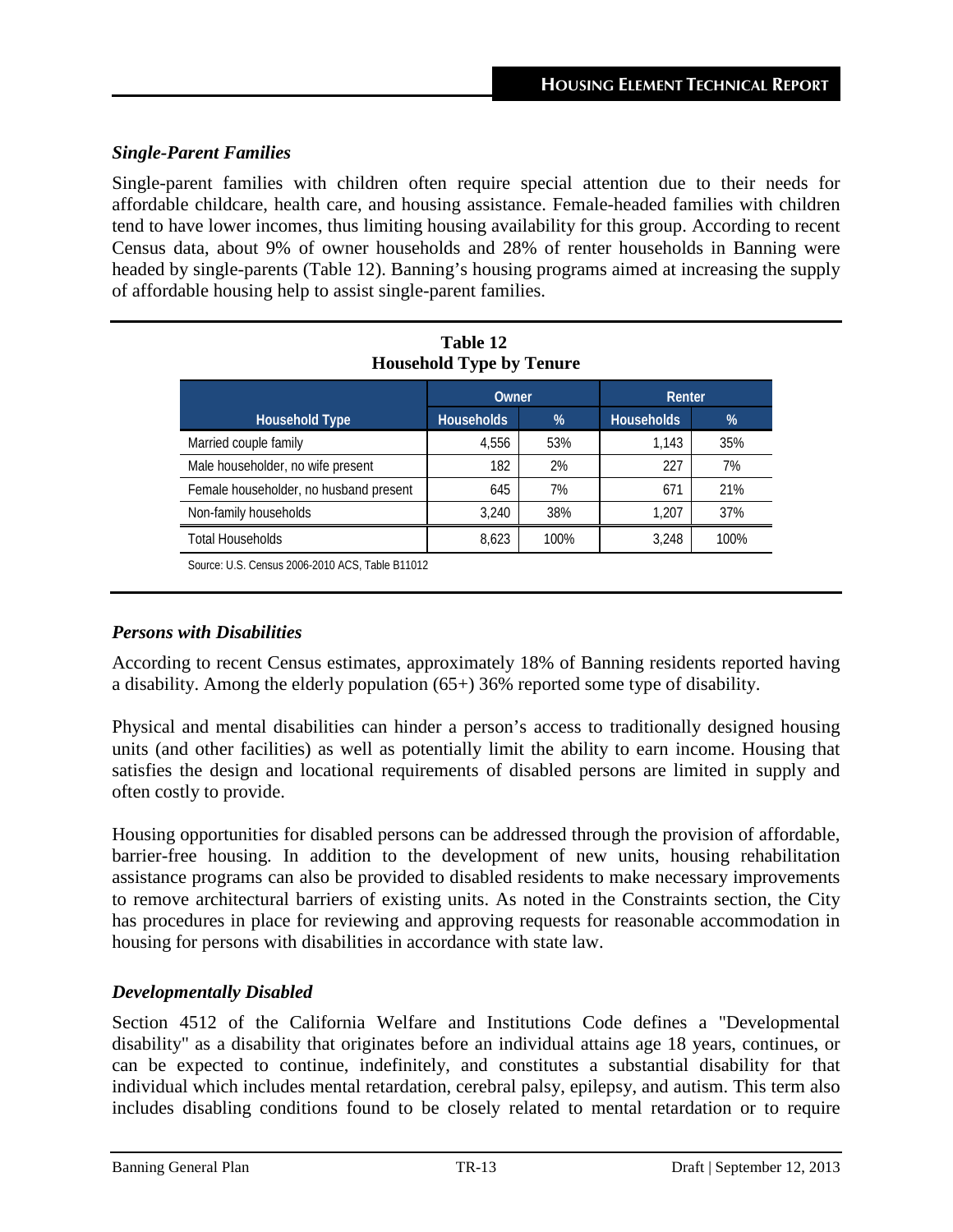treatment similar to that required for individuals with mental retardation, but shall not include other handicapping conditions that are solely physical in nature.

Many developmentally disabled persons can live and work independently within a conventional housing environment. More severely disabled individuals require a group living environment where supervision is provided. The most severely affected individuals may require an institutional environment where medical attention and physical therapy are provided. Because developmental disabilities exist before adulthood, the first issue in supportive housing for the developmentally disabled is the transition from the person's living situation as a child to an appropriate level of independence as an adult. The State Department of Developmental Services (DDS) currently provides community based services to approximately 243,000 persons with developmental disabilities and their families through a statewide system of 21 regional centers, four developmental centers, and two community-based facilities. The Inland Regional Center is one of 21 regional centers in the State of California that provides point of entry to services for people with developmental disabilities. The center is a private, non-profit community agency that contracts with local businesses to offer a wide range of services to individuals with developmental disabilities and their families.

Currently, nearly 600 Inland Regional Center staff members provide services to more than 25,000 people with developmental disabilities and their families in San Bernardino and Riverside counties. Once a consumer is found eligible, he/she is paired with a Consumer Services Coordinator (CSC) who becomes their primary contact at the center. They will meet on an ongoing basis to develop an annual Individual Program Plan (IPP) that lists specific, agreed upon goals and objectives that will enhance opportunities to live more closely in line with the core values of the agency. To better meet the needs of consumers, Inland Regional Center designed programs according to age, specialization, and geographic location. Categories include Early Start/Prevention 0-3; School Age 3-15; Transition 16-22; Adult 23-59; and Senior 60+.

# *Large Households*

Large households are defined as those with five or more persons. Recent Census data estimated that 7% of owner households and 10% of renter households in Banning had five or more members [\(Table 13\)](#page-34-0). Typically, the availability of adequately-sized and affordable housing units is an obstacle facing large households. The issue for large households is often related to affordability, particularly among renters. However, since the vast majority of Banning households are comprised of three or fewer persons, the need for large units is less than in many communities.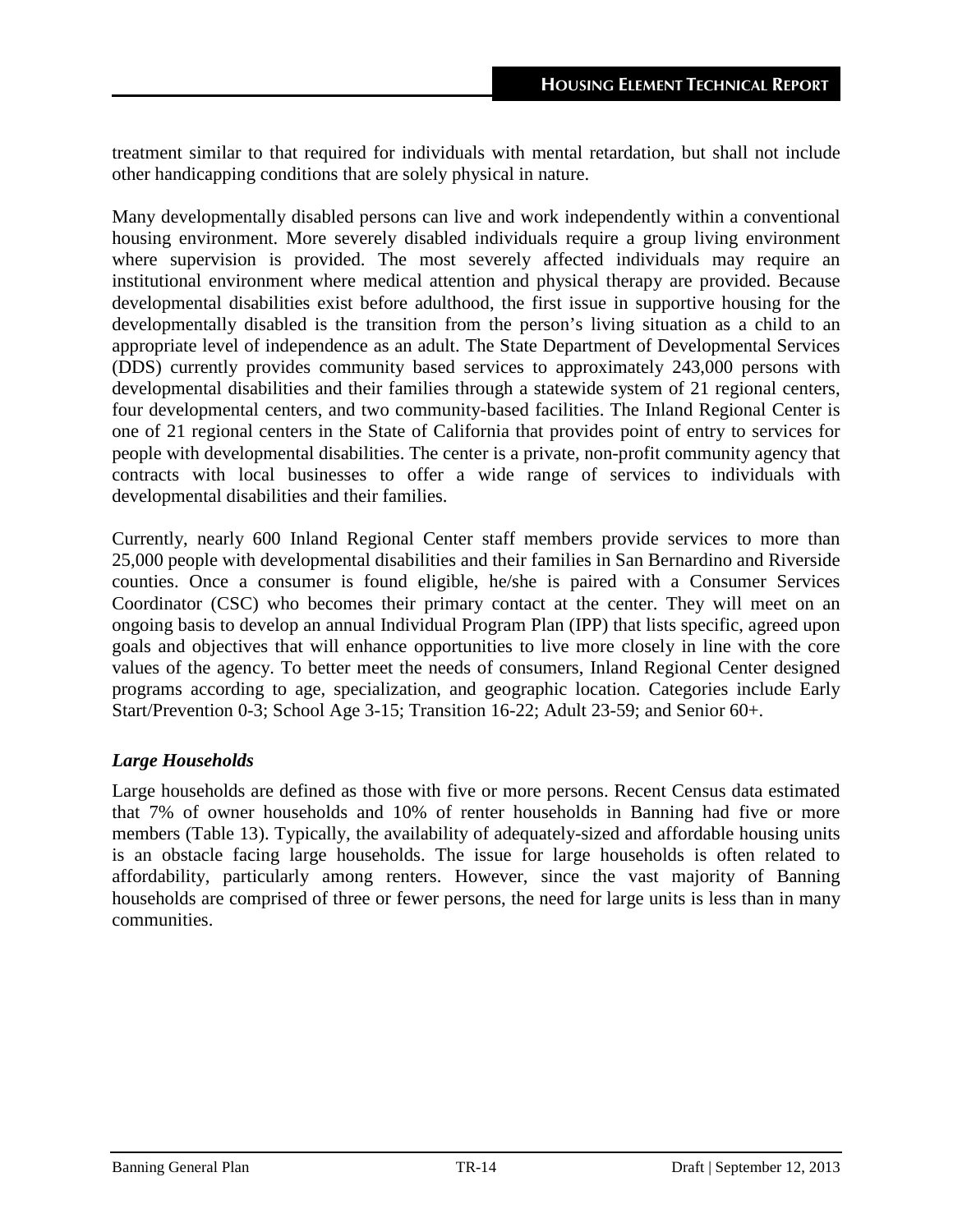<span id="page-34-0"></span>

| Household Size by Tenure |                   |      |                   |      |  |  |
|--------------------------|-------------------|------|-------------------|------|--|--|
|                          | Owner             |      | Renter            |      |  |  |
| Householder Age          | <b>Households</b> | %    | <b>Households</b> | %    |  |  |
| 1 person                 | 2,813             | 33%  | 911               | 28%  |  |  |
| 2 persons                | 3,802             | 44%  | 1,031             | 32%  |  |  |
| 3 persons                | 621               | 7%   | 624               | 19%  |  |  |
| 4 persons                | 685               | 8%   | 334               | 10%  |  |  |
| 5 persons                | 295               | 3%   | 240               | 7%   |  |  |
| 6 persons                | 212               | 2%   | 70                | 2%   |  |  |
| 7 persons or more        | 195               | 2%   | 38                | 1%   |  |  |
| <b>Total Households</b>  | 8,623             | 100% | 3,248             | 100% |  |  |
|                          |                   |      |                   |      |  |  |

**Table 13 Household Size by Tenure**

Source: U.S. Census 2006-2010 ACS, Table B25009

# *Homeless*

The homeless population refers to persons lacking consistent and adequate shelter. Homelessness is a continuing problem throughout California and urban areas nationwide. During the past two decades, an increasing number of single persons have remained homeless year after year and have become the most visible of all homeless persons. Other persons (particularly families) have experienced shorter periods of homelessness. However, they are often replaced by other families and individuals in a seemingly endless cycle of homelessness.

The 2013 Riverside County Point-in-Time Homeless Survey estimated that there were a total of 2,978 sheltered or unsheltered homeless persons countywide at the time of the survey. This represented a 31% decrease compared to the 2011 homeless count. The 2013 count identified 42 homeless persons in Banning, all of whom were unsheltered and 40% were considered chronically homeless.

## *Inventory of Homeless Facilities*

In response to the growing needs of the homeless population in Riverside County, a Continuum of Care (COC) process began in 1994 in order to provide the delivery of facilities and services to the homeless population at each step of the transition from living on the street, to permanent and sustained, independent living. The COC consists of four components:

- 1. Outreach and Assessment;
- 2. Emergency Shelters with Supportive Services;
- 3. Transitional Housing with Supportive Services; and
- 4. Permanent and Affordable Housing.

There are 19 emergency shelters, 19 transitional housing facilities, and 11 permanent supportive housing facilities in Riverside County. There are currently no homeless shelters in Banning.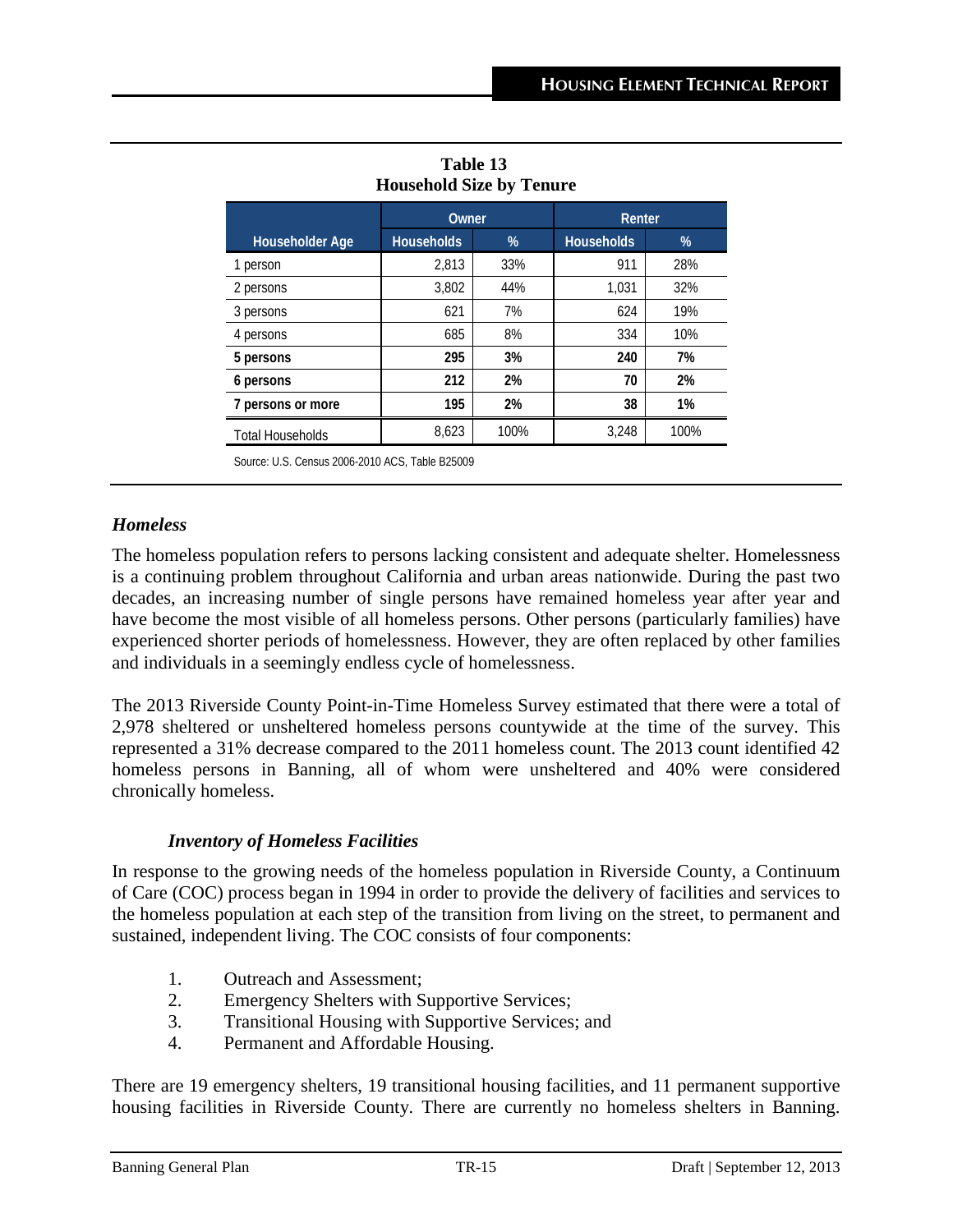HELP Services, the primary homeless service provider in Banning, provides meals to homeless persons.

Senate Bill (SB) 2 of 2007 strengthened local planning requirements for emergency shelters and transitional housing. In compliance with SB 2, the City's zoning regulations allows emergency shelters by-right in the Airport Industrial zone.

# <span id="page-35-0"></span>**Housing Stock Characteristics**

[Table 14](#page-35-1) shows the change in Banning's housing stock from 2000 to 2013 compared to Riverside County. The City's housing stock increased by approximately 24% during this period compared to 39% for the County as a whole. The majority (80%) of the existing housing stock in Banning consisted of single-family detached and attached homes. The remaining 20% of units were almost equally divided between multi-family units and mobile homes.

| Table 14                            |  |  |  |  |  |
|-------------------------------------|--|--|--|--|--|
| Housing by $Type-$                  |  |  |  |  |  |
| <b>Banning vs. Riverside County</b> |  |  |  |  |  |

<span id="page-35-1"></span>

| <b>Structure Type</b>   | 2000         |       | 2013         |       | Growth       |         |  |  |
|-------------------------|--------------|-------|--------------|-------|--------------|---------|--|--|
|                         | <b>Units</b> | %     | <b>Units</b> | %     | <b>Units</b> | %       |  |  |
| <b>Banning</b>          |              |       |              |       |              |         |  |  |
| Single-family           | 7,575        | 77.6% | 9.670        | 79.6% | 2,095        | 87.7%   |  |  |
| Multi-family            | 1.030        | 10.6% | 1.336        | 11.0% | 306          | 12.8%   |  |  |
| Mobile homes            | 1,156        | 11.8% | 1,143        | 9.4%  | $-13$        | $-0.5%$ |  |  |
| Total units             | 9,761        | 100%  | 12,149       | 100%  | 2,388        | 100%    |  |  |
| <b>Riverside County</b> |              |       |              |       |              |         |  |  |
| Single-family           | 398,752      | 68.2% | 602,898      | 74.2% | 204.146      | 89.7%   |  |  |
| Multi-family            | 103.034      | 17.6% | 130,314      | 16.0% | 27.280       | 12.0%   |  |  |
| Mobile homes            | 82,888       | 14.2% | 79,022       | 9.7%  | $-3,866$     | $-1.7%$ |  |  |
| Total units             | 584.674      | 100%  | 812,234      | 100%  | 227.560      | 100%    |  |  |

Source: Cal. Dept. of Finance, Tables E-5 & E-8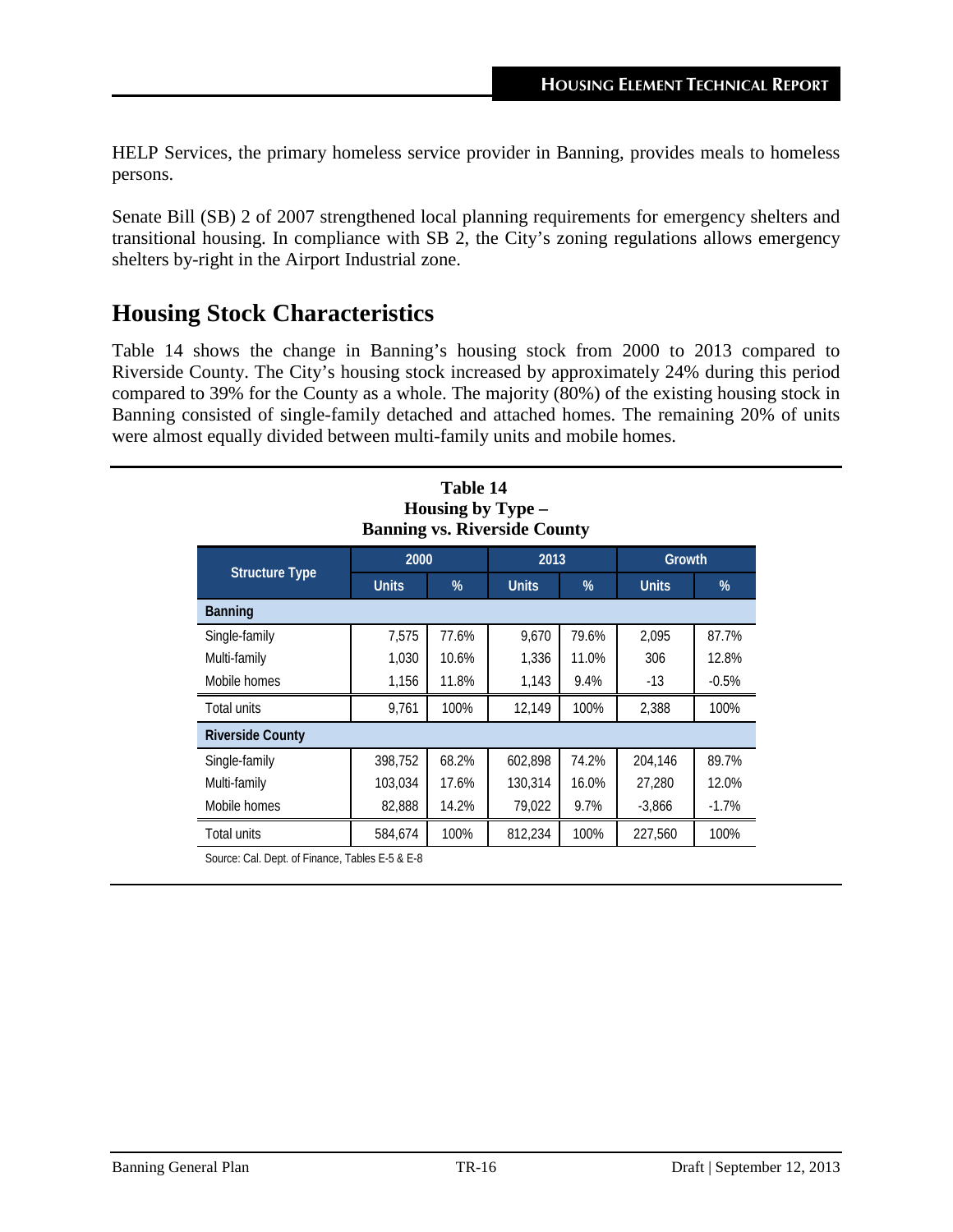## *Tenure and Vacancy Rates*

[Table 15](#page-36-0) illustrates the tenure (owner vs. renter) of occupied housing in Banning and the County as a whole. The table shows that Banning has a homeownership rate of 61% compared to 58% for the County as a whole. It is noteworthy that 3% of units were vacant but not for sale, for rent or held for occasional use. It is assumed that many of those units were foreclosures held by lending institutions.

<span id="page-36-0"></span>

|              |       | <b>Riverside County</b> |      |  |
|--------------|-------|-------------------------|------|--|
| <b>Units</b> | %     | <b>Units</b>            | %    |  |
| 10,838       | 89%   | 686,260                 | 86%  |  |
| 7,412        | 61%   | 462,212                 | 58%  |  |
| 2.37         |       | 3.10                    |      |  |
| 3,426        | 28%   | 224,048                 | 28%  |  |
| 3.12         |       | 3.22                    |      |  |
| 1,306        | 11%   | 114,447                 | 14%  |  |
| 424          | 3%    | 23,547                  | 3%   |  |
| 26           | 0.2%  | 1,107                   | 0.1% |  |
| 320          | 3%    | 18,417                  | 2%   |  |
| 54           | 0.4%  | 3,255                   | 0.4% |  |
| 134          | $1\%$ | 50,538                  | 6%   |  |
| 348          | 3%    | 17,583                  | 2%   |  |
| 4.1          |       | 3.8                     |      |  |
| 10.9         |       | 9.5                     |      |  |
| 12,144       | 100%  | 800,707                 | 100% |  |
|              |       | <b>Banning</b>          |      |  |

| Table 15                                             |
|------------------------------------------------------|
| <b>Housing Tenure – Banning vs. Riverside County</b> |

Vacancy rate is a measure of housing availability in a community. A vacancy rate of 2% for ownership housing and 5% for rental housing generally indicates an adequate supply of vacant housing to allow mobility. According to recent Census data, both owner and renter vacancy rates were 3%, very similar to Riverside County as a whole.

## *Housing Stock Age and Condition*

The age of housing is commonly used as an indicator of need for major repairs. In general, housing units over 30 years old are likely to exhibit signs of rehabilitation needs, such as new roofing, foundation work, or plumbing.

As depicted in [Table 16,](#page-37-0) about 58% of the housing units in Banning were built after 1979 and most are likely to be in good condition. Approximately 42% of units are over 30 years of age and may be in need of major repairs or even replacement.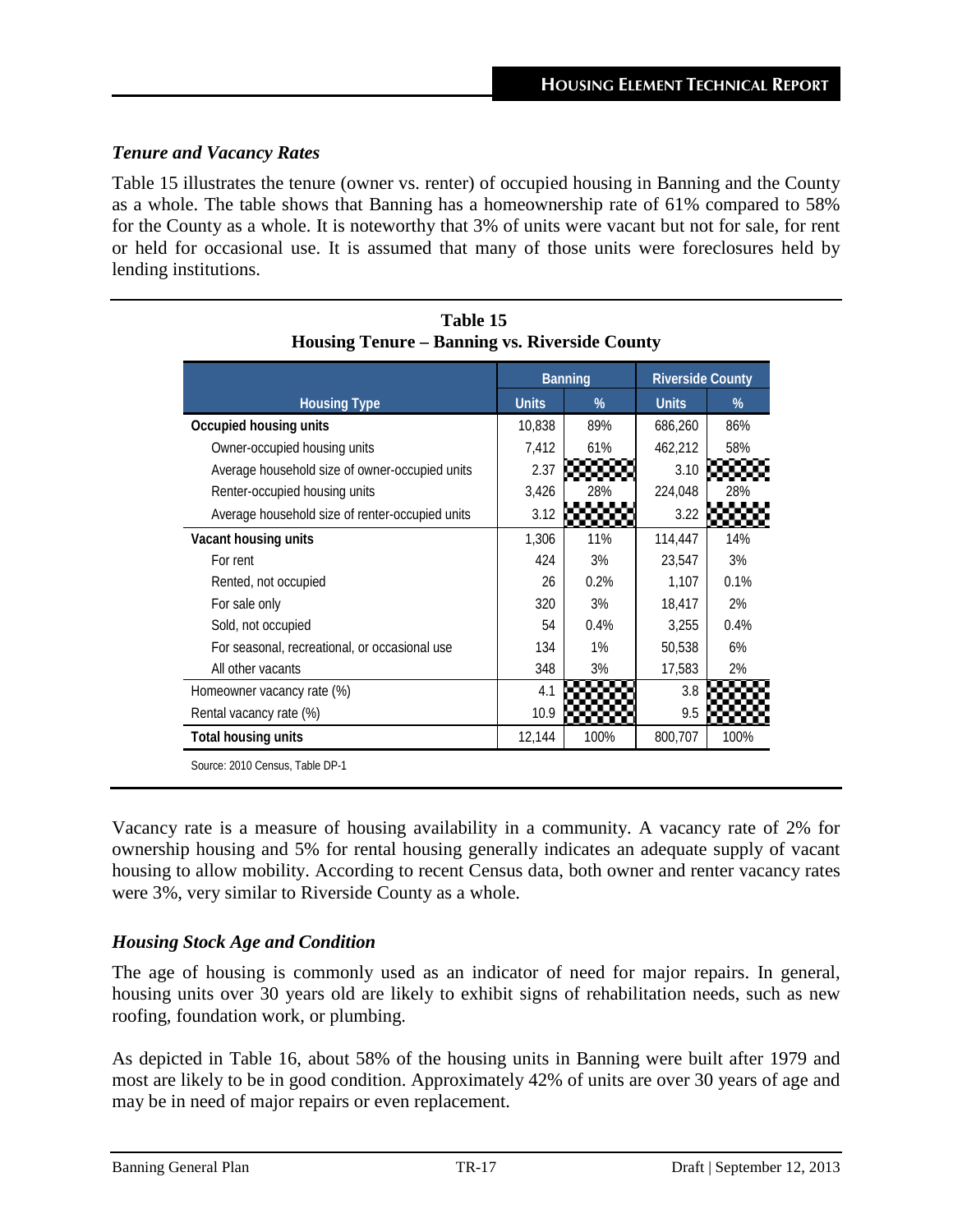<span id="page-37-0"></span>

|                                          |              | <b>Banning</b> | <b>Riverside County</b> |      |
|------------------------------------------|--------------|----------------|-------------------------|------|
| <b>Year Built</b>                        | <b>Units</b> | %              | <b>Units</b>            | %    |
| Built 2005 or later                      | 285          | 2%             | 69.098                  | 9%   |
| Built 2000 to 2004                       | 1.848        | 14%            | 130,497                 | 17%  |
| Built 1990 to 1999                       | 2,802        | 21%            | 131,438                 | 17%  |
| Built 1980 to 1989                       | 2,761        | 21%            | 179,429                 | 23%  |
| Built 1970 to 1979                       | 1,332        | 10%            | 123,182                 | 16%  |
| Built 1960 to 1969                       | 1,112        | 9%             | 65,589                  | 8%   |
| Built 1950 to 1959                       | 1558         | 12%            | 51,864                  | 7%   |
| Built 1940 to 1949                       | 863          | 7%             | 16,139                  | 2%   |
| Built 1939 or earlier                    | 511          | 4%             | 15,880                  | 2%   |
| <b>Total units</b>                       | 13,072       | 100%           | 783,116                 | 100% |
| Source: Census 2006-2010 ACS, Table DP-4 |              |                |                         |      |

#### **Table 16 Age of Housing Stock – Banning vs. Riverside County**

Based on discussions with the City's code enforcement and Building Department staff, it is estimated that approximately 500 units may be in need of substantial repair or replacement. Other code enforcement issues in Banning include weed abatement, which is concentrated on rental properties with absentee landlords, as well as vehicle abandonment.

## *Housing Costs and Affordability*

This section discusses current real estate market trends in Banning, both for-sale and rental. It must be emphasized that real estate markets are cyclical, and in recent years a sharp downturn in sales volumes and property values has occurred in the Inland Empire (Riverside and San Bernardino Counties), in large part due to the "sub-prime" mortgage crisis. While such downturns result in lower prices and more affordable housing opportunities, the corresponding increase in foreclosure rates and softening job market, combined with the rapid escalation in gasoline prices, has hit Banning and other Riverside County communities particularly hard. The following discussion should be viewed in recognition of recent events, and with the understanding that market conditions will change over time.

## *Housing Affordability*

Housing affordability is determined by the ratio of income to housing costs. According to the HCD guidelines for 2013, the area median income (AMI) for a family of four in Riverside County is \$65,000. Based on state guidelines, income limits for a four-person family along with rents and estimated sales prices generally considered to be "affordable" are shown in [Table 17.](#page-38-0)

An affordable housing payment is considered to be no more than 30% of a household's gross income. For rental units, this includes rent plus utilities. Assuming that a potential homebuyer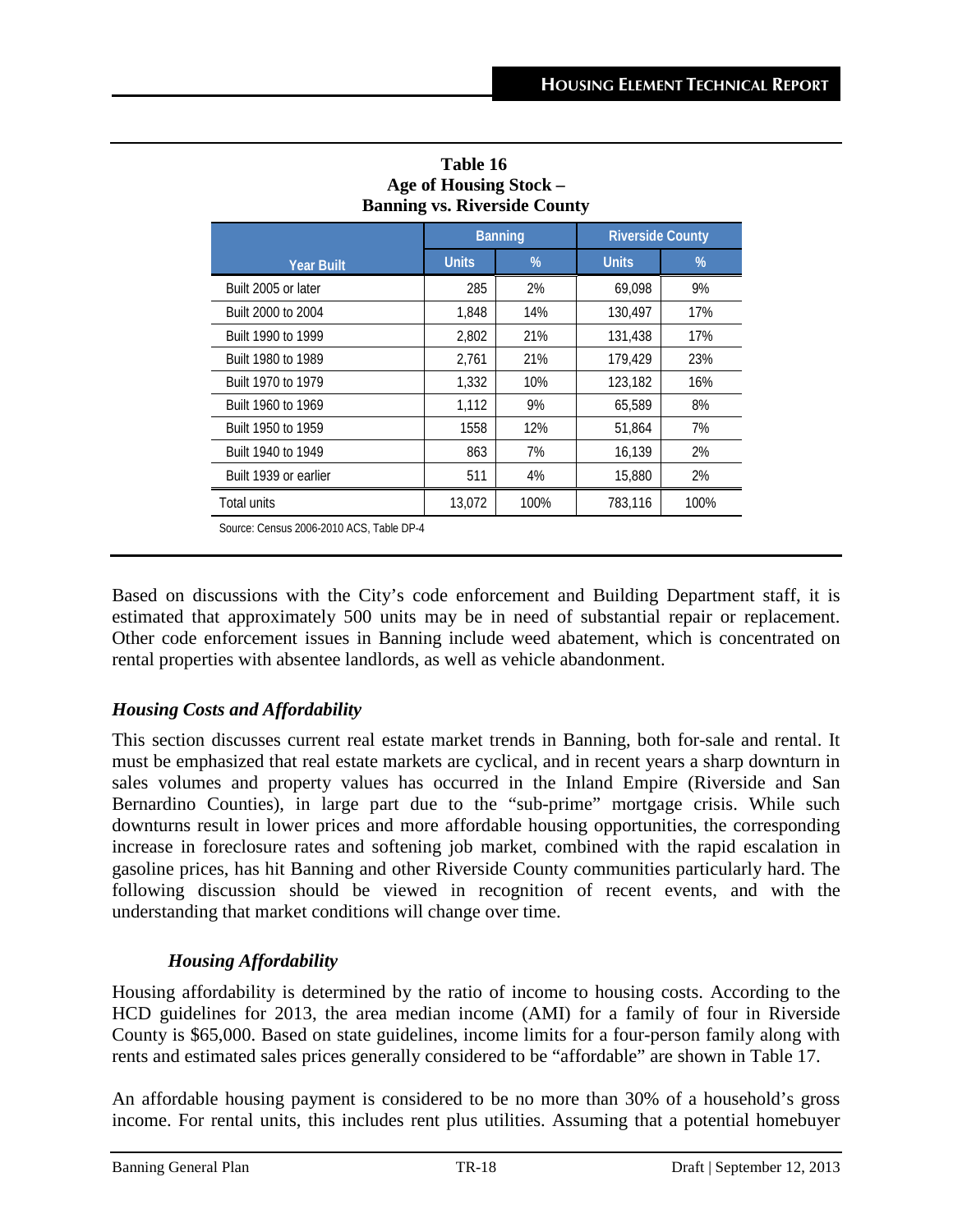within each income group has acceptable credit, a typical down payment (5% to 10%), and other housing expenses (taxes and insurance), the maximum affordable home price can be estimated for each income group, as seen in [Table 17.](#page-38-0) Based on the current home prices described below, both low- and moderate-income households would generally be able to purchase a home with a sufficient number of bedrooms to avoid overcrowding. Very-low-income households may be able to purchase a home, but it would most likely be a smaller, older unit or a condominium or mobile home.

**Table 17**

<span id="page-38-0"></span>

| <b>Income Categories and Affordable Housing Costs – Riverside County</b>                                                                                                                   |                         |                    |                            |  |  |  |  |  |
|--------------------------------------------------------------------------------------------------------------------------------------------------------------------------------------------|-------------------------|--------------------|----------------------------|--|--|--|--|--|
| 2013 Areawide Median Income = $$65,000$                                                                                                                                                    | Income<br><b>Limits</b> | Affordable<br>Rent | Affordable<br>Price (est.) |  |  |  |  |  |
| Extremely Low (<30% AMI)                                                                                                                                                                   | \$20,100                | \$503              |                            |  |  |  |  |  |
| Very Low (31-50% AMI)                                                                                                                                                                      | \$33,500                | \$838              | \$150,000                  |  |  |  |  |  |
| Low (51-80% AMI)                                                                                                                                                                           | \$53,600                | \$1,340            | \$250,000                  |  |  |  |  |  |
| Moderate (81-120% AMI)                                                                                                                                                                     | \$78,000                | \$1,950            | \$350,000                  |  |  |  |  |  |
| Above moderate (120%+ AMI)                                                                                                                                                                 | $$78,000+$              | $$1,950+$          | \$350,000+                 |  |  |  |  |  |
| Assumptions: --Based on a family of 4<br>-30% of gross income for rent or PITI<br>-10% down payment, 4.5% interest, 1.25% taxes & insurance<br>Source: Cal. HCD; J.H. Douglas & Associates |                         |                    |                            |  |  |  |  |  |

## *Ownership Housing*

<span id="page-38-1"></span>According to DataQuick Information Systems, the calendar year 2012 median resale singlefamily home price for Banning was \$129,000, which was significantly lower than the median price of \$205,000 for Riverside County as a whole [\(Table 18\)](#page-38-1). The median resale price for condos in Banning was \$116,000, well below the county median of \$157,000.

| Table 18<br><b>House and Condo Median Sales Prices, 2012</b> |            |           |  |  |  |  |  |
|--------------------------------------------------------------|------------|-----------|--|--|--|--|--|
| <b>Zip Code</b>                                              | <b>SFD</b> | Condo     |  |  |  |  |  |
| Banning                                                      | \$129,000  | \$116,000 |  |  |  |  |  |
| <b>Riverside County</b>                                      | \$205,000  | 157,000   |  |  |  |  |  |
| Source: DataQuick Information Systems, 2013                  |            |           |  |  |  |  |  |

A 2013 market survey found no new home developments currently active in Banning. However, in the City of Beaumont, which is immediately adjacent to the west, one new development (K. Hovnanian's Four Seasons<sup>[3](#page-38-2)</sup>) was selling single-family detached homes at prices ranging from \$220,159 to \$367,550.

 $\overline{a}$ 

<span id="page-38-2"></span><sup>&</sup>lt;sup>3</sup> <http://www.newhomesource.com/yahoorealestate/homedetail/specid-985337> (accessed 9/2/2013)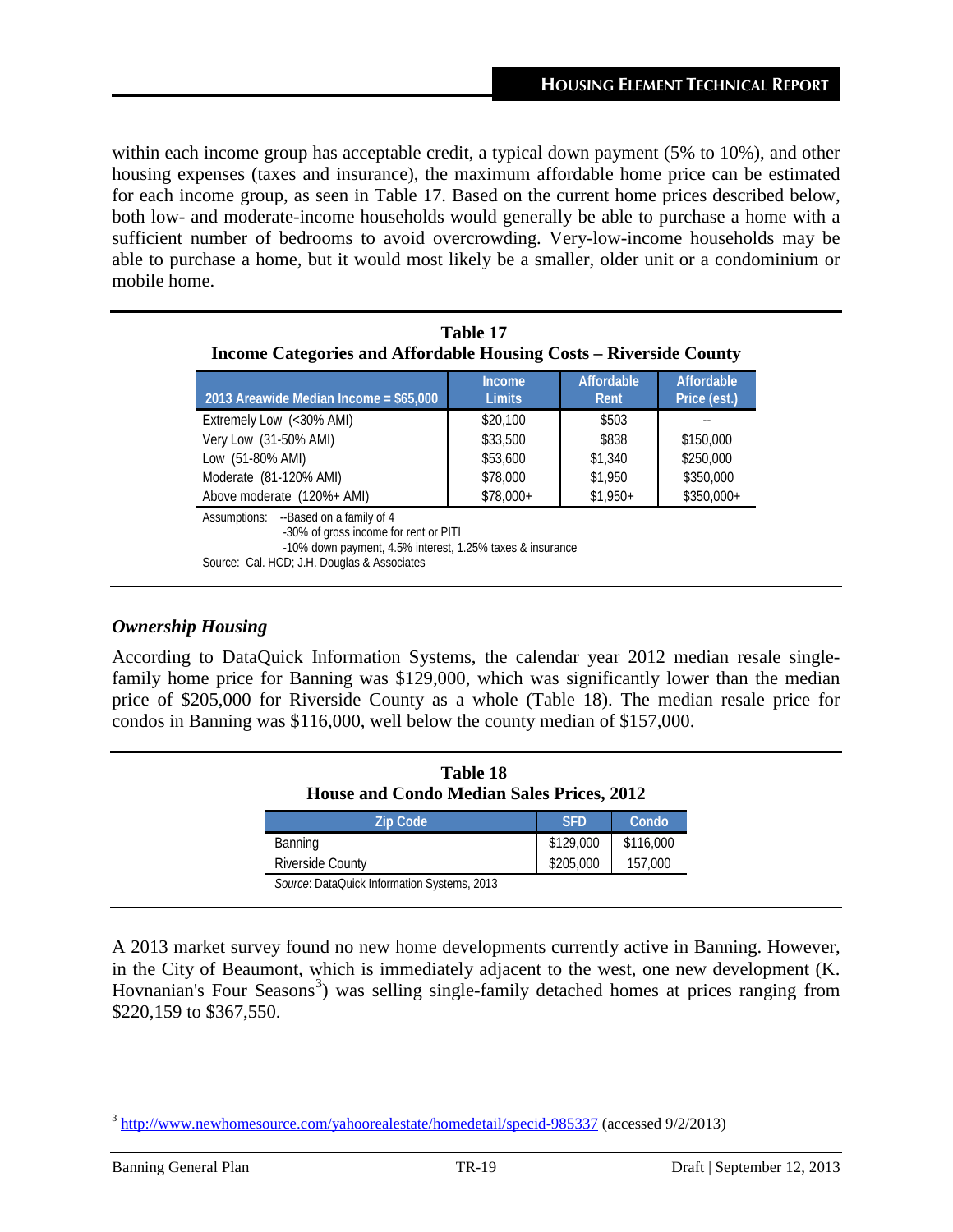Based on the estimated affordable prices [\(Table 17\)](#page-38-0) and home prices presented above, housing affordability is currently considered excellent in Banning. Sales prices for new single-family housing are within the affordability range for moderate-income households, and even some lower-income households. The current recession, while creating severe hardship for many, has resulted in much improved affordability in the housing market.

## *Rental Housing*

The rental housing market in Banning includes apartments, townhomes, and single-family homes. The results of a recent internet rental survey are shown in [Table 19.](#page-39-0)

<span id="page-39-0"></span>

| Table 19<br><b>Rental Market Data –</b><br><b>Banning</b> |         |  |  |  |  |
|-----------------------------------------------------------|---------|--|--|--|--|
| <b>Unit Size</b>                                          | Rent    |  |  |  |  |
| 1-bedroom apartment                                       | \$655   |  |  |  |  |
| 2-bedroom apartment                                       | \$810   |  |  |  |  |
| 3-bedroom SF house                                        | \$1,250 |  |  |  |  |
| Source: Forrent.com <sup>4</sup>                          |         |  |  |  |  |

Since no apartment complexes have been built in Banning in recent years, a review of newer apartments in the nearby city of San Jacinto was conducted. Willowcreek Meadows at 1555 S. Santa Fe Street, a gated 52-unit market-rate townhome apartment project with 2-car attached garages, is built at a density of 13.7 units/ acre and offers 2 bedroom units for \$1,050-1,150/month and 3-bedroom units for  $$1,200-1,300/m$ onth<sup>[5](#page-39-2)</sup>. Based on the affordability levels shown in [Table 17](#page-38-0) (page [19\)](#page-38-0), all of these units are



affordable to lower-income households. It should be noted that this project is less than 10 years old and represents the "high end" of the rental market in San Jacinto, and most (if not all) other apartment projects in the vicinity are expected to have lower rents.

Based on Riverside County income limits and current rental rates, most very-low-, low-, and moderate-income households can afford market rents in Banning. However, households with extremely-low incomes face an "affordability gap." Programs to facilitate development of new assisted rental housing and Section 8 vouchers can help to address this gap, and are discussed in the Resources section and the Housing Plan.

 $\overline{a}$ 

<span id="page-39-2"></span><span id="page-39-1"></span> $\frac{4}{\text{5} \cdot \text{http://www.front.com/california/san-iacinto-apartments/willowcreek-medows-4-664903}$  (accessed 9/1/2013)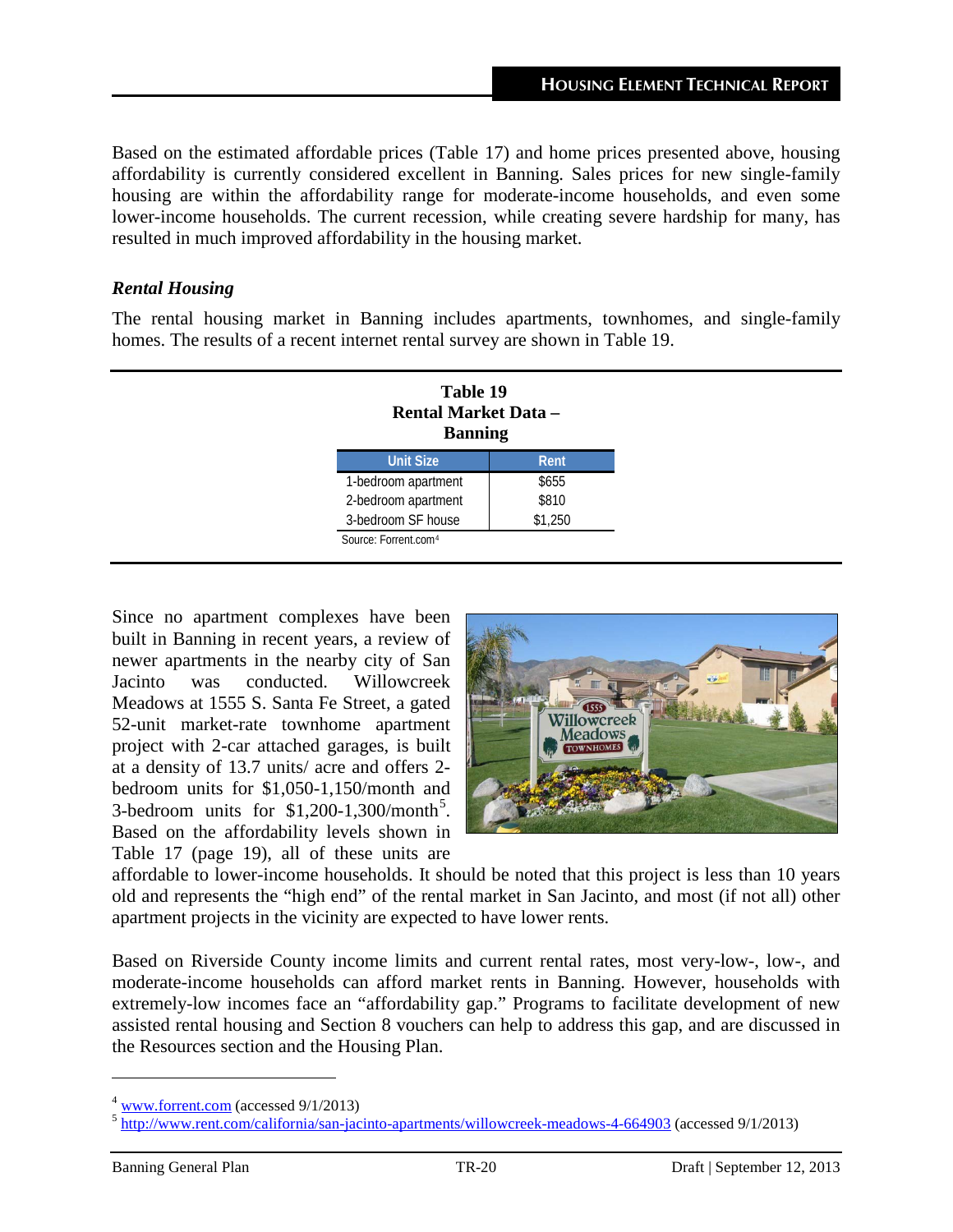## **Assisted Housing At-Risk of Conversion**

State Housing Element law requires cities to prepare an inventory of assisted multi-family rental units that are eligible to convert to market rate due to termination of subsidy contract, mortgage prepayment, or expiring use restrictions. Under Housing Element law, this inventory is required to cover the ten-year period from 2013 to 2023.

[Table 20](#page-40-0) summarizes the inventory of assisted rental housing projects in Banning. Three assisted developments are located in the City. None of these projects is at-risk of conversion during the current planning period.

<span id="page-40-0"></span>

| Table 20<br><b>Inventory of Assisted Rental Housing</b> |                    |                       |                                                           |  |  |  |
|---------------------------------------------------------|--------------------|-----------------------|-----------------------------------------------------------|--|--|--|
| <b>Development Name</b>                                 | <b>Total Units</b> | <b>Funding Source</b> | <b>Expiration of</b><br>Affordability<br><b>Covenants</b> |  |  |  |
| Cherry Valley Healthcare                                | 132                | 223(a)(7)/223(f)      | 2039                                                      |  |  |  |
| <b>Westview Terrace</b>                                 | 75                 | HFDA/8 NC             | 2066                                                      |  |  |  |
| Windscape Village Apartments                            | 128                | 207/223(f)            | 2040                                                      |  |  |  |
| Sources: SCAG, CHPC, City of Banning, 2013.             |                    |                       |                                                           |  |  |  |

**Table 20**

## **Growth Needs 2014-2021**

## *Overview of the Regional Housing Needs Assessment*

The Regional Housing Needs Assessment (RHNA) is a key tool for local governments to plan for anticipated growth. The RHNA quantifies anticipated need for housing within each jurisdiction for the period from January 2014 through October 2021. Communities then determine how they will address this need through the process of updating the Housing Elements of their General Plans.

The current RHNA was adopted by the Southern California Association of Governments (SCAG) in October 2012. The future need for housing is determined primarily by the forecasted growth in households in a community. Each new household, created by a child moving out of the parent's home, by a family moving to a community for employment, and so forth, creates the need for a housing unit. The housing need for new households is then adjusted to maintain a desirable level of vacancy to promote housing choice and mobility. An adjustment is also made to account for units expected to be lost due to demolition, natural disaster, or conversion to nonhousing uses. The sum of these factors – household growth, vacancy need, and replacement need – determines the construction need for a community. Total housing need is then distributed among four income categories on the basis of the county's income distribution, with adjustments to avoid an over-concentration of lower-income households in any community.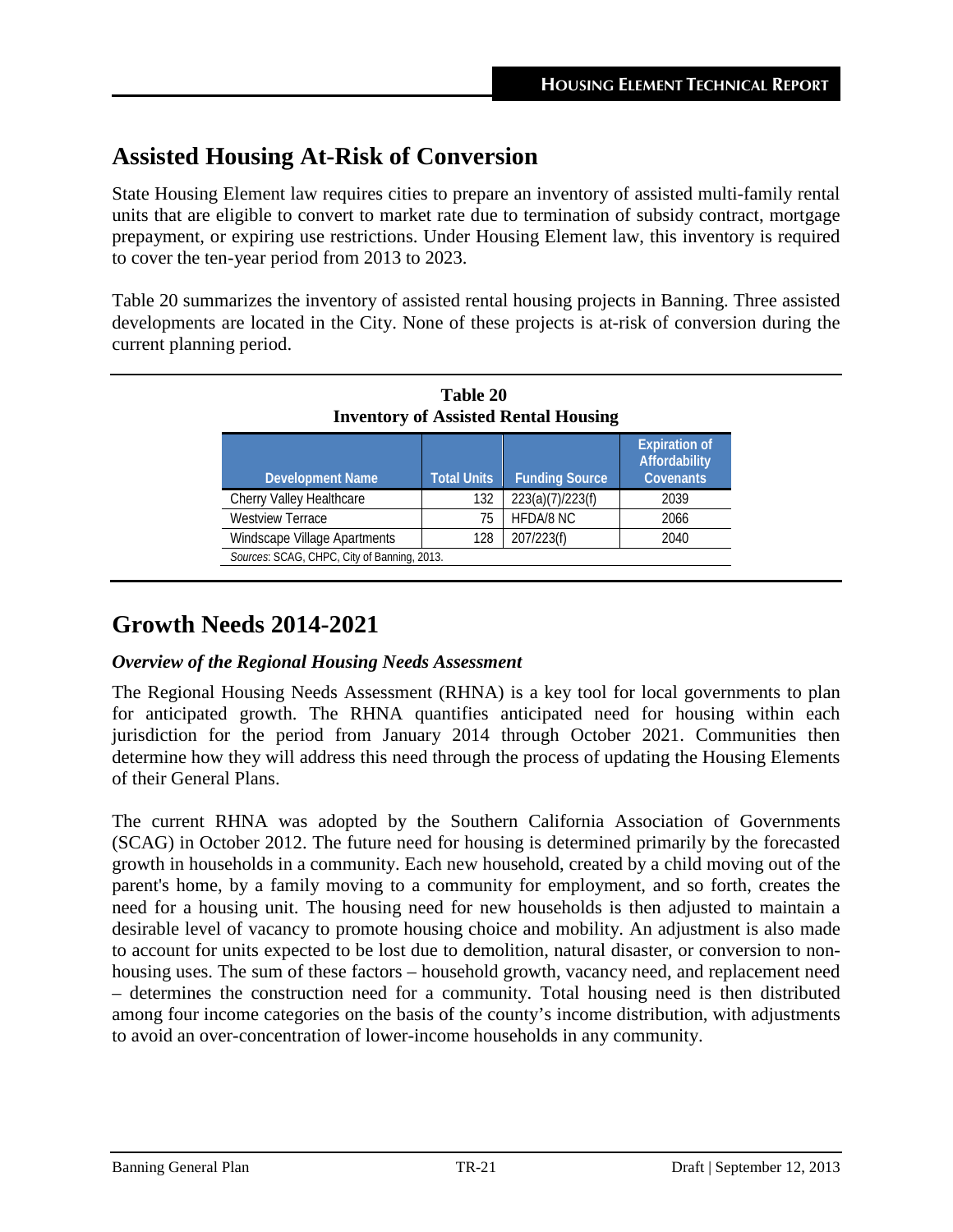## *2014-2021 Banning Growth Needs*

The total housing growth need for the City of Banning during the 2014-2021 period is 3,792 units. This total is distributed by income category as shown in [Table 21.](#page-41-0) While the RHNA did not address the needs of the extremely-low-income category, state law requires jurisdictions to analyze this segment. As allowed by state law, the extremely-low category is assumed to be onehalf of the very-low-income need.

<span id="page-41-0"></span>

| Table 21<br><b>Regional Housing Growth Needs 2014-2021</b>                               |                                                                                     |       |       |       |  |  |  |  |  |
|------------------------------------------------------------------------------------------|-------------------------------------------------------------------------------------|-------|-------|-------|--|--|--|--|--|
| Above<br><b>Very</b><br><b>Moderate</b><br><b>Moderate</b><br><b>Total</b><br>Low<br>Low |                                                                                     |       |       |       |  |  |  |  |  |
| $872*$                                                                                   | 593                                                                                 | 685   | 1.642 | 3.792 |  |  |  |  |  |
| 23.0%                                                                                    | 15.6%                                                                               | 18.1% | 43.3% | 100%  |  |  |  |  |  |
| Source: SCAG 2012                                                                        | *50% of the Very Low category is assumed to be in the Extremely Low Income category |       |       |       |  |  |  |  |  |

How the City's growth needs will be accommodated is discussed in Section 4 – Housing Resources.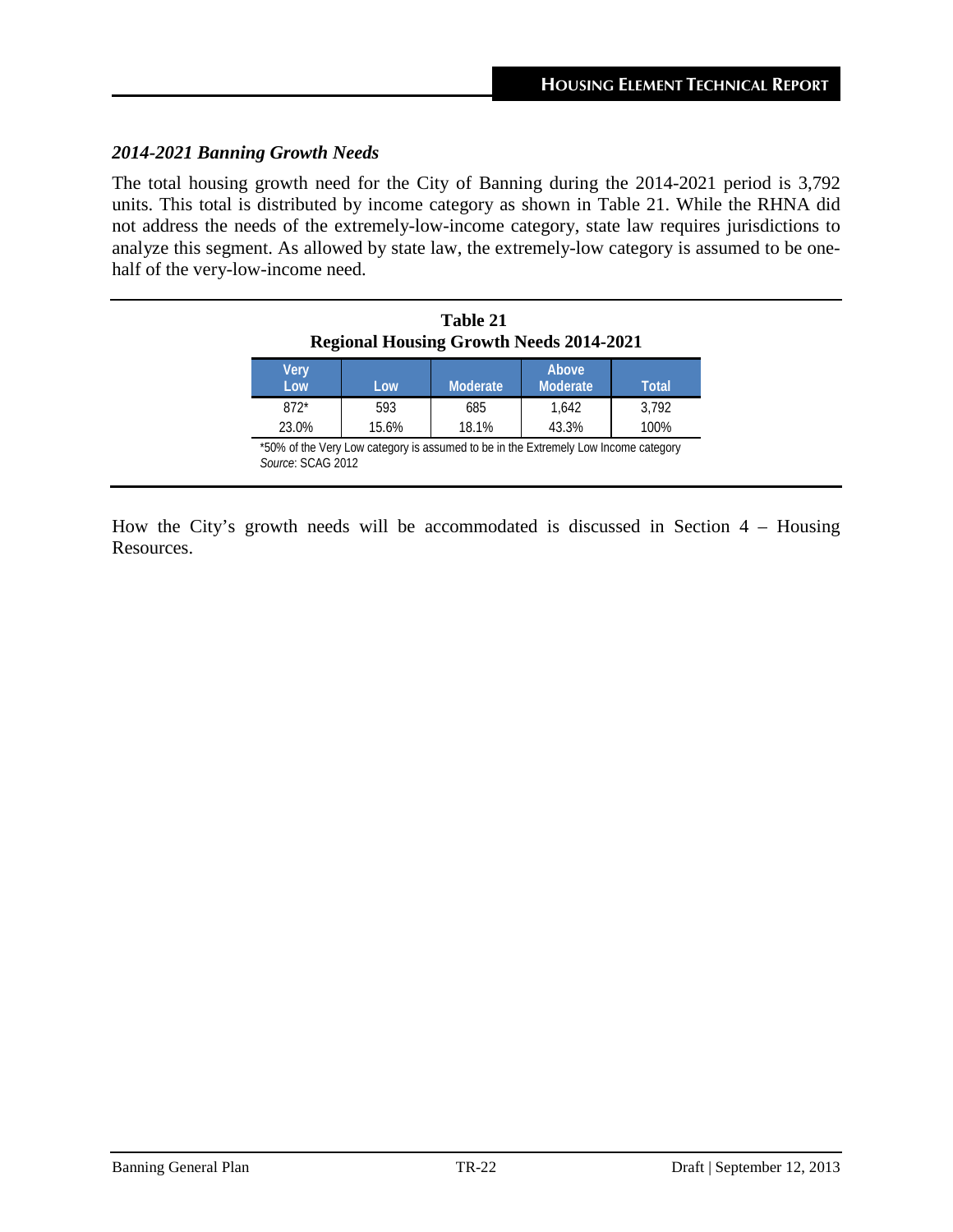# **III. Housing Constraints**

Governmental, infrastructure, environmental and market factors can pose constraints to the provision of housing. These constraints may result in housing that is not affordable to low- and moderate-income households, persons with special needs, or may render residential construction economically infeasible for developers. This chapter analyzes these potential constraints and where necessary, identifies steps the City can take to alleviate them.

## **Governmental Constraints**

Governmental regulations, while intentionally controlling the characteristics of development in the community can also have the unintended effect of increasing the cost of housing. Potential governmental constraints include land use plans and regulations, building codes and their enforcement, site improvement standards, fees and other exactions required of developers, and local development processing and permit procedures.

Land use regulations limit the amount or density of development, potentially increasing the cost per unit. On-site and off-site improvements such as roads, traffic signals, water or wastewater systems may increase an individual project's costs of development. Processing and permit requirements may delay construction, increasing financing and/or overhead costs of a development. The following describes potential governmental constraints and analyzes the extent to which they may affect the cost and supply of housing in Banning.

## *General Plan*

The Banning General Plan was adopted in 2006. The state-mandated Land Use Element of the General Plan is contained in Chapter III - Community Development<sup>[6](#page-42-0)</sup>. The General Plan describes a range of residential types dispersed throughout the City in the following land use categories and densities:

- Ranch/Agriculture Residential (RAR) 1 unit/10 acres
- Ranch/Agriculture Residential Hillside (RAR-H) 1 unit/10 acres
- Rural Residential  $(RR)$  Up to 1 unit/ acre
- Rural Residential Hillside (RR-H) Up to 1 unit/ acre
- Very Low Density Residential (VLDR) Up to 2 units/acre
- Low Density Residential (LDR) Up to 5 units/acre
- Medium Density Residential (MDR) Up to 10 units/acre
- High Density Residential (HDR) 11 to 18 units/acre
- Very High Density Residential (VHDR) 19 to 24 units/acre
- Mobile Home Park (MHP)

In addition to these residential land use categories, mixed-use or exclusive residential development is allowed in the Downtown Commercial (DC) land use category at densities up to

 $\overline{a}$ 

<span id="page-42-0"></span><sup>6</sup> http://www.ci.banning.ca.us/DocumentCenter/Home/View/663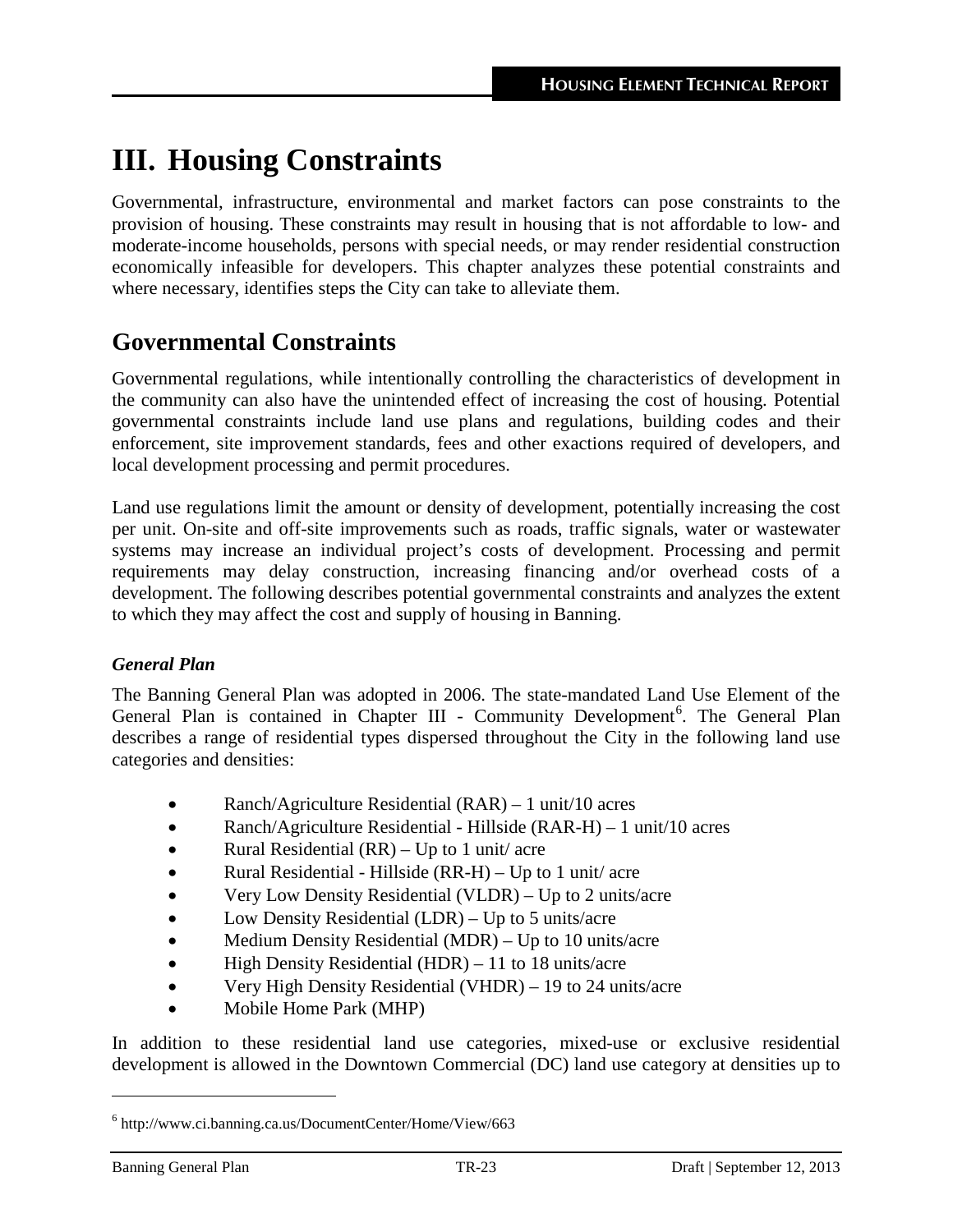18 units/acre. In the previous planning period, some of the larger sites in the Downtown Commercial area were designated affordable housing candidate sites with allowable densities of up to 20 units/acre.

## *Zoning Regulations and Residential Development Standards*

The City of Banning regulates the type, location, density, and scale of residential development primarily through the Zoning Code. Development regulations are designed to protect and promote the health, safety, and general welfare of residents as well as implement the policies of the General Plan. The residential land use districts set forth in the Zoning Code are the same as those described in the General Plan Land Use Element. The City's residential development standards, which include density, lot area, coverage, height, and setbacks, are shown in [Table 22.](#page-44-0) These development standards are similar to those of other jurisdictions in the same market area and do not create an unreasonable constraint to the cost and supply of housing.

In addition to "conventional" zoning designations, Specific Plan districts allow customized development standards and design criteria. Such techniques may include clustering of units, density transfer within the project, or variations in lot orientation, layouts, and development standards. Specific plans are normally used for large-scale master planned developments and involve a high level of public review.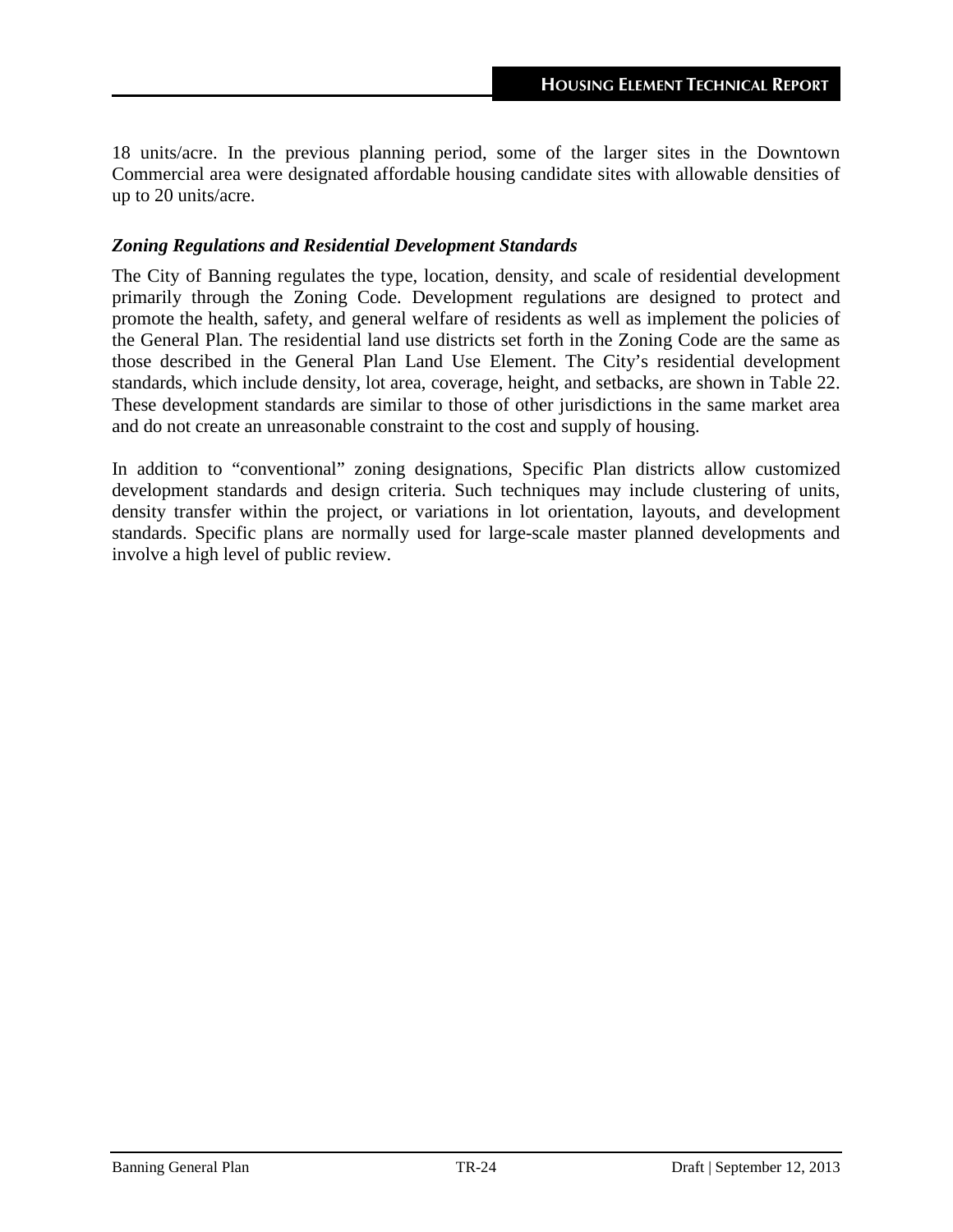| <b>Zone District</b> | <b>Maximum Building</b>     | <b>Minimum</b><br>Lot |       | <b>Minimum Yard Setback</b> |      | Minimum lot size | <b>Floor Area</b><br><b>Allowable</b><br>Ratio<br><b>Density</b> |              | <b>Maximum</b><br><b>Building</b> |              |
|----------------------|-----------------------------|-----------------------|-------|-----------------------------|------|------------------|------------------------------------------------------------------|--------------|-----------------------------------|--------------|
|                      | <b>Height</b>               | <b>Width</b>          | Front | <b>Side</b>                 | Rear | (sq. ft.)        | (units/acre)                                                     | One<br>Storv | <b>Multi</b><br><b>Story</b>      | Coverage (%) |
| R/A                  | 35' or 2-story              | 600                   | 50    | 25                          | 50   | 10 acres         | $1/10$ acre                                                      | 0.10         | 0.20                              | 10           |
| RAR-H                | 35' or 2-story              | 600                   | 50    | 25                          | 50   | 10 acres         | $1/10$ acre                                                      | 0.10         | 0.20                              | 10           |
| <b>RR</b>            | 35' or 2-story              | 150                   | 50    | 25                          | 35   | 40,000           | $0 - 1$                                                          | 0.15         | 0.30                              | 15           |
| RR-H                 | 35' or 2-story              | 150                   | 50    | 25                          | 35   | 40,000           | $0 - 1$                                                          | 0.15         | 0.30                              | 15           |
| <b>VLDR</b>          | 35' or 2-story              | 100                   | 35    | 15                          | 35   | 20,000           | $0 - 2$                                                          | 0.15         | 0.30                              | 15           |
| LDR                  | 35' or 2-story              | 70                    | 20    | 10                          | 15   | 7.000            | $0 - 5$                                                          | 0.35         | 0.60                              | 40           |
| <b>MDR</b>           | 45' or 3-story <sup>1</sup> | 50                    | 15    |                             | 10   | 5.000            | $0 - 10$                                                         | 0.40         | 0.70                              | 40           |
| HDR/HDR-20           | 60' or 4-story              | 150                   | 15    |                             | 10   | 7,000            | 11-182                                                           | 0.40         | 0.70                              | 40           |
| <b>VHDR</b>          | 60' or 4-story              | 150                   | 15    |                             | 10   | 7.000            | $19 - 243$                                                       | 0.40         | 0.70                              | 40           |
| <b>MHP</b>           | 25' or 1-story              | 150                   | 10    |                             | 10   | N/A              | $9 - 18$                                                         | 0.50         | N/A                               | 50           |

**Table 22 Development Standards for RM, RMH, RH, and RVH Zones**

<span id="page-44-0"></span>Source: City of Banning Municipal Code, Chapter 17.08

1. Maximum height only permitted if Fire Department provides written verification that they can serve

2. Allowable density is 20 units/acre for HDR-20 sites

3. Allowable base density is 20 units/acre for qualifying affordable housing developments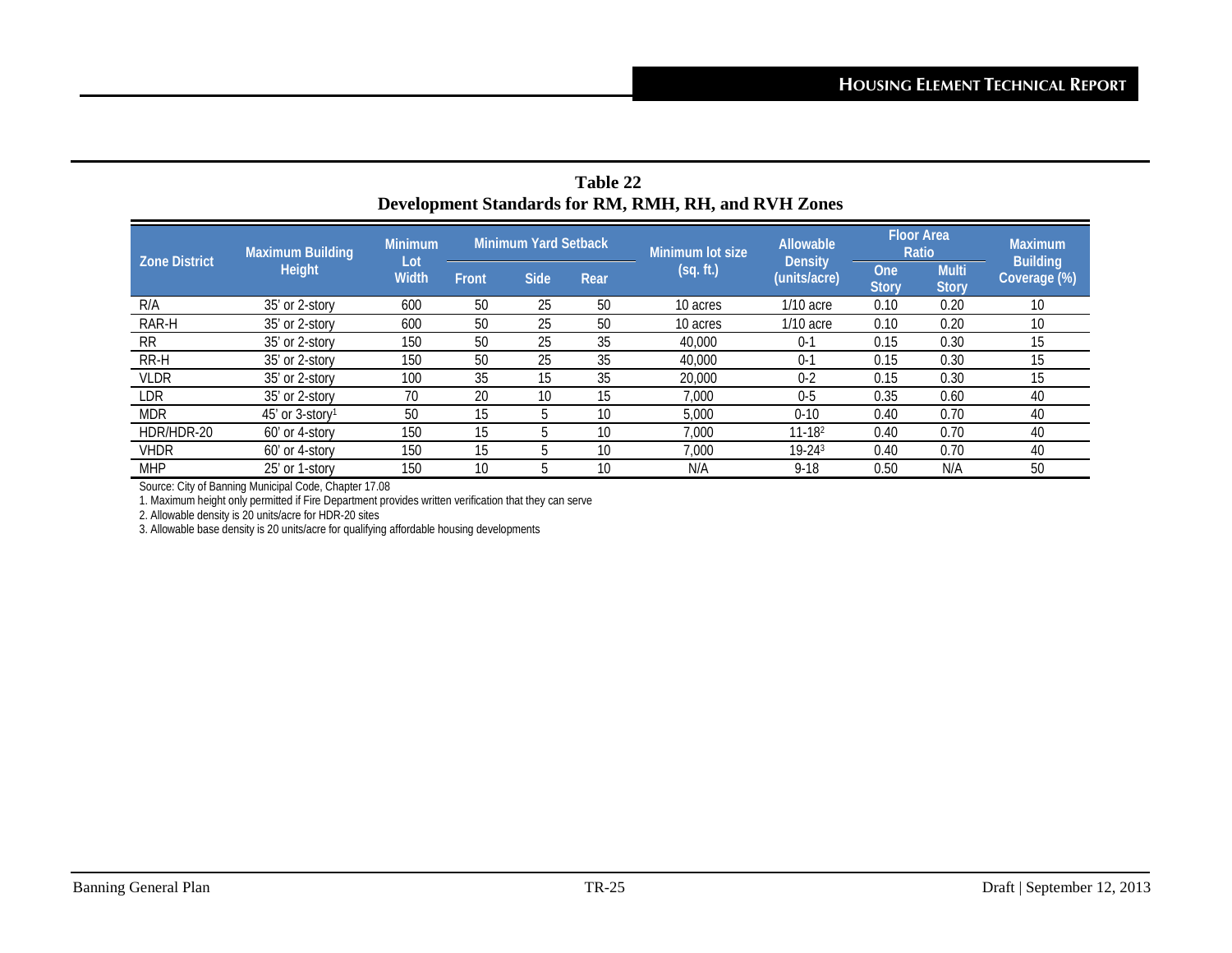## *Standards for Multi-Family Housing*

Chapter 17.08 of the Zoning Code establishes standards for multi-family housing and PUD-type developments. All developments with more than ten units must provide 30% useable open space for active and passive recreational uses, excluding: rights of way; parking areas; areas adjacent to or between any structures less than 15 feet apart; setbacks; detention basins or any use whose primary purpose is not intended for recreation; patio or private yards; or areas with a slope greater than eight percent. Every dwelling unit must also have a patio or balcony not less than 300 square feet in area or 25% of the dwelling unit size, whichever is less. All multi-family developments must provide recreational amenities within the site, such as swimming pool, clubhouse, tot lot with play equipment, or day care facilities, according to the following schedule:

| <b>Number of Units</b> | <b>Number of Amenities</b>                           |
|------------------------|------------------------------------------------------|
| Up to $10$             |                                                      |
| $11 - 50$              |                                                      |
| $51 - 100$             |                                                      |
| 101 - 200              |                                                      |
| $201 - 300$            | 5                                                    |
| More than 300          | One additional amenity for each additional 100 units |

These standards are typical of most higher-density developments in Southern California, and do not pose an unreasonable constraint to housing supply or affordability.

## *Density Bonus*

Under current law, applicants are eligible for a range of density bonuses up to 35 percent based on the percentage of affordable units in a development. Applicants are also eligible for a land donation density bonus. The City is required to offer one to three regulatory incentives based on the percentage of affordable units in a development. Reduced, waived, or partially paid fees are possible incentives associated with applications for density bonuses. The law also limits parking requirements that localities may impose. The City's density bonus regulations are in conformance with current state law.

## *Off-Street Parking Requirements*

[Table 23](#page-46-0) depicts the off-street parking requirements for residential uses in Banning, as required by Chapter 17.28 of the Zoning Code. These requirements are typical for Southern California cities and are not considered an unreasonable constraint to the production of housing. The City offers reduced parking requirements as an incentive associated with applications for density bonuses in compliance with state law.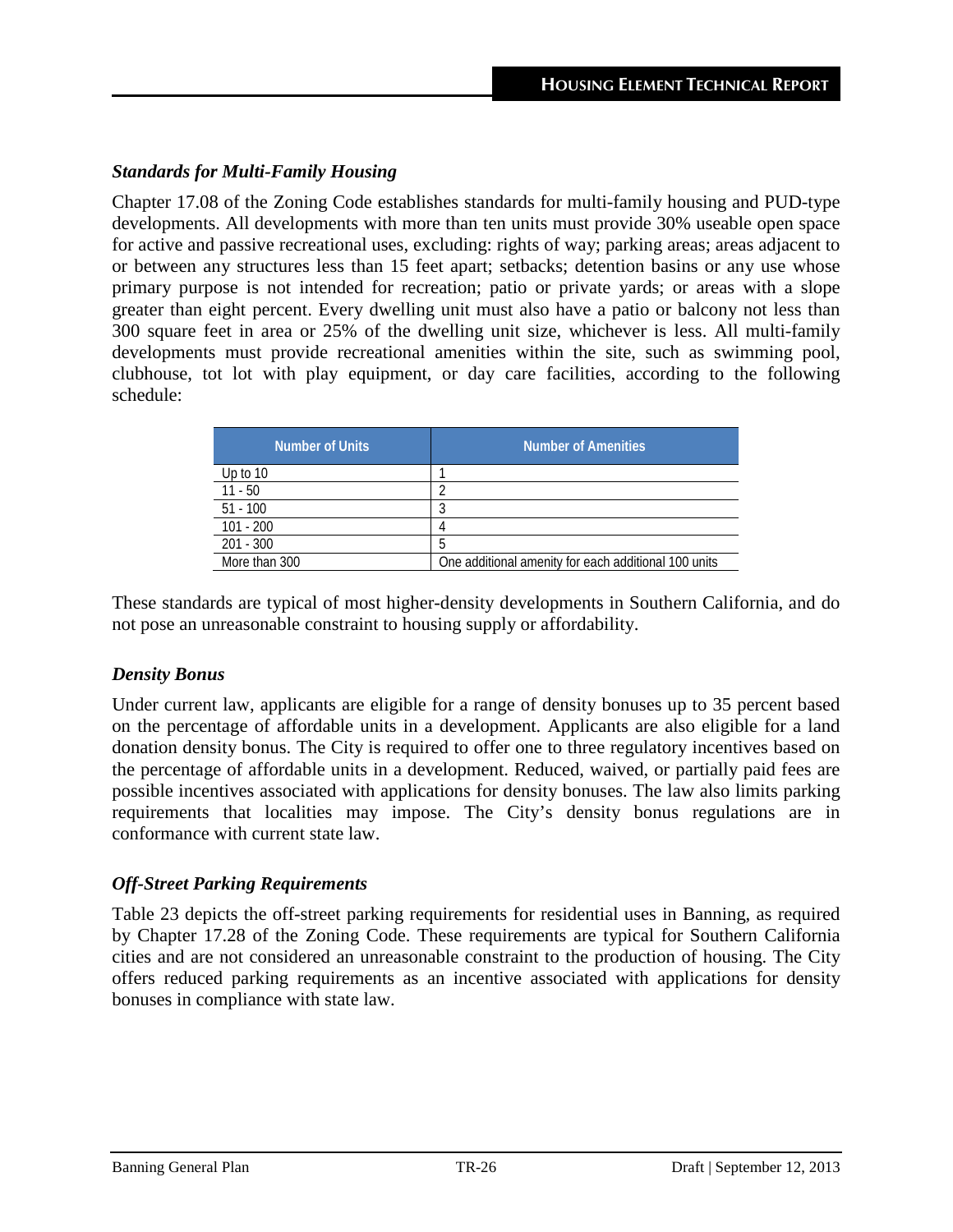<span id="page-46-0"></span>

| <b>Residential Unit Type</b>                                                       | <b>Number of Required Parking Spaces</b>                                                                                         |
|------------------------------------------------------------------------------------|----------------------------------------------------------------------------------------------------------------------------------|
| Single family dwellings                                                            | Two covered spaces within an enclosed garage.                                                                                    |
| Multi-family residential:                                                          |                                                                                                                                  |
| Studio and one bedroom                                                             | One covered parking space per unit, plus one uncovered guest parking space for<br>every 4 units.                                 |
| Two bedrooms                                                                       | Two covered parking spaces per unit, plus one uncovered guest parking space for<br>every 4 units.                                |
| Three or more bedrooms                                                             | Three covered parking spaces per unit, plus one uncovered guest parking space for<br>every 4 units.                              |
| Planned unit developments including<br>single family dwellings and<br>condominiums | Two covered spaces within an enclosed garage per unit, and one uncovered off street<br>guest parking space for every five units. |
| Residential day care                                                               | Two spaces in addition to those required for the primary residence.                                                              |
| Senior citizen apartments                                                          | One covered space for each unit, plus one uncovered space, and one space for each<br>three units for guest parking.              |
| Senior congregate care                                                             | One covered space for each unit.                                                                                                 |
| Mobile home parks                                                                  | Two covered parking spaces within an enclosed Garage, which may be tandem, and<br>one uncovered guest space for each unit.       |

**Table 23 Off-Street Parking Requirements**

## *Provisions for a Variety of Housing Types*

Housing Element law specifies that jurisdictions must identify adequate sites to be made available through appropriate zoning and development standards to encourage the development of a variety of types of housing for all income levels and for persons with special needs, including mobile homes, congregate care facilities, senior housing, emergency shelters, and transitional housing. [Table 24](#page-46-1) summarizes the various housing types that are permitted within Banning's residential zone districts.

<span id="page-46-1"></span>

| <b>Fernified Residential Uses by Zoning District</b>       |                        |           |             |            |            |         |             |            |
|------------------------------------------------------------|------------------------|-----------|-------------|------------|------------|---------|-------------|------------|
|                                                            | <b>Zoning District</b> |           |             |            |            |         |             |            |
| <b>Housing Types Permitted</b>                             | <b>RA</b>              | <b>RR</b> | <b>VLDR</b> | <b>LDR</b> | <b>MDR</b> | $HDR^*$ | <b>VHDR</b> | <b>MHP</b> |
| Single Family Dwelling                                     | P                      | P         | P           | P          |            | l,      | С           | Χ          |
| Condo/Townhouse                                            | χ                      | Χ         | С           | C          | P          | P       | P           | χ          |
| Multi-Family Dwellings                                     | X                      | χ         | X           | C          | P          | P       | P           | χ          |
| Mobilehome Park/Subdivision                                | χ                      | X         | X           | χ          | C          | С       | C           | P          |
| Agricultural Employee Housing                              | P                      | χ         | χ           | χ          | χ          | X       | χ           | χ          |
| Second Dwelling Unit                                       | P                      | P         | P           | P          | χ          | X       | χ           | χ          |
| Single Room Occupancy facilities                           | Χ                      | χ         | χ           | χ          | χ          | С       | С           | χ          |
| Transitional & Supportive Housing                          | P                      | P         | P           | P          | P          | Þ       | P           | P          |
| Congregate Care Facilities                                 | χ                      | χ         | χ           | P          | P          | P       | P           | χ          |
| Residential Care Facility (licensed/6 or less residents)   | P                      | P         | P           | P          | P          | P       | P           | P          |
| Residential Care Facility (unlicensed/6 or less residents) | Χ                      | X         | χ           | χ          | C          | С       | С           | χ          |
| Residential Care Facility (7 or more residents)            | Χ                      | χ         | χ           | Χ          | С          | С       | С           | χ          |

**Table 24 Permitted Residential Uses by Zoning District**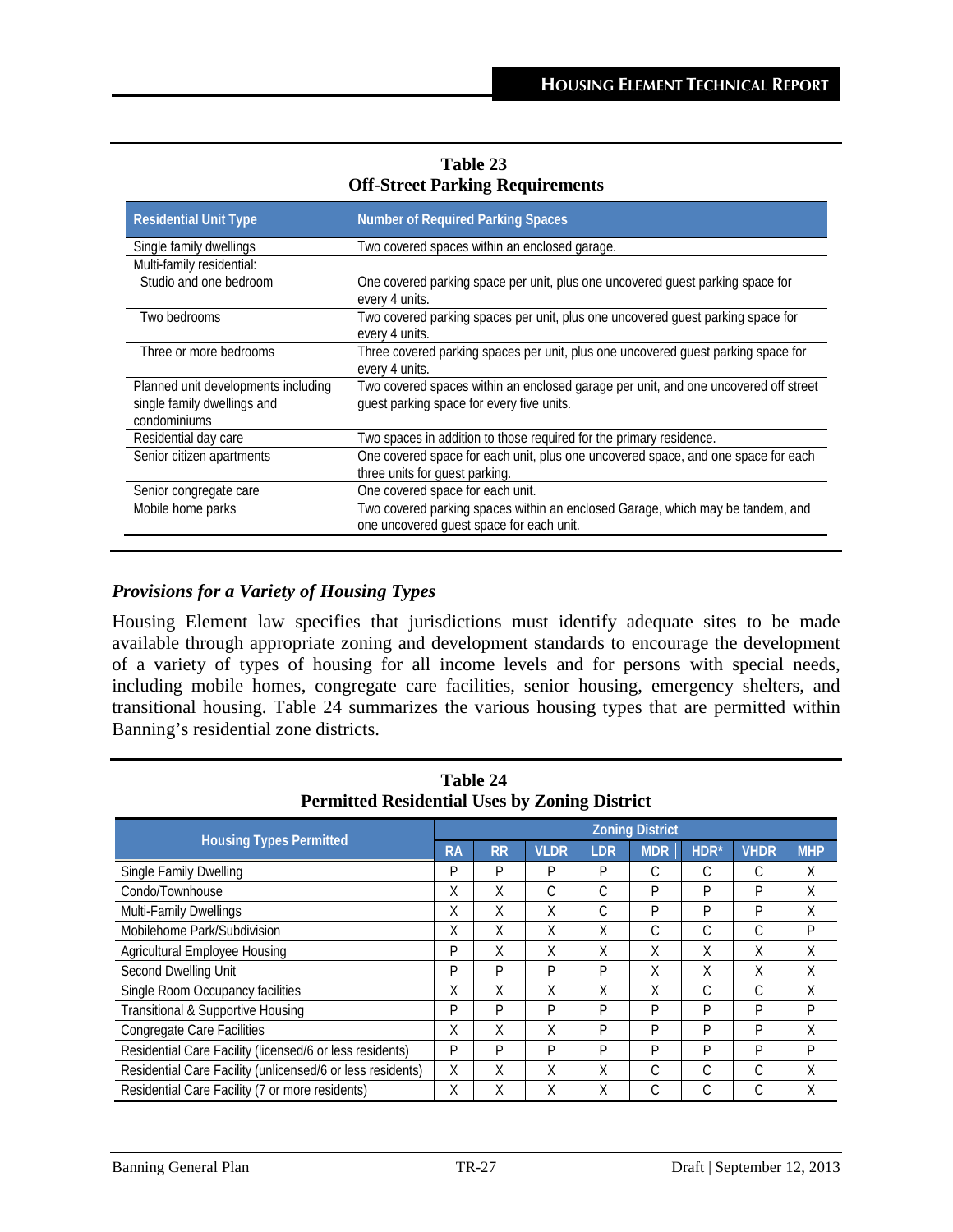*Source*: City of Banning Zoning Code, 2013. P= Permitted, C=Conditionally Permitted, X=Not Permitted \*Includes HDR-20

**Housing Affordable to Lower-Income Persons**: As noted previously in the Needs Assessment, housing in Banning is much more affordable than many metropolitan areas of Southern California. While the current recession has caused increased unemployment and financial strain for some families, it has also brought about a significant decline in home prices and rents. The City's General Plan and zoning regulations facilitate development of affordable housing by providing a balance of land use designations with densities up to 24 units/acre (excluding density bonus) in the Very High Density Residential district. Typical multi-family housing developments (both market-rate and affordable) in the Banning market area have been at densities in the range of 16-20 units/acre. This density can be accommodated in both the HDR and VHDR districts even without density bonus. When state-mandated density bonus incentives are included, allowable densities of 24 – 30 units/acre may be achieved in the HDR and VHDR zones. Discussions with affordable housing developers have indicated that the densities and development standards currently allowed by the City's zoning regulations are appropriate for this market area and facilitate the construction of lower-income housing.

**Mixed Use**: Mixed-use development (residential and non-residential combined on the same parcel) is permitted in the Downtown Commercial (DC) and General Commercial (GC) zones, and is conditionally permitted in the Highway Serving Commercial (HSC), Professional Office (PO) and Business Park (BP) zones. A primary policy objective for the 2013-2021 planning period is to encourage higher-density affordable housing in the Downtown Commercial area as a means of stimulating economic investment in underutilized properties while also accommodating a substantial portion of the City's assigned share of lower-income regional housing need. Zoning regulations currently allow residential densities of up to 18 units/acre on smaller sites and 20 units/acre on larger sites of at least 0.8 acre. In order to provide an incentive for affordable multifamily and mixed-use development, Program 7 in the Housing Plan includes a proposal to amend the DC zoning regulations to increase the allowable base density to 24 units/acre for projects that meet the minimum affordability standards under state Density Bonus law (e.g., 5% very-low- or 10% low-income units). Development standards in the DC zone currently allow a height limit of 60 feet and 4 stories.

Second Units: Second units can provide additional opportunities for affordable housing while also providing a source of income for homeowners. As shown in [Table 24,](#page-46-1) second units are permitted uses in all single-family zones. Standards for second units are provided in Section 17.08.100 of the Zoning Code pursuant to California *Government Code* Section 65852.2 and include the following requirements:

- The minimum lot size on which an attached residential second unit may be located shall be 7,000 square feet. The minimum lot size on which a detached residential second unit may be located shall be 10,000 square feet.
- The floor area of attached second unit shall not exceed 30% of the existing living area.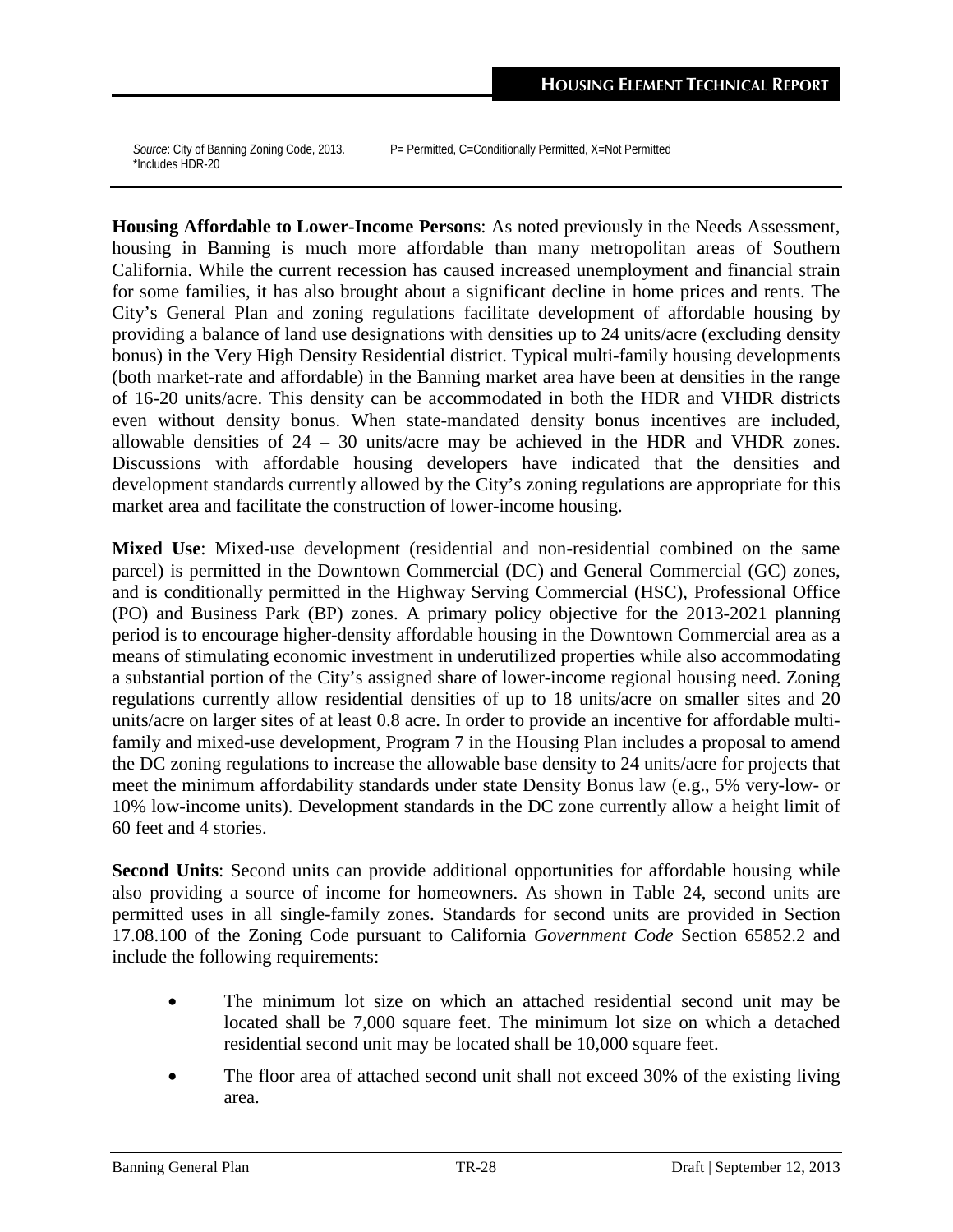- The total area for a detached second unit shall not exceed 1,200 square feet.
- A residential second unit shall comply with all development standards for the applicable zoning district, including, but not limited to, standards for front, rear and side yard setback requirements for a primary unit under the regulations of the applicable zoning district.
- The owner of the lot shall reside on the lot, either in the primary unit or in the residential second unit, and the residential second unit shall not be sold, or title thereto transferred separate from that of the property.
- A minimum of one off-street parking space shall be provided per bedroom of the residential second unit.
- The minimum gross floor area of an attached residential second unit shall be 400 square feet.
- An attached residential second unit may have a separate entrance; provided, however, in no event shall any external stairwell be placed within the side yard setback.
- A residential second unit shall contain separate kitchen and bathroom facilities, and shall be metered separately from the primary dwelling for gas, electricity, communications, water, and sewer services.
- A residential second unit shall have no more than two bedrooms.
- The design of second unit shall be architecturally compatible with the primary unit on the same parcel with the predominant architecture of the area.

These standards ensure that new second units will not adversely impact the surrounding community and do not unreasonably constrain the development of second units.

**Mobilehomes and Manufactured Housing:** Mobilehome subdivisions and parks provide an important affordable housing source for residents of Banning, with mobile homes comprising nearly 10% of the housing stock. The Zoning Code allows mobilehome parks and subdivisions as a permitted use in the MHP zones. Manufactured housing units on permanent foundations are permitted in the same manner as single-family homes consistent with building code requirements.

**Housing for Persons with Disabilities:** The Zoning Code allows licensed Residential Care Facilities for six persons or less in all residential zones by-right. Small unlicensed care facilities and large care facilities (7+ residents) are permitted subject to a conditional use permit in the MDR, HDR and VHDR residential zones, as well as the Highway Serving Commercial zone.

## Definition of "Family"

Zoning Code §17.04.070 defines "family" as a "single housekeeping unit", as follows: "Single Housekeeping Unit is one or more individuals, whether related by blood, marriage, legal adoption or not, jointly occupying a dwelling unit, including the joint use of and responsibility for common areas, and sharing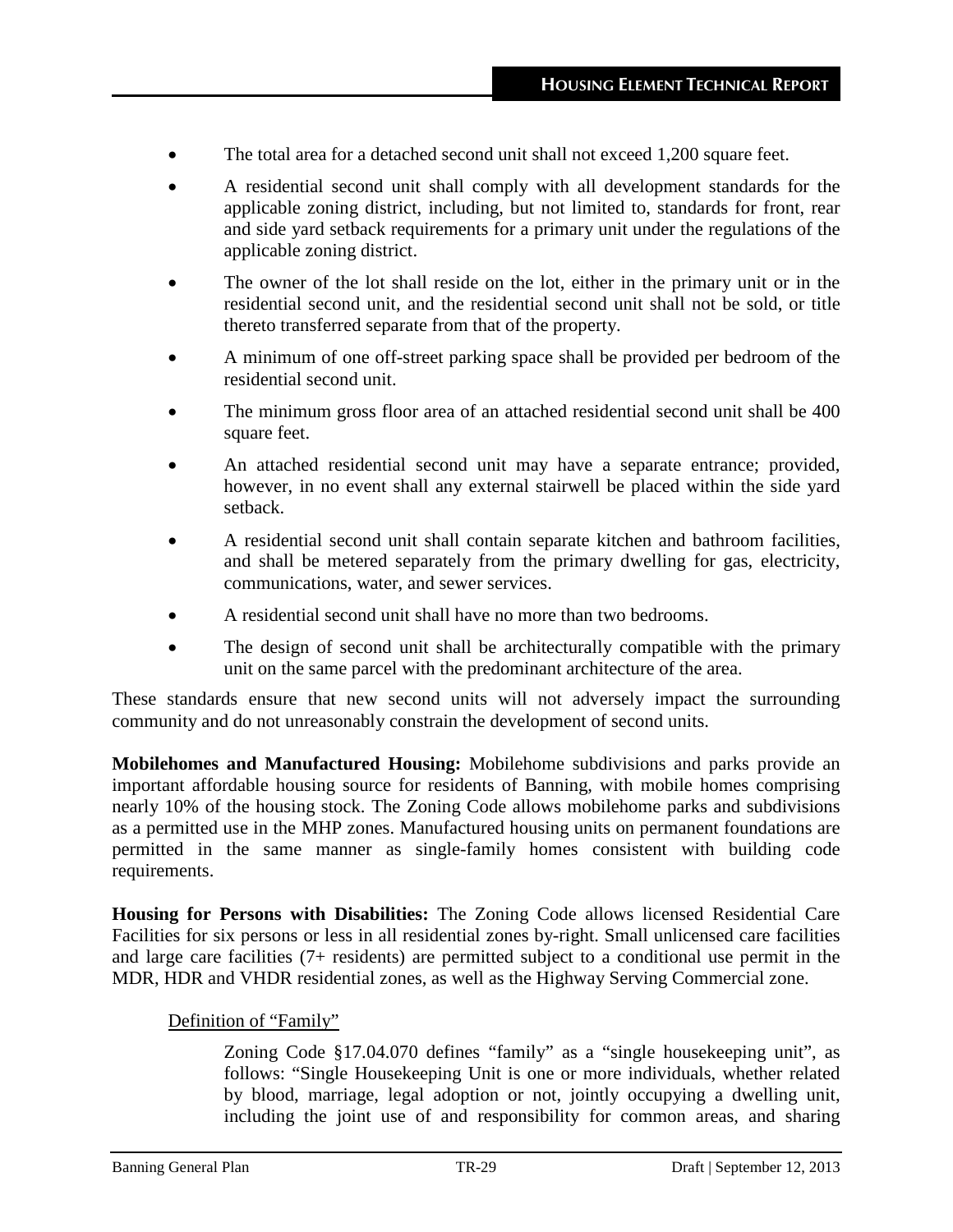household activities and responsibilities such as meals, chores, household maintenance, and expenses, and where, if the unit is rented, all adult residents have chosen to jointly occupy the entire premises of the dwelling unit, under a single written lease with joint use and responsibility for the premises, and the makeup of the household occupying the unit is determined by the residents of the unit rather than the landlord or property manager." This definition is consistent with state law.

## Separation Requirements

There is no City requirement for minimum separation distance between small licensed care facilities other than as may be provided in state law. Unlicensed care facilities must maintain a minimum separation of 1,000 feet from any other unlicensed care facility, boarding house, SRO, elementary or secondary school or day care center (Zoning Code §17.08.201).

## Parking Standards

For boarding house type uses, one parking space is required for each room or two beds, whichever is greater. For senior congregate care facilities, two parking spaces per three units is required.

#### Supportive Services

There are no limitations on supportive services in group homes or care facilities.

#### Reasonable Accommodation for Persons with Disabilities

Reasonable accommodation refers to the City's procedures for reviewing and approving requests from disabled and special needs residents to alter their homes to allow for mobility and use. Chapter 17.42 describes City procedures for processing requests for reasonable accommodation for persons with disabilities and special housing needs in conformance with state law.

**Emergency Shelters:** State law (Senate Bill 2 of 2007) requires that emergency shelters be allowed by-right (i.e., without discretionary review such as a conditional use permit) in at least one zoning district. Emergency shelters are permitted by-right in the Airport Industrial (AI) zone. Approximately 135.8 acres of land is within the AI zone, of which approximately 94 acres is vacant. This area has ample capacity to accommodate the development of at least one homeless shelter. Portions of the AI zone are within one-quarter mile from the downtown core and nearby central business district, within easy walking distance from services available in the downtown.

**Transitional and Supportive Housing**: "Transitional and supportive housing" means a residential facility that provides temporary accommodations, typically for six months to two years, to low- and moderate-income persons and families or persons with special needs, and which also may provide meals, counseling, and other services, as well as common areas for residents of the facility. SB 2 of 2007 requires that transitional and supportive housing be considered a residential use that is permitted under the same procedures and requirements as for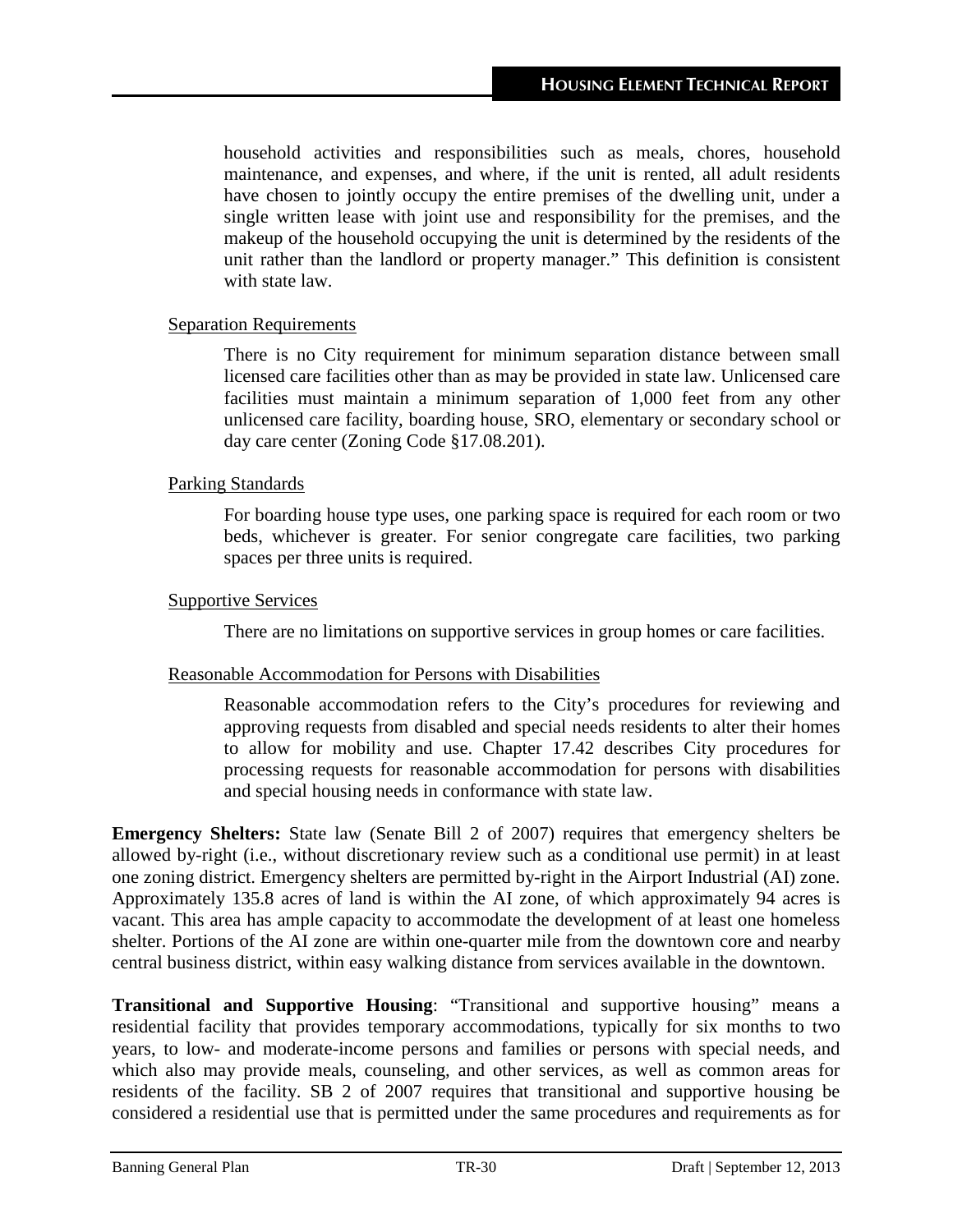other residential uses of the same type in the same zone. The Zoning Code allows transitional and supportive housing subject to the same standards and procedures as for other residential uses of the same type in the same zone in conformance with SB 2.

**Farmworker Housing**: State law<sup>[7](#page-50-0)</sup> provides that employee housing for six or fewer workers shall be considered a single-family use and no conditional use permit, zoning variance, or other zoning clearance shall be required of employee housing that serves six or fewer employees that is not required of a family dwelling of the same type in the same zone. State law further provides that any employee housing consisting of no more than 36 beds in a group quarters or 12 units or spaces designed for use by a single family or household shall be deemed an agricultural land use designation, and no conditional use permit, zoning variance, or other zoning clearance shall be required of this employee housing that is not required of any other agricultural activity in the same zone. The Zoning Code allows agricultural employee housing by-right in zones where agriculture is a permitted use consistent with state law.

**Single Room Occupancy**: Single room occupancy (SRO) facilities are small studio-type apartment units, typically intended for very-low- or extremely-low-income persons. SRO facilities are allowed with a Conditional Use Permit in the High Density Residential (HDR) and Very High Density Residential (VHDR) districts, as well as in the Downtown Commercial (DC) and Highway Serving Commercial (HSC) Districts.

## *Development and Planning Fees*

After the passage of Proposition 13 and its limitation on local governments' property tax revenues, cities and counties have faced increasing difficulty in providing public services and facilities to serve their residents. One of the main consequences of Proposition 13 has been the shift in funding of new infrastructure from general tax revenues to development impact fees and improvement requirements on land developers. In order to ensure public health and safety, the City requires developers to provide on-site and off-site improvements necessary to serve their projects. Such improvements may include water, sewer and other utility extensions, street construction and traffic control device installation that are reasonably related to the project. Dedication of land or in-lieu fees may also be required of a project for rights-of-way, transit facilities, recreational facilities, and school sites, consistent with the Subdivision Map Act.

State law limits fees charged for development permit processing to the reasonable cost of providing the service for which the fee is charged. Various fees and assessments are charged by the City and other public agencies to cover the costs of processing permit applications and providing services and facilities such as schools, parks, and infrastructure. These fees are typically assessed through a pro rata share system, based on the magnitude of the project's impact or on the extent of the benefit that will be derived.

While the cost of planning and development impact fees may be viewed as a constraint to housing supply and affordability, local governments and service providers have little discretion

 $\overline{a}$ 

<span id="page-50-0"></span><sup>7</sup> *Health and Safety Code* §17021.5 and §17021.6.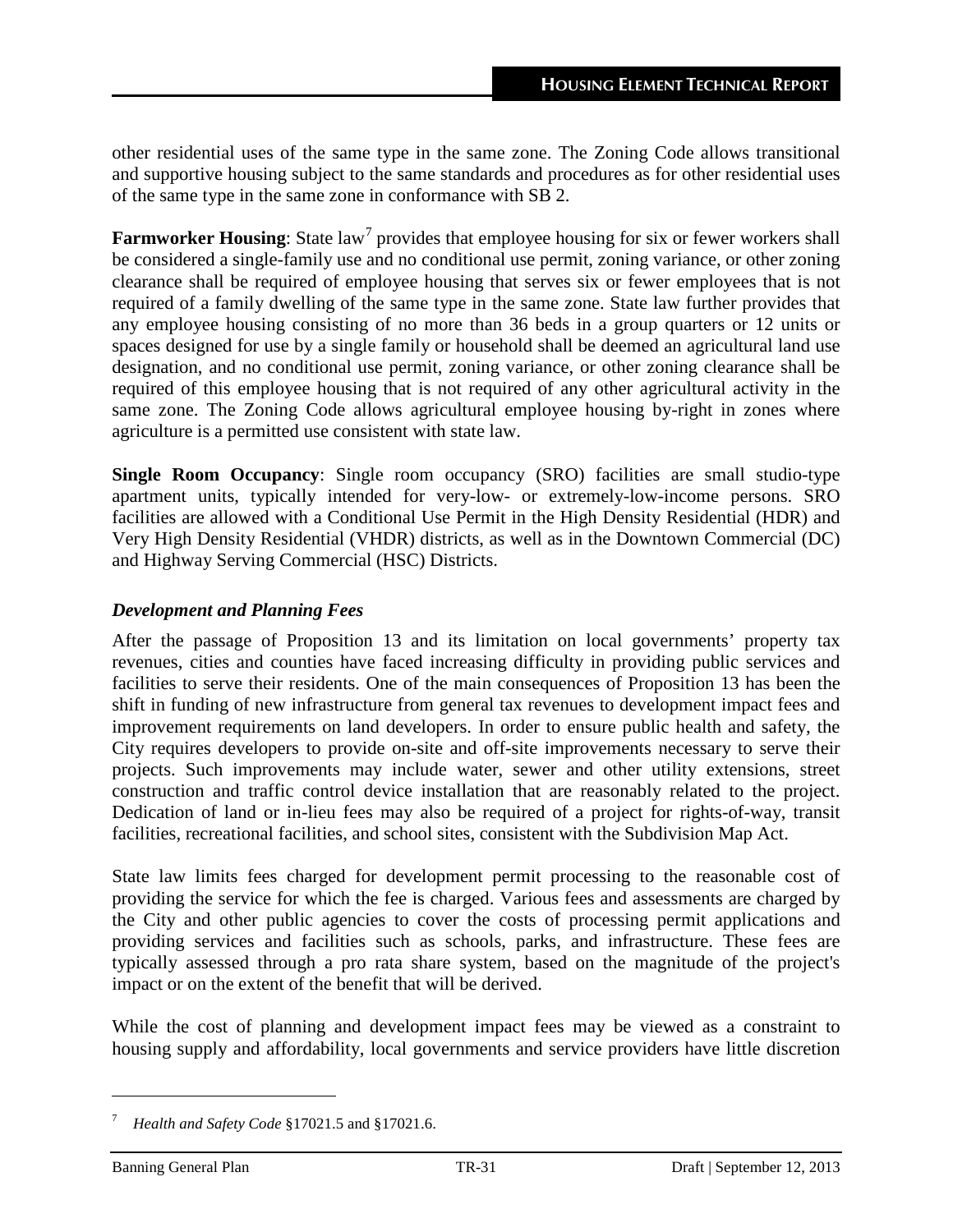in this matter due to the state's legal and budgetary framework established under Proposition 13 and other related laws.

Banning charges various fees and assessments to cover the cost of processing permits and providing certain services and utilities. Under state law, these fees are limited to the actual cost of providing these services. [Table 25](#page-51-0) depicts current development fees for residential development. The City derives its building permit fees based on building valuation and fee data established by International Congress of Building Officials (ICBO).

<span id="page-51-0"></span>

|                               | Table 25<br><b>Development Fees</b> |                                |
|-------------------------------|-------------------------------------|--------------------------------|
| Fee Type                      | <b>Single Family Unit</b>           | <b>Multi-Family Unit</b>       |
| Permit processing             | \$660* (1,500 sq ft unit)           | \$316 (1 unit or 1,000 sq ft.) |
| Fire                          | \$1,335                             | \$1,335                        |
| Police                        | \$823                               | \$913                          |
| <b>Traffic Control</b>        | \$250                               | \$172                          |
| General Plan                  | \$75                                | \$75                           |
| <b>Parks</b>                  | \$1,955                             | \$1,187                        |
| <b>General City</b>           | \$478                               | \$530                          |
| <b>Energy Conservation</b>    | \$45                                | \$45                           |
| <b>New Electrical Service</b> | \$1,400                             | \$1,400                        |
| Water Connection (per d.u.)   | \$7,232                             | \$7,232                        |
| Sewer/Wastewater (per d.u.)   | \$2,786                             | \$2,786                        |
| <b>School Fees</b>            | \$2.97 or \$3.69** per sq ft.       | \$2.97 or \$3.69** per sq ft.  |
| T.U.M.F                       | \$10,046                            | \$7,054                        |
| M.S.H.C.P.                    | \$1,008-\$1,938***                  | \$1,008-\$1,938***             |
| Total (per unit)              | \$34,558                            | \$28,673                       |

Notes: T.U.M.F refers to the Transportation Uniform Mitigation Fee

MSHCP refers to the Multi-Species Habitat Conservation Plan

\* Permit cost for production phase 1,500 sq ft. dwelling unit as per City Fee table.

\*\*Cost varies on school district jurisdiction, Banning District used to estimate total fees.

\*\*\* Cost varies based on dwelling units per acre.

Source: City of Banning, 2013

#### *Building Codes and Enforcement*

Banning has adopted the 2010 version of the California Building Codes. The California Building Code is considered to be the minimum necessary to protect the public health, safety, and welfare, and is used by most jurisdictions in the state. Code violations are investigated on both a complaint basis and on a proactive basis as code enforcement officers patrol the city. Code enforcement officers work cooperatively with property owners to expedite remedial actions and advise them about any assistance programs that may be available to help bring properties into compliance. The City currently (2013) has one Code Enforcement staff. Prior to the recession that began in 2008, there were three Code Enforcement personnel.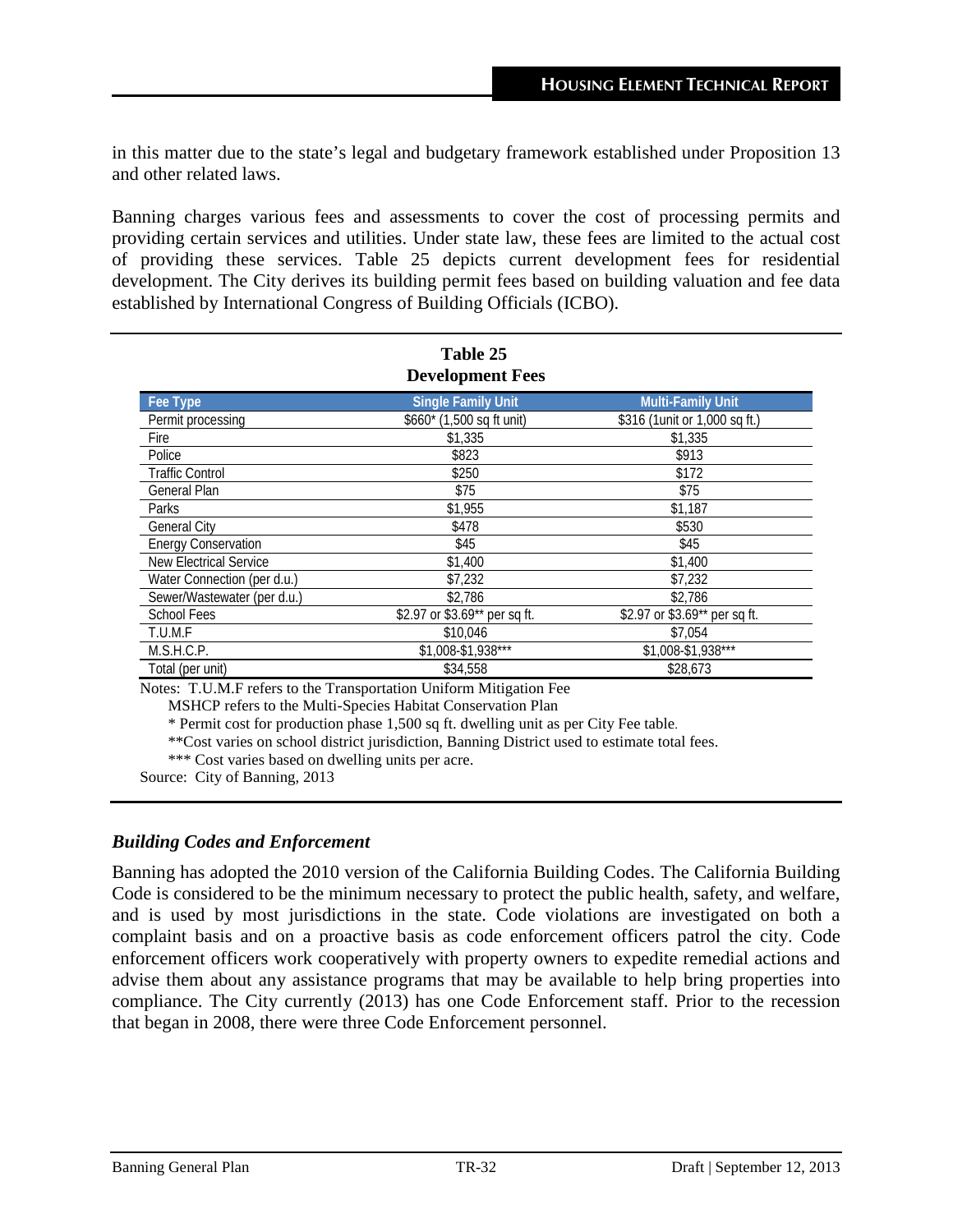## *Local Processing and Permitting*

The City of Banning encourages the ongoing construction, maintenance, and improvement of housing by decreasing, to the extent possible, the time and uncertainty involved in gaining approvals for various development permits. This section outlines the City's development permit procedures. The Community Development Department currently (2013) has one staff planner assigned to processing planning applications.

## **Concurrent Processing**

State law requires that all communities work toward improving the efficiency of their building permit and review processes by providing concurrent processing, thereby eliminating the unnecessary duplication of effort. Moreover, Assembly Bill 884 (passed in 1978) helped reduce governmental delays by 1) limiting processing time in most cases to one year, and 2) by requiring agencies to specify the information needed to complete an acceptable application. The following summarizes the existing approximate time frame and review procedures for singlefamily and multi-family projects.

## **Single-Family and Multi-Family Projects of Four Units or Less**

Single-family or multi-family residential developments on legally established lots are permitted by-right and are approved by the Community Development Director. If a subdivision is proposed, review and approval by the Planning Commission and City Council is required pursuant to the state Subdivision Map Act.

#### **Single-Family and Multi-Family Projects of Five or More Units**

Developments with 5 or more units are subject to the Development Review process. Development review entails review by the Land Development Task Force (LDTF) that includes representatives from the Engineering, Community Services, Planning, Electric, Fire, and Police Departments. The purpose of the LDTF is to identify issues early in the planning process so that applicants can avoid costly revisions and project delays. At the conclusion of the LDTF meeting, the applicant is provided with preliminary conditions of approval, an estimate of processing costs associated with each development application/entitlement for each department, as well as an anticipated total development "package" cost. Applicants are also given an estimated processing time to a final decision, including Planning Commission and City Council hearings, if applicable. Every attempt is made on the part of the City to provide applicants with early feedback in order to minimize processing time and cost.

## **Design Review**

Design review requirements are established in Chapter 17.56 of the Zoning Code. Prior to making a determination, the review authority shall determine that the project adequately meets adopted City performance standards and design guidelines, based upon the following findings:

A. The proposed project is consistent with the General Plan.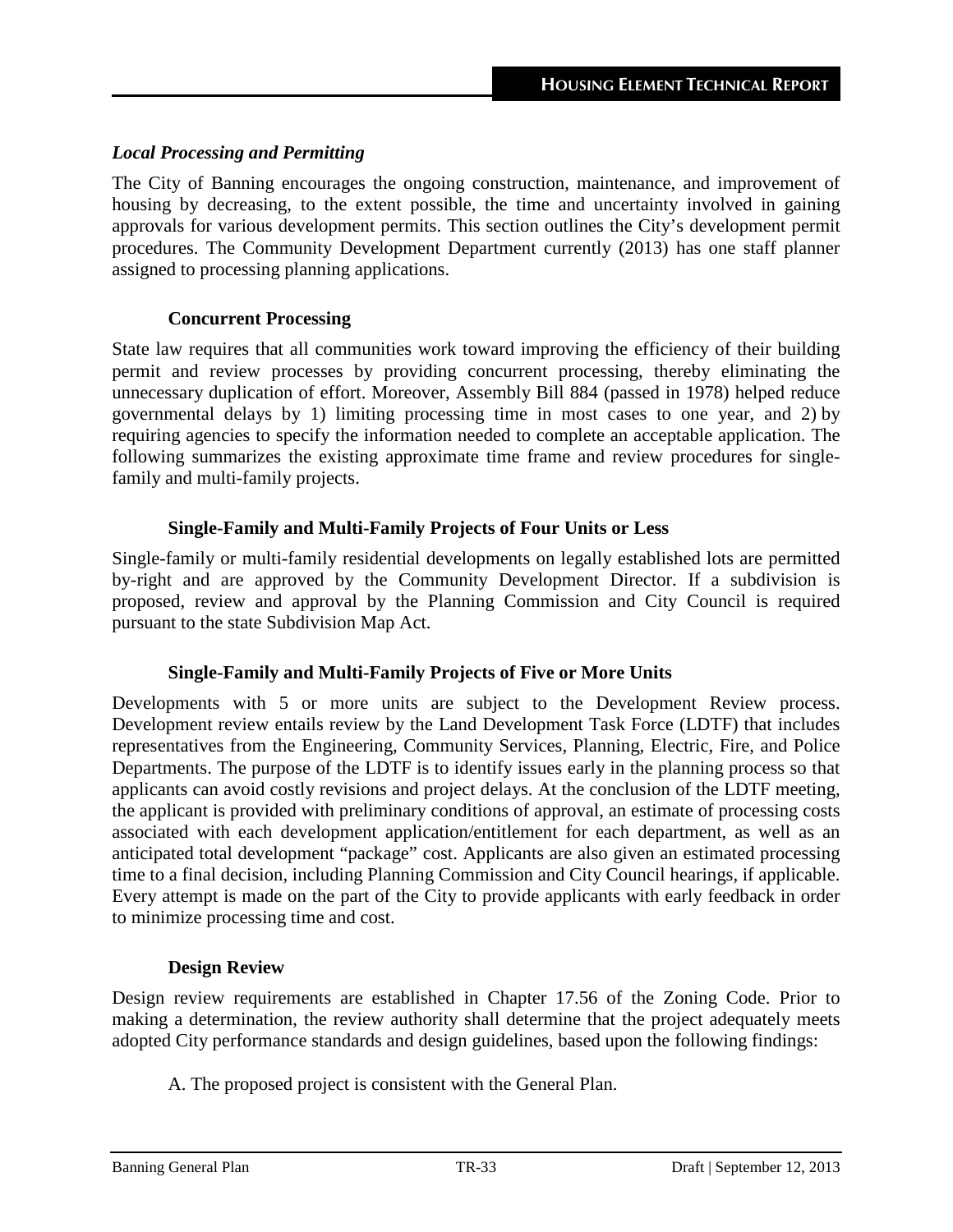B. The proposed project is consistent with the Zoning Ordinance, including the development standards and guidelines for the district in which it is located.

C. The design and layout of the proposed project will not unreasonably interfere with the use and enjoyment of neighboring existing or future development, and will not result in vehicular and/or pedestrian hazards.

D. The design of the proposed project is compatible with the character of the surrounding neighborhood.

Design review for residential developments with four or fewer units is approved administratively by the Community Development Director. Projects with five or more units are approved by the Planning Commission or City Council, depending on whether other approvals are also required (e.g., specific plan).

## **Planned Unit Developments**

Chapter 17.92 of the Zoning Code establishes procedures and criteria for Planned Unit Developments (PUD). PUDs provide flexibility in the application of the development standards for the underlying zoning district in order to encourage more efficient use of land. For example, a PUD can allow lot sizes that are smaller than the minimum for the zoning district in order to provide additional open space or preserve valuable environmental features of the site such as creeks, rock outcroppings, etc. PUDs may include exclusive residential or mixed uses. PUDs are approved by the Planning Commission unless it is part of an application package that requires City Council approval (e.g., zone change or development agreement).

## **Specific Plans**

*Government Code* Sections 65451 and 65452 establish the legal framework for Specific Plans. Chapter 17.96 of the Zoning Code establishes the City's procedures for the adoption of Specific Plans. A Specific Plan application must include a text and a diagram(s) containing all of the required components outlined in state law. A Specific Plan is an alternative to conventional zoning regulations that establishes detailed standards and procedures governing development for a particular property. Like PUDs, Specific Plans may establish alternate development standards that are tailored to the characteristics of the property. Specific Plan districts allow for the use of special design criteria for maximum utility of the site and also allow for maximum design flexibility within density limitations. Techniques include clustering of units, or other unique lot orientation, layouts, and varying development standards. Specific Plans often include an infrastructure component that establishes a framework for the installation of utilities and other improvements needed to serve the development. Adoption of a Specific Plan is a legislative act subject to approval by the City Council.

The following table summarizes the approval process for different types of residential developments.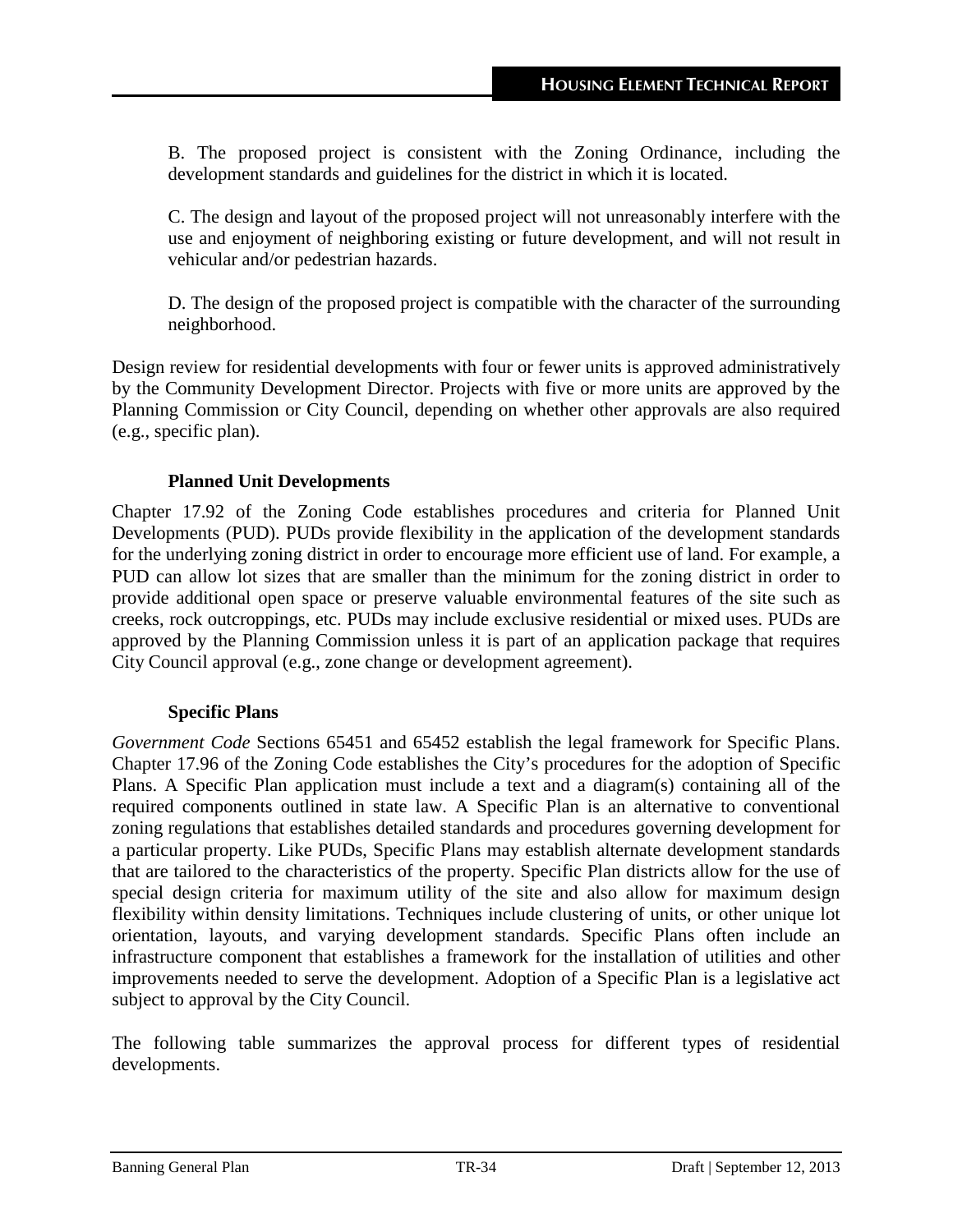| <b>Development Type</b>      | <b>Review and Approval Process</b> |                        |                     |  |
|------------------------------|------------------------------------|------------------------|---------------------|--|
|                              | <b>CD Director</b>                 | Planning<br>Commission | <b>City Council</b> |  |
| Single-family detached       |                                    |                        |                     |  |
| Individual house             | D                                  |                        |                     |  |
| Subdivision (2 - 4 lots)     | R                                  | R                      |                     |  |
| Subdivision (5 lots or more) | R                                  | R                      |                     |  |
| Multi-family apartments      |                                    |                        |                     |  |
| $2 - 4$ units                | D                                  |                        |                     |  |
| 5 or more                    | R                                  | D                      |                     |  |
| PUD or Specific Plan         | R                                  | R                      |                     |  |

**Table 26 Development Review Summary**

R=recommendation D=decision

## *Environmental Protection*

The California Environmental Quality Act requires environmental review of proposed discretionary projects (e.g., subdivision maps, use permits). Costs resulting from fees charged by local government and private consultants needed to complete the environmental analysis, and from delays caused by the mandated public review periods, are also added to the cost of housing and passed on to the consumer. However, environmental review is required by state (and in some cases federal) law and these regulations help to preserve the environment and ensure environmental safety for the City's residents.

## **Infrastructure and Environmental Constraints**

**Water Supply**. The City of Banning provides water service to all residential areas within the City. In addition, the City owns and operates wells, reservoirs, and a distribution line system to deliver domestic water. Projected capacity is sufficient to accommodate the level of growth anticipated in the General Plan.

**Wastewater Treatment.** The City provides sewage treatment at the Banning Water Reclamation Plant located at 2242 East Charles Street. The City sewer system contains 15-inch and 24-inch trunk lines, which are located within major City public right-of-ways. The present plant has a design flow capacity of 3.6 million gallons per day (MGD) and is currently (2013) operating at approximately 2.1 MGD.

**Drainage and Flood Control Facilities**. The Banning Canyon is located in several drainage basins and floodplains on the valley floor, subjecting the area to floods. The San Bernardino and San Jacinto Mountains within the Banning Canyon area are very steep and consists of rock that is fairly impermeable. Consequently, little infiltration of rainwater results in flows across the surface as runoffs and down the slopes as overland flows. These overland flows feed in fluvial streams in the drainage basins of the San Gorgonio Valley. Most of the 100-year flood plain is located in Banning Canyon area, which is not anticipated for residential development. This area has been designated as open space, due in part to its location in a flood plain, and in part to the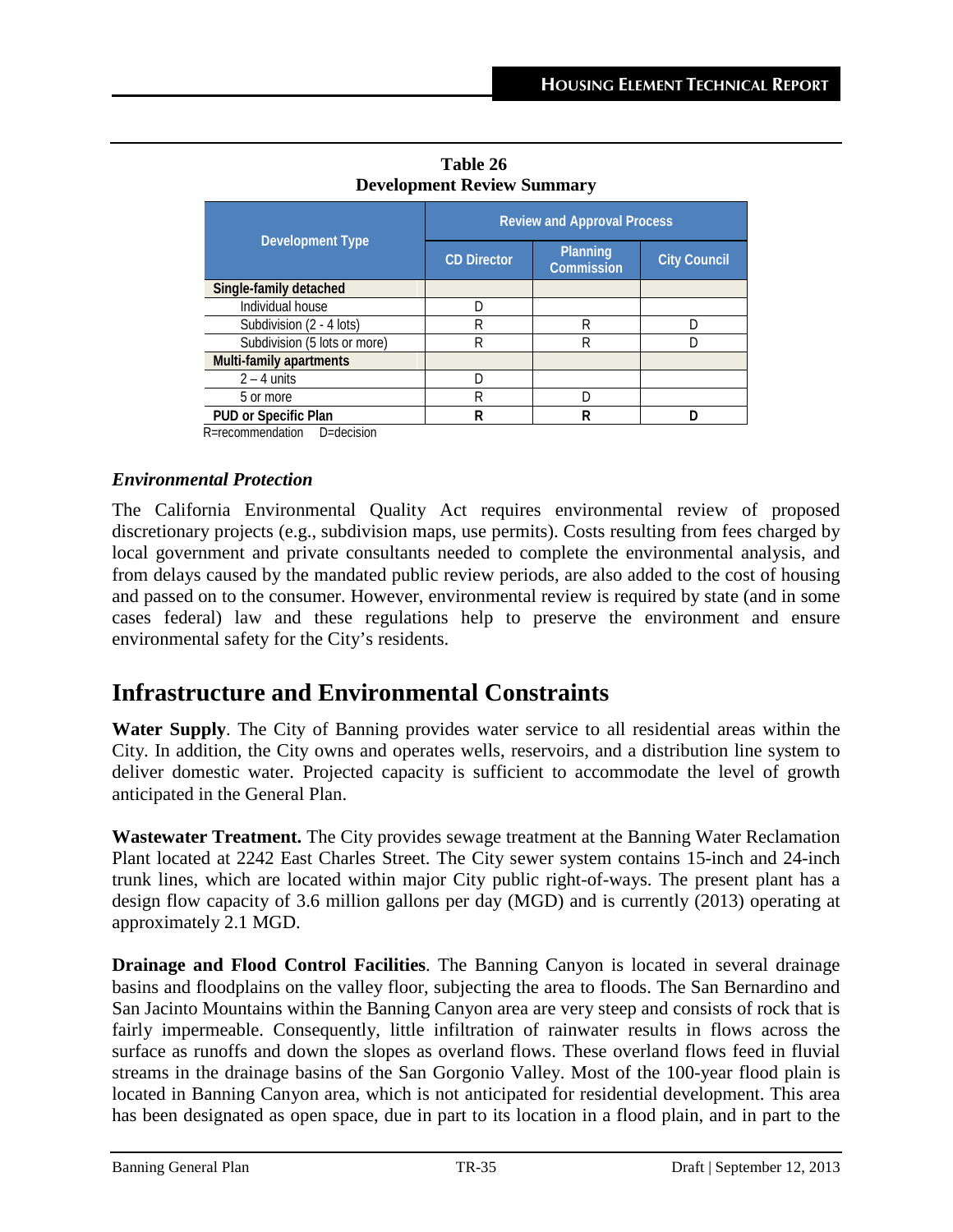natural habitat of the area. The potential sites for residential development shown in the land inventory (Appendix B) are not within this flood plain. All new developments are required to install drainage improvements to serve the property consistent with applicable engineering standards.

## **Market Constraints**

## *Development and Financing Costs*

Banning is fortunate in that the cost of vacant land for residential development is relatively affordable, especially when compared to the adjacent counties of Orange, Los Angeles, and San Diego. Land prices are highly variable and depend on the density of development allowed, whether the site has environmental constraints, and whether an existing use must be removed. Construction costs vary according to the type of development, with multi-family housing generally less expensive to construct than single-family homes. However, there is wide variation within each construction type, depending on the size of unit and the number and quality of amenities provided, such as fireplaces, swimming pools, and interior fixtures among others. The City has no influence over materials and labor costs, and the building codes and development standards in Banning are not substantially different than most other cities in Riverside County.

A reduction in amenities and the quality of building materials (above a minimum acceptability for health, safety, and adequate performance) could result in lower sales prices. In addition, prefabricated factory-built housing may provide a lower-priced alternative by reducing construction and labor costs. Another factor related to construction costs is the number of units built at one time. As the number increases, overall costs generally decrease as builders can benefit from economies of scale.

Cost and Availability of Financing. Housing affordability is also largely determined by interest rates. First-time homebuyers are most impacted by financing requirements. Currently (2013) mortgage interest rates for new home purchases are at historically low levels of approximately 4- 1/2% for a 30-year fixed-rate mortgage, which increases housing affordability. Although rates are currently low, they can change significantly and impact the affordability of the housing stock. The recent economic crisis has also resulted in a tightening of lending standards, as compared to the "easy credit" practices in recent years. Thus, a critical factor in homeownership involves credit worthiness. Lenders consider a person's debt-to-income ratio, cash available for down payment, and credit history when determining a loan amount. Many financial institutions are willing to significantly decrease down payment requirements and increase loan amounts to persons with good credit rating. Persons with poor credit ratings may be forced to accept a higher interest rate or a loan amount insufficient to purchase a house.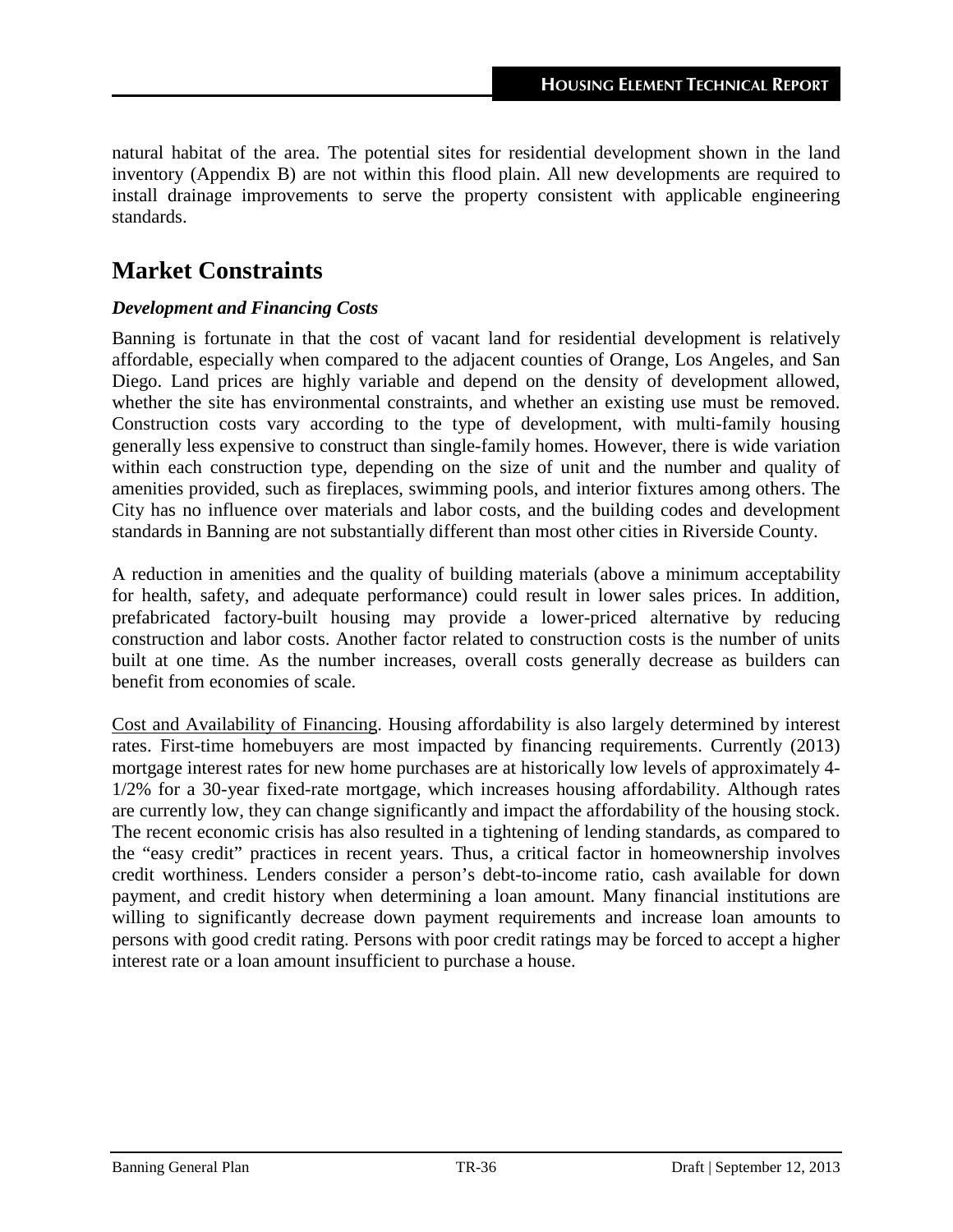# **IV. Housing Resources**

## **Land Resources**

In accordance with *Government Code* §65584, projected housing needs for each city and county in the Southern California region are prepared by the Southern California Association of Governments (SCAG) under a process known as the Regional Housing Needs Assessment (RHNA). SCAG's Regional Council adopted the final Regional Housing Need Allocation in 2012. The RHNA allocation for Banning was discussed previously in the Housing Needs Assessment section of this Technical Report.

An important component of the Housing Element is the identification of sites for future housing development, and evaluation of the adequacy of this site inventory in accommodating the City's share of regional housing growth need. A parcel-specific vacant residential site analysis has been completed (see Appendix B) and [Table 27](#page-56-0) summarizes potential housing development that could accommodated on the City's vacant and underutilized land.

<span id="page-56-0"></span>

|                                                     | Residential Land Inventory Summary vs. Riftyr |       |       |       |  |
|-----------------------------------------------------|-----------------------------------------------|-------|-------|-------|--|
|                                                     | <b>Income Category</b>                        |       |       |       |  |
|                                                     |                                               |       | Above |       |  |
|                                                     | Lower                                         | Mod   | Mod   | Total |  |
| <b>Approved Projects (Table B-3)</b>                |                                               |       |       |       |  |
| Approved projects - R-A                             |                                               |       | 30    | 30    |  |
| Approved projects - Very Low Density Residential    |                                               |       | 1,036 | 1,036 |  |
| Approved projects - Low Density Residential         |                                               |       | 3,032 | 3,032 |  |
| Approved projects - Medium Density Residential<br>٠ |                                               | 2,607 |       | 2,607 |  |
| Approved projects - High Density Residential        |                                               | 1,213 |       |       |  |
| Subtotal - Approved Projects<br>٠                   | 0                                             | 3,820 | 4,098 | 6,705 |  |
| Vacant parcels (Table B-4)                          |                                               |       |       |       |  |
| Vacant parcels - Low Density Residential            |                                               |       | 513   | 513   |  |
| Vacant parcels - Medium Density Residential         |                                               | 1,088 |       | 1,088 |  |
| Vacant parcels - High Density Residential           |                                               | 395   |       | 395   |  |
| Vacant parcels - High Density Residential-20        | 1,942                                         |       |       |       |  |
| Vacant parcels - Very High Density Residential      | 520                                           |       |       |       |  |
| Subtotal - Vacant Parcels                           | 2,462                                         | 1,483 | 513   | 1,996 |  |
| <b>Underutilized Parcels (Table B-5)</b>            |                                               |       |       |       |  |
| Downtown Commercial parcels                         | 86                                            |       |       |       |  |
| Potential second units                              | 5                                             |       |       | 5     |  |
| <b>Total land inventory</b><br>۰                    | 2,553                                         | 5,303 | 4,611 | 8,706 |  |
| RHNA 2014 - 2021                                    | 1,465                                         | 685   | 1,642 | 3,792 |  |
| <b>Adequate Sites?</b><br>♦.                        | Yes                                           | Yes   | Yes   | Yes   |  |
| Source: City of Banning, 6/2013                     |                                               |       |       |       |  |

**Table 27 Residential Land Inventory Summary vs. RHNA**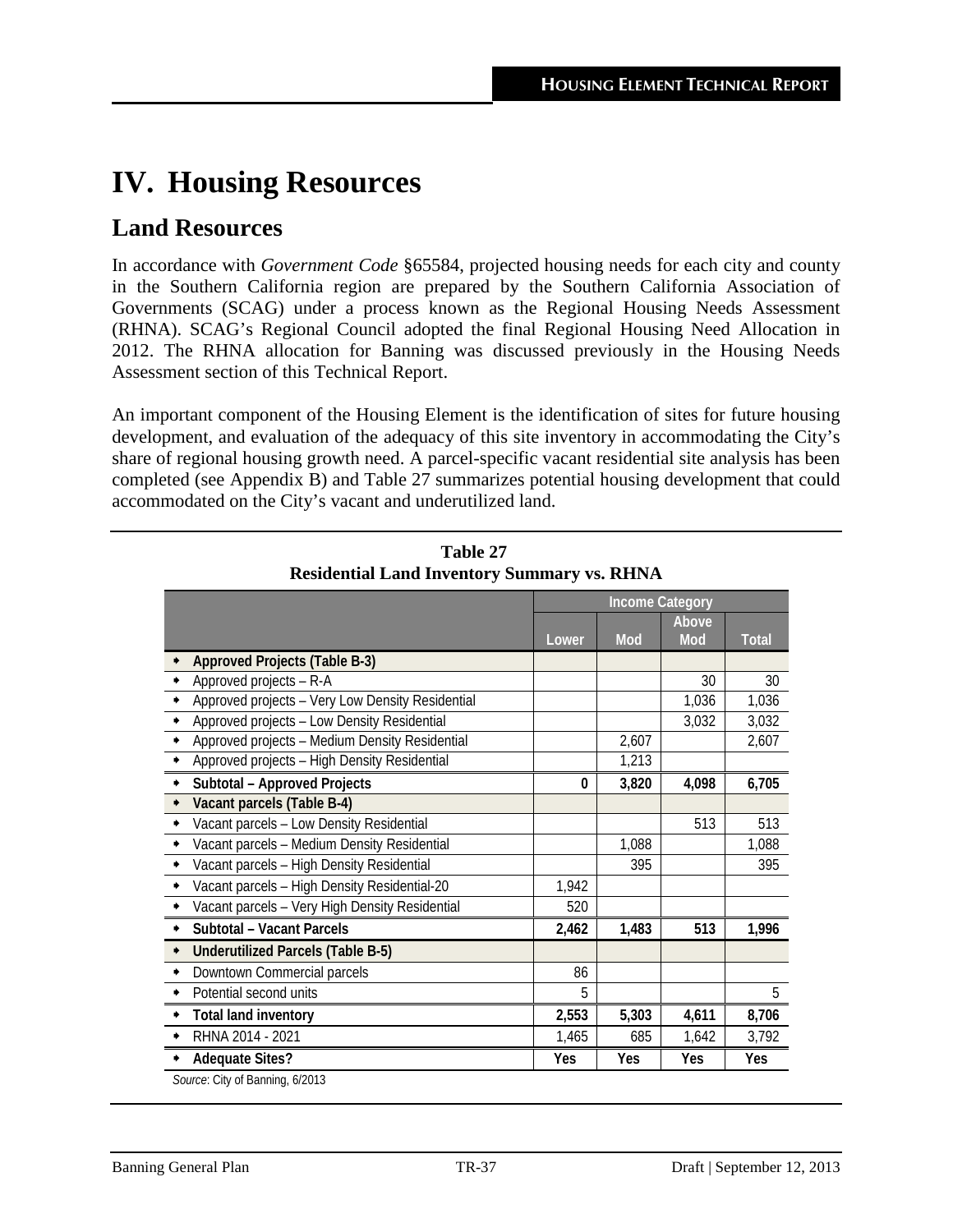As shown in [Table 27](#page-56-0) and Appendix B, there are adequate sites in all income categories to accommodate the City's share of regional housing need during this planning period. However, some parcels are large and require subdivision prior to development. In order to facilitate development of large sites, Program 5 includes actions such as expedited processing and incentives for subdivisions to create sites for affordable multi-family housing.

## **Financial Resources**

## *State and Federal Resources*

**Section 8 -** The Housing Choice (Section 8) voucher program is the federal government's major program for assisting very low-income families, the elderly, and the disabled to rent decent, safe, and sanitary housing in the private market. Since the rental assistance is provided on behalf of the family or individual, participants are able to find and lease privately owned housing, including single-family homes, townhouses and apartments from landlords who accept vouchers. Eligible households pay 30% of their income toward rent with the balance paid by HUD. The Housing Authority of Riverside County (HARIVCO) coordinates and administers Section 8 rental assistance on behalf of the City of Banning.

*Community Development Block Grant (CDBG) Program* – Federal funding for housing programs is available through the Department of Housing and Urban Development (HUD). The CDBG program is very flexible in that the funds can be used for a wide range of activities. The eligible activities include, but are not limited to, acquisition and/or disposition of real estate property, public facilities and improvements, relocation, rehabilitation, and construction (under certain limitations) of housing, homeownership assistance, and clearance activities. Banning receives its CDBG funding through the County of Riverside.

*HOME Investment Partnership Program* – The HOME Program is designed to improve and/or expand a jurisdiction's affordable housing stock. Unlike the CDBG program, HOME funds can only be used for affordable housing activities. Specifically, HOME funds can be used for the following activities which promote affordable rental housing and lower-income homeownership: building acquisition, new construction, reconstruction, moderate or substantial rehabilitation, homebuyer assistance, and tenant-based assistance.

There are fairly strict requirements governing the use of the funds. Two major requirements are that the HOME funds must be: 1) used for activities that target certain income groups (lowerincome families in particular) and 2) matched 25% by non-federal sources.

The City of Banning is eligible to receive HOME funds as a participating city in the Riverside County program as applicants apply for HOME-qualified projects.

*Low-Income Housing Tax Credit Program* - The Low-Income Housing Tax Credit Program was created by the Tax Reform Act of 1986 to provide an alternate method of funding low-and moderate-income housing. Each state receives a tax credit, based upon population, toward funding housing that meets program guidelines. The tax credits are then used to leverage private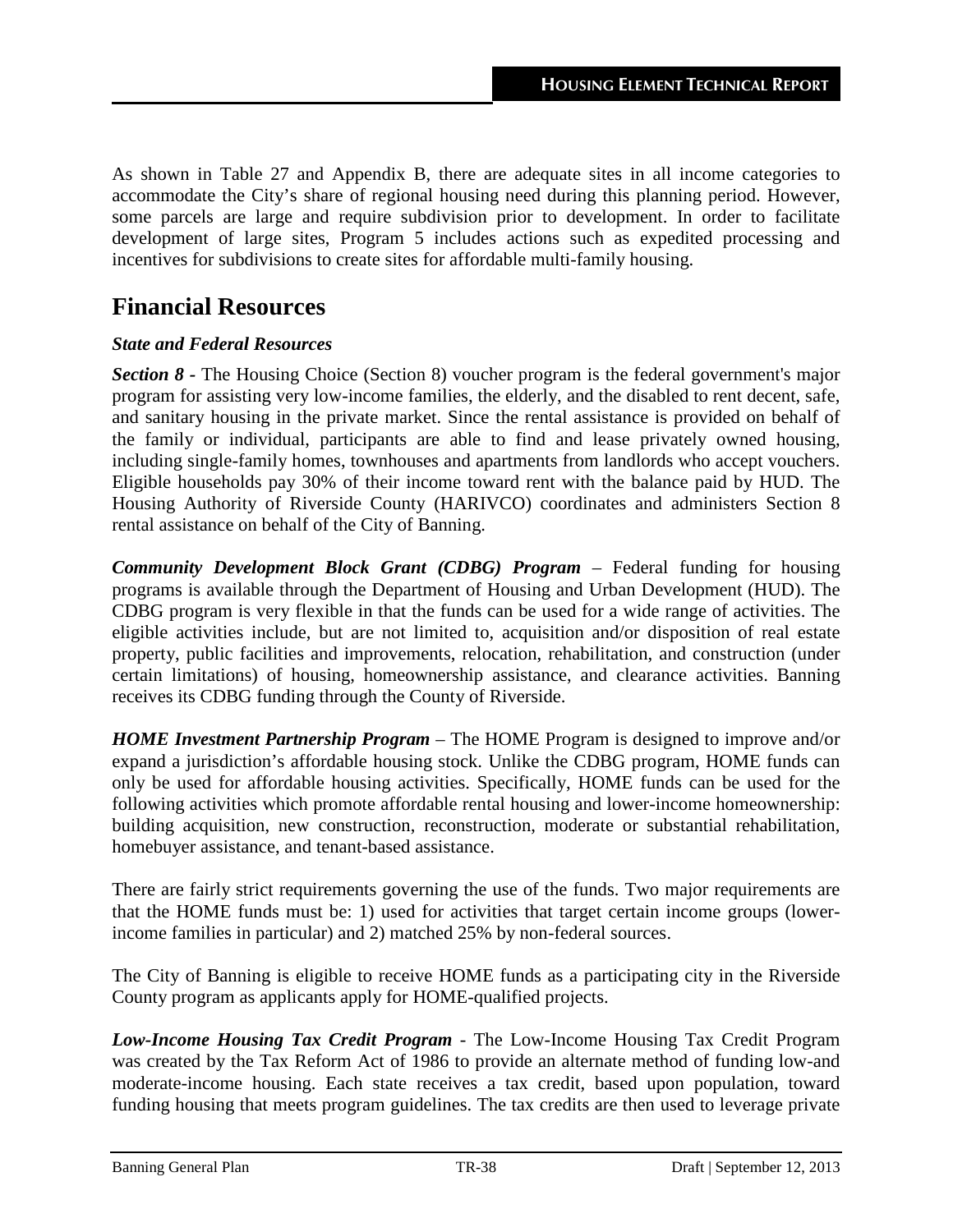capital into new construction or acquisition and rehabilitation of affordable housing. Limitations on projects funded under the Tax Credit programs include minimum requirements that a certain percentage of units remain rent-restricted, based upon median income, for a term of 15 years.

## *Local Resources*

*Redevelopment Housing Set-Aside Fund* – In 2012 the state abolished all redevelopment agencies in California, therefore this tool for community revitalization and affordable housing assistance is no longer available.

## *Non-Profit Housing Providers*

The following are housing providers that have been involved with development of affordable housing in the Banning area and may be interested in developing and/or preserving additional affordable housing in the future.

- Coachella Valley Housing Coalition 45-701 Monroe Street, Suite G Indio, CA 92201 (760) 347-3157
- Habitat for Humanity San Gorgonio Pass Area P.O. Box 269 Banning, CA 92220 951-769-7600
- Jamboree Housing Corporation 2081 Business Center Drive, Suite 216 Irvine, CA 92612 (949) 263-8676
- Affirmed Housing 200 East Washington Avenue, Suite 208 Escondido, CA 92025 (619) 738-8401
- The Olson Company 30200 Old Ranch Pkwy, #250 Seal Beach, CA 90740 (562) 596-4770
- Southern California Housing Development Corporation 8265 Aspen Street, Suite 100 Rancho Cucamonga, CA 91730 (909) 481-0172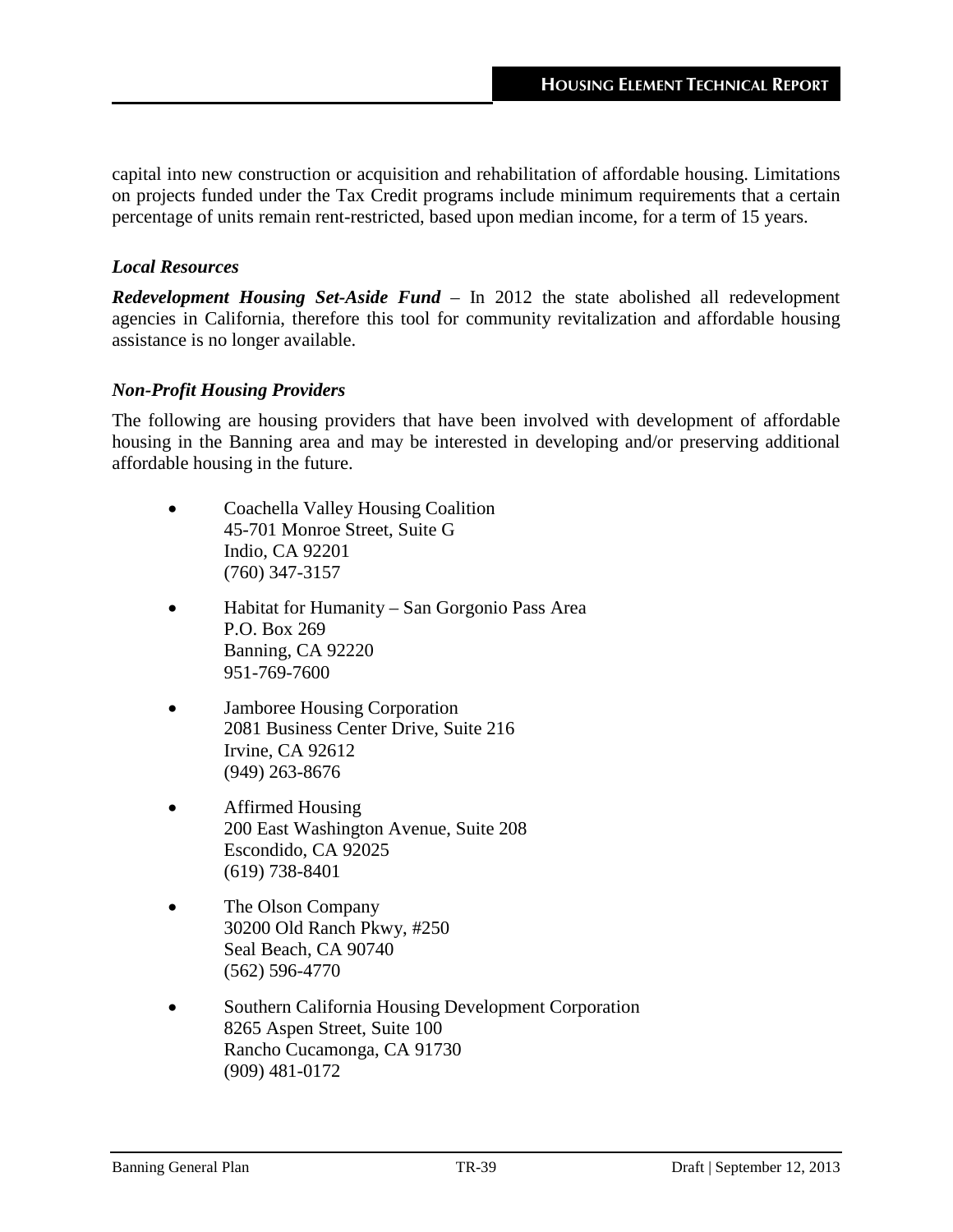- RC Hobbs Company 1110 E. Chapman Ave., Suite 206 Orange , CA 92866 (888) 633-4622
- LINC Housing Corporation 110 Pine Avenue, Suite 500 Long Beach, CA 90802 (562) 684-1100
- Palm Desert Development Company P.O. Box 3958 Palm Desert, CA 92261 (760) 568-1048
- Riverside Housing Development Corporation 4250 Brockton Avenue Riverside, CA 92501

## **Energy Conservation Opportunities**

As residential energy costs rise, the subsequent increasing utility costs reduce the affordability of housing. As new development and infill development and rehabilitation activities occur, the City will have an opportunity to directly affect energy use within its jurisdiction.

State of California Energy Efficiency Standards for Residential and Nonresidential Buildings were established in 1978 in response to a legislative mandate to reduce California's energy consumption. The standards are codified in Title 24 of the California Code of Regulations and are updated periodically to allow consideration and possible incorporation of new energy efficiency technologies and methods. California's building efficiency standards (along with those for energy efficient appliances) have saved more than \$56 billion in electricity and natural gas costs since 197[8](#page-59-0). It is estimated the standards will save an additional \$23 billion by  $2013^8$ .

Title 24 sets forth mandatory energy standards and requires the adoption of an "energy budget" for all new residential buildings and additions to residential buildings. Separate requirements are adopted for "low-rise" residential construction (i.e., no more than 3 stories) and non-residential buildings, which includes hotels, motels, and multi-family residential buildings with four or more habitable stories. The standards specify energy saving design for lighting, walls, ceilings and floor installations, as well as heating and cooling equipment and systems, gas cooling devices, conservation standards and the use of nondepleting energy sources, such as solar energy or wind power. The home building industry must comply with these standards while localities are responsible for enforcing the energy conservation regulations through the plan check and building inspection processes.

 $\overline{a}$ 

<span id="page-59-0"></span><sup>8</sup> California Energy Commission [\(http://www.energy.ca.gov/title24\)](http://www.energy.ca.gov/title24).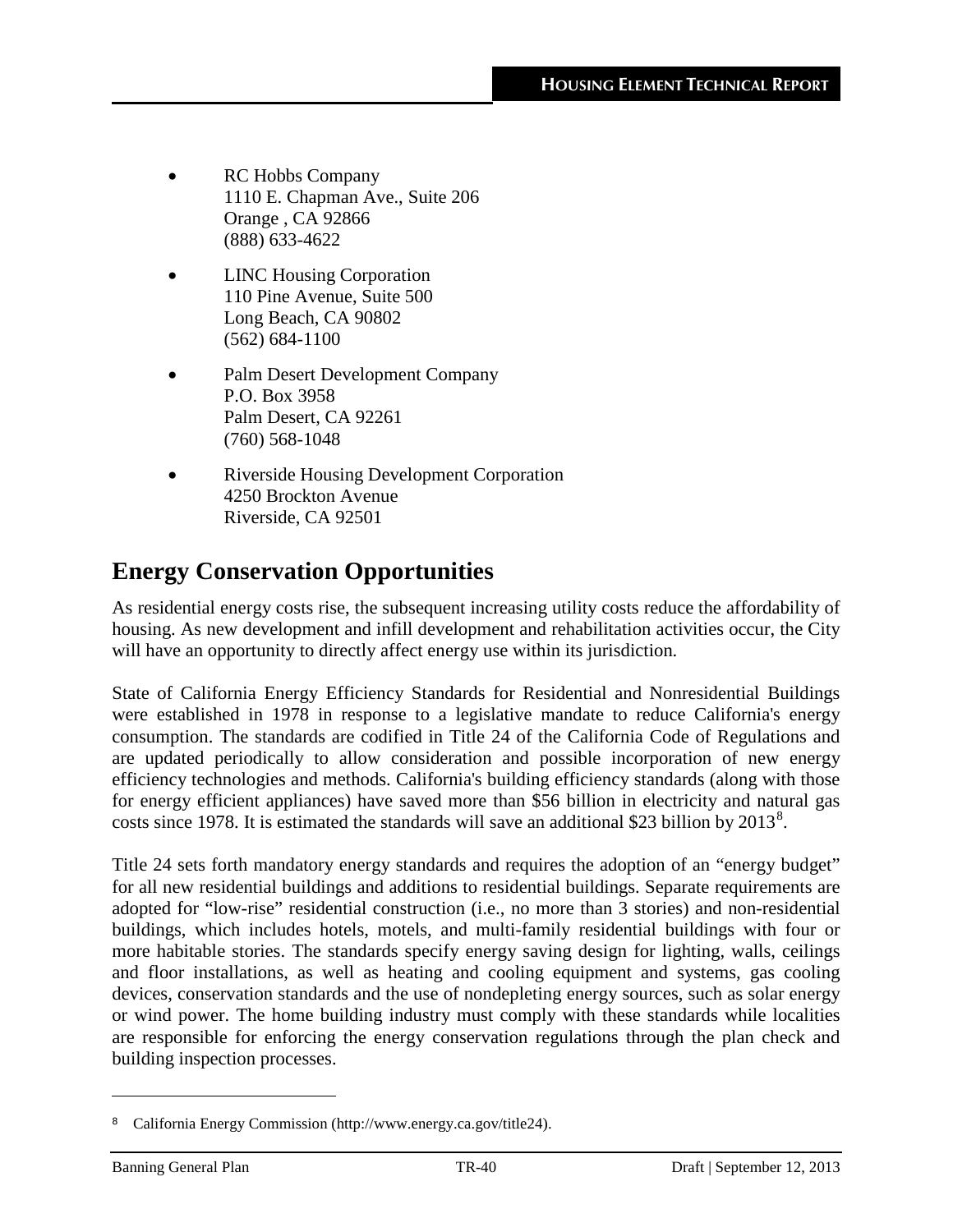Examples of techniques for reducing residential energy use include the following:

- **Glazing** Glazing on south facing exterior walls allows for winter sunrays to warm the structure. Reducing glazing and regulating sunlight penetration on the west side of the unit prevents afternoon sunrays from overheating the unit.
- **Landscaping** Strategically placed vegetation reduces the amount of direct sunlight on the windows. The incorporation of deciduous trees in the landscaping plans along the southern exposure of units reduces summer sunrays, while allowing penetration of winter sunrays to warm the units.
- **Building Design** The implementation of roof overhangs above southerly facing windows shield the structure from solar rays during the summer months.
- **Cooling/Heating Systems** The use of attic ventilation systems reduces attic temperatures during the summer months. Solar heating systems for swimming pool facilities saves on energy costs. Natural gas is conserved with the use of flow restrictors on all hot water faucets and showerheads.
- **Weatherizing Techniques** Weatherization techniques such as insulation, caulking, and weather stripping can reduce energy use for air-conditioning up to 55% and for heating as much as 40%. Weatherization measures seal a dwelling unit to guard against heat gain in the summer and prevent heat loss in the winter.
- **Efficient Use of Appliances** Appliances can be used in ways that increase their energy efficiency. Unnecessary appliances can be eliminated. Proper maintenance and use of stove, oven, clothes dryer, washer, dishwasher, and refrigerator can also reduce energy consumption. New appliance purchases can be made on the basis of efficiency ratings.

The Western Riverside Council of Governments (WRCOG) also sponsors a program called "HERO" intended to help reduce residential energy consumption. The HERO Program is offered through a partnership between WRCOG and Renovate America, Inc. The Program's purpose is to provide relatively low interest rate financing to spark the local economy by creating jobs and reducing utility costs, and to reduce greenhouse gas emissions. The Program provides HERO Financing for permanently affixed energy efficiency, water efficiency, and renewable energy products (Eligible Products). HERO Financing is repaid through an assessment on the owner's property tax bill over 5 to 20 years, based on the useful life of the products, and upon sale of the property, the balance generally stays with the property.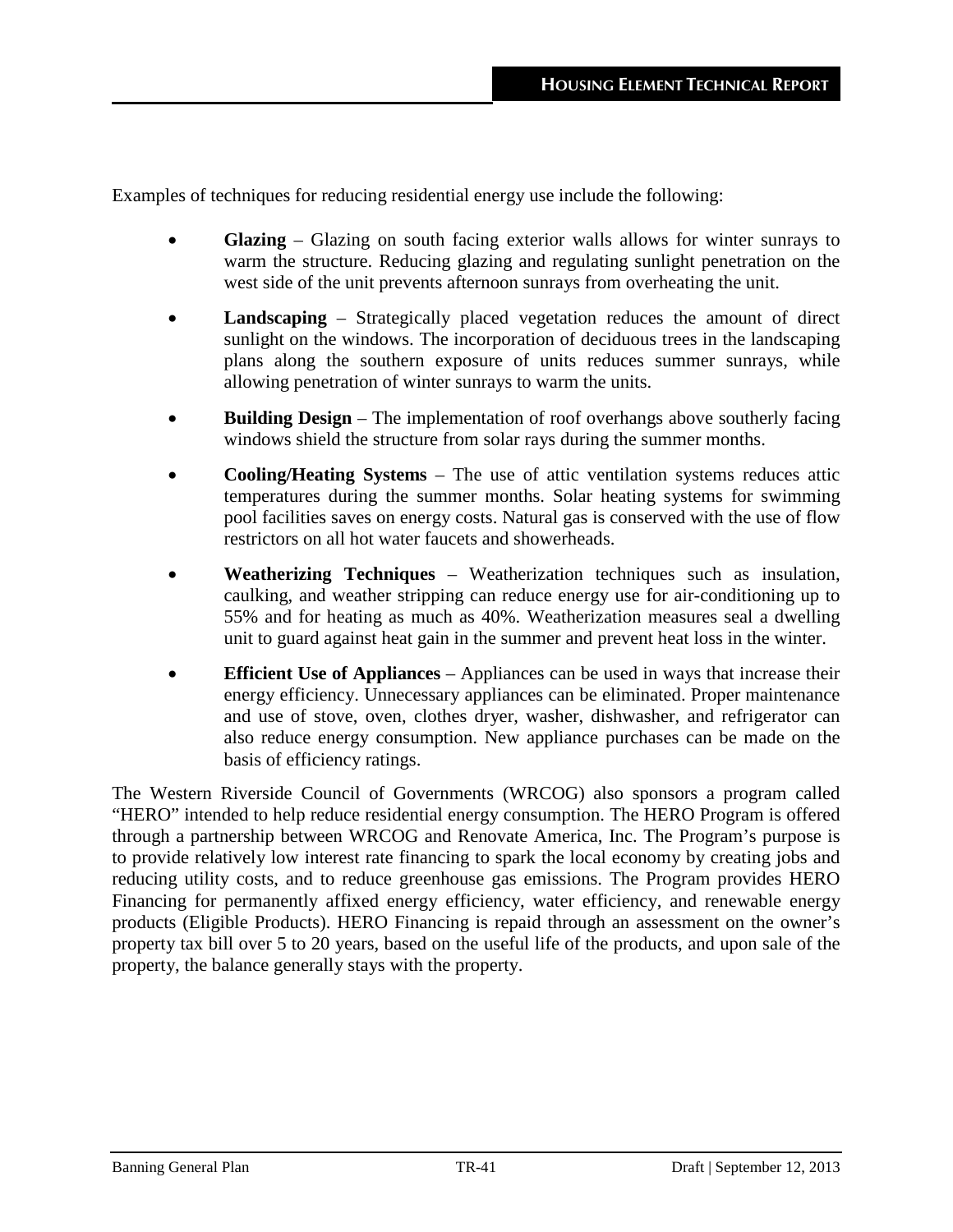*This page intentionally left blank.*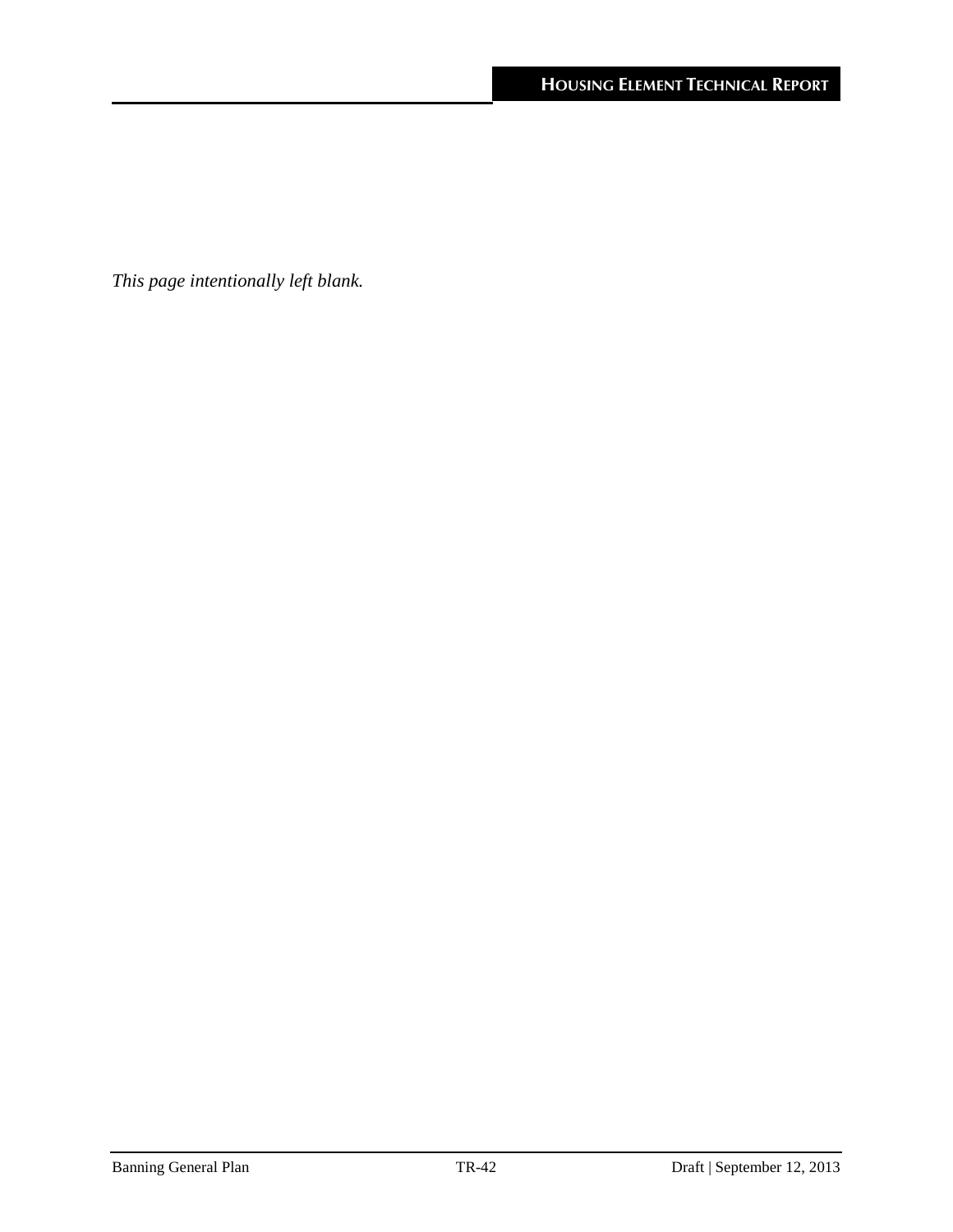## **Appendix A – Evaluation of the 2008-2013 Housing Element**

Section 65588(a) of the *Government Code* requires that jurisdictions evaluate the effectiveness of the prior Housing Element, the appropriateness of goals, objectives and policies, and the progress in implementing programs for the previous planning period. The previous Housing Element covered the 2008-2013 planning period.

Table A-1 summarizes the programs contained in the previous Housing Element along with the City's accomplishments and implications for future policies and actions.

Table A-2 summarizes the City's progress toward the quantified objectives for construction, rehabilitation and conservation in the prior period.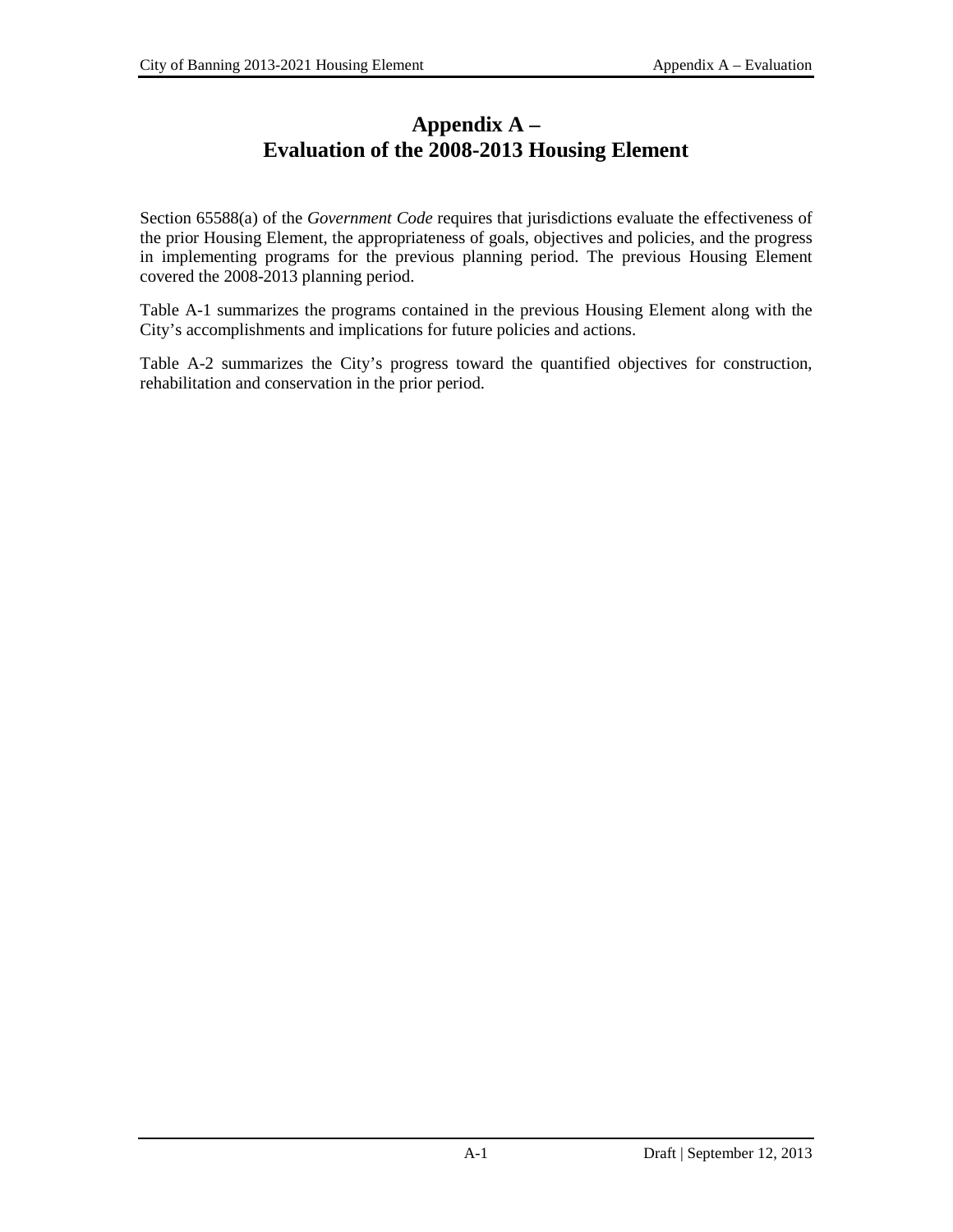| Program                                                                                                                                                                                                                                                                                                                                                                                                                                                                                                                                                                                                                                                    | <b>Program Objectives</b>                                                                                                                                                                                                                                                                   | <b>Accomplishments</b><br>and Future Actions                                                                                                                                                                              |
|------------------------------------------------------------------------------------------------------------------------------------------------------------------------------------------------------------------------------------------------------------------------------------------------------------------------------------------------------------------------------------------------------------------------------------------------------------------------------------------------------------------------------------------------------------------------------------------------------------------------------------------------------------|---------------------------------------------------------------------------------------------------------------------------------------------------------------------------------------------------------------------------------------------------------------------------------------------|---------------------------------------------------------------------------------------------------------------------------------------------------------------------------------------------------------------------------|
| <b>Objective 1: Housing Opportunities and Accessibility</b>                                                                                                                                                                                                                                                                                                                                                                                                                                                                                                                                                                                                |                                                                                                                                                                                                                                                                                             |                                                                                                                                                                                                                           |
| 1-1. The City shall amend the Zoning Ordinance to<br>define Transitional and Supportive Housing in<br>accordance with the Health and Safety Code,<br>Sections 50675.14 and 50675.2, and also specify<br>that both types of housing shall be treated as<br>residential uses of property, subject to the same<br>restrictions/regulations as other types of housing in<br>the same zoning district.                                                                                                                                                                                                                                                          | Increased opportunities to develop both<br>types of housing, thereby increasing<br>homeless services and supportive<br>capabilities in the community for those<br>transitioning from homelessness to self-<br>sufficiency.<br>Zoning Ordinance Amendment to be<br>completed by August, 2013 | Zoning amendments were<br>adopted on August 13,<br>2013 (Ord No. 1467).<br>This program is no longer<br>necessary for the 5 <sup>th</sup><br>cycle.                                                                       |
| 1-2. In order to provide a wider variety of<br>residential development opportunities in Banning<br>for households of all income levels, in accordance<br>with the Regional Housing Needs Assessment<br>(including the unaccommodated need from the 3rd<br>cycle), zoning amendments will be processed for<br>parcels totaling at least 104 acres to allow multi-<br>family rental or owner-occupied developments of<br>at least 16 units by-right at a density of 20<br>units/acre. Parcels to be rezoned shall be selected<br>from those listed in Appendix H, Table H-6 and<br>shall have the realistic capacity to accommodate at<br>least 2,079 units. | Rezoned sites will ensure that adequate<br>capacity is available to accommodate the<br>City's affordable housing needs, including<br>lower-income (and extremely low-income)<br>households as identified in the Regional<br>Housing Needs Assessment.                                       | Zoning amendments for<br>all of the parcels listed in<br>Table H-6 were approved<br>by the City Council on<br>August 13, 2013 (Ord<br>No. 1466). This program<br>is no longer necessary for<br>the 5 <sup>th</sup> cycle. |
| 1-3. Continue to update elements of the General<br>Plan, as needed.                                                                                                                                                                                                                                                                                                                                                                                                                                                                                                                                                                                        | Assurance that land is designated for<br>residential development needs through<br>2014.                                                                                                                                                                                                     | This program is<br>redundant and will not be<br>carried forward in the 5 <sup>th</sup><br>cycle.                                                                                                                          |
| 1-4. The Share Housing programs operated by<br>Riverside County assist low-income individuals,<br>including seniors and farmworkers, to locate<br>roommates to share existing housing in the<br>community; the majority of the program's<br>applicants are senior citizens. Services offered<br>include information and referral, outreach, client<br>counseling, placement and follow-up. Shared<br>housing provides an affordable housing alternative<br>for many single-person households. The City will<br>publicize the program on the City web site and also<br>by producing a flyer to be placed at the front<br>counter.                           | Affords additional options and availability<br>of affordable housing to residents in the<br>City that may otherwise be forced to<br>overpay for housing.                                                                                                                                    | This program has been<br>discontinued and will not<br>be carried forward in the<br>$5th$ cycle.                                                                                                                           |
| 1-5. Coordinate with homeless service providers<br>and law enforcement agencies in the City of<br>Banning and Riverside County to monitor the<br>number of homeless persons residing in Banning,<br>and facilitate finding housing for those in need of<br>shelter. The City will fund an active public<br>relations campaign (community flyers and web site                                                                                                                                                                                                                                                                                               | Will promote the awareness and<br>availability of services for homeless<br>persons, therefore, decreasing the number<br>of persons without shelter.<br>First public notice and mailer due by July<br>2009, Annual campaign thereafter through                                               | The City has no staff or<br>funding for this program<br>and it will not be carried<br>forward in the 5 <sup>th</sup> cycle.                                                                                               |

## **Table A-1 Housing Element Program Evaluation 2008-2013**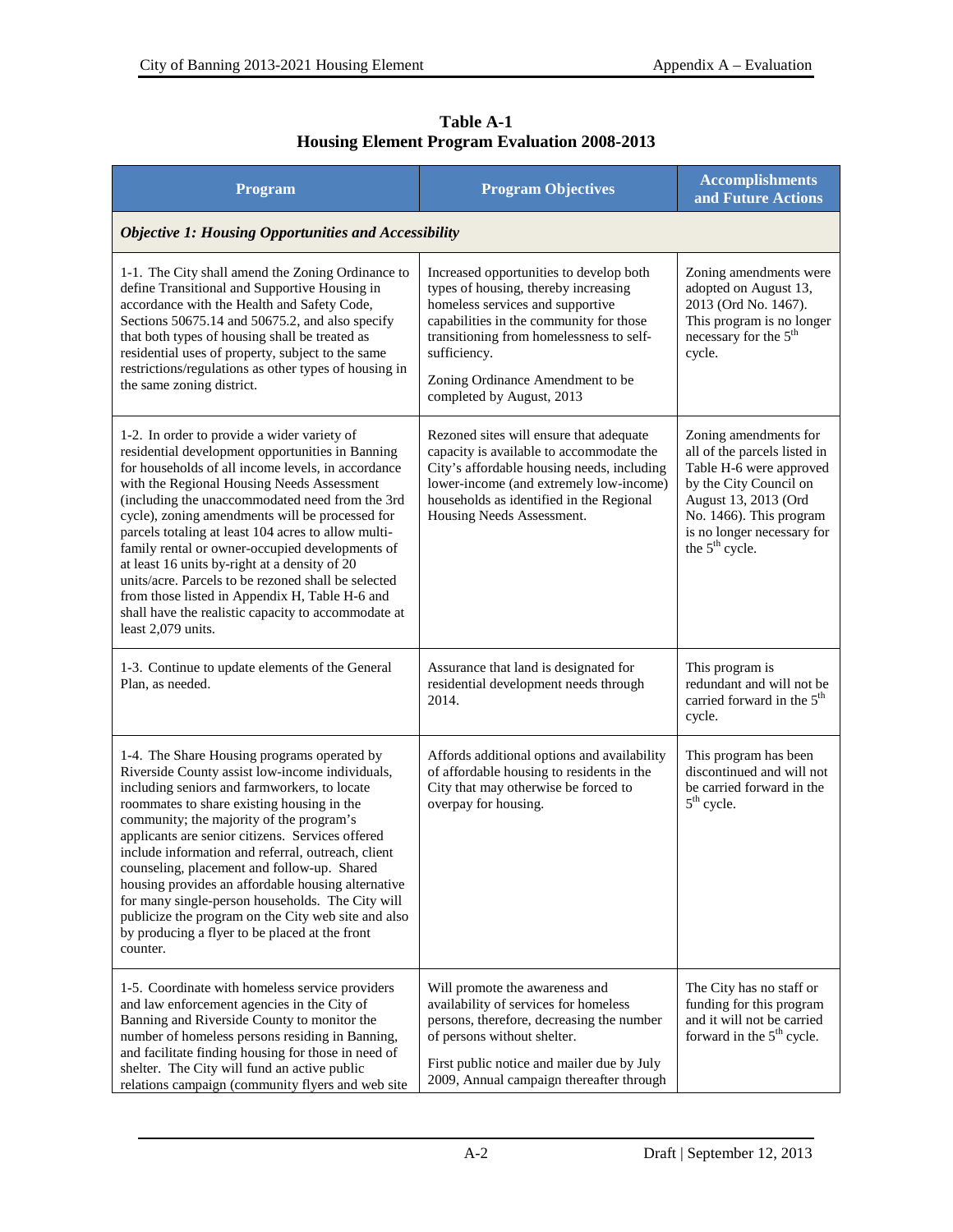| Program                                                                                                                                                                                                                                                                                                                                                                                                                                                                                                                                                                                                                                                                                                                                                                                                                                                                                                                                                     | <b>Program Objectives</b>                                                                                                                                                                                                                                                                                                                                                         | <b>Accomplishments</b><br>and Future Actions                                                                                                                                                                                             |
|-------------------------------------------------------------------------------------------------------------------------------------------------------------------------------------------------------------------------------------------------------------------------------------------------------------------------------------------------------------------------------------------------------------------------------------------------------------------------------------------------------------------------------------------------------------------------------------------------------------------------------------------------------------------------------------------------------------------------------------------------------------------------------------------------------------------------------------------------------------------------------------------------------------------------------------------------------------|-----------------------------------------------------------------------------------------------------------------------------------------------------------------------------------------------------------------------------------------------------------------------------------------------------------------------------------------------------------------------------------|------------------------------------------------------------------------------------------------------------------------------------------------------------------------------------------------------------------------------------------|
| postings) to actively market the City's programs.                                                                                                                                                                                                                                                                                                                                                                                                                                                                                                                                                                                                                                                                                                                                                                                                                                                                                                           | 2014                                                                                                                                                                                                                                                                                                                                                                              |                                                                                                                                                                                                                                          |
| 1-6. The City Zoning Ordinance currently permits<br>Single Room Occupancy hotels (SRO's) in the GC<br>and HSC Commercial zoning designations. To<br>further demonstrate the City's commitment to<br>housing opportunities, particularly for those in the<br>extremely low income (ELI) category, Single<br>Room Occupancy (SRO's) developments shall be<br>encouraged and facilitated through identification of<br>potential locations and through city assistance with<br>grant writing for the development of SRO projects.<br>The City shall prepare and maintain a map of<br>suitable sites to be kept on file in the Community<br>Development Department to facilitate developers in<br>finding suitable sites for such projects. In<br>accordance with Program 5-4, projects, including<br>SRO's targeted to extremely low income<br>households, will be eligible for a reduction or<br>waiver of City of Banning application and<br>processing fees. | Increased affordable housing opportunities<br>for extremely low income persons.<br>Creation of map by December 2009,<br>annual updates thereafter, through 2014                                                                                                                                                                                                                   | SROs are permitted with<br>a CUP in the HDR zone.<br>Banning Hotel SRO was<br>approved in the prior<br>planning period.<br>The City will continue to<br>implement SRO<br>regulations and no<br>changes are needed in the<br>$5th$ cycle. |
| 1-7. Establish a Homeownership Education<br>Program (HEP) for prospective homebuyers as well<br>as for renters (potential future purchasers). This<br>educational program will assist those considering<br>purchasing a home in understanding the process<br>and helping them decide if the timing is right to<br>make a home purchase.                                                                                                                                                                                                                                                                                                                                                                                                                                                                                                                                                                                                                     | By offering education about the home<br>buying process, eliminating myths, and<br>providing clear, factual information, the<br>City will help insulate itself and<br>prospective home buyers, as well as<br>renters, from default, or other financial<br>difficulties in the long term.<br>Program and procedures identified by July<br>2010, and On-going thereafter, 2008-2014. | The City has no staff or<br>funding for this program<br>and it will not be carried<br>forward in the 5 <sup>th</sup> cycle.                                                                                                              |
| 1-8. Create incentives and reporting procedures<br>that can be implemented to encourage and monitor<br>the development of housing opportunities for<br>special needs housing.                                                                                                                                                                                                                                                                                                                                                                                                                                                                                                                                                                                                                                                                                                                                                                               | Will better streamline policies and<br>procedures, thus making development of<br>special needs housing more accessible.<br>Procedures identified by July 2010, and<br>On-going thereafter, 2008-2014.                                                                                                                                                                             | The City will continue to<br>provide incentives for<br>special needs housing.                                                                                                                                                            |
| 1-9. The City will actively work with interested<br>developers to identify sources of funding for<br>affordable multifamily housing, including: tax-<br>exempt mortgage revenue bonds; HOME funds;<br>HCD's Multifamily Housing Program; and tax<br>credits. Affordable housing projects shall include<br>projects to address the needs of large families in<br>Banning. The City shall offer assistance such as<br>priority processing to developers for projects that<br>include units with 4 or more bedrooms for large<br>families, including new construction and room<br>additions. In addition, the City shall provide letters<br>of support for funding applications to further<br>increase the chances for funding awards.                                                                                                                                                                                                                         | Increased opportunity for the development<br>of affordable multi-family projects in the<br>City.<br>A list of available funding sources shall be<br>generated by the Planning Department and<br>updated on an annual basis. The list shall<br>be completed by July 2013 and be made<br>available continuously on the City's web<br>site.                                          | The City will continue to<br>work with developers to<br>facilitate production of<br>affordable housing.                                                                                                                                  |
| $1-10.$<br>Riverside County has two programs to<br>assist qualified families to purchase a home: First-                                                                                                                                                                                                                                                                                                                                                                                                                                                                                                                                                                                                                                                                                                                                                                                                                                                     | Increased opportunity for the development<br>of affordable rental and for-sale single                                                                                                                                                                                                                                                                                             | The City will continue to<br>refer residents to these                                                                                                                                                                                    |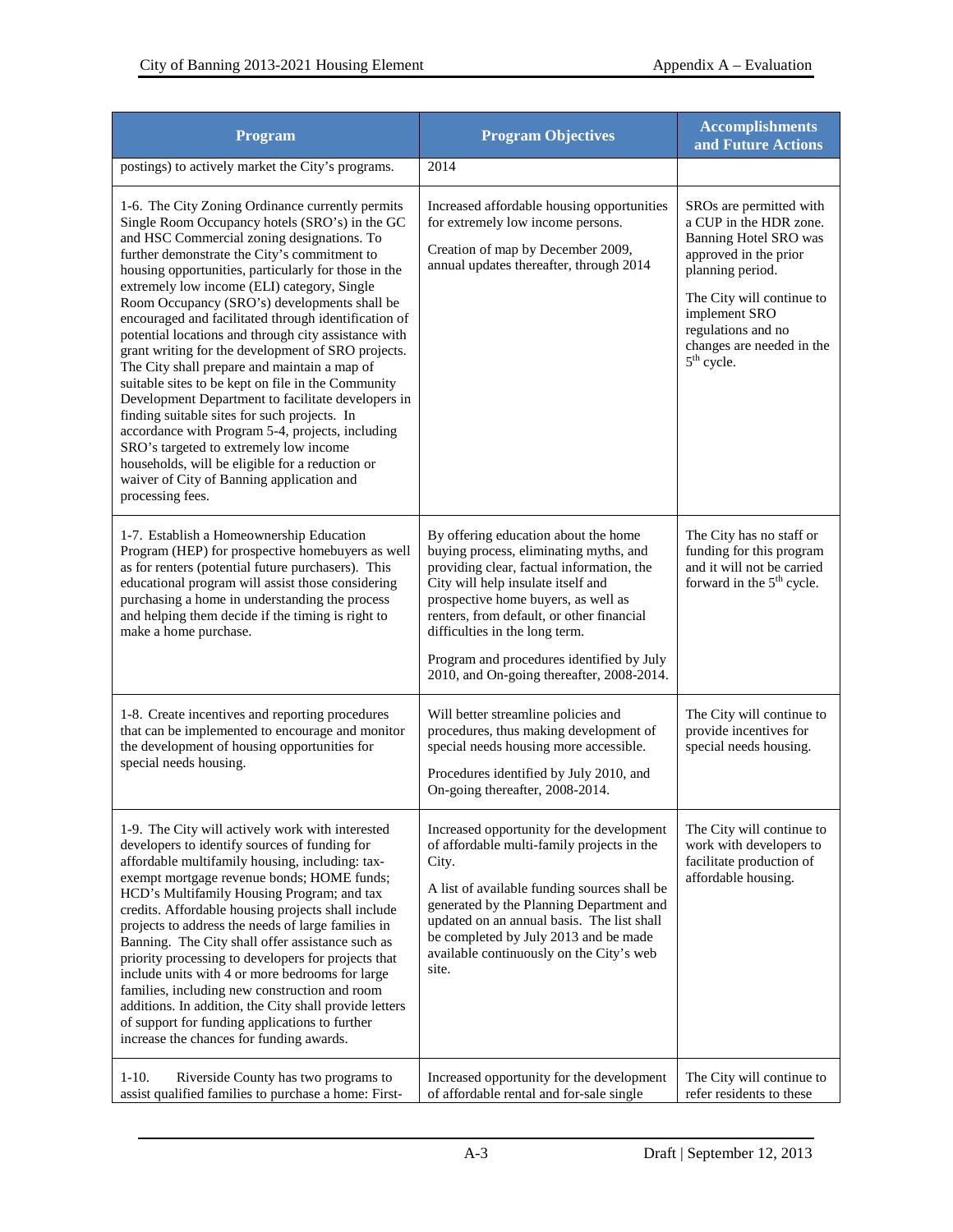| Program                                                                                                                                                                                                                                                                                                                                                                                                                                                                             | <b>Program Objectives</b>                                                                                                                                                                                                                                                                                                                 | <b>Accomplishments</b><br>and Future Actions                                                                                                                    |
|-------------------------------------------------------------------------------------------------------------------------------------------------------------------------------------------------------------------------------------------------------------------------------------------------------------------------------------------------------------------------------------------------------------------------------------------------------------------------------------|-------------------------------------------------------------------------------------------------------------------------------------------------------------------------------------------------------------------------------------------------------------------------------------------------------------------------------------------|-----------------------------------------------------------------------------------------------------------------------------------------------------------------|
| Time Home Buyer Program and the Mortgage<br>Credit Certificate program. The City will assist<br>potential homeowners identified under the HEP<br>program, and provide them with the information to<br>access the County's programs.                                                                                                                                                                                                                                                 | family housing.<br>Continuous and On-going, 2008-2014                                                                                                                                                                                                                                                                                     | County programs through<br>a link provided on the<br>City website.                                                                                              |
| $1-11.$<br>The County of Riverside has initiated a<br>Mortgage Credit Certificate Program for first time<br>homebuyers. The City will continue to promote<br>potential first time homebuyers to the County for<br>approval, with the goal of funding 10 First Time<br>Homebuyer applications per year, for a total of 60<br>during the housing element period. Additionally,<br>the City will assist applicants with filling out the<br>applications or other technical assistance. | Facilitate mortgages for first-time<br>homebuyers.<br>Continuous and On-going                                                                                                                                                                                                                                                             | The City will continue to<br>refer residents to this<br>County program through<br>a link provided on the<br>City website.                                       |
| $1 - 12.$<br>To ensure that the City building codes,<br>and development ordinances comply with the<br>provisions of SB 520 (Chapter 671 of the<br>Government Code), the City will the revise the<br>zoning ordinance to allow by right State licensed<br>group homes, foster homes, residential care<br>facilities, and similar state-licensed facilities in a<br>residential zoning district, pursuant to state and<br>federal law.                                                | Provision of foster homes, residential care<br>facilities, and similar facilities.<br>Zoning Ordinance revision to occur by<br>July 2009, annually thereafter through<br>2014.                                                                                                                                                            | Zoning Ordinance<br>amendment adopted in<br>2013. The City will<br>continue to implement<br>these Code provisions.                                              |
| To better assess the need for farm worker<br>$1-13.$<br>housing, the City will determine, in partnership<br>with farm owners and labor providers, the number<br>of farm workers who may be in need of housing in<br>the area surrounding Banning. The City will<br>identify sites suitable for farm worker housing.                                                                                                                                                                 | The City, in conjunction with local<br>developers will identify potential sites<br>and/or provide or seek financial assistance<br>to prospective developers of housing for<br>farm labor through the Joe Serna Farm<br>worker Grant Program and other state<br>programs.<br>Identify sites by December 2009; annual<br>updates 2008-2014. | The City has no staff or<br>funding for this program<br>and it will not be carried<br>forward in the 5 <sup>th</sup> cycle.                                     |
| $1 - 14.$<br>Revise the City's Zoning Ordinance to<br>ensure compliance with Employee Labor Housing<br>Act, specifically H & S 17021.5 and 17021.6.<br>Employee housing for six or fewer persons shall be<br>considered a residential use of property.                                                                                                                                                                                                                              | Zoning Ordinance amendment.                                                                                                                                                                                                                                                                                                               | Zoning Ordinance<br>amendment adopted in<br>2013 (Ordinance No.<br>1467). The City will<br>continue to implement<br>the provisions of the<br>Code.              |
| $1-15.$<br>Continue to use zoning and other land<br>use controls to ensure the compatibility of<br>residential areas with surrounding commercial and<br>other non-residential uses.                                                                                                                                                                                                                                                                                                 | Creation and maintenance of desirable<br>living areas for all.<br>Current and ongoing through 2014                                                                                                                                                                                                                                        | This program is standard<br>procedure and will not be<br>carried forward in the 5 <sup>th</sup><br>cycle.                                                       |
| $1-16.$<br>Monitor the availability of vouchers and<br>the waiting list for assistance under the Riverside<br>County Housing Authority (RCHA) to meet the<br>growing demand for public housing units and rental<br>assistance. The City will continue to assist the<br>authority by promoting the program with fliers and                                                                                                                                                           | Increased awareness of benefits to the<br>program to increase opportunities for<br>lower income housing, including<br>extremely low-income.<br>Continuous and On-going 2008-2014                                                                                                                                                          | The City will continue to<br>refer residents to the<br><b>County Housing</b><br>Authority and provide a<br>link to RCHA on the City<br>website but has no staff |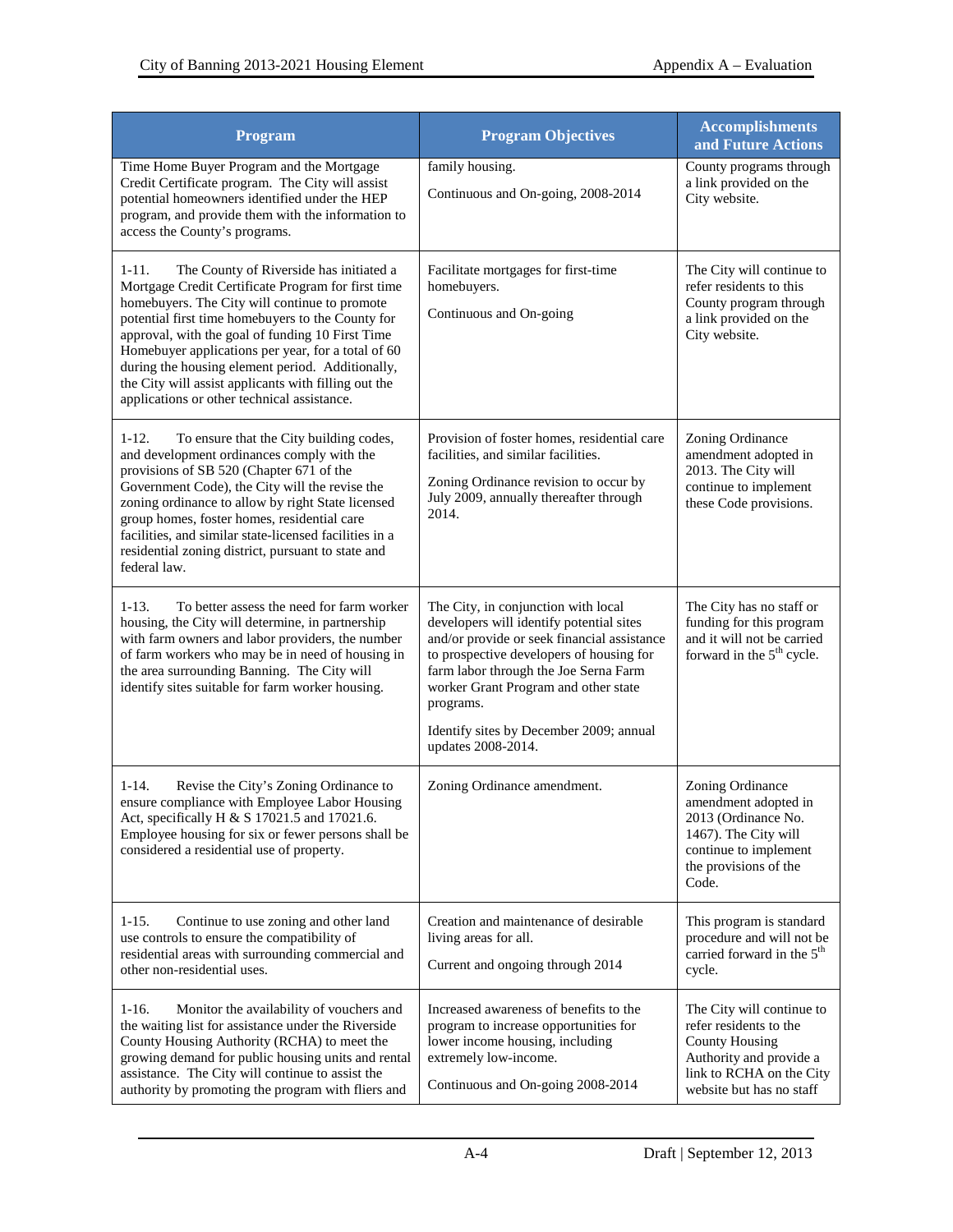| Program                                                                                                                                                                                                                                                                                                                                                                                                                                                                                                                                                                                                                                                                                                                                                                                                                                                      | <b>Program Objectives</b>                                                                                                                                                                   | <b>Accomplishments</b><br>and Future Actions                                                                                                                                                                       |
|--------------------------------------------------------------------------------------------------------------------------------------------------------------------------------------------------------------------------------------------------------------------------------------------------------------------------------------------------------------------------------------------------------------------------------------------------------------------------------------------------------------------------------------------------------------------------------------------------------------------------------------------------------------------------------------------------------------------------------------------------------------------------------------------------------------------------------------------------------------|---------------------------------------------------------------------------------------------------------------------------------------------------------------------------------------------|--------------------------------------------------------------------------------------------------------------------------------------------------------------------------------------------------------------------|
| applications at City Hall, along with program<br>information on the City's website.                                                                                                                                                                                                                                                                                                                                                                                                                                                                                                                                                                                                                                                                                                                                                                          |                                                                                                                                                                                             | or funding to monitor<br>vouchers.                                                                                                                                                                                 |
| $1 - 17.$<br>Adopt procedures as part an update to the<br>Zoning Ordinance to provide reasonable<br>accommodation for persons with disabilities that<br>allow for administrative approval of handicapped<br>accessible features.                                                                                                                                                                                                                                                                                                                                                                                                                                                                                                                                                                                                                             | Specified procedure that clearly outlines<br>the handling of requests for reasonable<br>accommodation in housing for persons<br>with disabilities.                                          | A Reasonable<br>Accommodation<br>Ordinance (No. 1462)<br>was adopted by the City<br>Council on March 12,<br>2013. The City will<br>continue to implement<br>this ordinance.                                        |
| $1-19.$<br>The City will provide technical assistance<br>to property owners and developers in support of lot<br>consolidation including identifying opportunities<br>for potential consolidation and providing available<br>funding and incentives to encourage consolidation<br>of parcels as appropriate. For example, the<br>Planning Department will utilize design,<br>development, impact fee, processing and<br>streamlining incentives, such as reduction in<br>setbacks, parking requirements, and other<br>standards, deferral or lowering of development fees<br>if feasible to encourage densities, residential uses<br>and lot consolidation, and to promote more intense<br>residential development in the Downtown Specific<br>Plan area. Information on these financial and<br>regulatory incentives will be made available at City<br>Hall. | Promote development of one mixed use<br>project for lower and moderate-income<br>households.<br>Ongoing 2008-2014; Sites will be made<br>available during the 2008-2014 planning<br>period. | The City will continue to<br>assist developers with<br>both lot consolidation and<br>subdivision of large sites<br>in order to facilitate the<br>creation of suitable<br>building sites for<br>affordable housing. |
| <b>Objective 2: Maintenance and Preservation</b>                                                                                                                                                                                                                                                                                                                                                                                                                                                                                                                                                                                                                                                                                                                                                                                                             |                                                                                                                                                                                             |                                                                                                                                                                                                                    |
| 2-1. The City will continue to pursue grant<br>programs, such as HOME and CDBG for the<br>rehabilitation of lower income, including extremely<br>low income owner/renter occupied housing units in<br>Banning. The City is committed to prioritizing<br>funding as it becomes available to target projects<br>benefitting extremely-low-income households. In<br>accordance with the limitations outlined in<br>Program 5-4, projects may be eligible for the<br>deferral and/or waiver of Banning application and<br>processing fees.                                                                                                                                                                                                                                                                                                                       | More efficient and productive use of land<br>zoned for residential purposes.<br>Continuous and ongoing, 2008-2014                                                                           | This activity will be<br>continued in the 5 <sup>th</sup> cycle.                                                                                                                                                   |
| 2-2. The Riverside County Community<br>Development Department administers a Home<br>Improvement Program to provide loans to eligible<br>lower income families for necessary home repair<br>and rehabilitation work, including room additions<br>to alleviate overcrowding. The City will continue<br>utilizing a public notification program to publicize<br>assistance offered by the County. The program<br>consists of flyers available at the City Planning<br>counter, a bi-annual mailer, and a notice on the<br>City's web site                                                                                                                                                                                                                                                                                                                       | Improved awareness of and participation<br>in the County program.<br>Continuous and On-going, 2008-2014.                                                                                    | The City will continue to<br>publicize this County<br>program by providing a<br>link on the City website.                                                                                                          |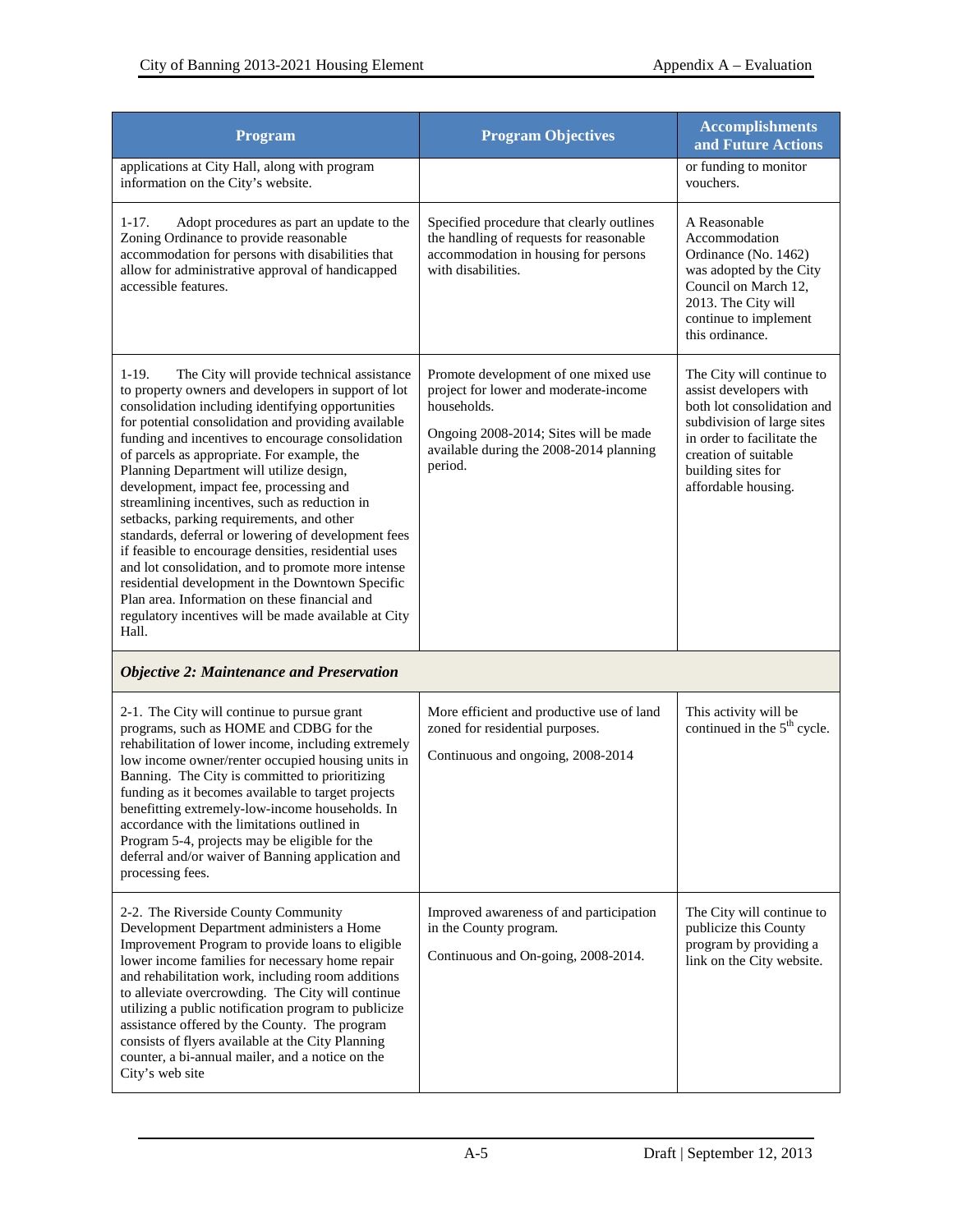| Program                                                                                                                                                                                                                                                                                                                                                                                                                                                                                                                                                                                                                                                                                                                                                                                                                                                                                                                                                                                                                                                                                                               | <b>Program Objectives</b>                                                                                                                                                                                                                                                                                                                                                                                                                                                                                                                                                  | <b>Accomplishments</b><br>and Future Actions                                                                                        |
|-----------------------------------------------------------------------------------------------------------------------------------------------------------------------------------------------------------------------------------------------------------------------------------------------------------------------------------------------------------------------------------------------------------------------------------------------------------------------------------------------------------------------------------------------------------------------------------------------------------------------------------------------------------------------------------------------------------------------------------------------------------------------------------------------------------------------------------------------------------------------------------------------------------------------------------------------------------------------------------------------------------------------------------------------------------------------------------------------------------------------|----------------------------------------------------------------------------------------------------------------------------------------------------------------------------------------------------------------------------------------------------------------------------------------------------------------------------------------------------------------------------------------------------------------------------------------------------------------------------------------------------------------------------------------------------------------------------|-------------------------------------------------------------------------------------------------------------------------------------|
| 2-3. The Banning Redevelopment Agency has<br>established the Housing Exterior Rehabilitation<br>Assistance Program (ERA), funded with<br>Redevelopment Agency set-aside funds. The<br>current program assists households with minor<br>rehabilitation activities, mostly exterior<br>improvements, paint, and windows. The City will<br>expand the ERA program to include substantial<br>rehabilitation work, including but not limited to,<br>roof repair, foundation repair, electrical upgrades,<br>and major appliances. The program will also be<br>expanded to include energy efficiency<br>improvements (see Program 4-3).                                                                                                                                                                                                                                                                                                                                                                                                                                                                                     | To increase the number of rehabilitated<br>dwellings to maintain housing stock<br>affordable to lower income families,<br>including extremely low income,<br>preventing the displacement of residents<br>from their homes. The target is four (4)<br>projects per year.<br>Program guidelines to be established by<br>July, 2009; continuous thereafter,<br>throughout Housing Element period,<br>2008-2014                                                                                                                                                                | After the dissolution of<br>the RDA, no funding is<br>available for this program<br>and it will not be<br>continued.                |
| 2-4. The City will identify potential code<br>violations on a proactive basis, utilize property<br>maintenance inspections, and also work with<br>property owners to resolve code and property<br>maintenance issues to maintain the quality of<br>housing units in the City. The City has brought<br>Code Enforcement and Building Inspection staff<br>under one department, and engaged in a cross-<br>training effort to more actively and efficiently<br>address code violations and also to improve<br>communication, and facilitate the flow of funding<br>to properties in need of improvement.                                                                                                                                                                                                                                                                                                                                                                                                                                                                                                                | Decrease the number of unresolved code<br>violations within the City and increase the<br>number of improved properties.<br>Cross training established by July, 2009;<br>On-going thereafter through Housing<br>Element period, 2008-2014                                                                                                                                                                                                                                                                                                                                   | This activity will be<br>continued to the extend<br>funding is available.                                                           |
| 2-5. The City shall pursue participation in the<br>HUD sponsored Neighborhood Stabilization Plan<br>Grant program to assist with the purchase of<br>foreclosed homes at a discount.                                                                                                                                                                                                                                                                                                                                                                                                                                                                                                                                                                                                                                                                                                                                                                                                                                                                                                                                   | Decrease the number of dilapidated<br>housing units, increased supply of<br>affordable housing, and improve<br>neighborhood quality.<br>On-going, 2008-2014, upon release of<br>NOFA (typically twice per year).                                                                                                                                                                                                                                                                                                                                                           | NSP funding is no longer<br>available, therefore this<br>program will not be<br>continued.                                          |
| 2-6. The City of Banning will continue to pursue<br>State and Federal funding sources such as the<br>HOME and MHP to assist at-risk units in the City.<br>The City shall continue to be the source for<br>information and technical assistance to potential<br>purchasers and tenants of properties that could<br>potentially convert to market rate. Within one year<br>of the adoption of the Housing Element, the City<br>will contact area non-profits to develop a<br>preservation strategy so that both the City and<br>developers are prepared to act quickly upon notice<br>of units becoming at risk. The City will monitor<br>the owners of at-risk projects on an ongoing basis,<br>at least every three months, in coordination with<br>other public and private entities to determine their<br>interest in selling, preparing, terminating, or<br>continuing participation in a subsidy program. The<br>City will also actively engage property owners to<br>take advantage of deferred loan programs for<br>rehabilitation, mortgage refinancing, and<br>acquisition to keep units affordable long term | Preservation of the identified 35 lower<br>income rental units that are at risk of<br>converting to market rate housing within<br>the next 10 years; as other units are<br>identified, the City will also actively<br>engage property owners to take advantage<br>of deferred loan programs for<br>rehabilitation, mortgage refinancing, and<br>acquisition to keep units affordable for a<br>long term (typically 50 years).<br>The City will develop a preservation<br>strategy by July 2013; active coordination<br>continuous and on-going thereafter<br>through 2014. | The City will continue to<br>work in partnership with<br>other agencies to<br>facilitate the preservation<br>of at-risk properties. |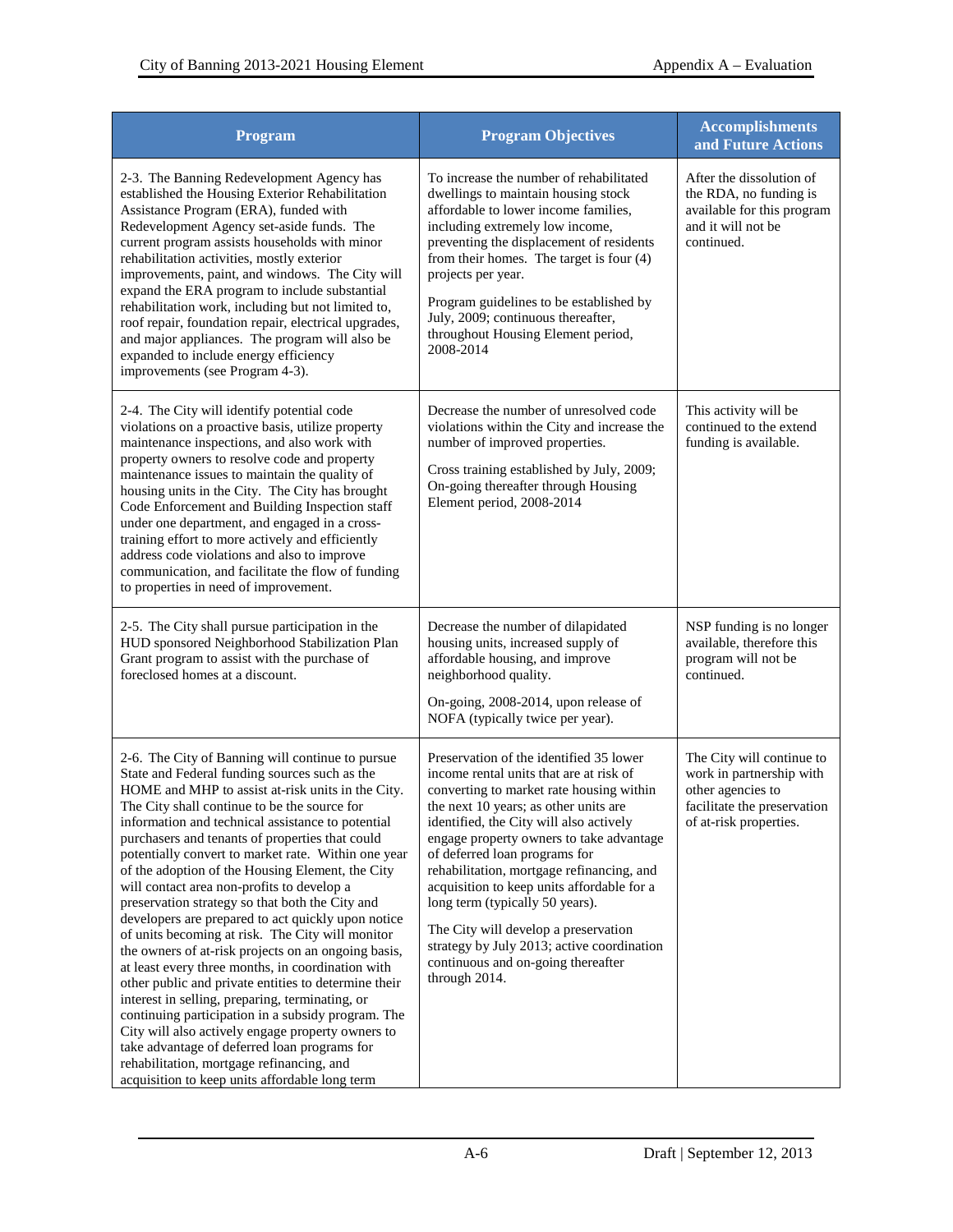| Program                                                                                                                                                                                                                                                                                                                                                                                                                                                                                                                                                                                                                  | <b>Program Objectives</b>                                                                                                                                                                                           | <b>Accomplishments</b><br>and Future Actions                                                                                                                                                 |
|--------------------------------------------------------------------------------------------------------------------------------------------------------------------------------------------------------------------------------------------------------------------------------------------------------------------------------------------------------------------------------------------------------------------------------------------------------------------------------------------------------------------------------------------------------------------------------------------------------------------------|---------------------------------------------------------------------------------------------------------------------------------------------------------------------------------------------------------------------|----------------------------------------------------------------------------------------------------------------------------------------------------------------------------------------------|
| (typically 55 years).                                                                                                                                                                                                                                                                                                                                                                                                                                                                                                                                                                                                    |                                                                                                                                                                                                                     |                                                                                                                                                                                              |
| <b>Objective 3: Remove Constraints</b>                                                                                                                                                                                                                                                                                                                                                                                                                                                                                                                                                                                   |                                                                                                                                                                                                                     |                                                                                                                                                                                              |
| 3-1. Require active participation in an annual<br>meeting of local lending institutions to foster high<br>performance with regard to the Home Mortgage<br>Disclosure Act (HMDA) and the Community<br>Reinvestment Act (CRA). A meeting shall be<br>hosted annually by the City to encourage progress<br>and participation, the first meeting to occur by July,<br>2009.                                                                                                                                                                                                                                                  | Assurance that conventional financing is<br>available to all economic segments of the<br>community.<br>Biennial review of HMDA/CRA<br>statements, annual meeting throughout<br>Housing Element period, 2008-2014.   | The City has no staff or<br>funding to continue this<br>activity.                                                                                                                            |
| 3-2. Periodically reexamine the Zoning Ordinance<br>(i.e. every 2 years) for possible amendments to<br>reduce housing construction costs without<br>sacrificing basic health and safety considerations.                                                                                                                                                                                                                                                                                                                                                                                                                  | Utilization of codes that do not<br>unnecessarily add to the cost of housing,<br>while reflecting technological advances<br>and changing public attitudes.<br>Every two (2) years.                                  | This activity will be<br>continued on an as-<br>needed basis. The City<br>does not have staff or<br>funding to conduct a<br>comprehensive<br>evaluation of the Zoning<br>Code every 2 years. |
| 3-3. Periodically survey (i.e., every 2 years)<br>development fees of other cities in the Riverside<br>County area to ensure that the City's local<br>development fees are reasonable in comparison.                                                                                                                                                                                                                                                                                                                                                                                                                     | Assurance that local development fees are<br>reasonable and do not unnecessarily<br>contribute to the cost of housing. First<br>survey to be completed by July 2009, then<br>every 2 years thereafter through 2014. | The City does not have<br>staff or funding to<br>conduct surveys of other<br>jurisdictions every 2<br>years. This program will<br>not be continued.                                          |
| 3-4. The City shall continue to encourage<br>developers to take advantage of concurrent<br>processing of entitlement projects offered by the<br>City to reduce costs and processing times.<br>Department staff will notify applicants upon<br>project submittal of the City's LDTF policy and<br>place public notice of the City's policies on the<br>web site.                                                                                                                                                                                                                                                          | Reduction in overall development<br>processing time, resulting in greater time<br>and cost savings to applicants.<br>Continuous and on-going through 2014                                                           | This is standard operating<br>practice and therefore this<br>program is no longer<br>needed.                                                                                                 |
| 3-5. The City shall adopt streamlined permit<br>processing procedures and a "one-stop shopping"<br>counter to expedite the development of affordable<br>housing projects, as such developments come under<br>the consideration of the City.                                                                                                                                                                                                                                                                                                                                                                              | The one stop shopping counter to be<br>established by December 2009, continuous<br>and ongoing thereafter through Housing<br>Element Period, 2008-2014.                                                             | This is standard operating<br>practice and therefore this<br>program is no longer<br>needed.                                                                                                 |
| 3-6. Prepare a Zoning Ordinance to implement a<br>reduced parking requirement for residential<br>projects serving lower income groups, including<br>extremely low-income groups and special needs<br>groups, and/or which is located close to public<br>transportation or commercial services. On a case-<br>by-case basis, projects targeting extremely low<br>income (ELI) households may eliminate up to a<br>maximum of 90% of the otherwise required off-<br>street parking, excluding the need for employee<br>and guest parking. The total amount of parking<br>waived shall be determined by the number of units | Zoning Ordinance amendment.                                                                                                                                                                                         | The City Council adopted<br>Ordinance 1467 to allow<br>reduced parking<br>standards for affordable<br>housing on August 13,<br>2013. This program is no<br>longer needed.                    |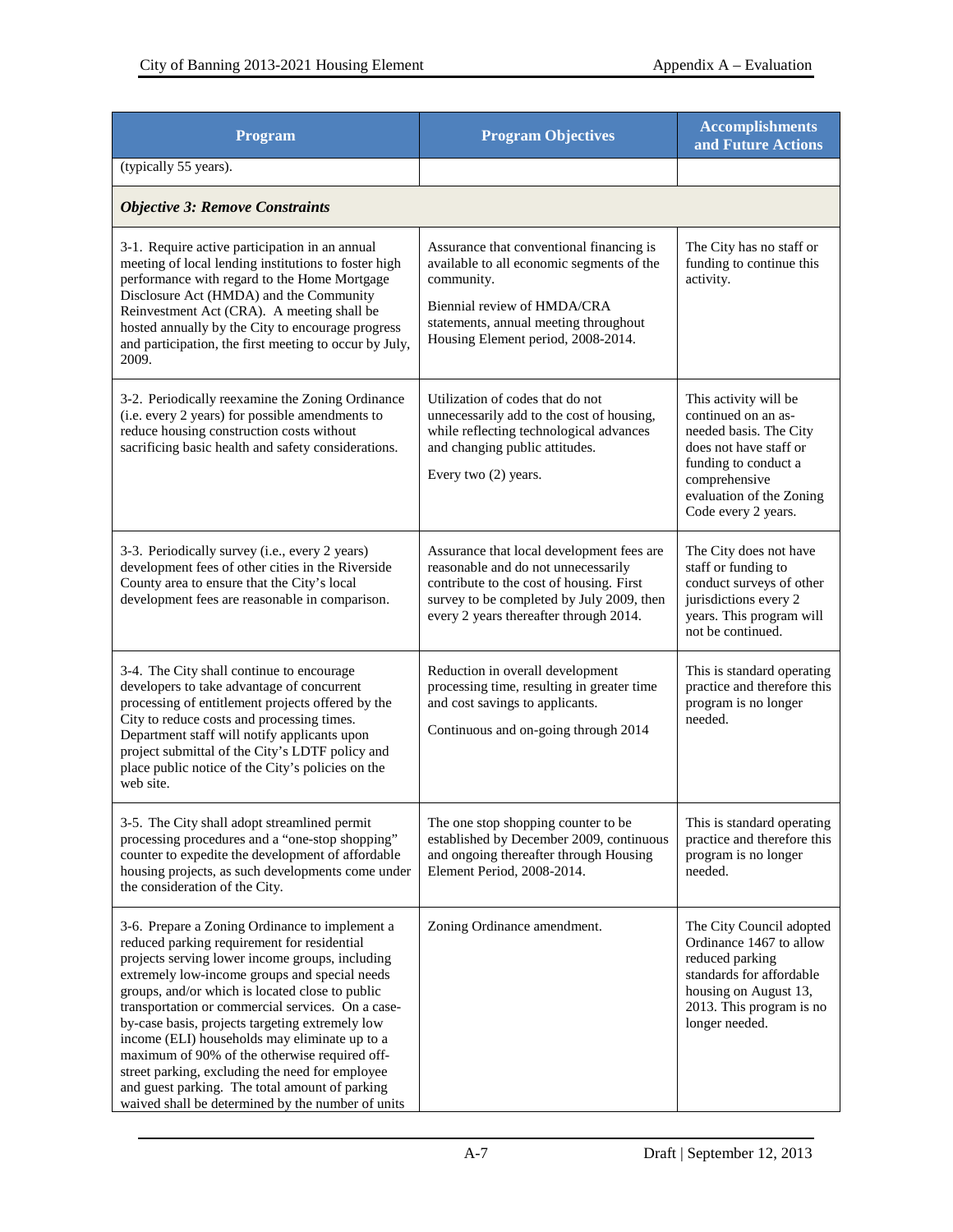| Program                                                                                                                                                                                                                                                                                                                                                                                                                                                                                                                                                                                                                                                                     | <b>Program Objectives</b>                                                                                                                                                                                                                                                                                                                                                      | <b>Accomplishments</b><br>and Future Actions                                                                                                                                                                            |
|-----------------------------------------------------------------------------------------------------------------------------------------------------------------------------------------------------------------------------------------------------------------------------------------------------------------------------------------------------------------------------------------------------------------------------------------------------------------------------------------------------------------------------------------------------------------------------------------------------------------------------------------------------------------------------|--------------------------------------------------------------------------------------------------------------------------------------------------------------------------------------------------------------------------------------------------------------------------------------------------------------------------------------------------------------------------------|-------------------------------------------------------------------------------------------------------------------------------------------------------------------------------------------------------------------------|
| affordable to extremely low income persons.                                                                                                                                                                                                                                                                                                                                                                                                                                                                                                                                                                                                                                 |                                                                                                                                                                                                                                                                                                                                                                                |                                                                                                                                                                                                                         |
| 3-7. Monitor the Design Review process to ensure<br>it does not constrain residential development,<br>particularly for projects containing five (5) or more<br>units, including multifamily housing affordable to<br>low and moderate income households. The<br>planning department will complete an annual<br>review to evaluate application processing and<br>analyze processing times and the impact of<br>conditions of approval to determine whether the<br>Design Review process acts as a significant<br>constraint on residential development. The review<br>will be presented in an annual staff report to the<br>Planning Commission and made publicly available. | Monitoring results to be prepared as part<br>of the 2013 Housing Element<br>implementation report and annually<br>thereafter. Fast-track development review<br>was implemented in July 2009 and is on-<br>going. The fast-track development review<br>allows builders to submit for design<br>review and building plans at the same time<br>to reduce overall processing time. | The Design Review<br>process is not considered<br>an unreasonable<br>constraint to housing<br>development; however<br>this issue will be<br>reviewed as part of the<br>annual Housing Element<br>implementation report. |
| If the Design Review process is found to adversely<br>constrain large (5 or more units) residential<br>projects, the City will take action to amend Design<br>Review or establish guidelines and other<br>mechanisms to reduce processing times to the<br>extent feasible by State law, or to develop alternate<br>procedures as may be necessary. The review will<br>be conducted as part of the City's Housing Element<br>Annual Report submitted to the state.                                                                                                                                                                                                           |                                                                                                                                                                                                                                                                                                                                                                                |                                                                                                                                                                                                                         |
| <b>Objective 4: Environment, Conservation and Community Sensitivity</b>                                                                                                                                                                                                                                                                                                                                                                                                                                                                                                                                                                                                     |                                                                                                                                                                                                                                                                                                                                                                                |                                                                                                                                                                                                                         |
| 4-1. To encourage developers/property owners to<br>incorporate energy conservation techniques into the<br>siting and design of proposed residences, the City<br>will augment the current design guidelines by<br>either adopting a set of sustainable design<br>guidelines, or incorporating guidelines into a City-<br>wide design book. In order to encourage the use of<br>the new guidelines, the City will provide user<br>friendly access and links to information about<br>energy friendly techniques.                                                                                                                                                               | Supplemental design guidelines to be<br>adopted by December 2010.                                                                                                                                                                                                                                                                                                              |                                                                                                                                                                                                                         |
| 4-2. Regularly examine new residential<br>construction methods and materials, and upgrade<br>the City's residential building standards as<br>appropriate.                                                                                                                                                                                                                                                                                                                                                                                                                                                                                                                   | Annually through 2014                                                                                                                                                                                                                                                                                                                                                          | This is a routine activity<br>and the City adopts<br>revised building codes<br>when they are updated by<br>the state. This program is<br>not required.                                                                  |
| 4-3. Expand existing energy program guidelines to<br>allow energy conservation measures as<br>improvements eligible for assistance under the<br>City's residential rehabilitation program.<br>Additional measures could include, but would not<br>be limited to, a minimum SEER 13 air conditioning<br>efficiency in all retrofits, the use of R-10 insulation<br>in exterior walls, incorporation of dual glazed<br>windows, and the use of R-38 insulation for<br>ceiling. Reduced costs available through the<br>rehabilitation program, and lower long-term energy                                                                                                      | Reduction in energy consumption in<br>existing residences.                                                                                                                                                                                                                                                                                                                     | The guidelines were<br>adopted in August 2009;<br>then ongoing through<br>2014.                                                                                                                                         |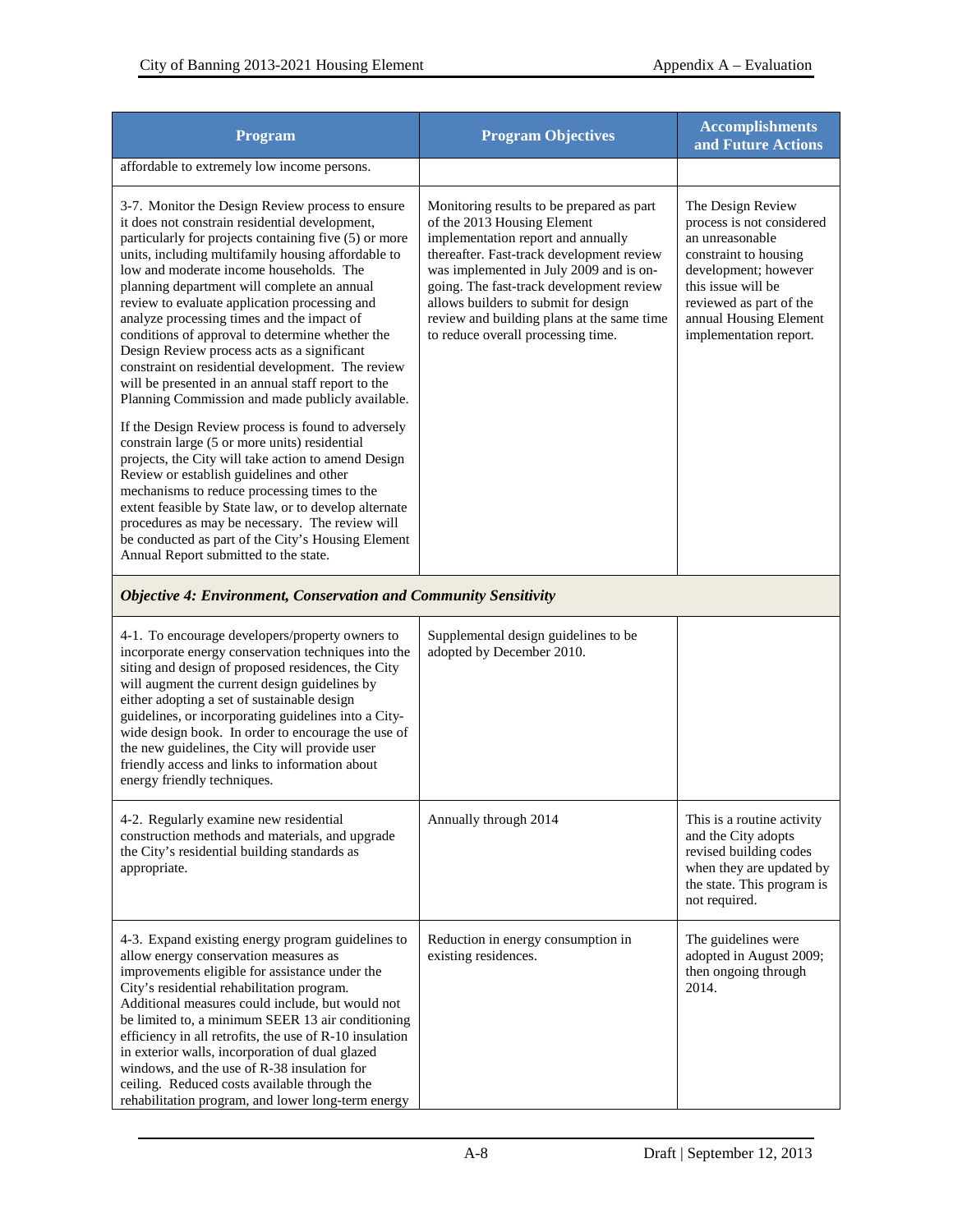| Program                                                                                                                                                                                                                                                                                                                                                                                                                                                                                                                                                                                                                                                                                                                                                                                                                                                                                                | <b>Program Objectives</b>                                                                                                                                                                                                                        | <b>Accomplishments</b><br>and Future Actions                                                                                                 |
|--------------------------------------------------------------------------------------------------------------------------------------------------------------------------------------------------------------------------------------------------------------------------------------------------------------------------------------------------------------------------------------------------------------------------------------------------------------------------------------------------------------------------------------------------------------------------------------------------------------------------------------------------------------------------------------------------------------------------------------------------------------------------------------------------------------------------------------------------------------------------------------------------------|--------------------------------------------------------------------------------------------------------------------------------------------------------------------------------------------------------------------------------------------------|----------------------------------------------------------------------------------------------------------------------------------------------|
| costs, will encourage homeowners to install energy<br>efficient measures.                                                                                                                                                                                                                                                                                                                                                                                                                                                                                                                                                                                                                                                                                                                                                                                                                              |                                                                                                                                                                                                                                                  |                                                                                                                                              |
| 4-4. The City shall continue to require that, at a<br>minimum, all new residential development comply<br>with the energy conservation requirements of Title<br>24 of the California Administrative Code.                                                                                                                                                                                                                                                                                                                                                                                                                                                                                                                                                                                                                                                                                               | Compliance with State energy efficiency<br>requirements.                                                                                                                                                                                         | This is a routine code<br>requirement and will not<br>be continued as a<br>program.                                                          |
| 4-5. To promote future in energy efficient<br>priorities, the City shall prepare a sustainable PRD<br>set of standards or an addition to the PRD<br>Ordinance for sustainable projects early in the<br>housing element period. The standards shall use<br>the criteria established by LEED and/or recognized<br>Green Building codes addressing the following<br>conservation areas of focus.                                                                                                                                                                                                                                                                                                                                                                                                                                                                                                          | Long-term increases in energy efficient<br>projects and reduced energy costs.<br>Sustainable site development<br>٠<br>Water savings;<br>Energy efficiency;<br>$\bullet$<br>Material selection; and<br>$\bullet$<br>Indoor environmental quality. | The Green Building Code<br>was adopted in January<br>2010, and future updates<br>will be adopted by the<br>City as they become<br>available. |
| <b>Objective 5: Housing Availability and Production</b>                                                                                                                                                                                                                                                                                                                                                                                                                                                                                                                                                                                                                                                                                                                                                                                                                                                |                                                                                                                                                                                                                                                  |                                                                                                                                              |
| 5-1. The City will update the inventory of vacant<br>land on an annual basis or as projects are<br>constructed. In addition, as projects are approved<br>the City will update the website to show current<br>projects.                                                                                                                                                                                                                                                                                                                                                                                                                                                                                                                                                                                                                                                                                 | Keep the residents and potential<br>developers informed of projects currently<br>being planned or proposed in the City.<br>Continuous and On-going through 2014.                                                                                 | This program is<br>appropriate and will be<br>continued.                                                                                     |
| 5-2. Inform residents of the below market interest<br>rate mortgage programs operated by the California<br>Housing Finance Agency (CalHFA) and direct<br>interested property owners to CalHFA, as a means<br>to facilitate homeownership for low and moderate<br>income households. The City's Redevelopment<br>Agency will provide an annual direct mailing to all<br>citizens through the utility billing notices,<br>advertising the CalHFA program.                                                                                                                                                                                                                                                                                                                                                                                                                                                | Production of new, affordable housing for<br>purchase by low and moderate income,<br>first-time homebuyers.<br>Annual mailing, current and on-going<br>through 2014.                                                                             | After the state's<br>elimination of<br>redevelopment agencies<br>there is no funding for<br>this program and it will<br>not be continued.    |
| 5-3. The City will work with non-profit and for-<br>profit developers of affordable housing to apply for<br>available funding sources such as MHP, Joe Serna<br>Farmworker Housing Grant Program, CalHome,<br>Low Income Housing Tax Credits, tax-exempt<br>bonds, and Proposition 1-C funds. The City will<br>offer incentives to expedite processing and<br>approvals for affordable housing projects,<br>including offering the waiver of processing fees for<br>projects that include `affordable units. In instances<br>where affordable projects include units targeted to<br>extremely low income households, on a case-by-<br>case basis, the City will waive the payment of<br>processing fees, as an additional incentive.<br>The City will also provide letters of support for<br>funding applications during the application process<br>to increase the chances of a project being awarded | Increase the supply of affordable housing<br>for large families, for extremely low-<br>income households, and for special needs<br>households including seniors and<br>farmworker households.<br>Current and On-going through 2014.              | This program is<br>appropriate and will be<br>continued.                                                                                     |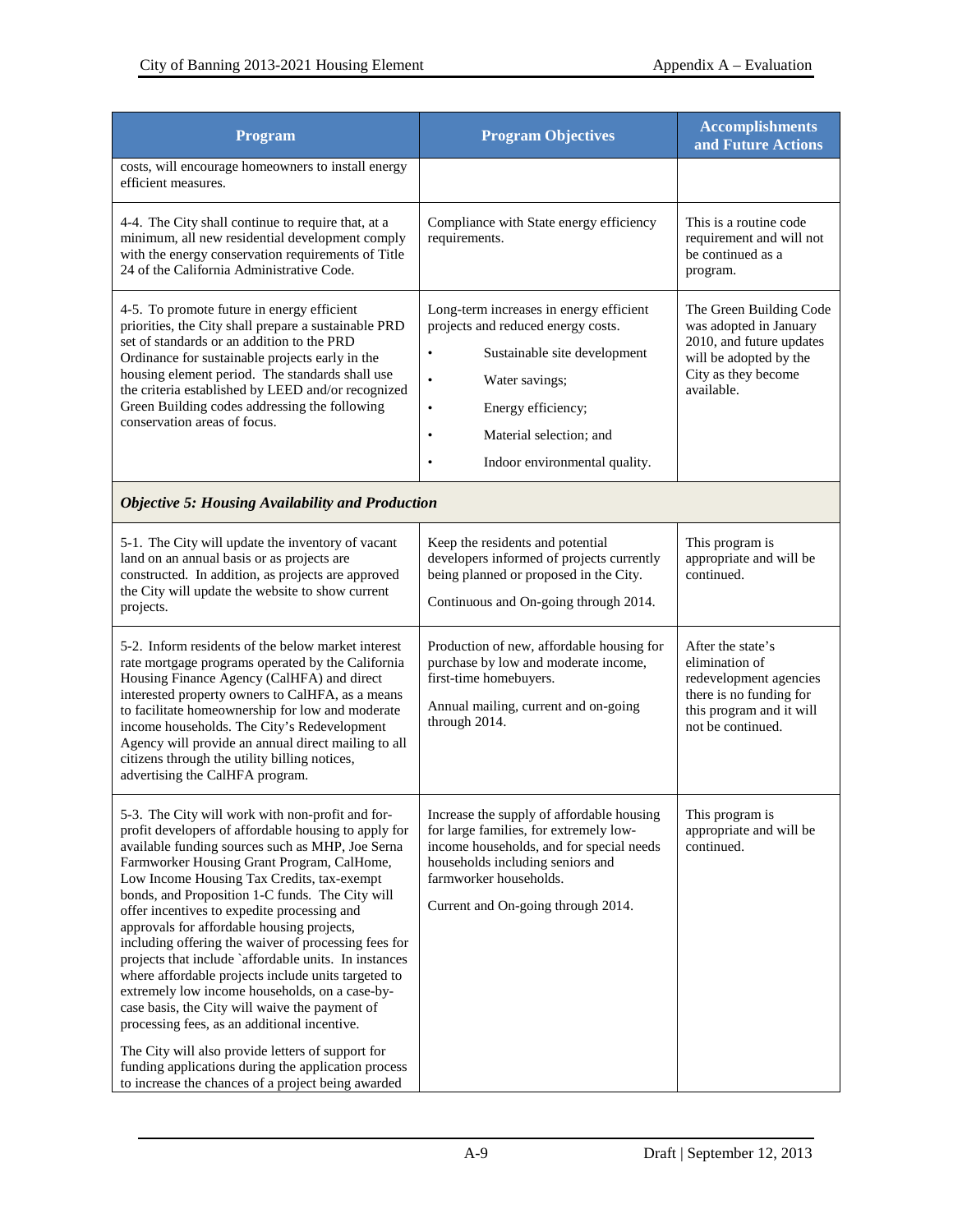| Program                                                                                                                                                                                                                                                                                                                                                                                                                                                                                                                                                                                                                                                                                                                                                                | <b>Program Objectives</b>                                                                                                                                                                                                                                                                                                                                                                                                                                                                                                                                                   | <b>Accomplishments</b><br>and Future Actions                                                                                                                                                               |
|------------------------------------------------------------------------------------------------------------------------------------------------------------------------------------------------------------------------------------------------------------------------------------------------------------------------------------------------------------------------------------------------------------------------------------------------------------------------------------------------------------------------------------------------------------------------------------------------------------------------------------------------------------------------------------------------------------------------------------------------------------------------|-----------------------------------------------------------------------------------------------------------------------------------------------------------------------------------------------------------------------------------------------------------------------------------------------------------------------------------------------------------------------------------------------------------------------------------------------------------------------------------------------------------------------------------------------------------------------------|------------------------------------------------------------------------------------------------------------------------------------------------------------------------------------------------------------|
| funds.                                                                                                                                                                                                                                                                                                                                                                                                                                                                                                                                                                                                                                                                                                                                                                 |                                                                                                                                                                                                                                                                                                                                                                                                                                                                                                                                                                             |                                                                                                                                                                                                            |
| 5-4. To increase opportunities for a wider range of<br>housing production in the City of Banning, and to<br>provide additional avenues for the production of<br>housing affordable to lower income households in<br>higher density areas, the City shall adopt, as an<br>amendment to the existing Zoning Ordinance, a<br>new overlay district to be used in conjunction with<br>the Downtown Commercial designation. The new<br>Mixed Use Downtown Commercial (MUDC)<br>designation will apply within the existing defined<br>area of the Downtown Commercial district, in<br>conformance with the intent of the General Plan.<br>The permitted density range in the MUDC overlay<br>zone will be no less than 16 units per acre (UPA),<br>up to a maximum of 30 UPA. | By establishing an opportunity for high<br>quality mixed development projects,<br>including high density residential, in<br>conjunction with commercial uses, the<br>City will create additional development<br>opportunities and increase the production<br>of housing across all income ranges.                                                                                                                                                                                                                                                                           | On July 23, 2013 the City<br>Council approved<br>Ordinance 1466 allowing<br>multi-family<br>development at 20<br>units/acre by-right on<br>three parcels in the DC<br>district identified in Table<br>H-6. |
| 5-5. In order to encourage and facilitate<br>development of mixed use residential, as well as<br>other allowed uses in the Mixed Use Downtown<br>Commercial (MUDC) district, the City shall install<br>infrastructure upgrades and public facilities (street,<br>curb, gutter, sidewalk, drainage facilities, and<br>utilities) to stimulate private investment in the<br>district.                                                                                                                                                                                                                                                                                                                                                                                    | The City hopes to establish a high quality<br>base condition in the MUDC district that<br>will lead to increased investment<br>downtown and encourage the development<br>of mixed use commercial and residential<br>projects, including units affordable to<br>lower income households.                                                                                                                                                                                                                                                                                     | This program is<br>appropriate and will be<br>continued, to the extent<br>funding allows.                                                                                                                  |
| 5-6. To further incentivize the development of<br>affordable housing for low and moderate-income<br>households, the City will offer financial incentives<br>to properties located within the MUDC district that<br>offer specified affordability levels in residential<br>projects. Subject to funding availability, the City<br>will offer below interest rate loans for construction<br>financing and/or permanent financing. Funding<br>participation levels will be evaluated on a project-<br>by-project basis, and will be dependent on the level<br>and extent of affordability offered.                                                                                                                                                                        | Encourage the development of additional<br>affordable housing units by offering<br>financial incentives to developers utilizing<br>higher affordability levels.<br>The City will continue to research state<br>and federal grant funding opportunities on<br>a semi-annual basis.                                                                                                                                                                                                                                                                                           | This program will be<br>continued to the extent<br>funding is available.                                                                                                                                   |
| 5-7. The City shall work to establish partnerships<br>with developers for the construction of affordable<br>multi-family projects, including, but not limited to<br>developers/builders with a proven track record of<br>success in the Inland Empire. To the extent<br>possible, City staff will assist developers in<br>identifying and applying for regional, state or<br>federal grants to support affordable housing and<br>infrastructure improvements. In anticipation of<br>funding participation, the City will ensure that<br>funding mechanisms and policies are in place to<br>facilitate City financial participation in future<br>projects. The level of City funding participation<br>will be evaluated on a project-by-project basis.                  | Increased City visibility and role in<br>working to develop affordable housing<br>projects in the City. Establish the<br>groundwork enabling the City to act in a<br>partnering role financially in the<br>development of additional affordable<br>housing projects in the City.<br>While the City's ability to provide funding<br>assistance is uncertain due to the<br>dissolution of the Redevelopment Agency,<br>staff will identify and solicit interest from<br>developers active in the region by July<br>2013 to discuss bringing affordable<br>housing to Banning. | This program will be<br>continued, although after<br>the dissolution of the<br>redevelopment agency,<br>funding is extremely<br>limited.                                                                   |
| 5-8. The City shall annually apply for or support<br>development and rehabilitation applications for                                                                                                                                                                                                                                                                                                                                                                                                                                                                                                                                                                                                                                                                   | Securing of funding for expansion of<br>affordable housing within the City of                                                                                                                                                                                                                                                                                                                                                                                                                                                                                               | The City will continue to<br>work cooperatively with                                                                                                                                                       |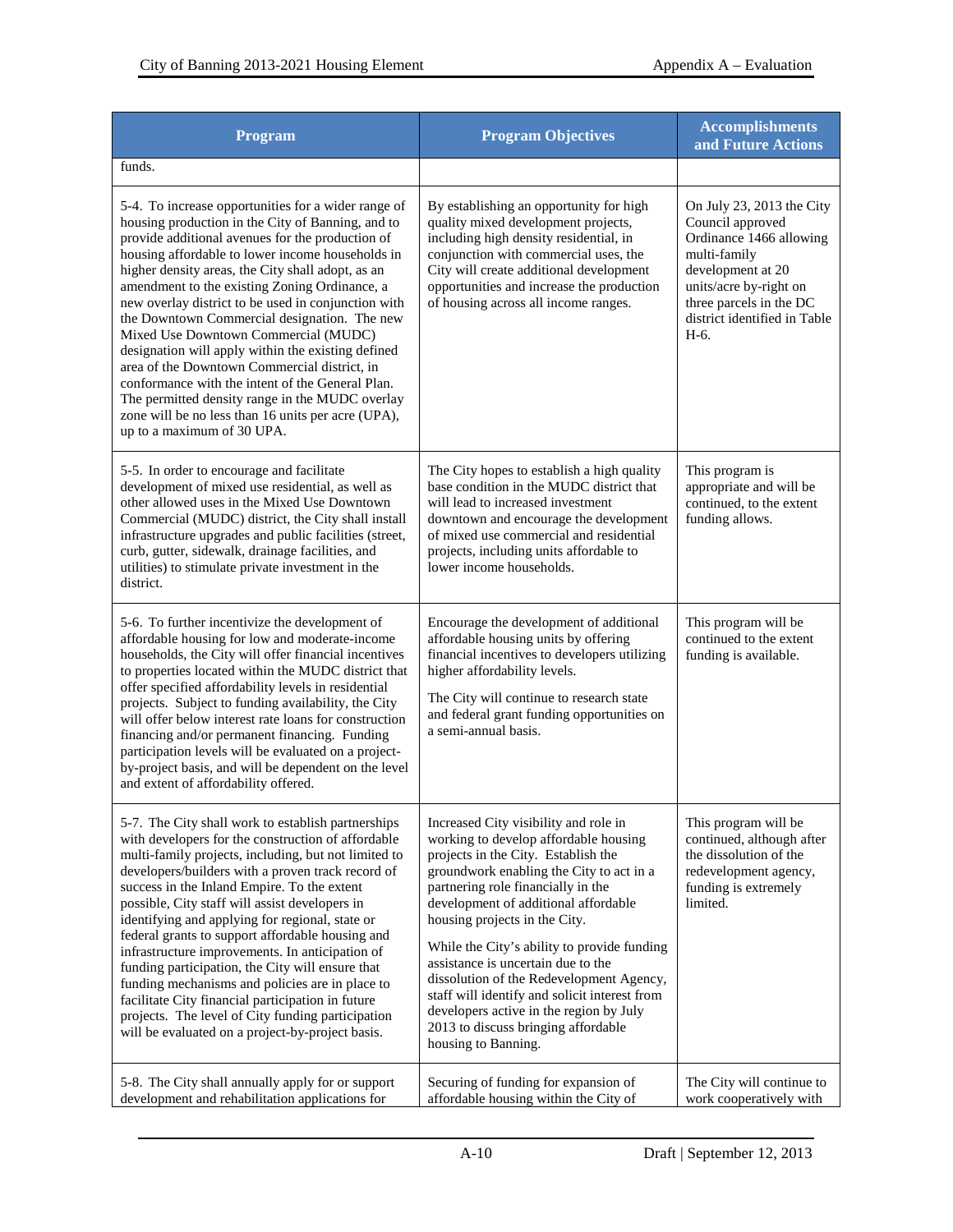| Program                                                                                                                                                                                                                                                                                                                                                                                                                                                                                                                                                                                                                                                                                                                                                                                                                                                                                                                                                                                                                                                                                                                                                                                                                                                                                                                                                                                                                                                                                                                                                                                                                                                                                                                                                                                                                                                                                                                       | <b>Program Objectives</b>                                                                                                                                                                                                                                                                                                                        | <b>Accomplishments</b><br>and Future Actions                                          |
|-------------------------------------------------------------------------------------------------------------------------------------------------------------------------------------------------------------------------------------------------------------------------------------------------------------------------------------------------------------------------------------------------------------------------------------------------------------------------------------------------------------------------------------------------------------------------------------------------------------------------------------------------------------------------------------------------------------------------------------------------------------------------------------------------------------------------------------------------------------------------------------------------------------------------------------------------------------------------------------------------------------------------------------------------------------------------------------------------------------------------------------------------------------------------------------------------------------------------------------------------------------------------------------------------------------------------------------------------------------------------------------------------------------------------------------------------------------------------------------------------------------------------------------------------------------------------------------------------------------------------------------------------------------------------------------------------------------------------------------------------------------------------------------------------------------------------------------------------------------------------------------------------------------------------------|--------------------------------------------------------------------------------------------------------------------------------------------------------------------------------------------------------------------------------------------------------------------------------------------------------------------------------------------------|---------------------------------------------------------------------------------------|
| State and Federal funding for affordable housing,<br>including the following funding sources:<br>Pursue Key Federal Affordable Housing Funding<br>Sources: Successful implementation of housing<br>programs to create affordable housing depends on a<br>community's ability to pursue additional funding<br>sources. This program focuses on the six funding<br>sources that are most pertinent to Banning: CDBG<br>and HOME, and Section 523.<br>Community Development Block Grant (CDBG):<br>The State Department of Housing and Community<br>Development (HCD) administers the federal<br>CDBG program for non-entitlement cities and<br>counties. Banning is eligible to apply to HCD for<br>CDBG funding.<br>HOME: Under the HOME program, HUD will<br>award funds to localities on the basis of a formula<br>that takes into account the tightness of the local<br>housing market, inadequate housing, poverty, and<br>housing production costs. HOME funding is<br>provided to jurisdictions to assist either rental<br>housing or homeownership through acquisition,<br>construction, reconstruction, and/or rehabilitation<br>of affordable housing. Also possible is tenant-based<br>rental assistance, property acquisition, site<br>improvements, and other expenses related to the<br>provision of affordable housing and for projects<br>that serve a group identified as having special<br>needs related to housing. The local jurisdiction<br>must make matching contributions to affordable<br>housing under HOME.<br>USDA Section 523 Mutual Self-Help Housing<br>Program: Technical assistance and site grants are<br>provided to homeowners who complete at least 65<br>percent of the work to build his or her own home<br>through "sweat equity". Once accepted into the<br>Self Help program, each individual enrollee<br>generally applies for a Single-Family Housing<br>Direct Loan (Section 502). | Banning to the maximum extent feasible.<br>In addition, the applications for<br>additional/continual funding would serve<br>to counterbalance issues within the City<br>related to the overpayment of rent through<br>the expansion of affordable housing and<br>increase the availability of funding.<br>Twice annually and on-going 2008-2014. | developers to support<br>affordable housing<br>funding applications.                  |
| 5-9. The Zoning Ordinance shall be revised to<br>incorporate updated Density Bonus provisions,<br>with options, as per SB 1818.                                                                                                                                                                                                                                                                                                                                                                                                                                                                                                                                                                                                                                                                                                                                                                                                                                                                                                                                                                                                                                                                                                                                                                                                                                                                                                                                                                                                                                                                                                                                                                                                                                                                                                                                                                                               | Compliance with State density bonus law.                                                                                                                                                                                                                                                                                                         | The ordinance was<br>adopted by the City<br>Council on March 12,<br>2013 (Ord. 1461). |
| $5-10.$<br>Annually review the Housing Element<br>for consistency with the General Plan as part of its<br>General Plan progress Report.                                                                                                                                                                                                                                                                                                                                                                                                                                                                                                                                                                                                                                                                                                                                                                                                                                                                                                                                                                                                                                                                                                                                                                                                                                                                                                                                                                                                                                                                                                                                                                                                                                                                                                                                                                                       | Ensuring the most up-to-date information<br>is available enabling the City to make<br>better decisions.<br>Annually (due to State of California by<br>April 1st of each year).                                                                                                                                                                   | This program is<br>appropriate and will be<br>continued.                              |
| $5-11.$<br>Continue to utilize the City's General<br>Plan and Zoning Ordinance to prevent the<br>encroachment of incompatible uses into established                                                                                                                                                                                                                                                                                                                                                                                                                                                                                                                                                                                                                                                                                                                                                                                                                                                                                                                                                                                                                                                                                                                                                                                                                                                                                                                                                                                                                                                                                                                                                                                                                                                                                                                                                                           | Protection of established residential<br>neighborhoods from incompatible land                                                                                                                                                                                                                                                                    | This is standard practice<br>and a program is not<br>needed in the Housing            |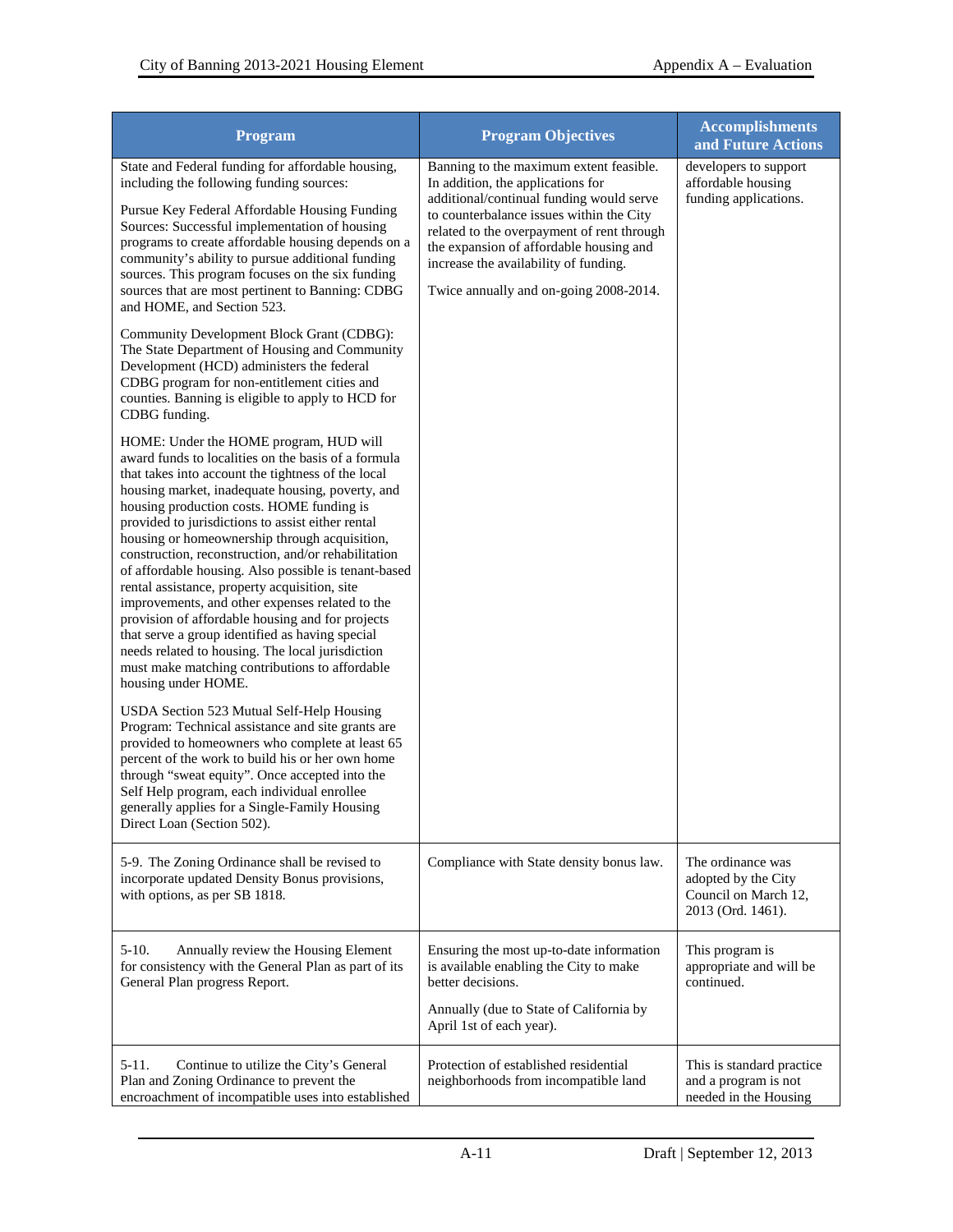| Program                                                                                                                                                                                                                                                                                                                                                                                                                                                                                                                                                                                                                                                                                                           | <b>Program Objectives</b>                                                                                                                                                                                                                                                         | <b>Accomplishments</b><br>and Future Actions                                                                         |
|-------------------------------------------------------------------------------------------------------------------------------------------------------------------------------------------------------------------------------------------------------------------------------------------------------------------------------------------------------------------------------------------------------------------------------------------------------------------------------------------------------------------------------------------------------------------------------------------------------------------------------------------------------------------------------------------------------------------|-----------------------------------------------------------------------------------------------------------------------------------------------------------------------------------------------------------------------------------------------------------------------------------|----------------------------------------------------------------------------------------------------------------------|
| residential areas.                                                                                                                                                                                                                                                                                                                                                                                                                                                                                                                                                                                                                                                                                                | uses.                                                                                                                                                                                                                                                                             | Element.                                                                                                             |
|                                                                                                                                                                                                                                                                                                                                                                                                                                                                                                                                                                                                                                                                                                                   | Current and On-going through 2014                                                                                                                                                                                                                                                 |                                                                                                                      |
| $5-12.$<br>To ensure adequate sites are available<br>throughout the planning period to meet the City's<br>RHNA, the City will continue to annually update<br>an inventory that details the amount, type, and size<br>of vacant and underutilized parcels to assist<br>developers in identifying land suitable for<br>residential development and that also details the<br>number of extremely low-, very low-, low-, and<br>moderate-income units constructed annually. If the<br>inventory indicates a shortage of available sites, the<br>City shall rezone sufficient sites to accommodate<br>the City's RHNA.<br>To ensure sufficient residential capacity is<br>maintained to accommodate the RHNA need, the | Ensure availability of adequate sites for<br>development commensurate with the<br>RHNA throughout the planning period.<br>The sites inventory will be updated<br>annually and reviewed on a project-by-<br>project basis to ensure compliance with<br>Government Code Sec. 65863. | This program is<br>appropriate and will be<br>continued.                                                             |
| City will develop and implement a formal ongoing<br>(project-by-project) evaluation procedure pursuant<br>to Government Code Section 65863. Should an<br>approval of development result in a reduction of<br>capacity below the residential capacity needed to<br>accommodate the remaining need for lower-income<br>households, the City will identify and zone<br>sufficient sites to accommodate the shortfall<br>pursuant to AB 2292.                                                                                                                                                                                                                                                                         |                                                                                                                                                                                                                                                                                   |                                                                                                                      |
| $5-13.$<br>The City shall revise the Zoning<br>Ordinance to adopt a new Second Unit Ordinance<br>that satisfies the provisions found under the<br>amended Gov't Code Section 65852.2 which<br>requires that second units be ministerially reviewed<br>and approved.                                                                                                                                                                                                                                                                                                                                                                                                                                               | Reduced constraints on the development<br>of residential second as an additional<br>source of affordable housing.                                                                                                                                                                 | The Second Unit<br>Ordinance was adopted<br>on January 26, 2010<br>(Ord. 1414).                                      |
| 5-14.<br>In order to further encourage and<br>facilitate the development of Second Units to<br>increase affordable housing opportunities, the City<br>shall prepare and adopt standard "second unit"<br>building plans for use by applicants at a reduced<br>cost or no cost.                                                                                                                                                                                                                                                                                                                                                                                                                                     | Increases ease of use for applicants<br>desiring to build second units and<br>facilitates applicants/property owners<br>getting through the process faster and at<br>less cost.                                                                                                   | The City does not have<br>staffing or funding<br>resources for this<br>program and it will not be<br>continued.      |
|                                                                                                                                                                                                                                                                                                                                                                                                                                                                                                                                                                                                                                                                                                                   | Standard second unit plans to be available<br>before the end of Fiscal Year 2013-2014 if<br>staffing is available, Continuous and<br>Ongoing thereafter, throughout Housing<br>Element Period, 2008-2014.                                                                         |                                                                                                                      |
| 5-16.<br>The City shall amend the Zoning<br>Ordinance to identify one zoning district that will<br>allow the development of homeless shelters by-<br>right, without the need for discretionary approvals.<br>The City will designate the AI, Airport Industrial<br>district as the appropriate zoning district to<br>accommodate emergency shelters by right. The<br>City shall also ensure that the capacity exists to<br>develop one shelter within the next year.                                                                                                                                                                                                                                              | Increased opportunity for the development<br>of homeless shelters, addressing the needs<br>of the homeless population.<br>Zoning Ordinance amendment to be<br>completed by July 2013.                                                                                             | Ordinance No. 1467 was<br>adopted by the City<br>Council on August 13,<br>2013. This program is no<br>longer needed. |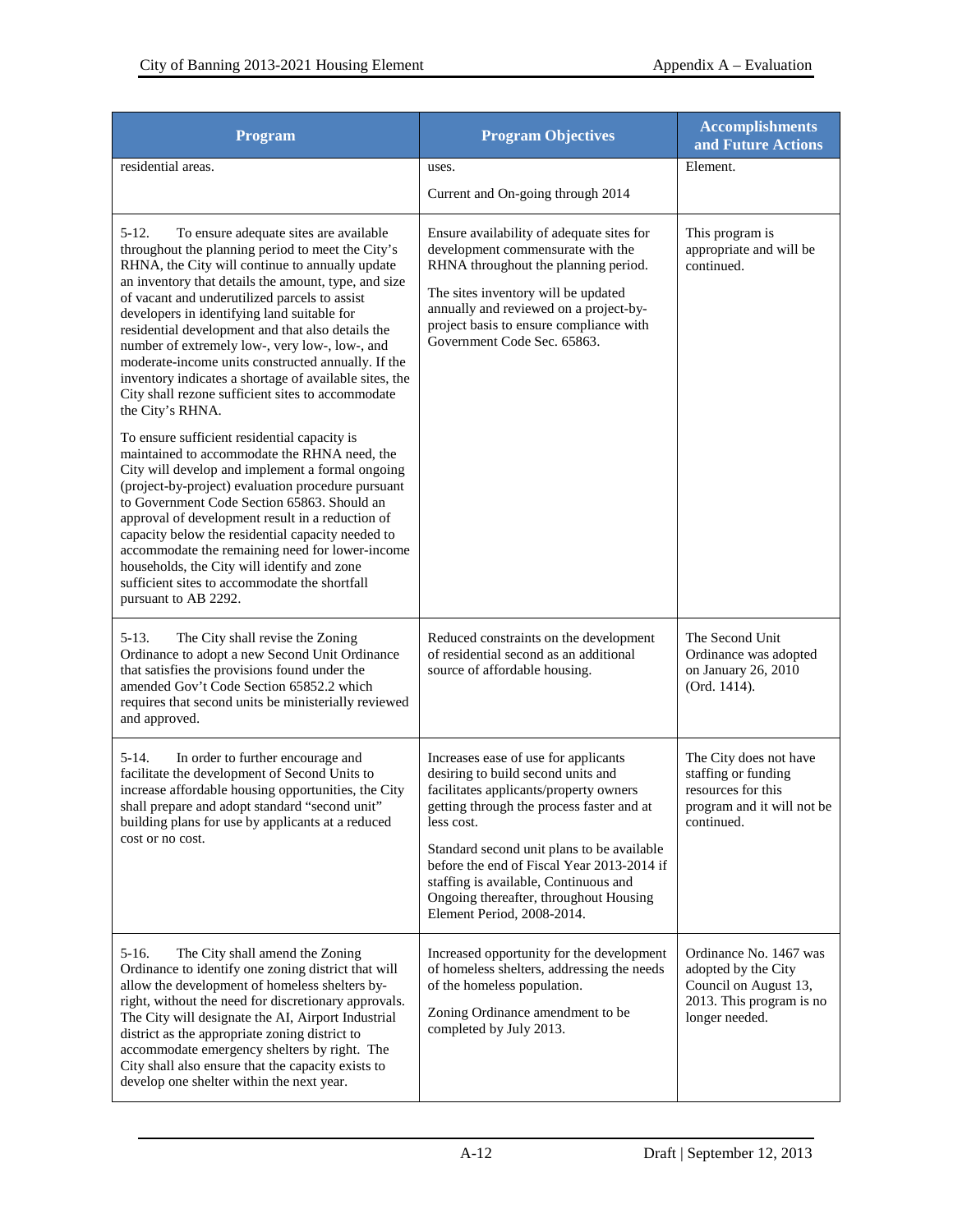| <b>Program</b>                                                                                                                                                                                                                                                                                                                                                                                                                                                                                                                                                                                                                                                                                               | <b>Program Objectives</b>                                                          | <b>Accomplishments</b><br>and Future Actions                                                                                                                                                |
|--------------------------------------------------------------------------------------------------------------------------------------------------------------------------------------------------------------------------------------------------------------------------------------------------------------------------------------------------------------------------------------------------------------------------------------------------------------------------------------------------------------------------------------------------------------------------------------------------------------------------------------------------------------------------------------------------------------|------------------------------------------------------------------------------------|---------------------------------------------------------------------------------------------------------------------------------------------------------------------------------------------|
| <b>Objective 6: Provide Housing Free from Discrimination</b>                                                                                                                                                                                                                                                                                                                                                                                                                                                                                                                                                                                                                                                 |                                                                                    |                                                                                                                                                                                             |
| 6-1. Conduct annual meetings with all recipients of<br>locally administered housing assistance funds to<br>assure their understanding of fair housing law and<br>affirm their commitment to the law.                                                                                                                                                                                                                                                                                                                                                                                                                                                                                                         | First meeting by July 2009, annually<br>thereafter through 2014.                   | This program is<br>implemented by the<br>County on behalf of<br>participating cities.                                                                                                       |
| Provide fair housing materials to residents,<br>2.<br>including all pertinent resource, posters and<br>information available through the Department of<br>Fair Employment and Housing (DFEH) and<br>Housing and Urban Development (HUD) to<br>educate on a variety of fair housing issues.<br>Develop information flyers and brochures that<br>highlight (1) disability provisions of both federal<br>and state fair housing laws and (2) familial status<br>discrimination. Distribute fair housing materials,<br>brochures and flyers at outreach events, including<br>school fairs, health fairs, and City sponsored<br>events. Collaborate with service agencies to<br>distribute educational materials. | First fliers to be created by July 2009, then<br>annually thereafter through 2014. | This program is<br>implemented by the<br>County on behalf of<br>participating cities. The<br>City will provide referral<br>information to the County<br>on its website and at City<br>Hall. |
| 3.<br>Maintain active dialogue with the State Fair<br>Employment and Housing Commission who will<br>work with the Community Development Director<br>to resolve complaints of housing discrimination.                                                                                                                                                                                                                                                                                                                                                                                                                                                                                                         | Continuous and On-going through 2014.                                              | This program is<br>implemented by the<br>County on behalf of<br>participating cities.                                                                                                       |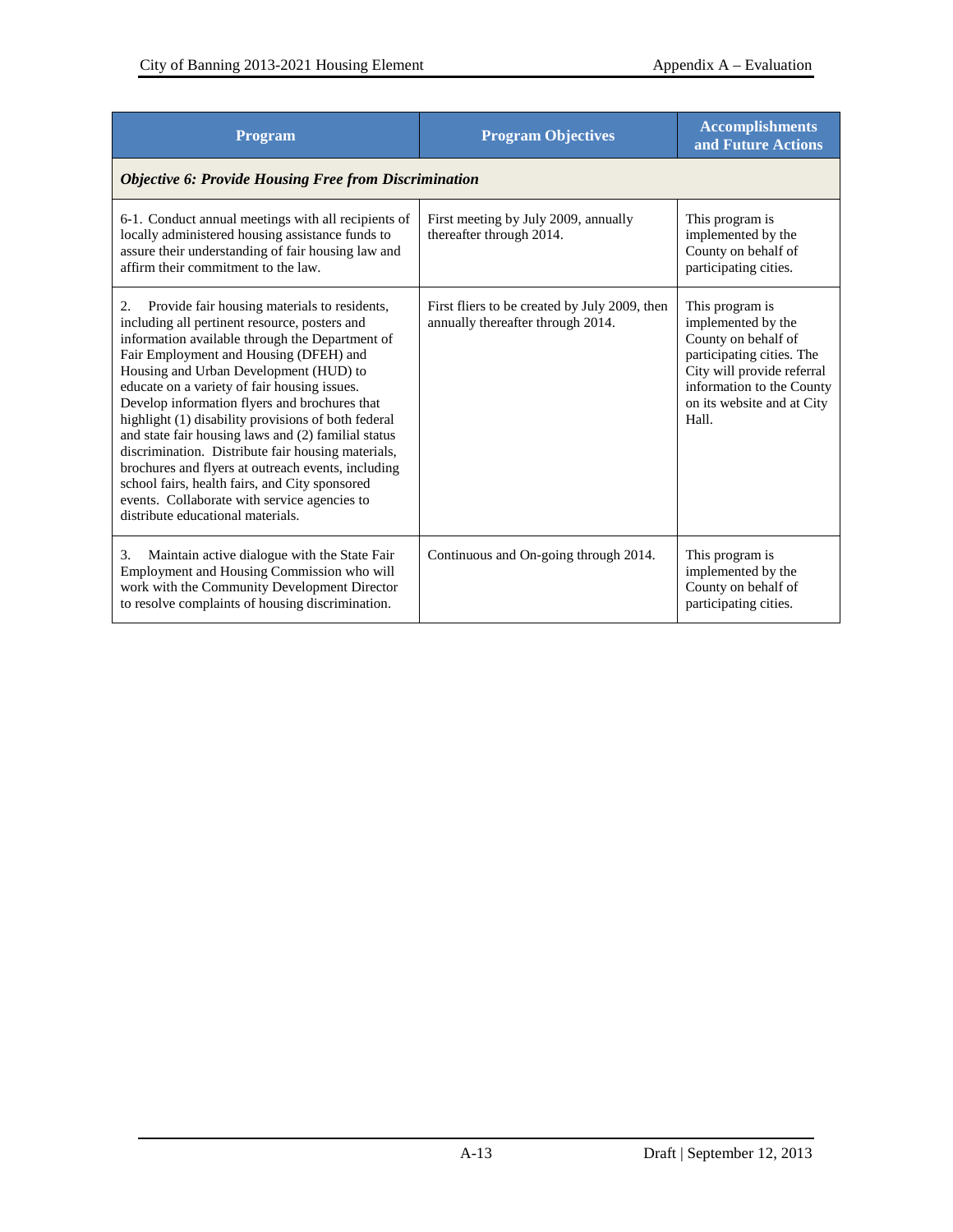| <b>Program Category</b>  | <b>Quantified</b><br><b>Objective</b> | <b>Progress</b><br>2008-2013 |
|--------------------------|---------------------------------------|------------------------------|
| <b>New Construction*</b> |                                       |                              |
| <b>Extremely Low</b>     | 436                                   |                              |
| Very Low                 | 437                                   | 55                           |
| Low                      | 618                                   | 50                           |
| Moderate                 | 705                                   | 44                           |
| Above Moderate           | 1,645                                 | 22                           |
| Total                    | 3,841                                 | 181                          |
| <b>Rehabilitation</b>    |                                       |                              |
| <b>Extremely Low</b>     | 2                                     | 6                            |
| Very Low                 | 3                                     | 8                            |
| Low                      | $\overline{4}$                        | 14                           |
| Moderate                 | 5                                     | 2                            |
| Above Moderate           | 10                                    |                              |
| Total                    | 24                                    | 30                           |
| Conservation**           |                                       |                              |
| <b>Extremely Low</b>     | 26                                    |                              |
| Very Low                 | 9                                     | 43                           |
| Low                      |                                       | 31                           |
| Moderate                 |                                       |                              |
| Above Moderate           |                                       |                              |
| Total                    | 35                                    | 74                           |

**Table A-2 Progress in Achieving Quantified Objectives**

\*Quantified objective and progress for new construction reflect the 2006-2013 period, consistent with the previous RHNA cycle

\*\*Westview Terrace Apartments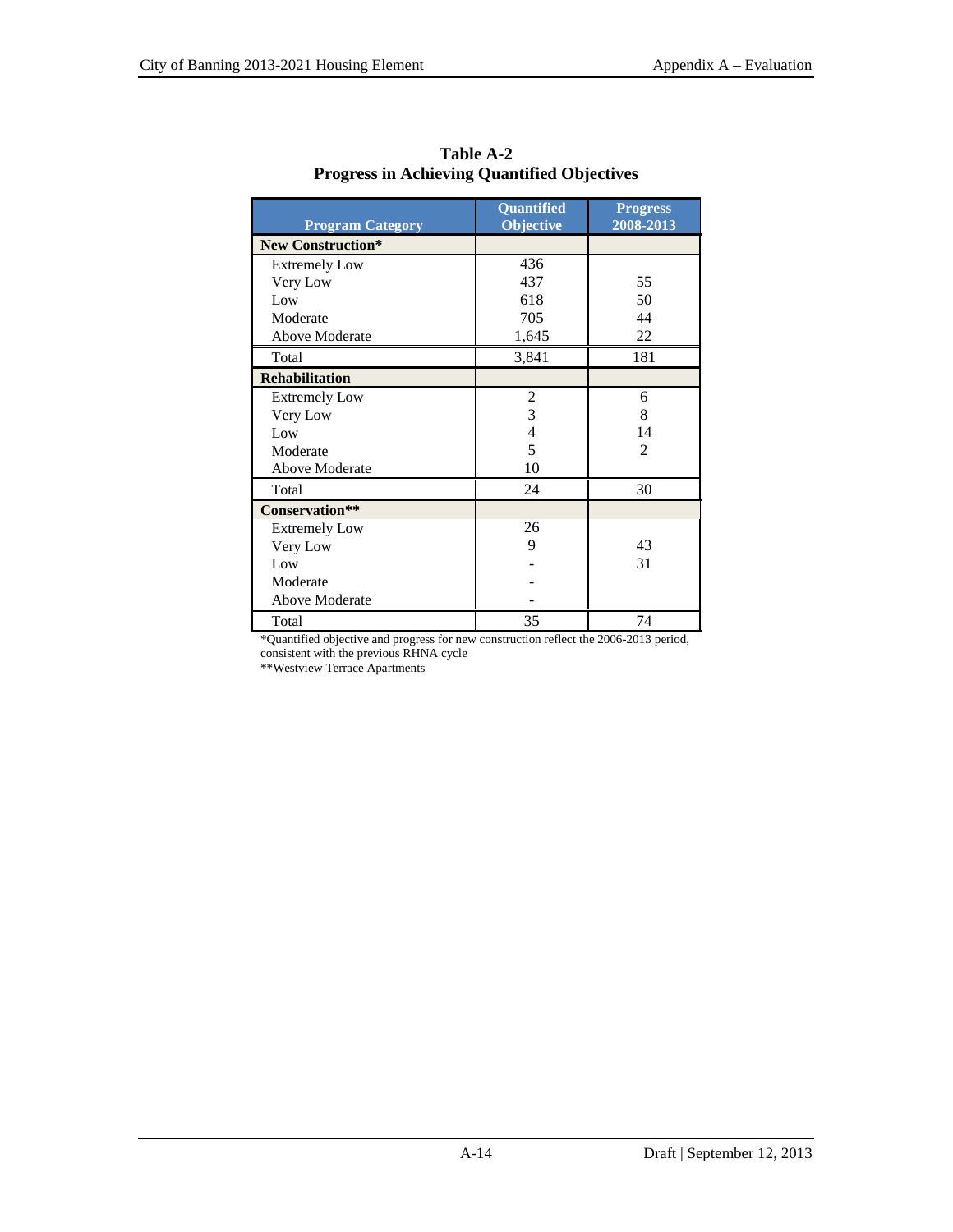# **Appendix B Residential Land Inventory**

This Appendix summarizes the realistic potential development capacity of vacant and underutilized parcels that are suitable for residential development. The assumptions regarding affordability and realistic capacity of vacant sites are described below.

#### **Affordability Assumptions for Vacant Sites**

Housing Element law (AB 2348 of 2004) provides "default densities" that are assumed to be adequate to facilitate the production of lower-income housing. For most cities in metropolitan counties, including Banning, the default density is 30 units/acre. Banning is located in an area of Riverside County where prices and rents are typically lower than areas in the far western part of the county (e.g., Corona, Riverside)

which are close to major job markets in Orange and Los Angeles counties, or the more expensive resort areas of the Coachella Valley (e.g., Palm Springs, Indian Wells). Unlike those areas, Banning has very low land cost that makes virtually all market-rate multi-family housing affordable to lower-income households. Due to the recession, no multi-family developments have been built in Banning in the past several years, therefore examples of development in other nearby cities were reviewed. For comparison, in the City of San Jacinto (which is immediately south of Banning) every new multi-family or condominium project built in recent years,



regardless of density (including market-rate projects such as Willowcreek Meadows, with a density of 13.7 units/acre) has been affordable at low-income prices and rents. In fact, even new single-family detached homes are selling at prices affordable at low-income levels. Non-profit housing developers familiar with this market area indicate that densities of 16-18 units/acre are desirable for affordable multi-family projects (see Table B-1).

Based on these local conditions, potential new units in the land inventory are allocated to income categories as follows:

- **Lower income**: Based on market conditions described in Section II (Housing Needs Assessment), the land inventory analysis assumes that sites allowing a density of 20 units/acre are suitable for lower-income housing. Potential second units are also included in the low-income category.
- **Moderate income:** High Density Residential (11-18 units/acre) and Medium Density Residential (up to 10 units/acre) are assigned to the moderate-income category.
- **Above-moderate income**: Rural and Low Density Residential single-family parcels are assigned to the above-moderate category.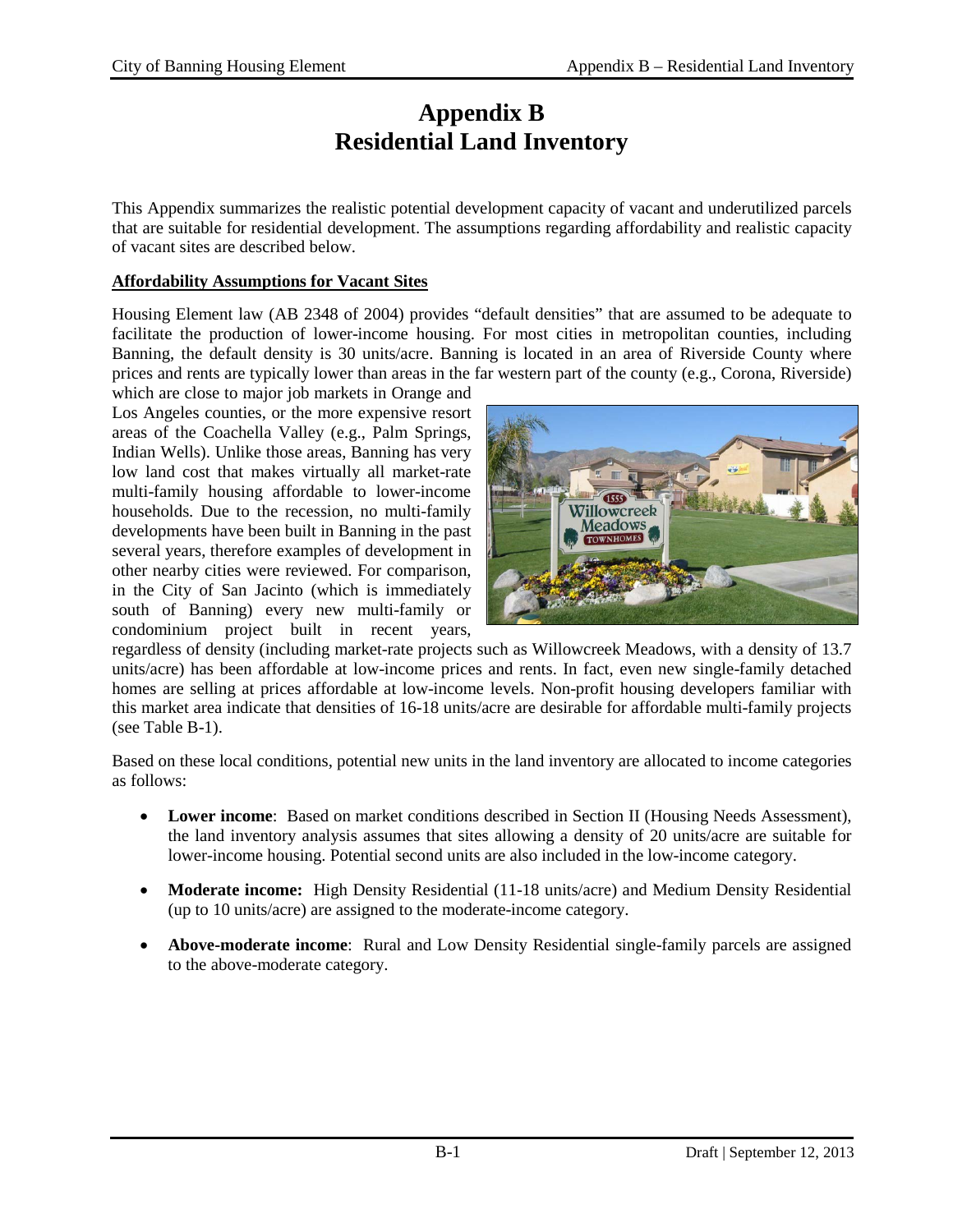| <b>Development Name</b>                                             | <b>Total</b><br><b>Units</b> | <b>Density</b><br>(du/ac) | <b>Household Type</b>            | Deed-<br><b>Restricted?</b>           | <b>Funding Source</b>                     |
|---------------------------------------------------------------------|------------------------------|---------------------------|----------------------------------|---------------------------------------|-------------------------------------------|
| Willowcreek Meadows<br>S. San Jacinto Ave, San Jacinto              | 52                           | 13.7                      | Non-restricted                   | No<br>\$999 (2-bd)<br>$$1,300 (3-bd)$ | Market-rate                               |
| Graciela Court (SFD)<br>San Jacinto                                 | 9                            | 8.5                       | Non-restricted                   | N <sub>0</sub><br>$$1,200 (3-bd)$     | Market-rate                               |
| Tract 32276 (Small lot SFD)<br>San Jacinto                          | 22                           | 12.1                      | Non-restricted                   | No<br>Sold for<br>\$80-90k            | Market-rate                               |
| San Jacinto Garden Apartments<br>324 E. Shaver Street, San Jacinto  | 97                           | 9.7                       | Family                           | Yes                                   | <b>USDA</b><br>515-RRH                    |
| San Jacinto Manor<br>1672 S. Santa Fe Street, San Jacinto           | 65                           | 15.0                      | Seniors and Mobility<br>Impaired | Yes                                   | <b>USDA</b><br>515-RRH                    |
| Manzanita Gardens<br>537 N. Ramona Blvd, San Jacinto                | 36                           | 14.1                      | Family                           | Yes                                   | <b>USDA</b><br>515-RRH                    |
| San Jacinto Senior Apartments<br>633 E. Main Street, San Jacinto    | 45                           | 17.1                      | <b>Seniors</b>                   | Yes                                   | <b>USDA</b><br>515-RRH                    |
| San Jacinto Village Apartments<br>700 Idyllwild Drive, San Jacinto  | 38                           | 16.2                      | Family                           | Yes                                   | <b>USDA</b><br>515-RRH                    |
| San Jacinto Villas Apartments<br>1692 S. Santa Fe Ave., San Jacinto | 80                           | 17.6                      | Family                           | Yes                                   | RDA, HOME,<br>LIHTC, Tax-<br>exempt bonds |

**Table B-1 Recent Affordable Housing Developments**

### **Realistic Capacity**

The following density assumptions were used to estimate the realistic capacity of potential development sites:

- Low-Density Residential 3 units/acre
- Medium Density Residential 6 units/acre
- High Density Residential 11 units/acre

These assumptions are based on recent projects approved in the city.

### **Land Inventory Summary**

The following tables show the City's land inventory for the current planning period. Table B-2 summarizes the City's land inventory compared to the remaining need. Table B-3 shows approved projects while Table B-4 contains a parcel-specific inventory of vacant residential sites based on current zoning designations and the realistic capacity assumptions noted above. Figures B-1 through B-3 show the locations of vacant parcels in the HDR, HDR-20, VHDR and DC zones that are suitable for low- and moderate-income residential development.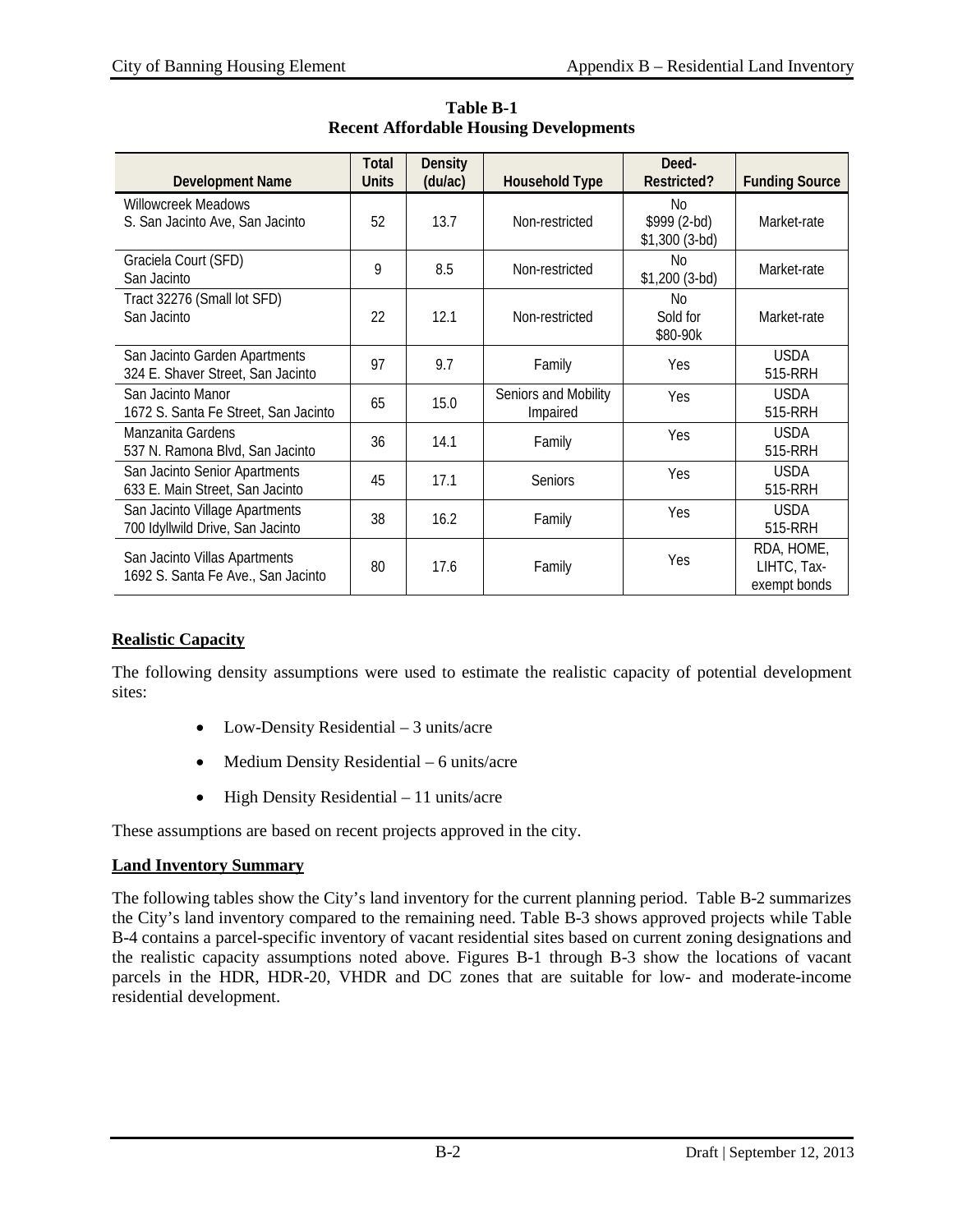|                                                  |       | <b>Income Category</b> |            |              |  |  |
|--------------------------------------------------|-------|------------------------|------------|--------------|--|--|
|                                                  |       |                        | Above      |              |  |  |
|                                                  | Lower | <b>Mod</b>             | <b>Mod</b> | <b>Total</b> |  |  |
| <b>Approved Projects (Table B-3)</b>             |       |                        |            |              |  |  |
| Approved projects - R-A                          |       |                        | 30         | 30           |  |  |
| Approved projects - Very Low Density Residential |       |                        | 1,036      | 1,036        |  |  |
| Approved projects - Low Density Residential      |       |                        | 3,032      | 3,032        |  |  |
| Approved projects - Medium Density Residential   |       | 2,607                  |            | 2,607        |  |  |
| Approved projects - High Density Residential     |       | 1,213                  |            |              |  |  |
| Subtotal - Approved Projects                     | 0     | 3,820                  | 4,098      | 6,705        |  |  |
| Vacant parcels (Table B-4)                       |       |                        |            |              |  |  |
| Vacant parcels - Low Density Residential         |       |                        | 513        | 513          |  |  |
| Vacant parcels - Medium Density Residential      |       | 1,088                  |            | 1,088        |  |  |
| Vacant parcels - High Density Residential        |       | 395                    |            | 395          |  |  |
| Vacant parcels - High Density Residential-20     | 1,942 |                        |            |              |  |  |
| Vacant parcels - Very High Density Residential   | 520   |                        |            |              |  |  |
| Subtotal - Vacant Parcels                        | 2,462 | 1,483                  | 513        | 1,996        |  |  |
| <b>Underutilized Parcels (Table B-5)</b>         |       |                        |            |              |  |  |
| Downtown Commercial parcels                      | 86    |                        |            |              |  |  |
| Potential second units                           | 5     |                        |            | 5            |  |  |
| <b>Total land inventory</b>                      | 2,553 | 5,303                  | 4,611      | 8,706        |  |  |
| RHNA 2014 - 2021                                 | 1,465 | 685                    | 1,642      | 3,792        |  |  |
| <b>Adequate Sites?</b>                           | Yes   | Yes                    | Yes        | Yes          |  |  |

**Table B-2 Land Inventory vs. RHNA**

*Source*: City of Banning, 6/2013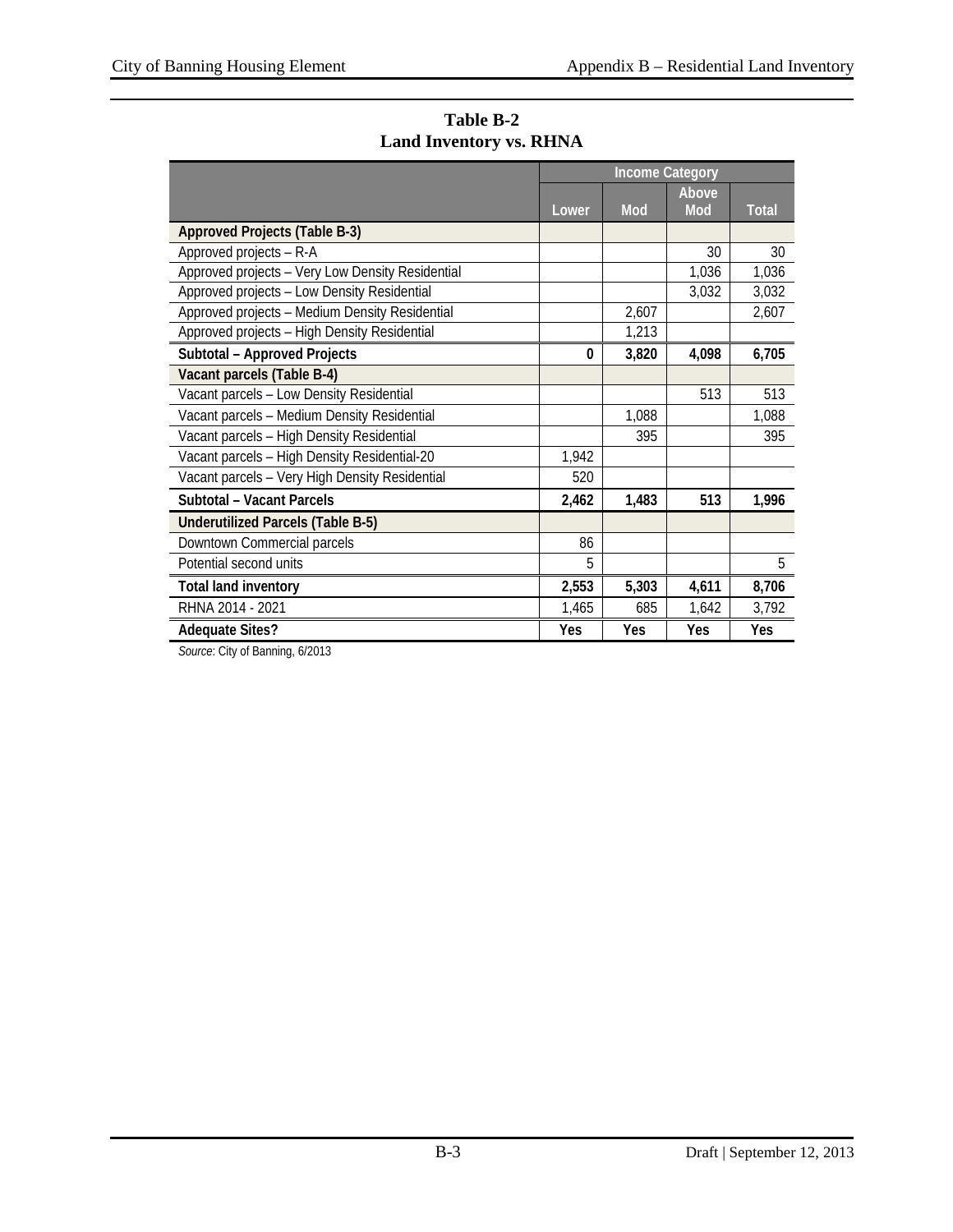| <b>APN</b>                                                                           | Project                      | GP/Zone     | <b>Specific</b><br>Plan | <b>Acres</b> | Approved<br><b>Units</b> | Constraints |
|--------------------------------------------------------------------------------------|------------------------------|-------------|-------------------------|--------------|--------------------------|-------------|
| 531-240-008, 009,<br>010                                                             | Tahiti Group                 | $R-A$       |                         | 32.62        | 30                       | None        |
| <b>Total R-A</b>                                                                     |                              |             |                         | 32.62        | 30                       |             |
| 543-150-001(need<br>replaced parcel(s))                                              | Carri Construction           | <b>VLDR</b> |                         | 7.42         | 13                       | None        |
| 535-020-004, 016,<br>024, 535-030-039                                                | Fiesta Dev.                  | <b>VLDR</b> |                         | 158.5        | 303                      | None        |
| 543-030-002-3                                                                        | Haiem                        | <b>VLDR</b> |                         | 10           | 17                       | None        |
| 538-272-001                                                                          | Martin                       | <b>VLDR</b> |                         | 4.08         | 6                        | None        |
| 537-150-005-7, 537-<br>170-002-3, 537-190-<br>001-5, 537-190-019-<br>021             | Rolling Hills Ranch          | <b>VLDR</b> |                         | 145          | 213                      | None        |
| 543-020-021, 543-<br>030-004, 543-040-<br>001-2, 543-050-001-3                       | C. W. Teft                   | <b>VLDR</b> |                         | 452.51       | 484                      | None        |
| <b>Total VLDR</b>                                                                    |                              |             |                         | 777.5        | 1,036                    |             |
| 531-080-010, 406-<br>170-002, 406-200-<br>004, 419-020-008-9,<br>006, 021,           | Pardee-Deutsch               | LDR         | χ                       | 537.2        | 2,230                    | None        |
| 531-060-014-017,<br>032, 033-34, 531-<br>070-002, 004, 006-9,<br>012-19, 535-060-002 | Banning Bench/Loma<br>Linda  | <b>LDR</b>  | X                       | 13.1         | 53                       | None        |
| 531-060-014-017,<br>032, 033-34, 531-<br>070-002, 004, 006-9,<br>012-19, 535-060-002 | Banning Bench/Loma<br>Linda  | <b>LDR</b>  | X                       | 29.4         | 125                      | None        |
| 531-060-014-017,<br>032, 033-34, 531-<br>070-002, 004, 006-9,<br>012-19, 535-060-002 | Banning Bench/Loma<br>Linda  | <b>LDR</b>  | X                       | 11.3         | 48                       | None        |
| 531-060-014-017,<br>032, 033-34, 531-<br>070-002, 004, 006-9,<br>012-19, 535-060-002 | Banning Bench/Loma<br>Linda  | <b>LDR</b>  | Χ                       | 25.5         | 108                      | None        |
| 535-180-002-5                                                                        | Charter<br>Mgmt/Galleher     | <b>LDR</b>  |                         | 2.83         | 9                        | None        |
| 534-183-014, 534-<br>200-004, 008, 047                                               | CitiCom/William Fox<br>Homes | LDR         |                         | 40.5         | 41                       | None        |
| 541-122-010                                                                          | CTK Inc.                     | LDR         |                         | 2.37         | $\overline{7}$           | None        |
| 534-253-006-7                                                                        | <b>HLCD</b>                  | LDR         |                         | 6.42         | 26                       | None        |
| 541-082-016-18                                                                       | Labastida                    | LDR         |                         | 3.31         | 10                       | None        |
| 535-070-008                                                                          | Madrid                       | LDR         |                         | 19           | 53                       | None        |
| 534-152-022-025                                                                      | Rifai                        | LDR         |                         | 4.87         | 19                       | None        |

**Table B-3 Approved Residential Projects**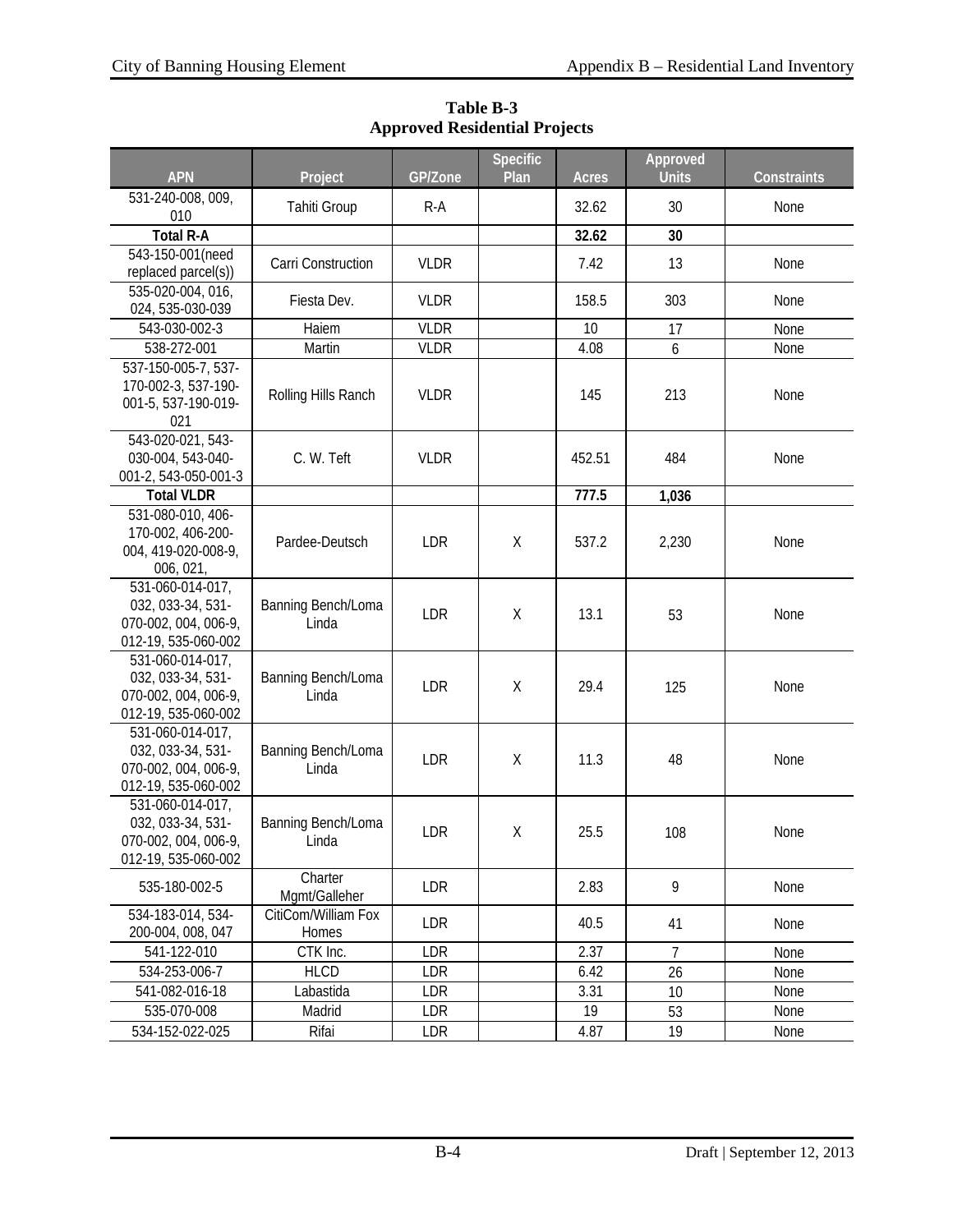| <b>APN</b>                                                                           | Project                     | GP/Zone                | <b>Specific</b><br>Plan | <b>Acres</b> | Approved<br><b>Units</b> | Constraints |
|--------------------------------------------------------------------------------------|-----------------------------|------------------------|-------------------------|--------------|--------------------------|-------------|
| 535-110-002, 006,<br>011, 012, 535-311-<br>006-23, 535-312-001-<br>24, 535-070-014   | Gilman-St. Boniface         | <b>LDR</b>             |                         | 73           | 186                      | None        |
| 534-283-011, 014                                                                     | TMS Homes, LLC.             | <b>LDR</b>             |                         | 7.083        | 23                       | None        |
| 535-070-004, 006                                                                     | Madrid                      | LDR                    |                         | 16.48        | 44                       | None        |
| 535-030-038 (need<br>replaced parcel(s))                                             | Nordquist                   | LDR                    |                         | 6.3          | 19                       | None        |
| 534-171-008, 015,<br>534-172-002, 004                                                | Vic Seth Const.             | LDR                    |                         | 7.98         | 31                       | None        |
| <b>Subtotal LDR</b>                                                                  |                             |                        |                         | 807.4        | 3,032                    |             |
| 531-080-010, 406-<br>170-002, 406-200-<br>004, 419-020-008-9,<br>006, 021,           | Pardee-Deutsch              | <b>MDR</b>             | χ                       | 325.4        | 1,961                    | None        |
| 531-060-014-017,<br>032, 033-34, 531-<br>070-002, 004, 006-9,<br>012-19, 535-060-002 | Banning Bench/Loma<br>Linda | <b>MDR</b>             | Χ                       | 24.2         | 127                      | None        |
| 531-060-014-017,<br>032, 033-34, 531-<br>070-002, 004, 006-9,<br>012-19, 535-060-002 | Banning Bench/Loma<br>Linda | <b>MDR</b>             | Χ                       | 20.8         | 109                      | None        |
| 531-060-014-017,<br>032, 033-34, 531-<br>070-002, 004, 006-9,<br>012-19, 535-060-002 | Banning Bench/Loma<br>Linda | <b>MDR</b>             | Χ                       | 25.9         | 136                      | None        |
| 531-060-014-017,<br>032, 033-34, 531-<br>070-002, 004, 006-9,<br>012-19, 535-060-002 | Banning Bench/Loma<br>Linda | <b>MDR</b>             | Χ                       | 12.3         | 68                       | None        |
| 531-060-014-017,<br>032, 033-34, 531-<br>070-002, 004, 006-9,<br>012-19, 535-060-002 | Banning Bench/Loma<br>Linda | <b>MDR</b>             | Χ                       | 23.5         | 170                      | None        |
| 540-250-006                                                                          | <b>Barbour Villas</b>       | <b>MDR</b>             |                         |              | 36                       | None        |
| <b>Subtotal MDR</b>                                                                  |                             |                        |                         | 419.8        | 2,607                    |             |
| 531-080-010, 406-<br>170-002, 406-200-<br>004, 419-020-008-9,<br>006, 021,           | Pardee-Deutsch              | <b>HDR</b>             | X                       | 73.8         | 1,196                    | None        |
| 419-140-062                                                                          | Careage Dev.                | <b>MDR</b><br>(senior) |                         | 1.43         | 17 (32 beds)             | None        |
| Subtotal HDR                                                                         |                             |                        |                         | 75.22        | 1,213                    |             |

\*Note: W/WW infrastructure availability present for all approved project sites. Service subject to the payment of City hookup fees and installation/extension.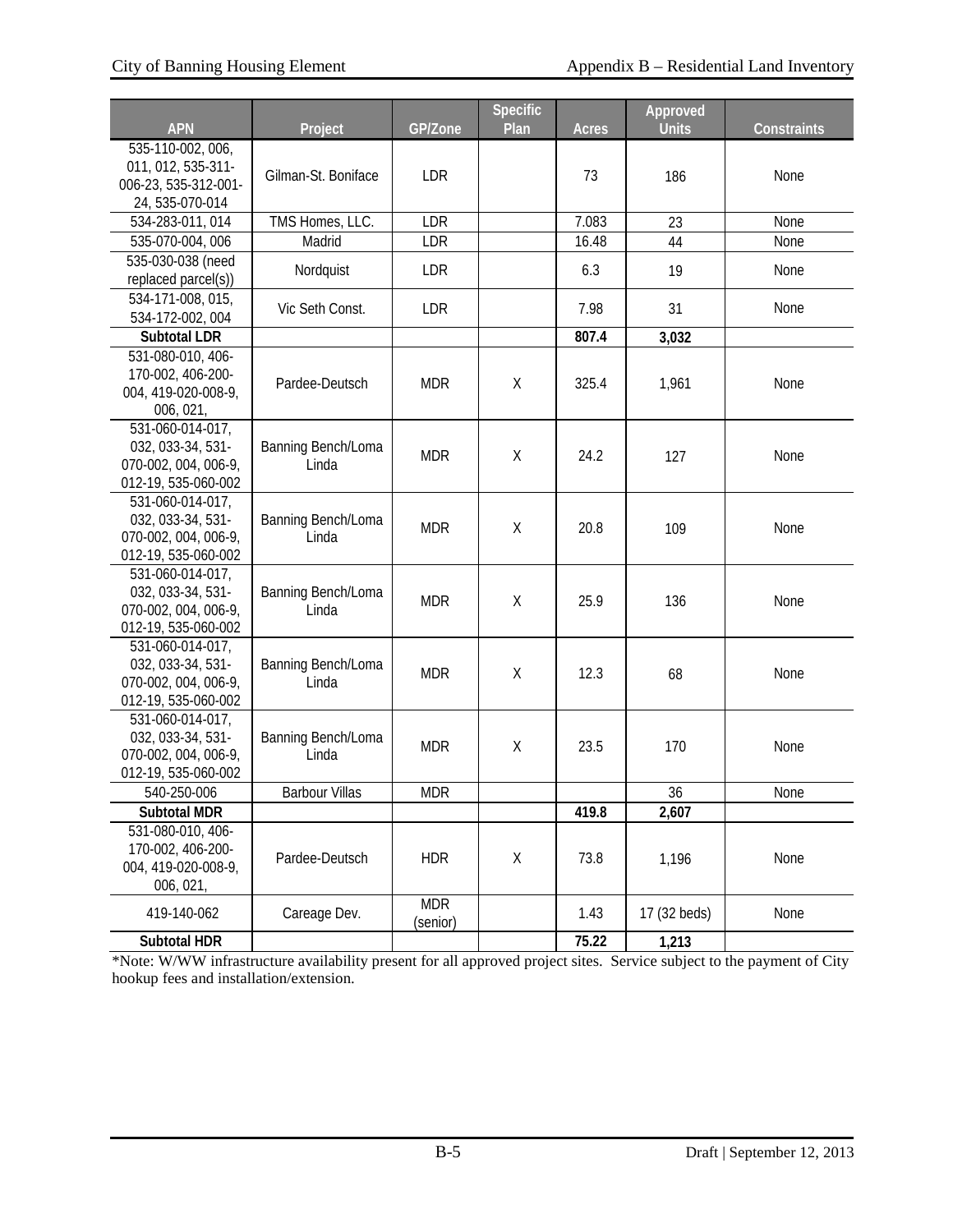|                                      | <b>Parcel Size</b> | Permitted       | <b>Assumed</b>    |       | Units by Income Category |          |
|--------------------------------------|--------------------|-----------------|-------------------|-------|--------------------------|----------|
| Zoning District / APN                | (acres)            | <b>Density</b>  | <b>Density</b>    | Lower | Moderate                 | Above    |
|                                      |                    | (units/ac)      | (units/ac)        |       |                          | Moderate |
| <b>Low Density Residential</b>       |                    |                 |                   |       |                          |          |
| 532080001                            | 29.63              | $0 - 5$         | 3.75              |       |                          | 111      |
| 532080004                            | 40.91              | $0 - 5$         | $\overline{3.75}$ |       |                          | 153      |
| 532080006                            | 41.96              | $0 - 5$         | 3.75              |       |                          | 157      |
| 537110007,009                        | 24.73              | $0 - 5$         | 3.75              |       |                          | 92       |
| <b>Total LDR</b>                     |                    |                 |                   |       |                          | 513      |
| <b>Medium Density Residential</b>    |                    |                 |                   |       |                          |          |
| 532080004                            | 0.95               | $0 - 10$        | 6                 |       | 5                        |          |
| 532080004                            | 19.28              | $0 - 10$        | 6                 |       | 115                      |          |
| 532080005                            | 21.00              | $0 - 10$        | 6                 |       | 126                      |          |
| 537110003                            | 24.83              | $0 - 10$        | 6                 |       | 148                      |          |
| 537110003, 007, 008                  | 27.08              | $0 - 10$        | 6                 |       | 162                      |          |
| 537110007,008                        | 18.91              | $0 - 10$        | 6                 |       | 113                      |          |
| 537110007, 009, 011                  | 39.63              | $0 - 10$        | 6                 |       | 237                      |          |
| 537110008                            | 28.54              | $0 - 10$        | 6                 |       | 171                      |          |
| 538101027                            | 0.24               | $0 - 10$        | 6                 |       |                          |          |
| 538150014                            | 0.54               | $0 - 10$        | 6                 |       | 3                        |          |
| 538165005                            | 0.23               | $0 - 10$        | 6                 |       | 1                        |          |
| 538173010                            | 0.44               | $0 - 10$        | 6                 |       | $\overline{2}$           |          |
| 540130025, 026                       | 0.75               | $0 - 10$        | 6                 |       | 4                        |          |
| <b>Total MDR</b>                     |                    |                 |                   |       | 1,088                    |          |
| <b>High Density Residential</b>      |                    |                 |                   |       |                          |          |
| 419034008                            | 0.40               | $11 - 18$       | 11                |       | 4                        |          |
| 534161008                            | 0.42               | $11 - 18$       | 11                |       | 4                        |          |
| 534161009                            | 0.67               | $11 - 18$       | 11                |       | 7                        |          |
| 537110003, 005, 006, 008             | 33.86              | $11 - 18$       | 11                |       | 372                      |          |
| 540082006 thru 008                   | 0.56               | $11 - 18$       | 11                |       | 6                        |          |
| 540151021 - 022                      | 0.27               | $11 - 18$       | 11                |       | $\overline{2}$           |          |
| <b>Total HDR</b>                     |                    |                 |                   |       | 395                      |          |
| <b>High Density Residential-20</b>   |                    |                 |                   |       |                          |          |
| 537-120-034                          | 21.12              | 20              | 20                | 422   |                          |          |
| 540-083-002                          | 3.02               | 20              | 20                | 60    |                          |          |
| 541-110-013                          | 1.73               | $\overline{20}$ | $\overline{20}$   | 34    |                          |          |
| 532-080-004                          | 55.8               | 20              | $\overline{20}$   | 1,116 |                          |          |
| 419-140-059                          | 3.31               | 20              | 20                | 66    |                          |          |
| 534-161-010                          | 0.9                | 20              | 20                | 18    |                          |          |
| 537-110-008                          | 9.75               | 20              | 20                | 195   |                          |          |
| 541-110-009                          | 1.58               | 20              | 20                | 31    |                          |          |
| Total HDR-20                         |                    |                 |                   | 1,942 |                          |          |
| <b>Very High Density Residential</b> |                    |                 |                   |       |                          |          |
| 537-190-018                          | 26                 | 19-24           | 20                | 520   |                          |          |
| <b>Total VHDR</b>                    |                    |                 |                   | 520   |                          |          |
| <b>TOTALS - RESIDENTIAL SITES</b>    |                    |                 |                   | 2,462 | 1,483                    | 513      |

**Table B-4 Residential Vacant Land Inventory**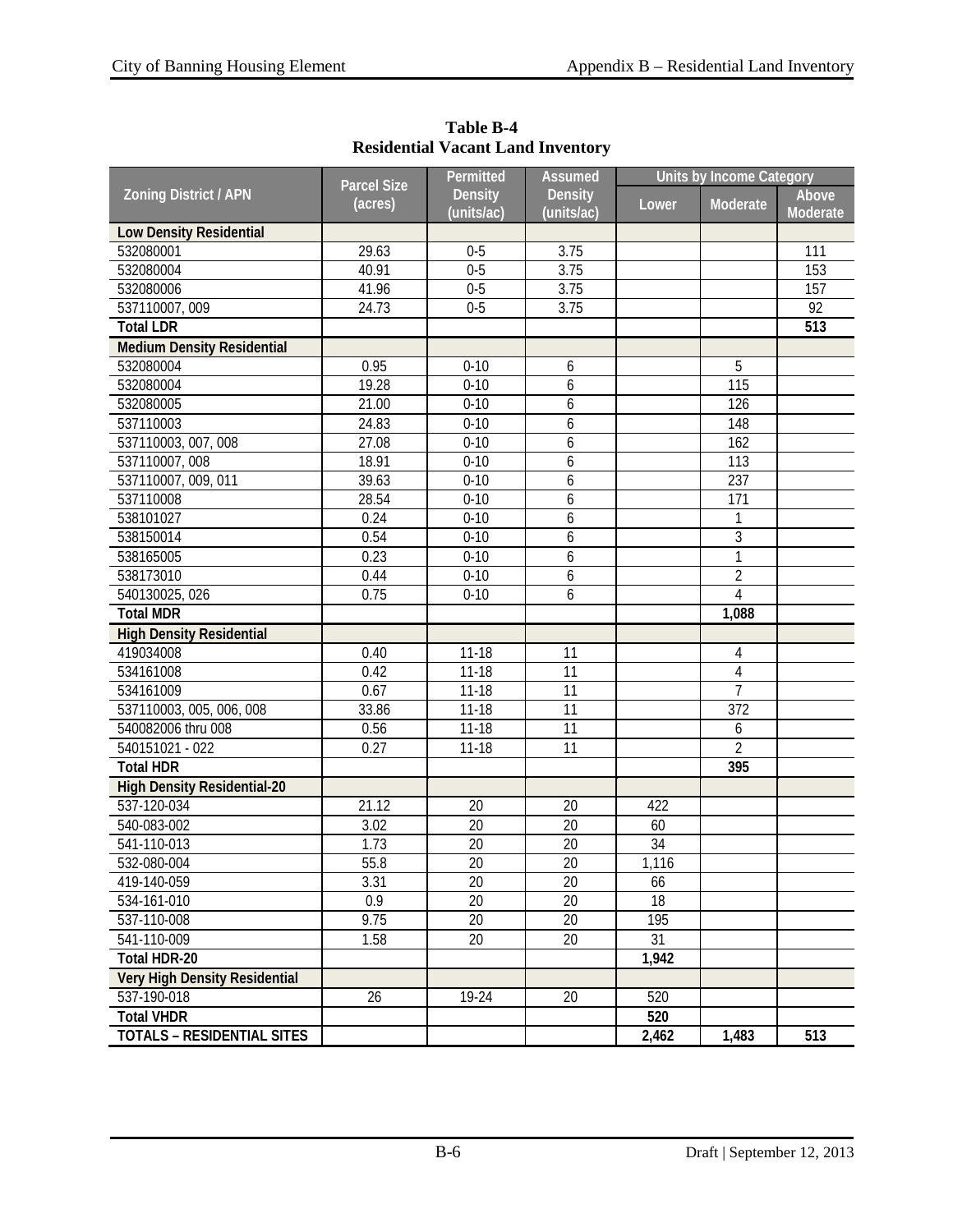| <b>APN</b>  |     |    | <b>Address</b> |    | GP/<br>Zoning | Parcel<br>size<br>(acres) | <b>Potential</b><br>Units $@20$<br>du/ac | <b>Existing Use</b> |
|-------------|-----|----|----------------|----|---------------|---------------------------|------------------------------------------|---------------------|
| 541-145-012 | 255 | F  | Ramsey         | St | DC/DC         | 0.8                       | 16                                       | Commercial          |
| 541-150-004 | 447 | F. | Ramsey         | St | DC/DC         | 1.3                       | 26                                       | Commercial          |
| 541-150-010 | 553 | E  | Ramsey         | St | DC/DC         | 2.2                       | 44                                       | Vacant building     |
| Totals      |     |    |                |    |               | 4.3                       | 86                                       |                     |

**Table B-5 Underutilized Land Inventory**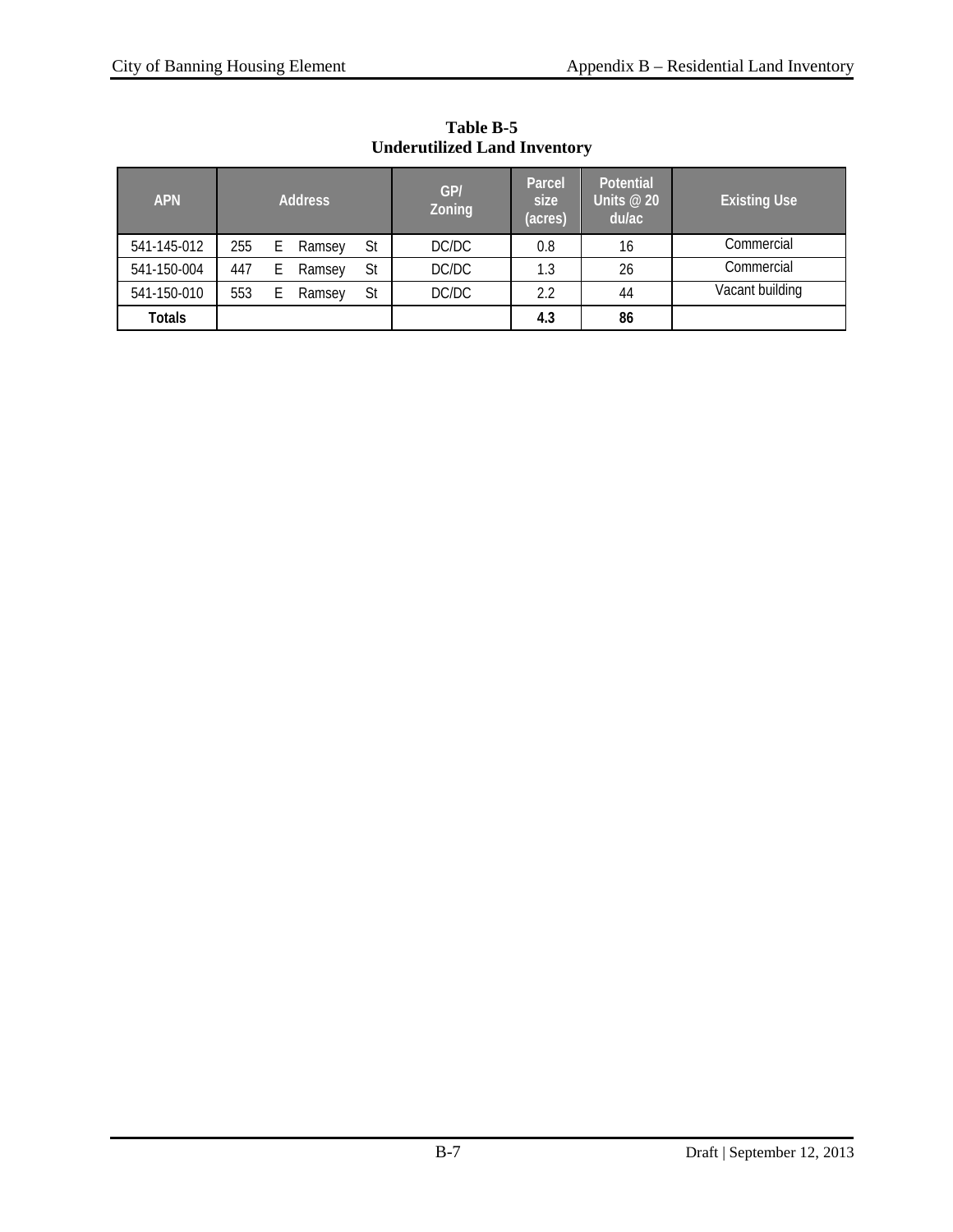**Figure B-1 HDR-20 Parcels**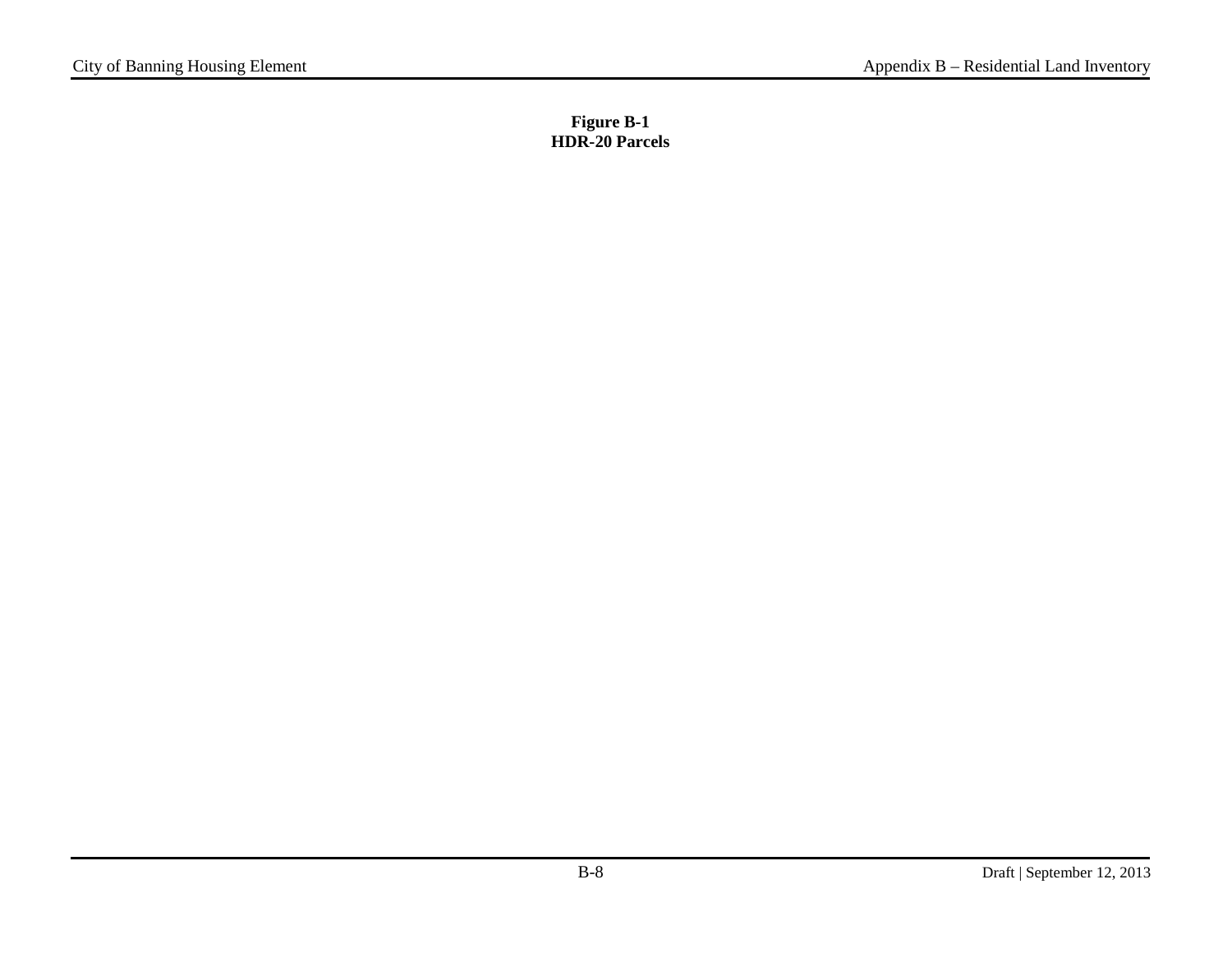**Figure B-2 HDR-20 Parcels**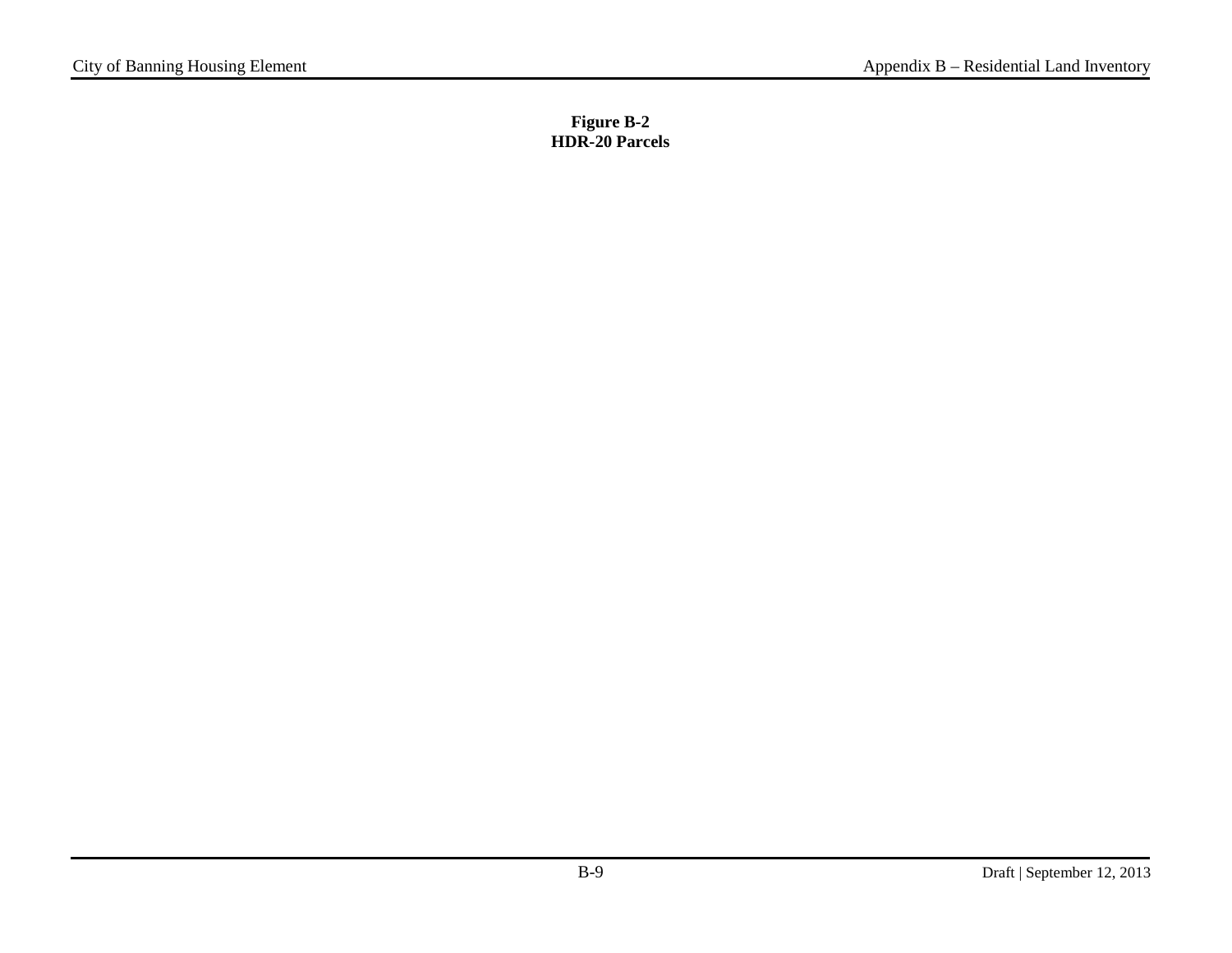**Figure B-3 VHDR Parcels**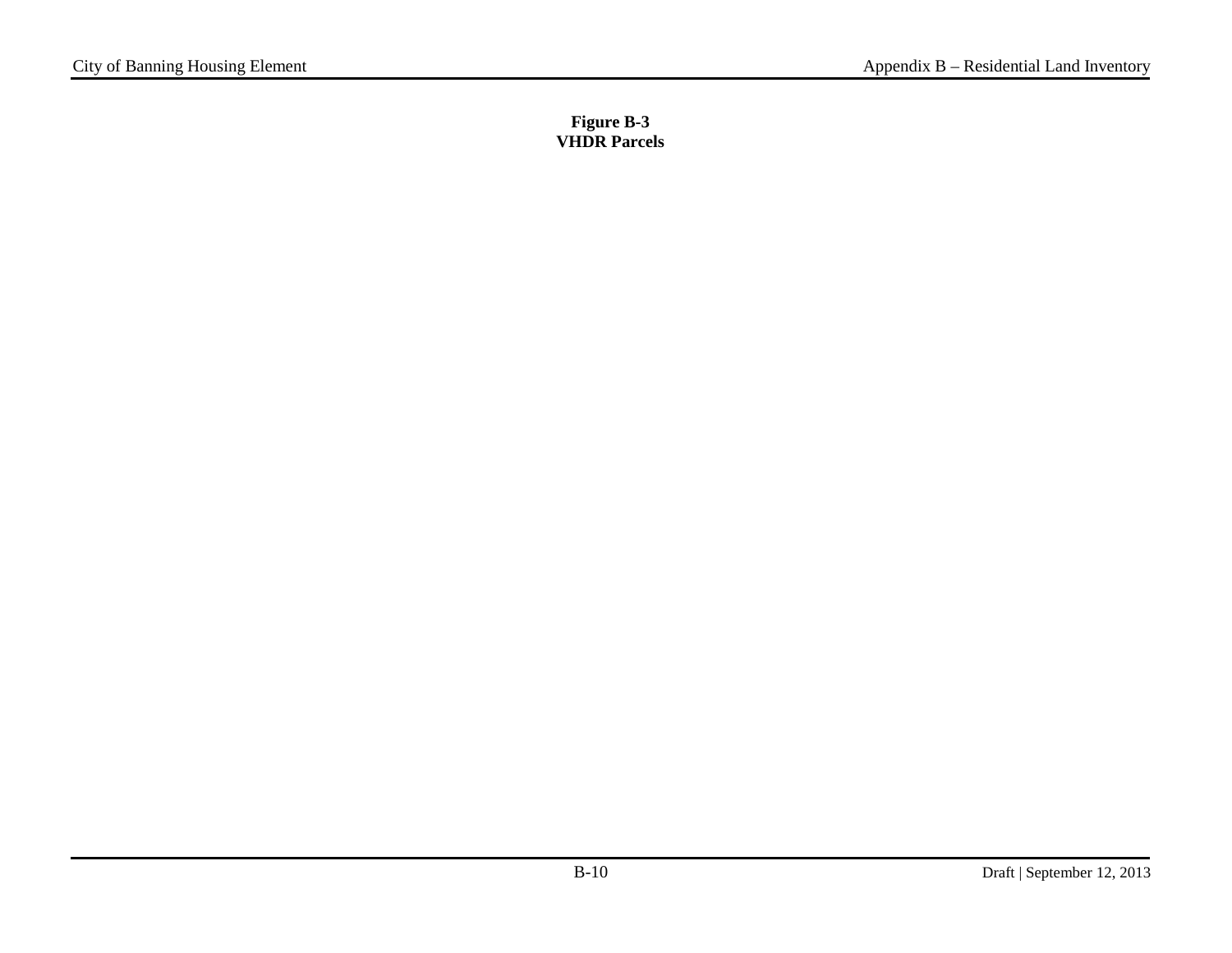

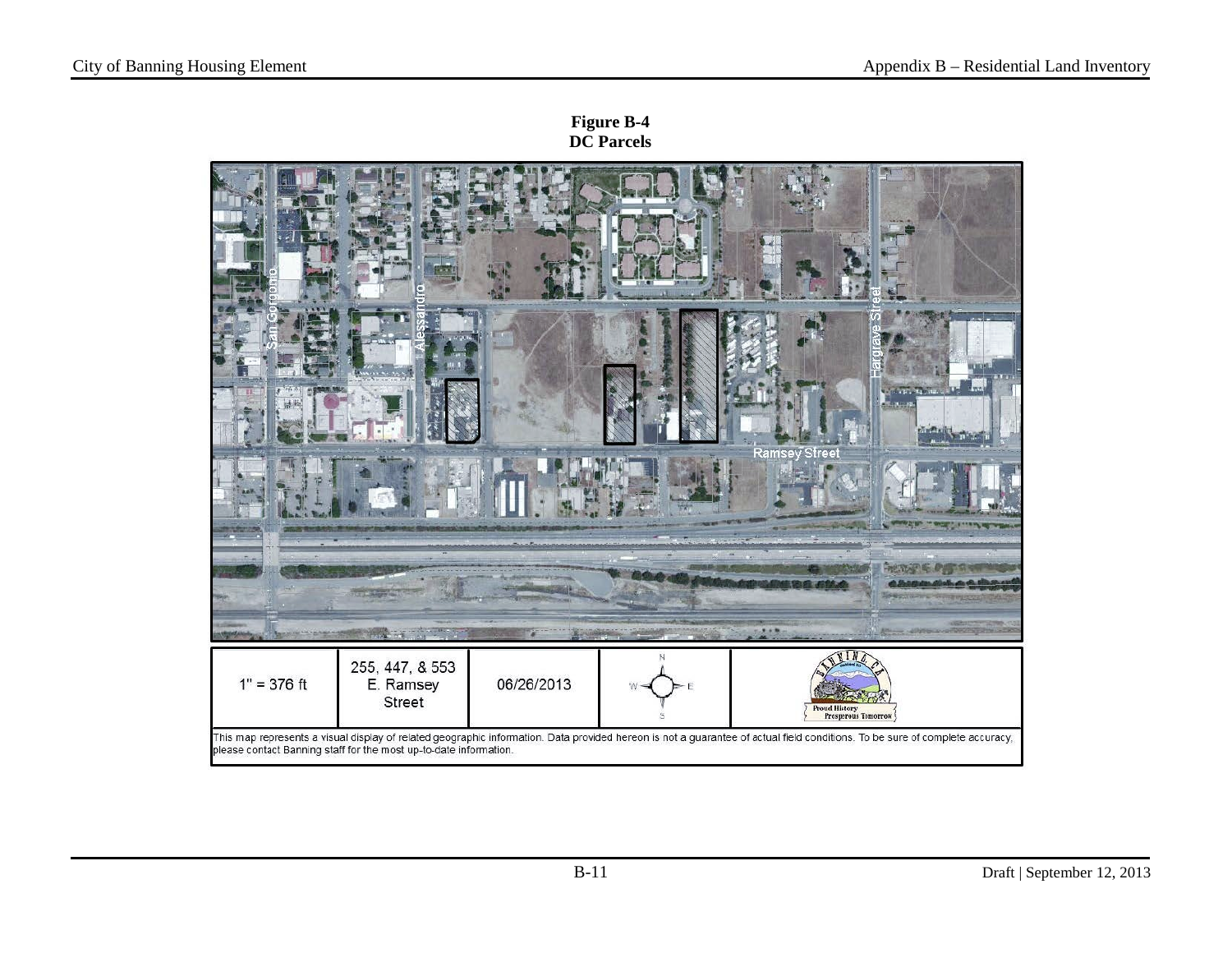This page intentionally left blank.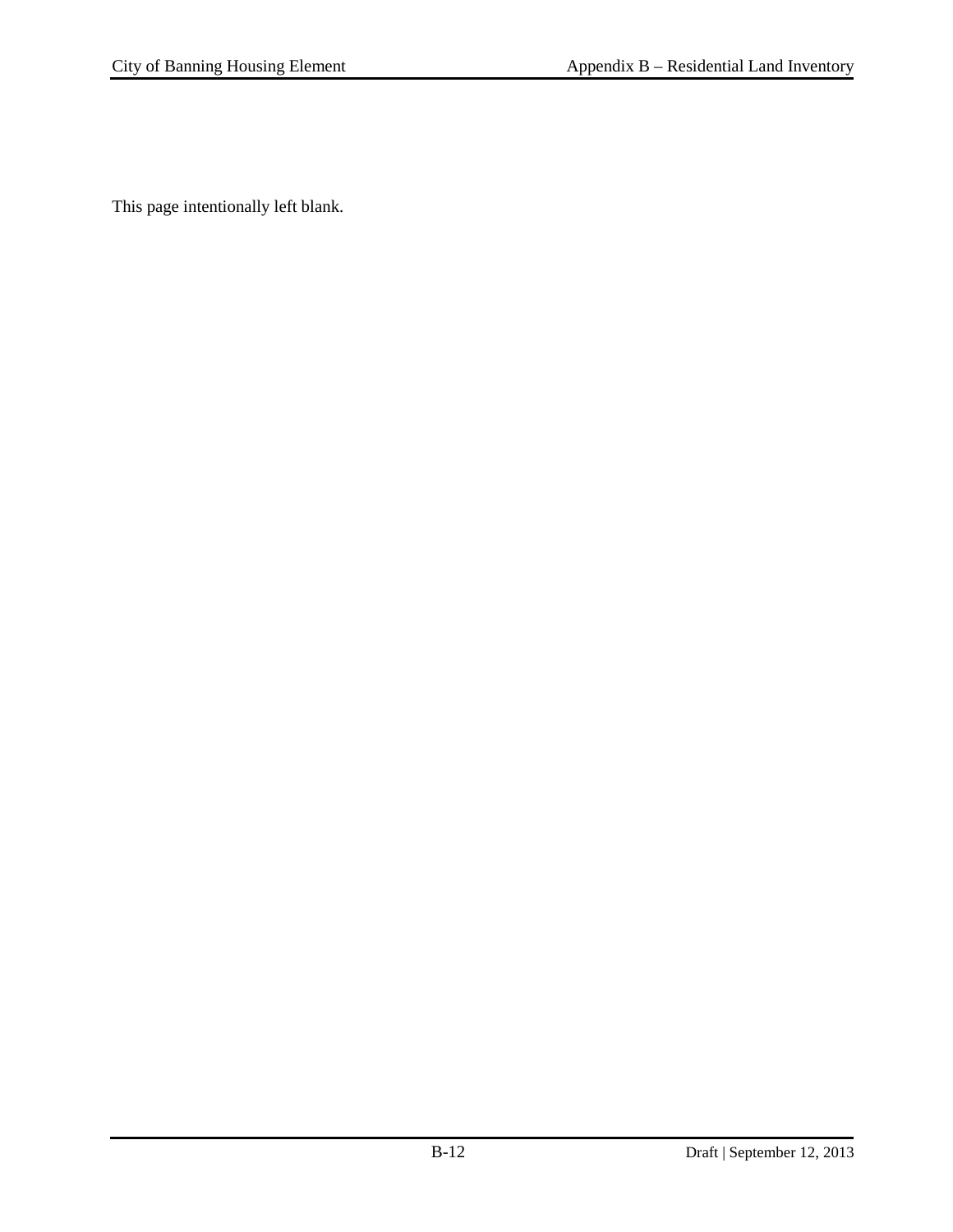# **Appendix C**

## **Public Participation Summary**

This update to the Banning Housing Element has provided residents and other interested parties with opportunities to review draft documents and proposed policies, and to provide recommendations for consideration by decision-makers. Public notices of all Housing Element meetings and public hearings were published in the local newspaper in advance of each meeting, as well as by direct mail to interested parties and posting the notices on the City's website. The draft Housing Element was made available for review at City Hall and posted on the City's website.

As part of the public review process, the following public meetings were held to review the draft Housing Element.

| September 30, 2013 | <b>Planning Commission Study Session</b> |
|--------------------|------------------------------------------|
|                    | <b>City Council Study Session</b>        |
|                    | <b>Planning Commission Hearing</b>       |
|                    | City Council Hearing                     |

Table C-1 provides a list of persons and organizations that were sent direct mail notice of all public meetings on the Housing Element while Table C-2 summarizes comments received and how those comments were addressed.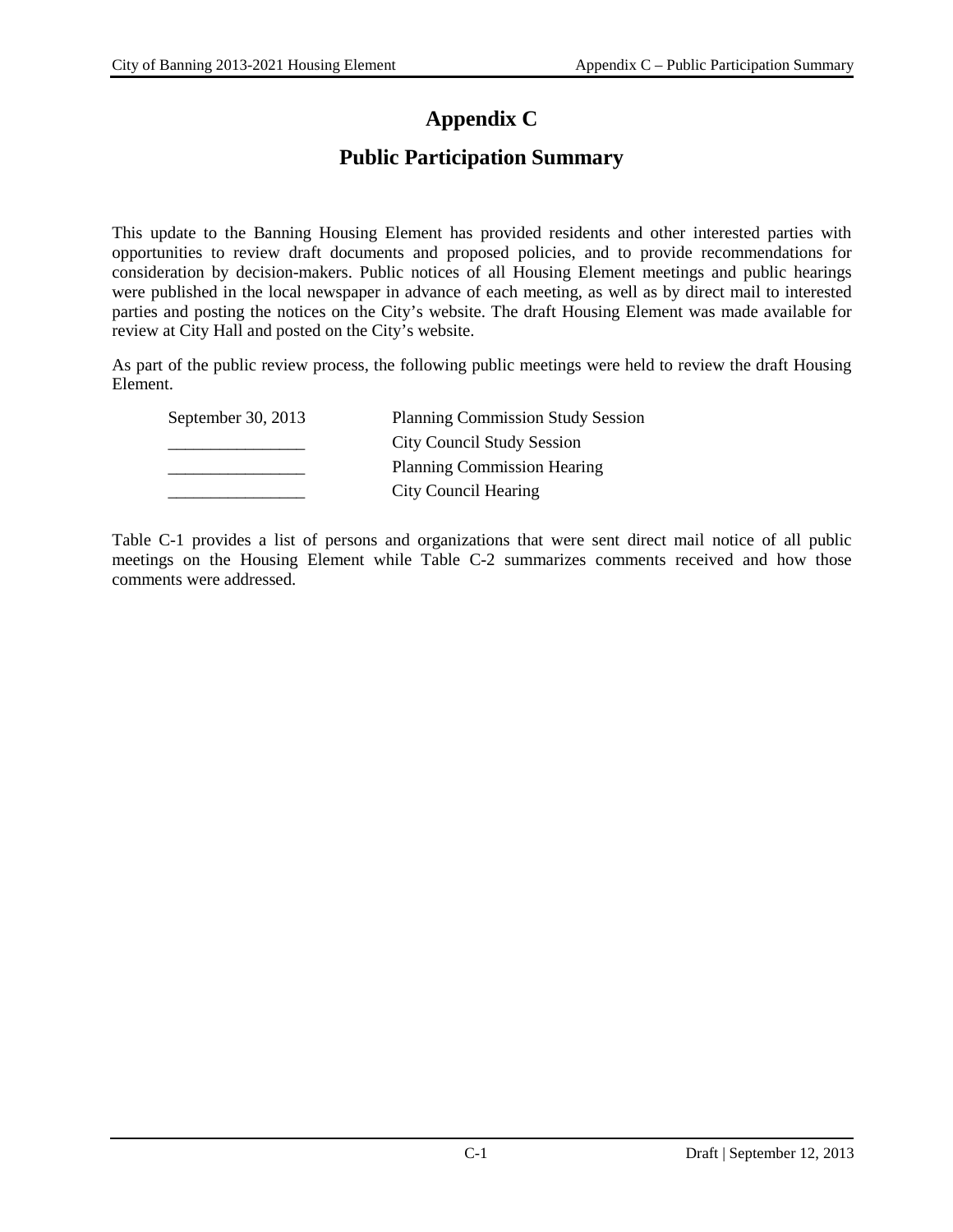#### **Table C-1 Public Notice List**

Coachella Valley Housing Coalition 45-701 Monroe Street, Suite G Indio, CA 92201

Affirmed Housing Group 13520 Evening Creek Dr. North, Ste. 160 San Diego, CA 92128

Habitat for Humanity-San Gorgonio Pass Area PO Box 269 Banning, CA 92220

The Olson Company 30200 Old Ranch Pkwy, #250 Seal Beach, CA 90740

Jamboree Housing Corporation 17701 Cowan Ave. Suite 200 Irvine, CA 92614

So. Calif. Housing Development Corp. 8265 Aspen Street, Suite 100 Rancho Cucamonga, CA 91730

RC Hobbs Company 1110 E. Chapman Ave., Suite 206 Orange, CA 92866

LINC Housing Corporation 110 Pine Avenue, Suite 500 Long Beach, CA 90802

Palm Desert Development Company Dan Horn P.O. Box 3958 Palm Desert, CA 92261

Riverside Housing Development Corp. Bruce Kulpa 4250 Brockton Ave. Riverside, CA 92501

Inland Fair Housing and Mediation Board 10681 Foothill Blvd, Suite 101, Rancho Cucamonga, CA 91730

City of Beaumont Planning Director 550 East 6th Street Beaumont, CA 92223

Riverside Co. Economic Develop. Agency 1325 Spruce Street, Suite 400 Riverside, CA 92507

HDSI Management Noel Sweitzer 3460 S. Broadway Los Angeles, CA 90007

Corporation for Better Housing 15303 Ventura Boulevard, Suite 1100 Sherman Oaks, CA 91403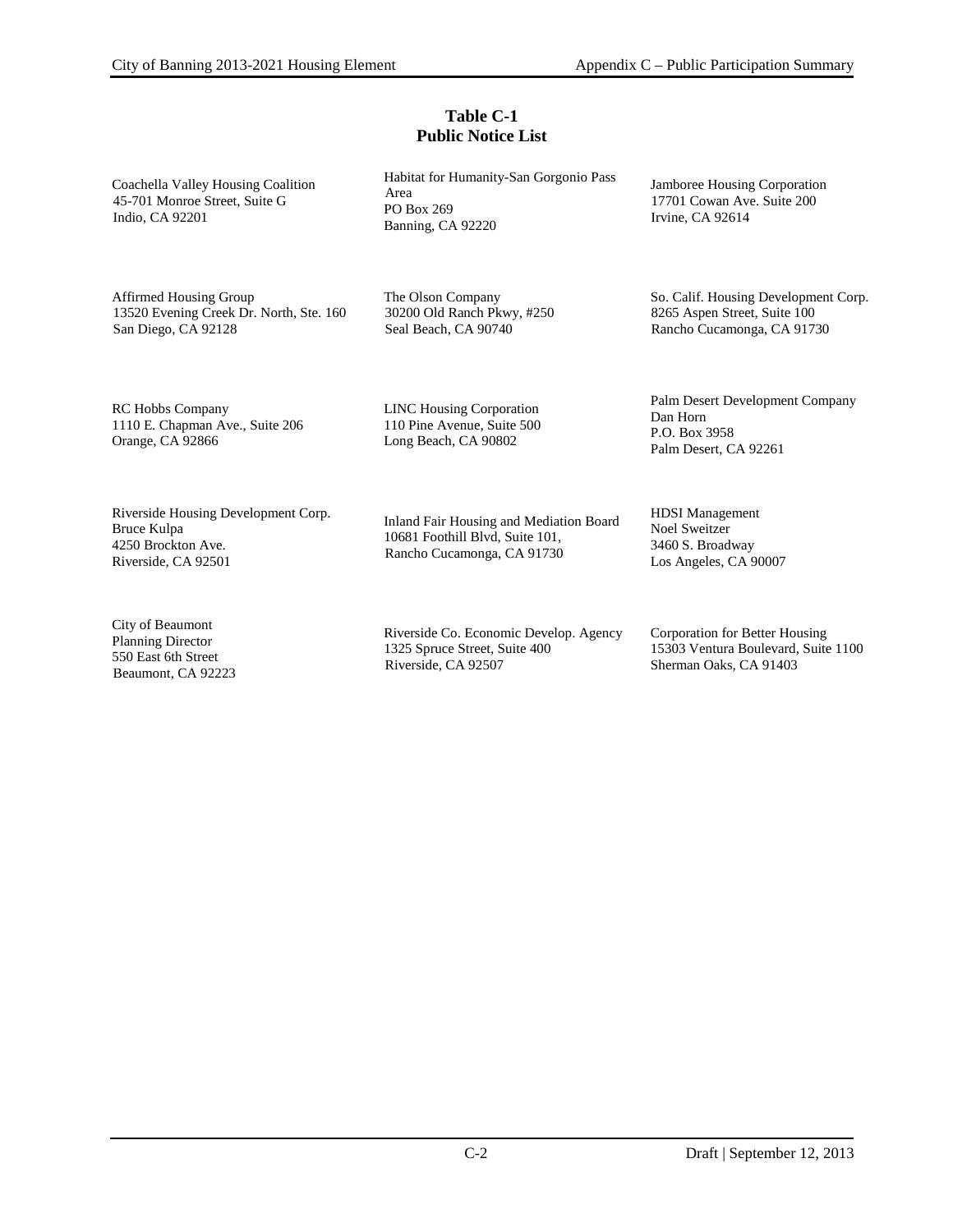**Table C-2 Summary of Public Comments**

| <b>Comment</b> | <b>Response</b> |
|----------------|-----------------|
|                |                 |
|                |                 |
|                |                 |